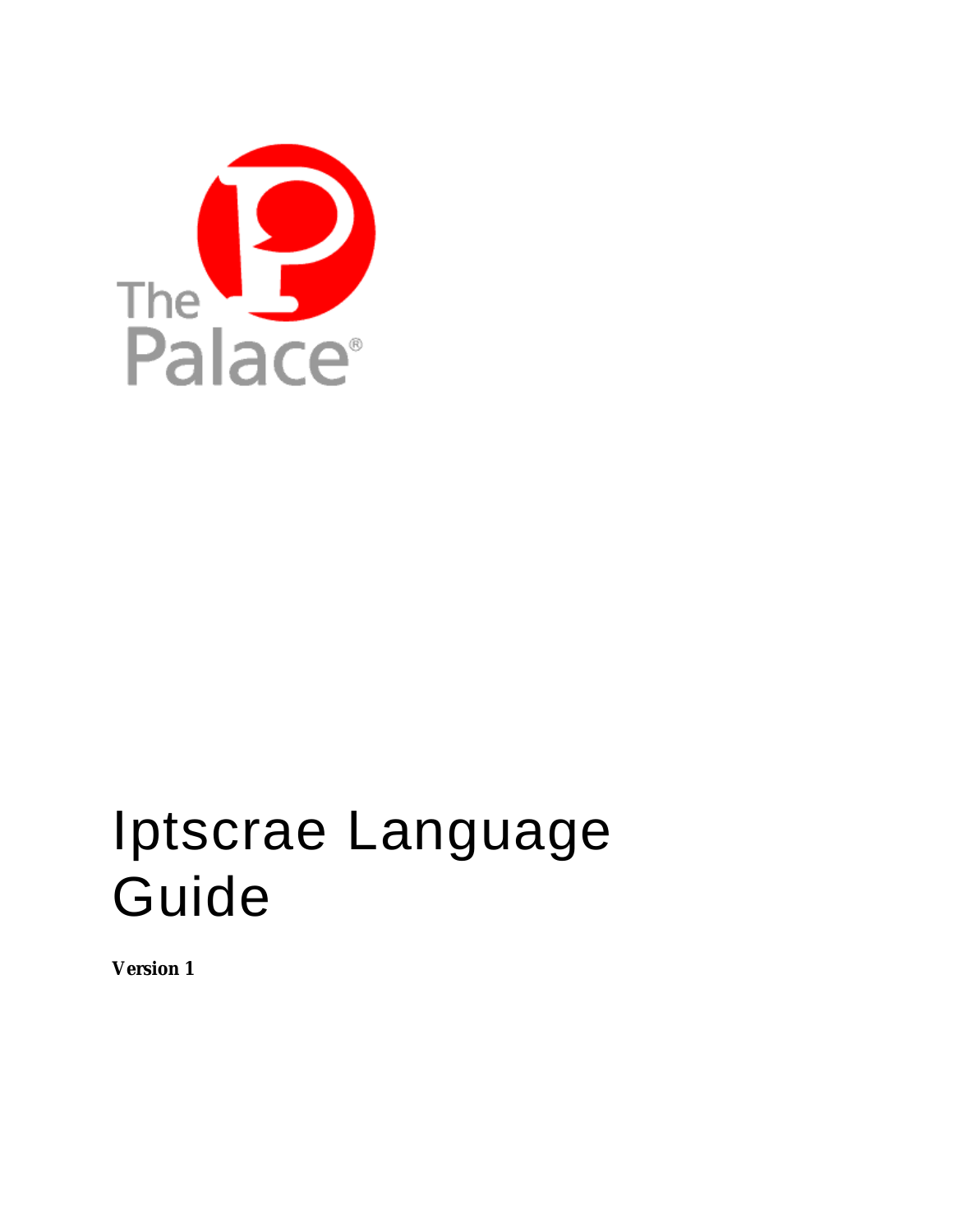Copyright © 2000 Communities.com, All rights reserved.

#### *Iptscrae Language Guide*, version 1

February, 2000

This document and the software described in it are furnished under license and may be used or copied only in accordance with such license. Except as permitted by such license, the contents of this document may not be disclosed to third parties, copied, or duplicated in any form, in whole or in part, without the prior written permission of Communities.com.

The contents of this document are for informational use only, and the contents are subject to change without notice. Communities.com assumes no responsibility or liability for any errors or inaccuracies that may appear in this book.

Restricted Rights Legend. For defense agencies: Use, reproduction, or disclosure is subject to restrictions set forth in subparagraph (c) (1) (ii) of the Rights in Technical Data and Computer Software clause at DFARS 52.227-7013, and or similar successor clauses in the FAR, or the DOD or NASA FAR Supplement.

Unpublished right reserved under the Copyright Laws of the United States.

The Palace, PalacePresents, Palace Authoring Wizard, PalaceEvents, PalaceServer, The Palace Viewer, The Palace Authoring Tool, The Palace Viewer logo and The Palace logo are either trademarks or registered trademarks of Communities.com. All rights reserved. All other trademarks are the property of their respective owners.

Printed in the USA.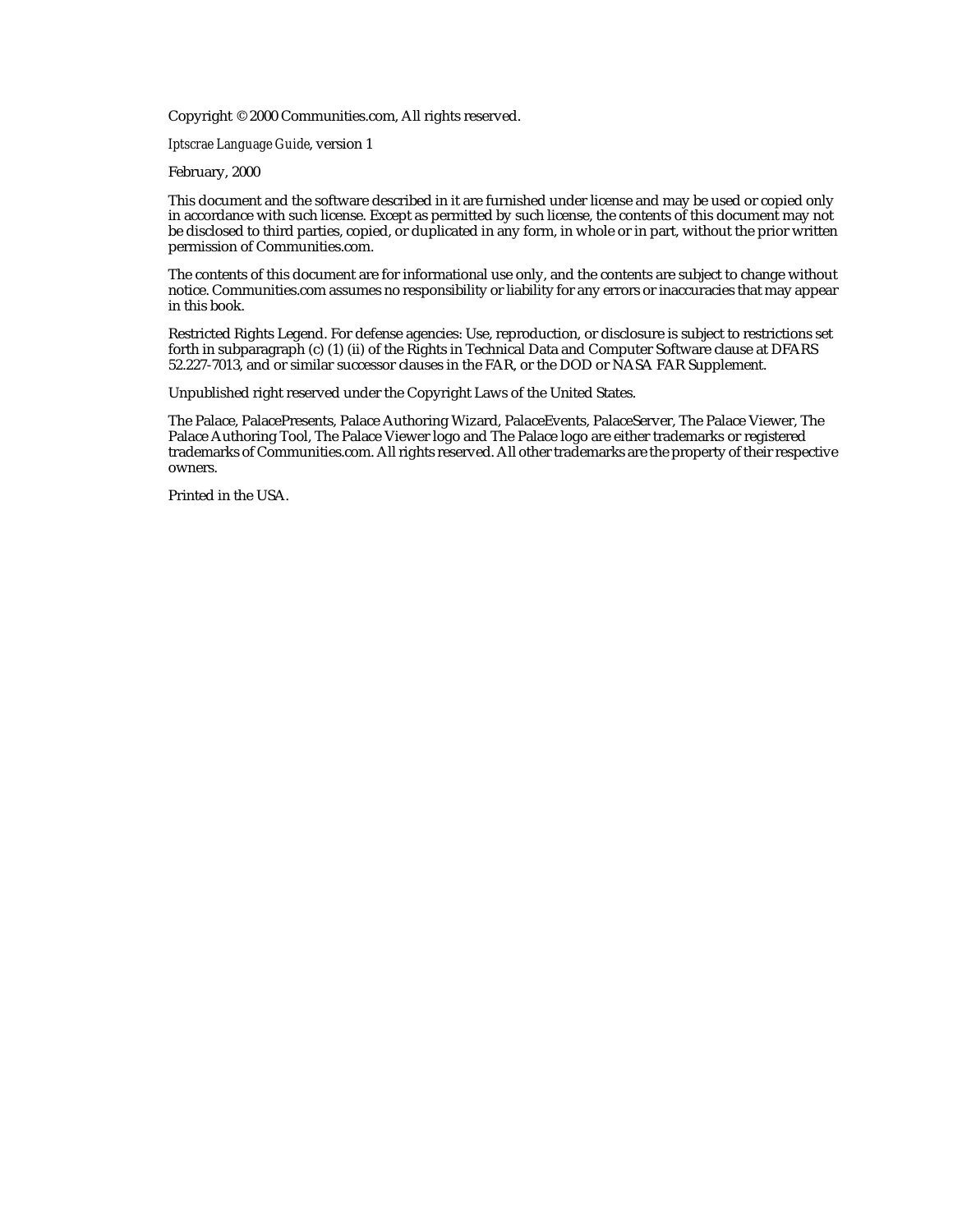# Ò

| <b>Chapter 2</b> |  |
|------------------|--|
|                  |  |
|                  |  |
|                  |  |
|                  |  |
|                  |  |
|                  |  |
|                  |  |
|                  |  |
|                  |  |
|                  |  |
|                  |  |
|                  |  |
|                  |  |
|                  |  |
|                  |  |
|                  |  |
|                  |  |
|                  |  |
| <b>Chapter 3</b> |  |
|                  |  |
|                  |  |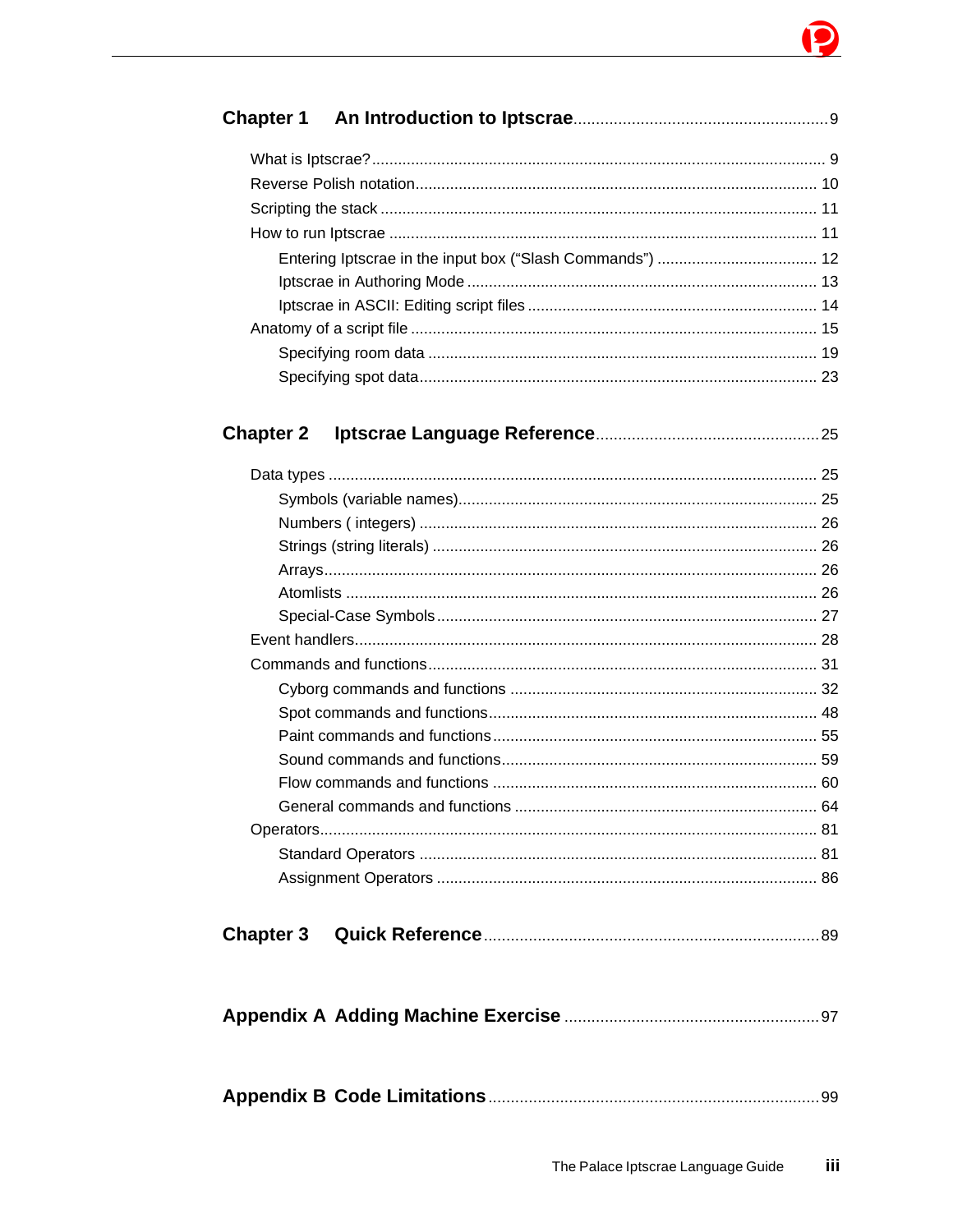**Index**........................................................................................................................ 103

**iv** The Palace Iptscrae Language Guide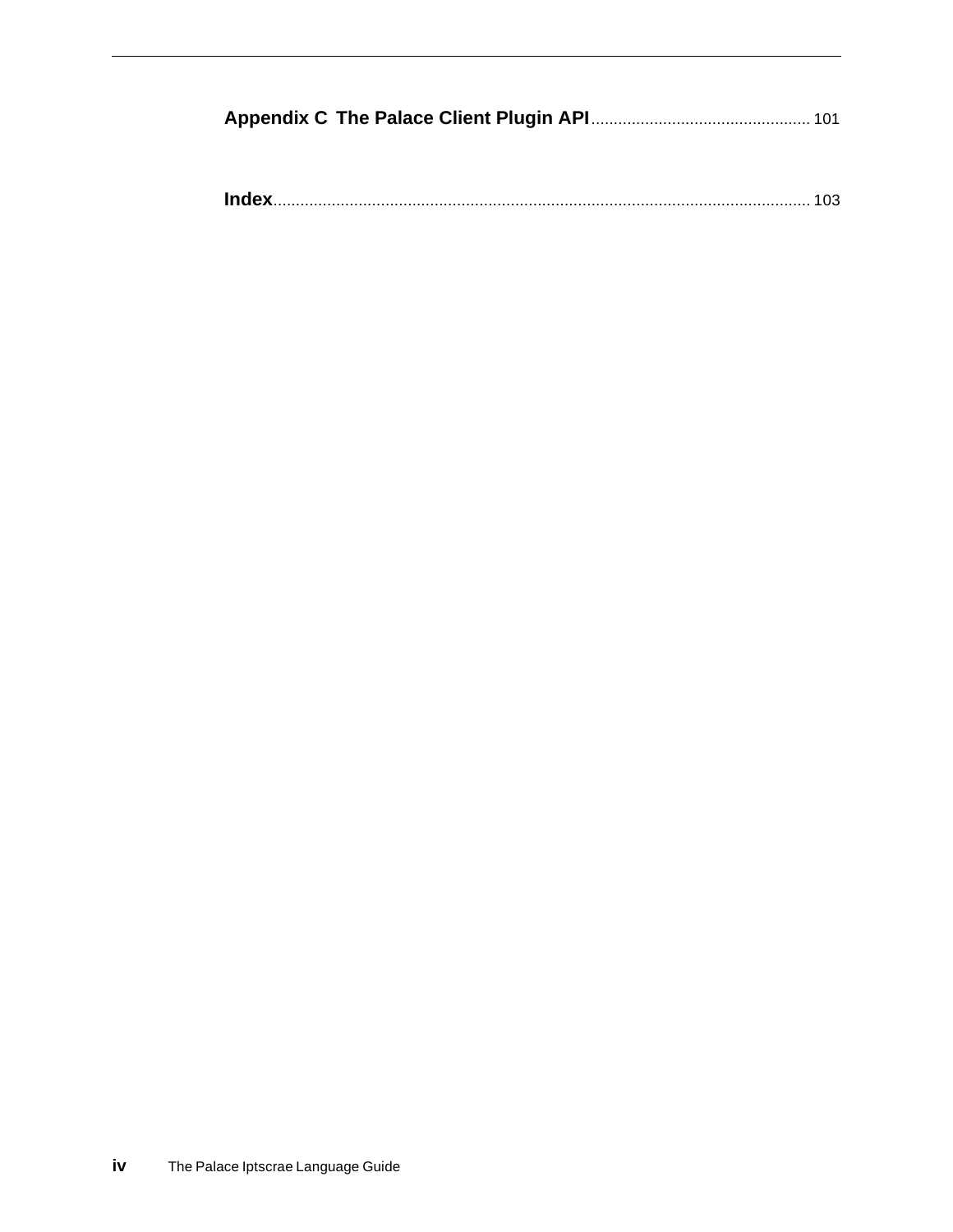# Preface

This manual describes how use to the Palace Iptscrae Language. *Iptscrae* (pig-latin for "script") is a Forth-like interpreted language used exclusively by the Palace software. It possesses a full compliment of commonly-needed operators and functions, as well as over 100 Palace-specific commands, keywords and functions.

# Who should read this manual

This manuals is designed for all users, owners, and server operators that want to implement the advanced features the Iptscrae language provides. This document assumes you have read the section called *Your Cyborg.ipt File* in *The Palace Users Guide.*

In addition, you will want to study the default script files that come with the Palace software. There are two "script files" in the Palace system: the Cyborg. ipt (also called the *cyborg script* or *user script*) which handles user-based actions, and a *server script*  aka *room script* (also referred to as the *Mansion Script* due to its default contents) that defines your Palace site and handles room-based actions. The term *server script* will be used throughout this document to refer to this second file.

# Sections of this manual

This manual has the following sections:

• *An Introduction to Iptscrae*

Introduces Iptscrae, and describes how to run it.

• *Iptscrae language Reference*

Describes the Iptscrae language, including data elements and commands..

In addition, a number of appendices are included:

*• Quick Reference*

A table of Iptscrae commands with brief summaries

*• Appendix A: Adding Machine exercise*

Provides a sample Adding Machine script, describing step by step how to create this Iptscrae program

• *Appendix B: Code standards*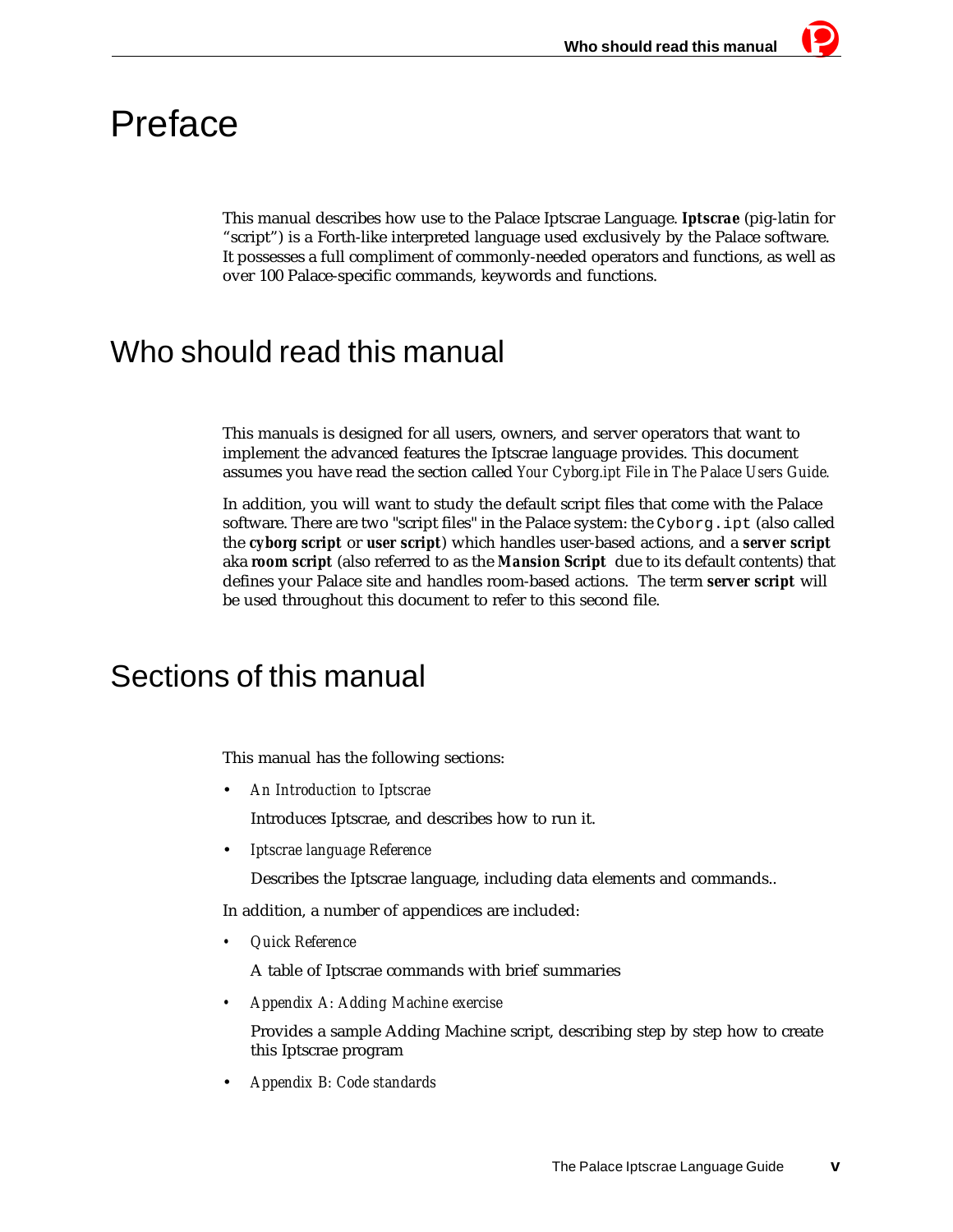Describes Iptscrae data handling boundaries.

• *Appendix C: Palace Client plugin API*

Describes how you can become a Palace development partner, creating your own plug-in to the Palace.

*• Index*

# Manual conventions

This manual has the following conventions:

- Technical terms appear in *boldface italic* in the text in their first appearance, usually accompanied by a definition.
- Graphical User Interface (GUI) elements, such as menu items and buttons, appear in **boldface**.
- References to other books, chapters, or sections are in *Italic*.

NOTE – Notes to the user look like this.

All code is printed in Courier font; commands and keywords are printed in UPPERCASE. This is not necessary as far as the script's operation is concerned - you can write commands in lowercase letters and use whatever font you want - but capitalization helps the code stand out from the data and makes it easier to read scripts written by others. For example:

```
"Welcome to " SERVERNAME & SAY
```
Placeholders for actual values are written in *italics*.

targetsName WHOPOS selectedSpot 2 SETSPOTSTATE

Placeholders for string values always appear in double quotes (" "). These double quotes must remain in the code; do not remove them. For example:

```
"filename" MIDIPLAY
"This " "and " & "that." & tempString =
```
Symbols (variable names) begin with lowercase letters, although they may possess median capitals or underscores. Again; this is not necessary, but it makes your variables a little easier to find. For example:

```
myNewVariable
another_variable
```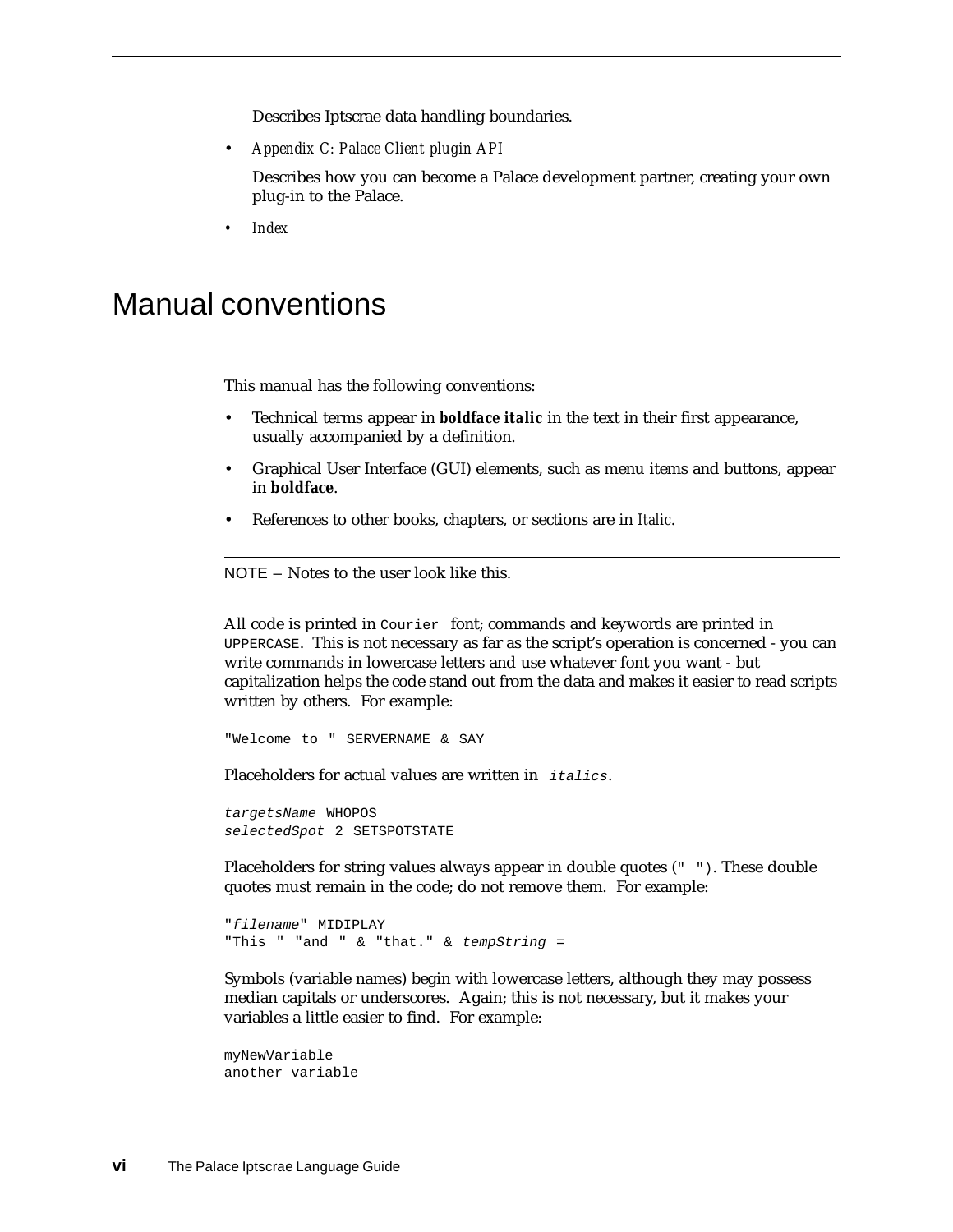Optional arguments (those that may be included or left out of the command) are enclosed in anglebrackets ( < > ). For example:

```
'banip <minutes> ip
```
Note that this goes against traditional "IBM-style" programming notation, which uses square brackets ([ ] ) to indicate optional arguments. This is because Iptscrae uses square brackets to designate arrays.

Indentation indicates supporting code. All text supporting any ROOM, DOOR, SPOT, SCRIPT or ON EVENT keyword is indented, and the indent is decreased when the supporting code ends (i.e., after any ENDROOM, ENDDOOR, ENDSPOT or ENDSCRIPT keyword, and on the closing curly bracket of an *atomlist* or *event handler*). This lets you tell at a glance where the code for each section starts and stops. For example: ROOM

```
ID 100
   NAME "Room Name"
   PICT "picture.gif"
   DOOR
      ID 1
      DEST 200
      OUTLINE 10,10 50,10 50,200 10,200
   ENDDOOR
   SPOT
      ID 2
      OUTLINE 200,50 400,50 400,200 200,200
      SCRIPT
          ON ENTER {
             "Hello!" SAY
          }
      ENDSCRIPT
   ENDSPOT
ENDROOM
```
# Other sources of information

Besides this *Language Guide* , you can use many other related manuals for administering your personal server, becoming an operator, and running The Palace client software. These manuals are all available from The Palace website section.

- *Server Guides*. These manuals tell you how to obtain, install, setup, and run your own Palace server. Macintosh, Unix, and Windows 95/98/NT versions are available.
- *Operator Guide*. Describes the responsibilities of an operator, and details the client's operator interface and commands.
- *User's Guide.* This manual describes how to use obtain, setup, and use the Palace client software. You will need the Palace client to perform owner/operator actions for your site. Both a Windows and Macintosh version are available.

In addition to online manuals, check out The Palace website for support, information, and online documentation at www.thepalace.com.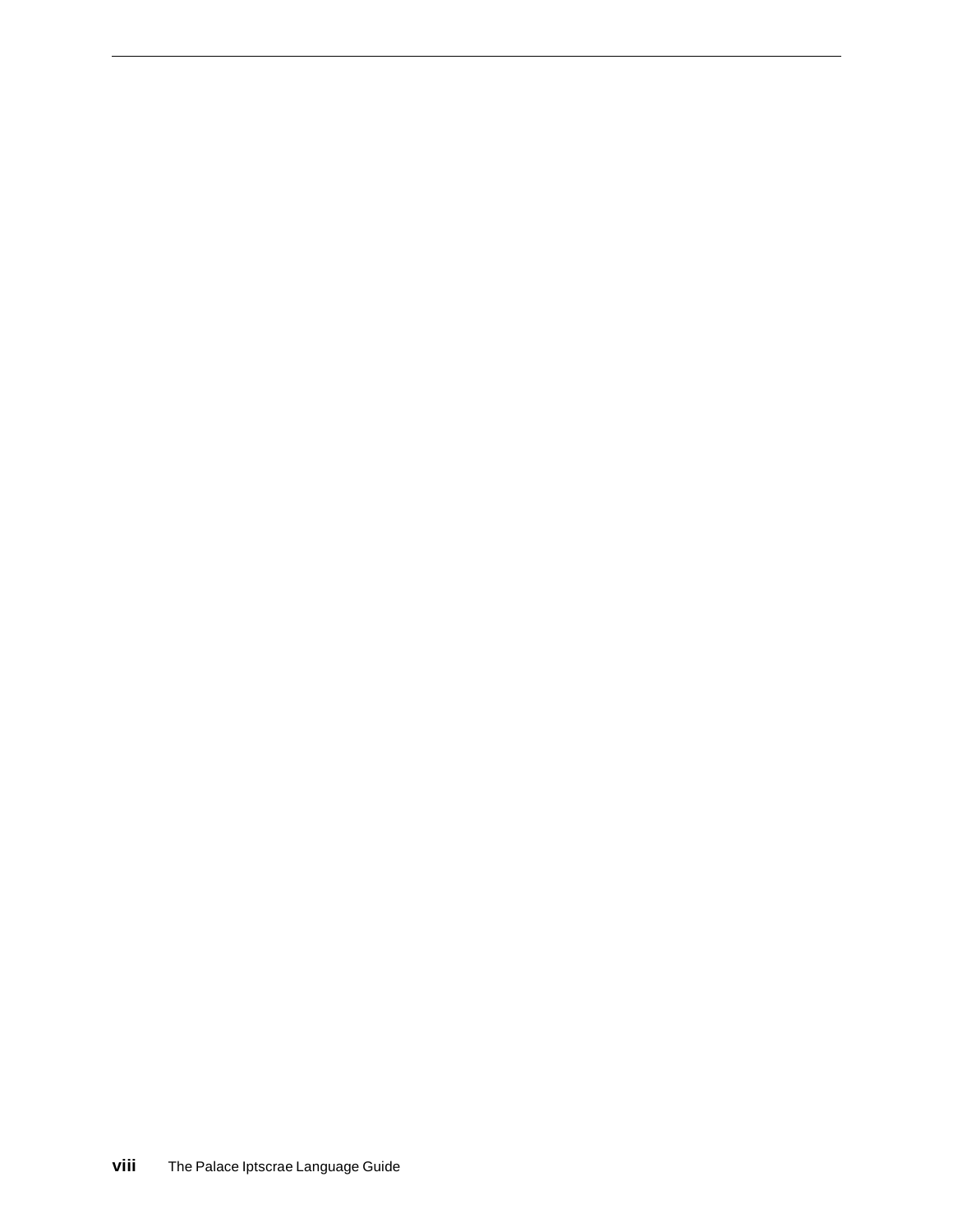

# *1* An Introduction to Iptscrae

This section introduces Iptscrae:

- *What is Iptscrae?* on page 9
- *Reverse Polish notation* on page 10
- *How to run Iptscrae* on page 11
- *Scripting the stack* on page 11
- *Anatomy of a script file* on page 15

# What is Iptscrae?

*Iptscrae* is a Forth-like interpreted language used exclusively by the Palace software. It possesses a full compliment of commonly-needed operators and functions, as well as over 100 Palace-specific commands, keywords and functions.

Here is a sample Iptscrae script:

```
ON OUTCHAT {
   OCHAT GLOBAL
   CHATSTR OCHAT =
   {
      "coffee" "$1" GREPSUB WHOPOS ADDLOOSEPROP
   } CHATSTR "^buy (.*) coffee$" GREPSTR IF
}
```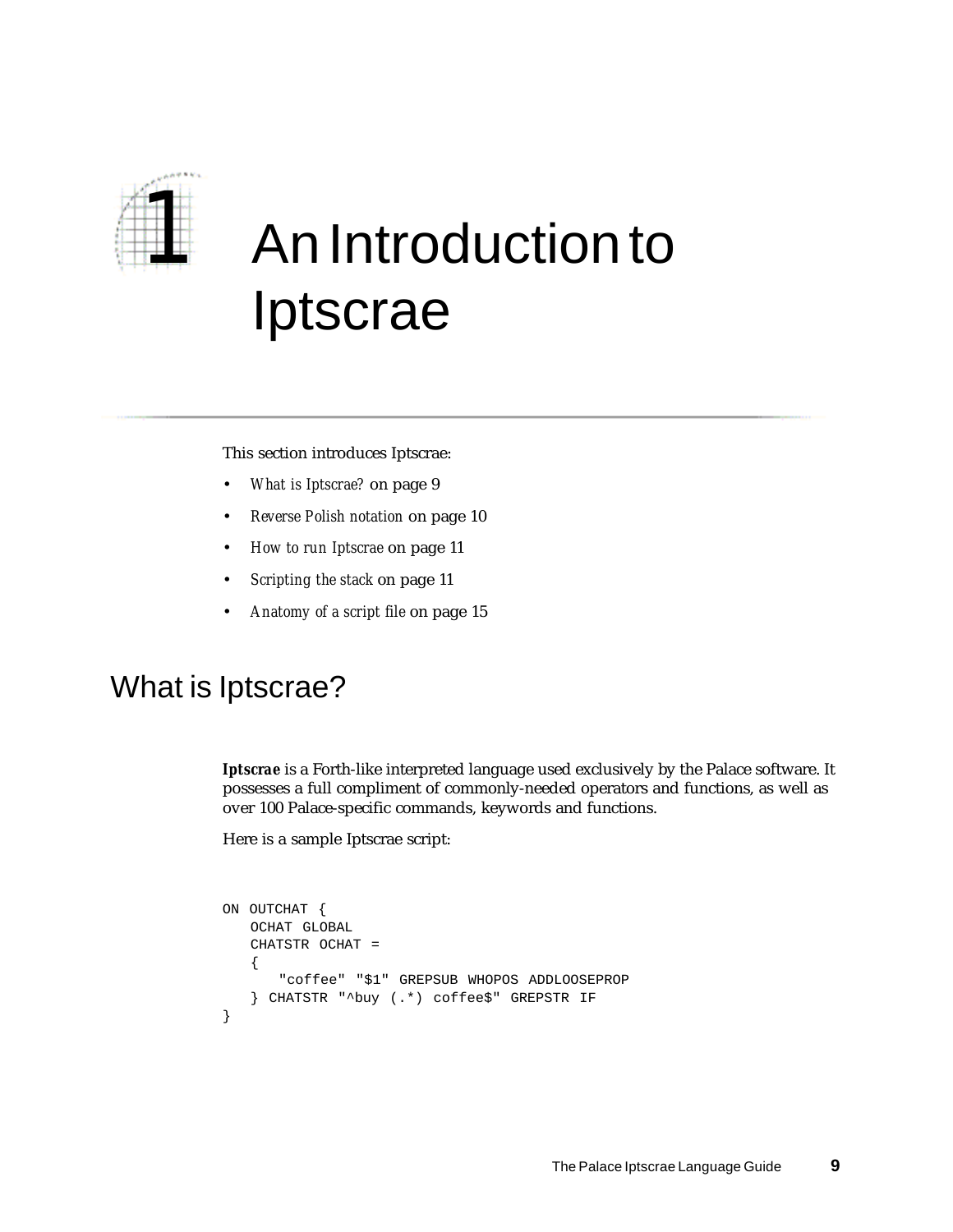# Reverse Polish notation

Unlike other scripting languages you may have seen, Iptscrae might appear rigidly formal and possesses almost no punctuation. Iptscrae's syntax also uses RPN ("Reverse Polish Notation"), a style of command structuring that may seem a little "backward" until you get used to it…

RPN uses what is called a *postfix* word ordering. In a sense, this is "backwards" from the usual *infix* word ordering that most of us are used to. For example, we are using *infix* word ordering when we say "two plus three." In *postfix* word ordering, it would be "two three plus." This is what the Palace software expects to see.

While saying "two three plus" might seem quite strange to you, to a computer it makes a good deal of sense. After all, the computer can't do anything with the operator until it possesses both operands; it can't perform an operation until it has all the data needed. In Iptscrae, as in many other programming languages, all data is stored on a *stack* until you pop it off and use it for something (see below for more information on how the stack operates). We have two pieces of data here — the number 2 and the number 3 — so in strictly logical terms, when we say "2  $3 +$ ", what we're really telling the machine is:

Put 2 on the stack. Put 3 on the stack. Add the two top things on the stack. Place the result on the stack.

In plain English, you can think of this as placing the verb (action) at the end of the sentence or after the direct object. For example, instead of saying "I walk to the store," you'd say "I store walk."

Here are a few more examples of the differences between *infix* and *postfix* word ordering…

| Infix:          | Postfix:        |
|-----------------|-----------------|
| $2 + 3$         | $2 \t3 +$       |
| $(2 + 3) * 4$   | $2 \t3 + 4 \t*$ |
| $X = 4 - 3$     | $4 \t3 - x =$   |
| printf("Howdy") | "Howdy" Say     |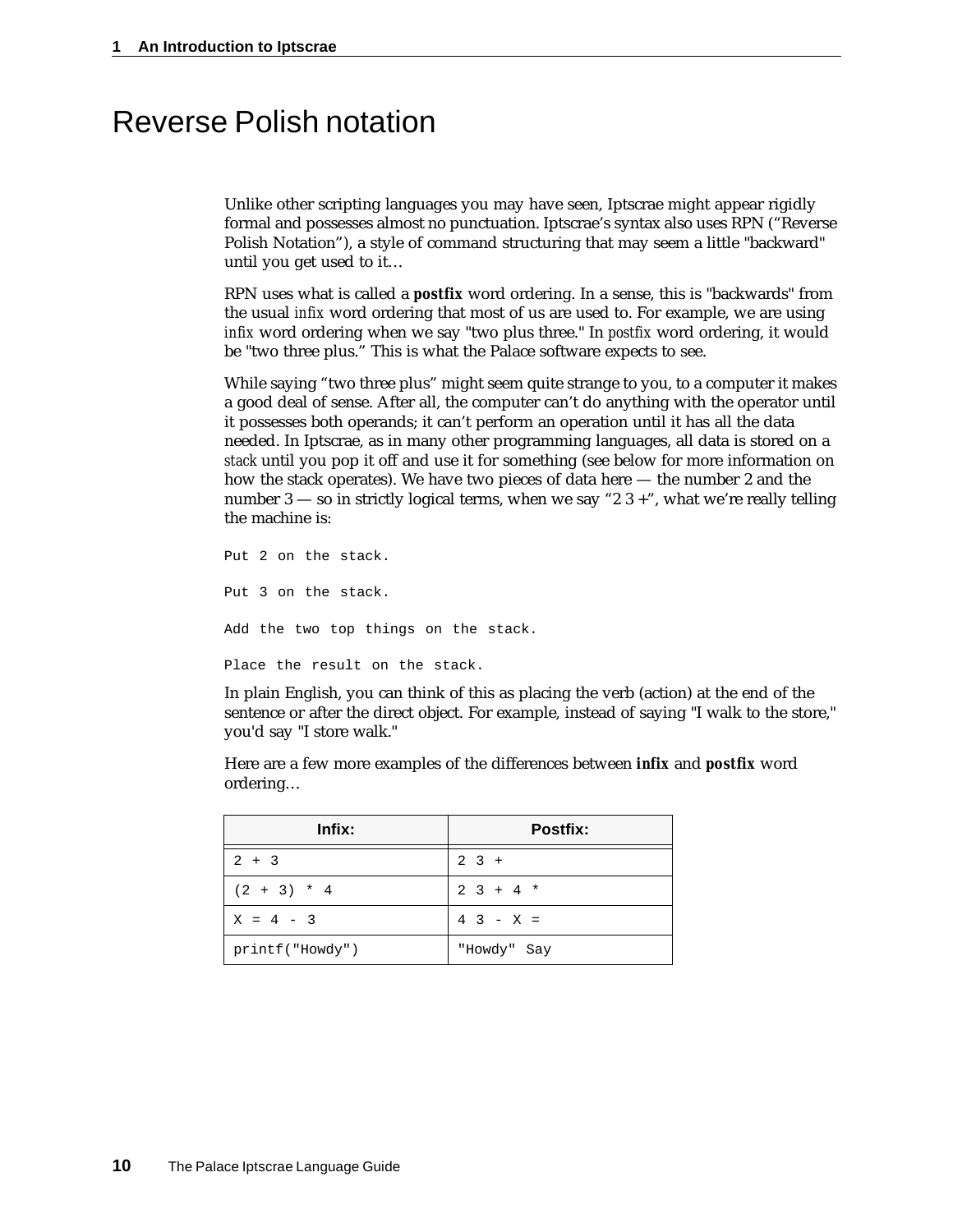# Scripting the stack

All Iptscrae functions put the results of some operation onto something called *the stack.* If you're not familiar with the use of a stack, it can be a tricky concept to get hold of. Here's one way to think about it:

Imagine a spring-loaded stack of dishes like they have in cafeterias. The spring is set so that only one dish is available at a time. When you pop one off the stack, the rest get pushed up so that a new one becomes available; conversely, if you put a dish on the stack, the ones beneath it get pushed down so that your new one is the only one available.

There you have your stack metaphor, and that's pretty much how it works; except that putting something on the stack is called "pushing" and taking something off the stack is called "popping." In fact, if you ever want to remove the top-most value on the stack, you can always issue a POP command, which discards the top-most value and makes the next one available. You can also swap the two top-most items by issuing a SWAP command. Pushing occurs automatically. To see this in action, type the following statements into your Palace client input window:

```
/ "one" "two" "three" SAY
/ "one" "two" "three" SWAP SAY
 "one" "two" "three" POP SAY
/ "one" "two" "three" POP POP SAY
```
So now you can see that when we tell Iptscrae  $" 2 3 + "$ , the following steps occur:

- 1. Push 2 onto the stack
- 2. Push 3 onto the stack
- 3. Pop the top two items off the stack, add them, and push the result onto the stack

When it's done, the result (5 ) is sitting on the top of the stack, where we can easily get at it with another command.

# How to run Iptscrae

Depending on what you're trying to do, there are several ways to enter Iptscrae commands. "One-shot" commands can be typed directly into the Palace client input box, or more permanent changes can be made to the script by owners and operators in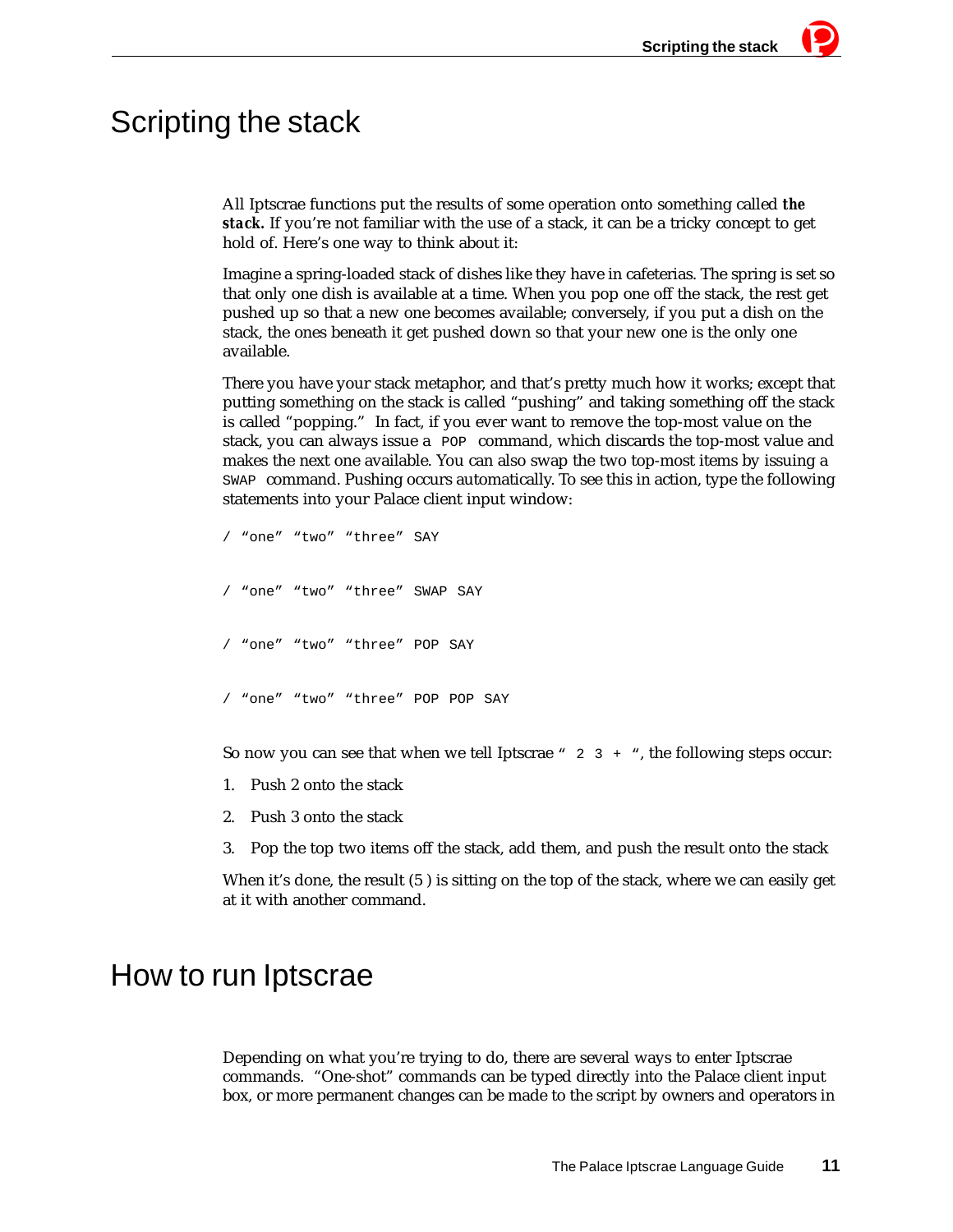authoring mode. For those interested in total control, any word processing program that can save as ASCII (text only) can also edit Iptscrae script files. The following sections explain how to do all of these things.

# Entering Iptscrae in the input box ("Slash Commands")

A good way to get started with Iptscrae (or to test the functionality of individual commands) is to launch The Palace client, enter any room that allows user scripts, and type your commands straight into your client input window. To let the Palace software know that the coming text is a command (as opposed to mere speech), you must begin the line with a forward slash  $( / )$ .

For example, if I type:

10 10 SETPOS

everyone in the room will see me say "10 10 SETPOS". Not what I wanted. But if I type:

/ 10 10 SETPOS

the SETPOS command is executed instead, and my avatar moves to position 10 , 10 on the screen.

Like any complex system, the best way to get a feel for Iptscrae is to just jump in and start playing with it. The following examples will give you a good start. As you can see from the inclusion of the forward slash, these lines were intended to be typed into the Input Box in the Palace client. To paste them into scripts, remove the preceding slash.

/ "Hello" SAY

This says "Hello".

/ "My name is " USERNAME & SAY

This shows how to add two pieces of text together. USERNAME is a keyword that resolves to your name. The ampersand ( & ) is the concatenator; this operator takes the top two things off the stack and sticks them together into one big string variable, which it pushes back onto the stack. The SAY command takes this variable and sticks it in a cartoon balloon.

/ 2 2 + ITOA SAY

This one adds 2 and 2 together, converts the result to ASCII text (using the ITOA function), and displays the results in a cartoon balloon.

/ 2 3 \* 4 + ITOA SAY

This one multiplies 2 and 3 together, then adds 4, then converts the answer from integer to ASCII and says the result.

/ "Hello" 10 40 SAYAT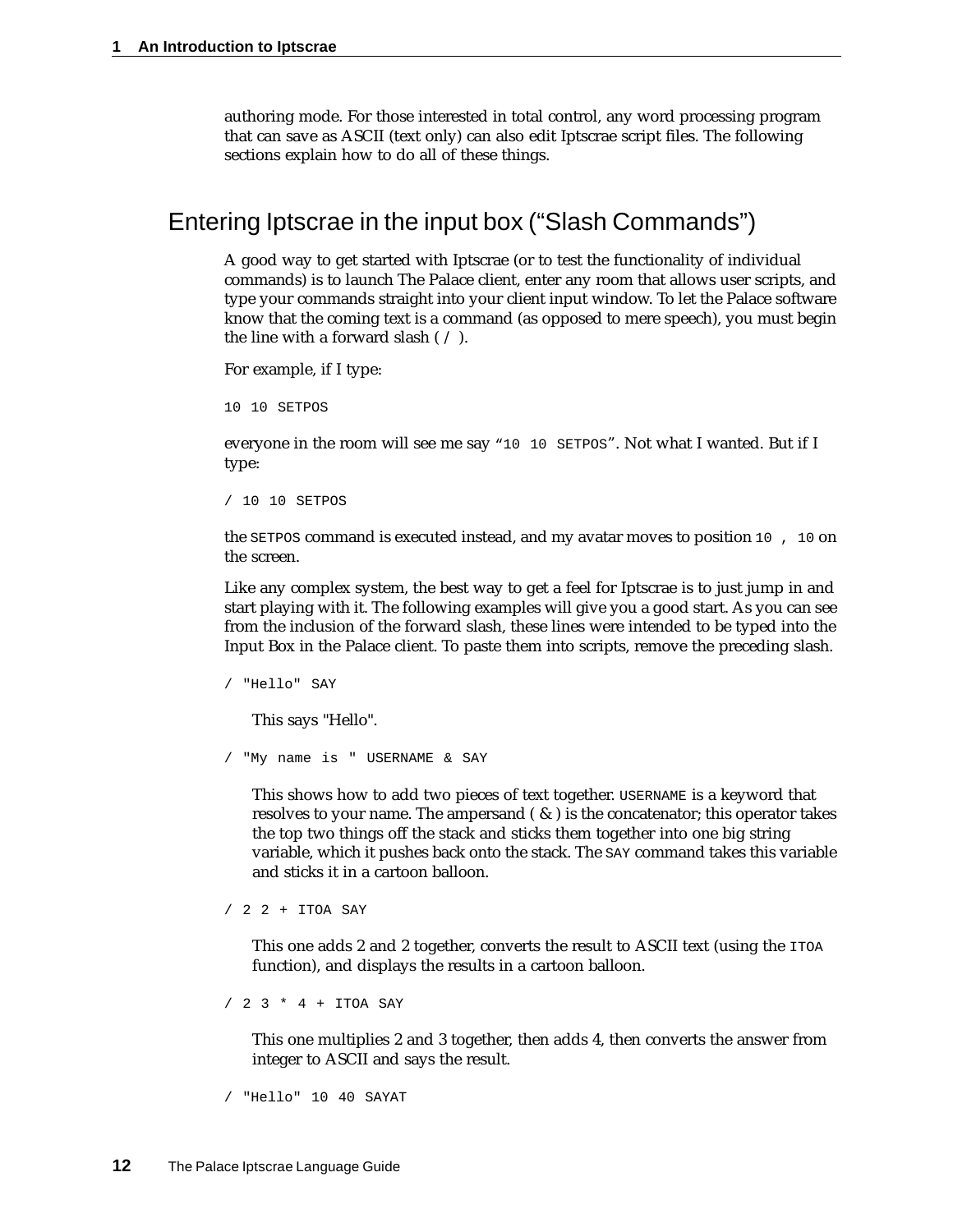This one says hello at the specified  $X$  (horizontal)  $Y$  (vertical) position on the screen. X cannot exceed 511. Y cannot exceed 383. This is because the screen dimensions of the Viewing Area are 512 by 384.

```
/ 100 RANDOM ITOA SAY
```
This one causes you to say a random number. Try it a few times; each time it will be different.

/ "Hello" 512 RANDOM 384 RANDOM SAYAT

This one says hello at a random position on the screen; try it a few times. 512 RANDOM determines a random number from 0 to 511. 384 RANDOM determines a random number from 0 to 383.

/ 10 10 SETPOS

This one moves your avatar to position 10, 10 on the screen. Try substituting different numbers.

/ 512 RANDOM 384 RANDOM SETPOS

This one moves you to a random position. Try it a few times.

By playing around with these simple examples you can get a feel for the flow of the language. Once you understand what these examples are doing, you can move on to creating your own, more complex, scripts.

# Iptscrae in Authoring Mode

When in *authoring mode* (select **Authoring Mode** from your client's **Operator** Menu as described in *The Palace Operators Guide*), you can edit the script of any spot in the current room.

- 1. Select the spot to be edited.
- 2. Double-click within its boundaries (alternately, you can select **Door Info** from the **Operator** Menu while the spot is selected). The **Door Info** window will appear.
- 3. Click **Script** (Macintosh) or **Edit Script** (Windows). You'll see the scripting window (shown in Windows version):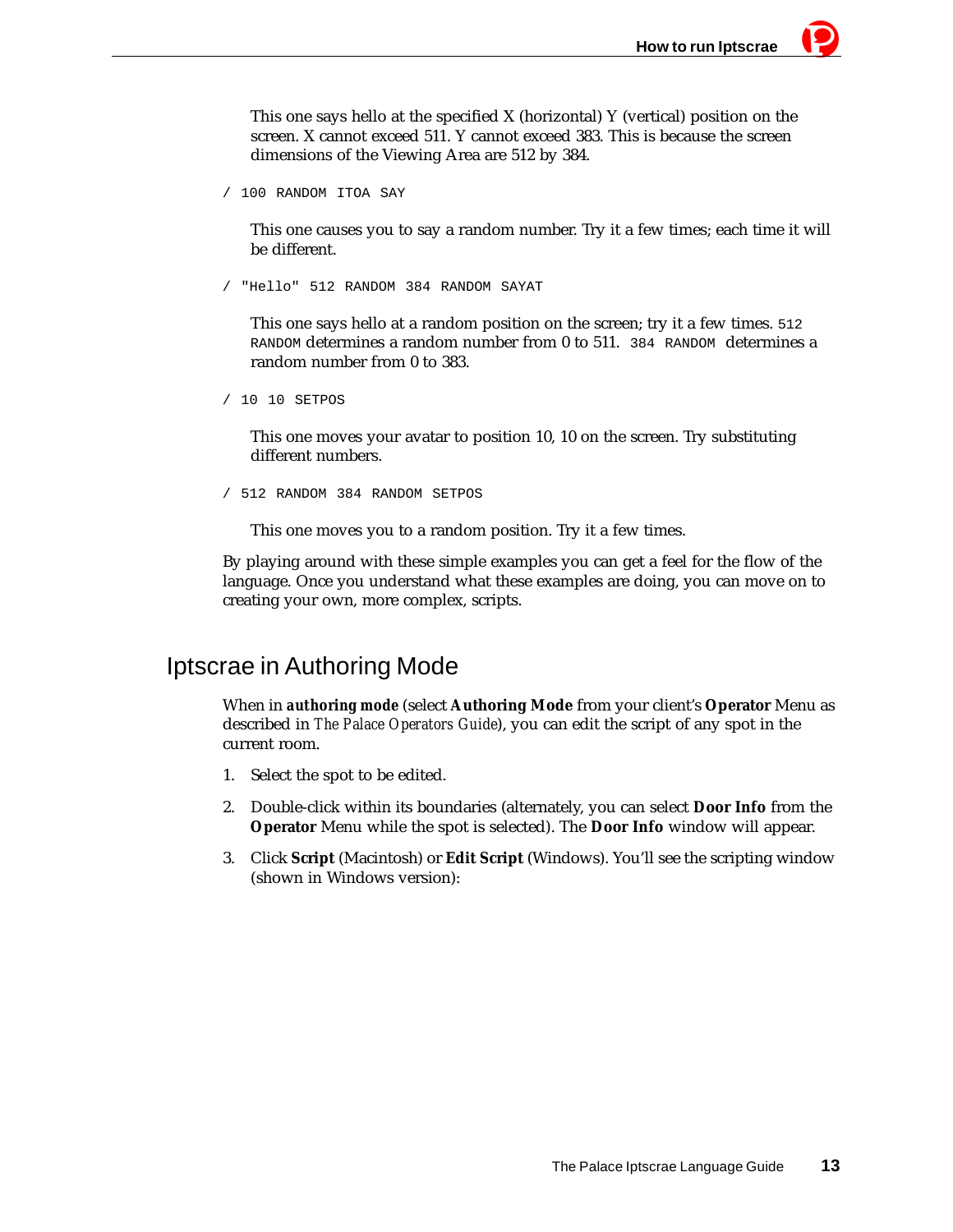| <b>Script Edit</b>                                             |  |
|----------------------------------------------------------------|--|
| ON ENTER {<br>180 ME SETALARM<br>ON ALARM {<br>180 ME SETALARM |  |
|                                                                |  |
| Cancel<br>Οk                                                   |  |

This window is little more than a large scrolling textbox. Any scripts already associated with the selected spot will appear here. By directly editing the text in this window and clicking **OK** (or selecting **Save** for Mac users), you cause the server to update the script file. The new script begins functioning almost immediately (this might take up to a minute on slower systems or under bad network conditions).

NOTE – The **Script Edit** window displays only the Iptscrae code, not the Room/Spot description code.

To see the scripting window in action, try the following simple example:

- 1. Create a new room and put a door in it.
- 2. Double-click on the door to bring up the **Door Info** window.
- 3. From this window, make the door's Type **Normal**. This turns it into a *spot*.
- 4. Click **Script** to pull up the scripting window.
- 5. Now add a simple *event handler* (like this one, for instance…)

```
ON SELECT {
   "I selected the Spot!" SAY
}
```
- 6. Click **Ok** (or select **Save** for Macintosh) and turn authoring mode off.
- 7. Now test the script by clicking on your new spot.

# Iptscrae in ASCII: Editing script files

Using the scripting window in the Palace client doesn't provide you with access to everything. The only way to obtain 100% access to the contents of the script is to edit it directly, which can be done using any word processing program. The only stipulation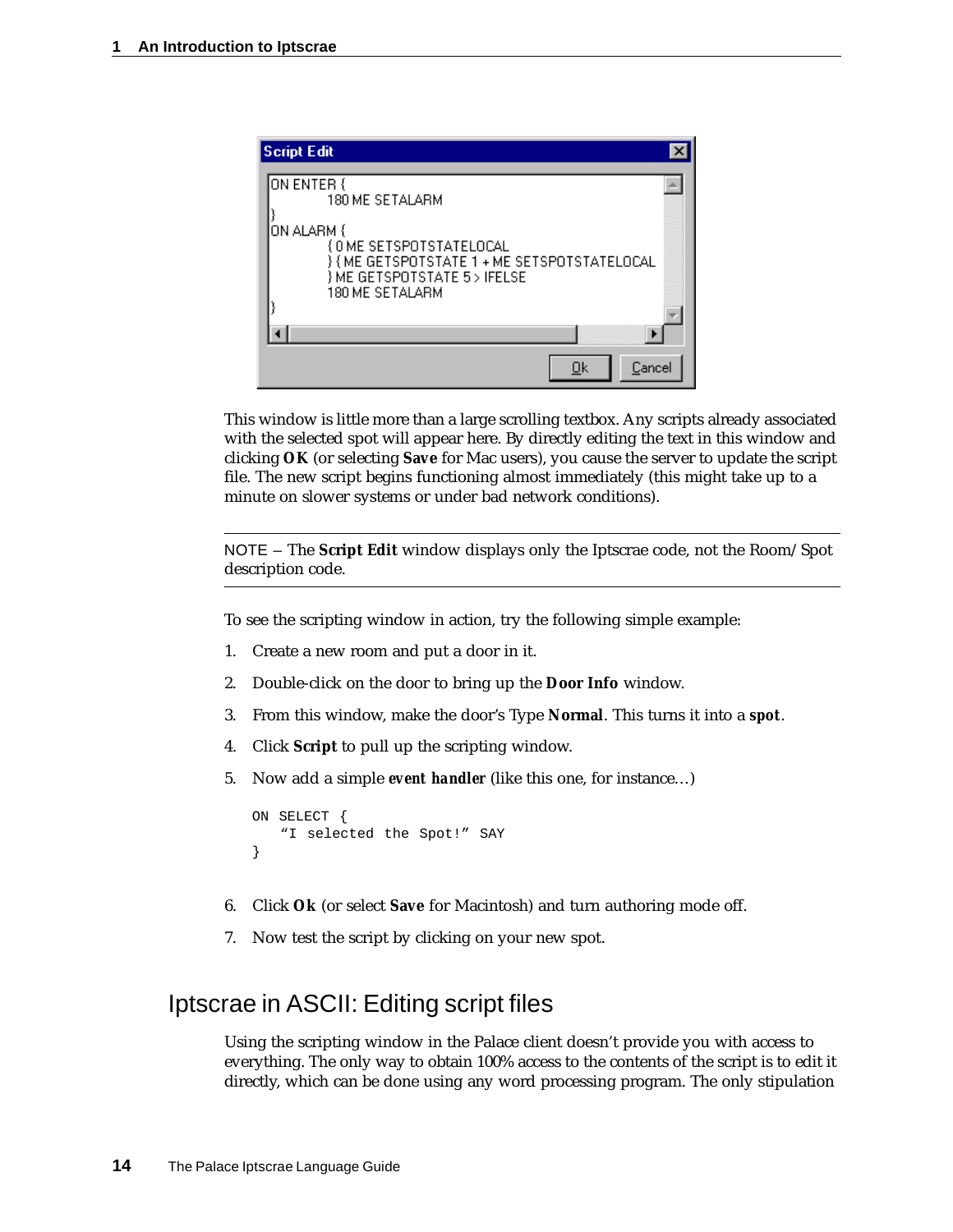is that the word processor must be capable of saving as ASCII ("text only"), and fortunately, it's hard to find one that isn't. Simply open the script file and edit it as you would any other document; but be sure to make a backup copy first!

Never edit the server script while the server is running. This may cause overwrite errors, which can corrupt the file and/or cause your server to hang. Always save your server and make a backup before modifying your peserver.pat file.

When you have finished editing the script file, save it (remember: text only) and launch the server. If your script file is well-structured, you'll see no error messages as the server sets up your Palace site. If you're a Windows or Macintosh user, the next thing you see will be the server interface itself. Congratulations; your new script has taken effect!

# Anatomy of a script file

Although to beginners Iptscrae might appear to be an irregular mass of confusing commands and oddly-ordered references, in fact it's really quite a formal language, with a rigid and symmetrical structure all script files must adhere to. You got a glimpse of this structure while editing your own cyborg.ipt file (see *The Palace Users Guide*); you've probably also seen it in the scripting window while you were in authoring mode. The basic structure looks like this:

```
ON EVENT {
   command
}
ON EVENT {
   command
   { 
       atomline}
}
```
Basic Event Handling Structure

This example shows two *event handlers*. The first possesses only a single *command,*  while the second possesses a *command* and an *atomlist* (see the following paragraphs). Note that an event handler always possesses a pair of curly brackets that denote its portion of the script. Any or all of the possible event handlers may appear here. Within each handler, any number of individual commands or atomlists may appear. The only limit is the total size of all scripts for the current room, which should not exceed 15.8 kilobytes in size (and that's an awful lot of Iptscrae).

Before moving on to the next level of the script structure, a note on terminology is necessary. The Palace community uses the word script in a number of different ways. While it is true that scripts are fractal in nature (i.e., small "scripts" can be put together to create larger things which might just as easily be called "scripts"), for purposes of this manual we need to differentiate these things semantically. The following terminology makes things a bit more clear: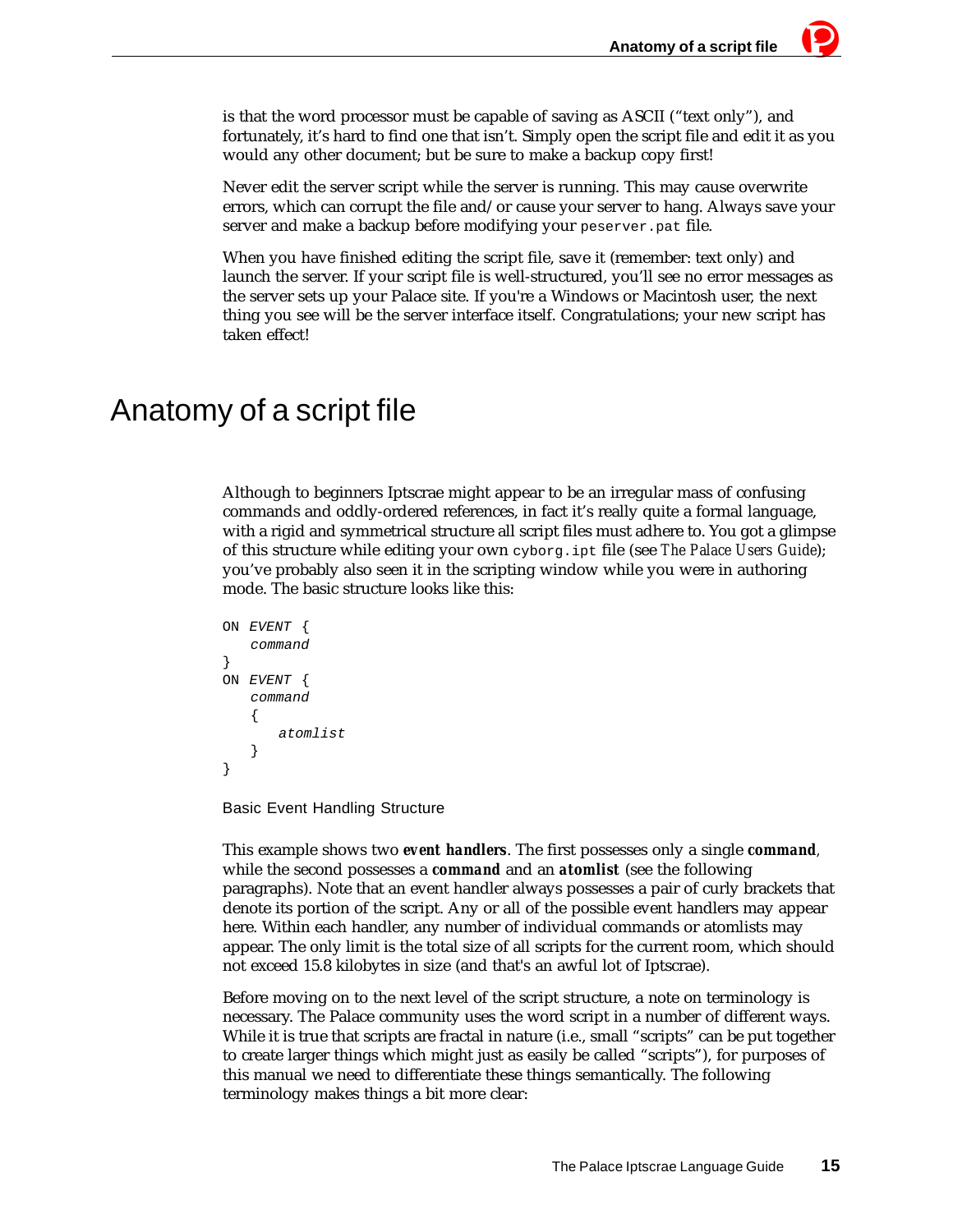## *• Scripts*

Scripts are demarcated by the keywords SCRIPT and ENDSCRIPT; they are comprised of event handlers. Note that except for the absence of the keywords SCRIPT and ENDSCRIPT, your Cyborg.ipt is a special type of script (i.e., you could paste your entire Cyborg.ipt into the SCRIPT... ENDSCRIPT section of a single spot in your Palace; most of the commands would work just fine). Because both the Cyborg.ipt and the server script can be opened via word processor, edited individually and saved in ASCII format ("text only"), they are referred to as your *script files*.

## *• Event handlers*

Event handlers (or simply "handlers") are demarcated by the keywords ON EVENT and a pair of curly brackets. They are comprised of individual commands and atomlists. There are ten event handlers in the current version of Iptscrae: ON ALARM, ON ENTER, ON INCHAT, ON LEAVE, ON LOCK, ON MACRO0-ON MACRO9, ON OUTCHAT, ON SELECT, ON SIGNON and ON UNLOCK.

## *• Commands and atomlists*

A handler may contain a single Iptscrae command (such as "Hello World!" SAY), or a sequence of commands (like "100 RANDOM  $50 + tempVariable =$ tempVariable ITOA SAY"). These commands are executed in linear order when the event handler containing them is triggered. For flow control reasons, however, it is sometimes desirable to break complex handlers up into smaller segments. These segments are called atomlists. Atomlists are demarcated by pairs of curly brackets occurring within event handlers. They are comprised of individual commands and (possibly) even smaller nested atomlists.

### Another word for *handler* would be *routine*. Another word for *atomlist* would be *subroutine*.

When working with the  $cyborg$ ,  $ipt$  file, this is as much as you need to know; since there is only one Cyborg (you), all handlers in the script obviously refer to that entity. When working with the *server script* things get more complex, and two additional levels must be added to the structure we have just created. These two new levels appear *above* the level of "scripts" — they are *doors/spots* and *rooms.*

Here's how it works… Just as commands and atomlists are contained within handlers, handlers in the server script are found only within scripts (those clearly-marked SCRIPT ... ENDSCRIPT areas in the script file)*. Scripts* are themselves contained within *spots* (one script per spot). Finally, *spots* (and their cousins, *doors)* are contained within *rooms*. The following three bullet points, then, would be placed *above*  the previous three:

## *• Script files*

The server script is a script file (like Cyborg.ipt, it can be edited externally via word processor and saved as ASCII (text only). It contains *server data*  ("preferences") and rooms.

#### *• Rooms*

Rooms contain *room data* (some of which may be addressed via authoring mode, and some of which can only be viewed when editing the script file manually) and spots.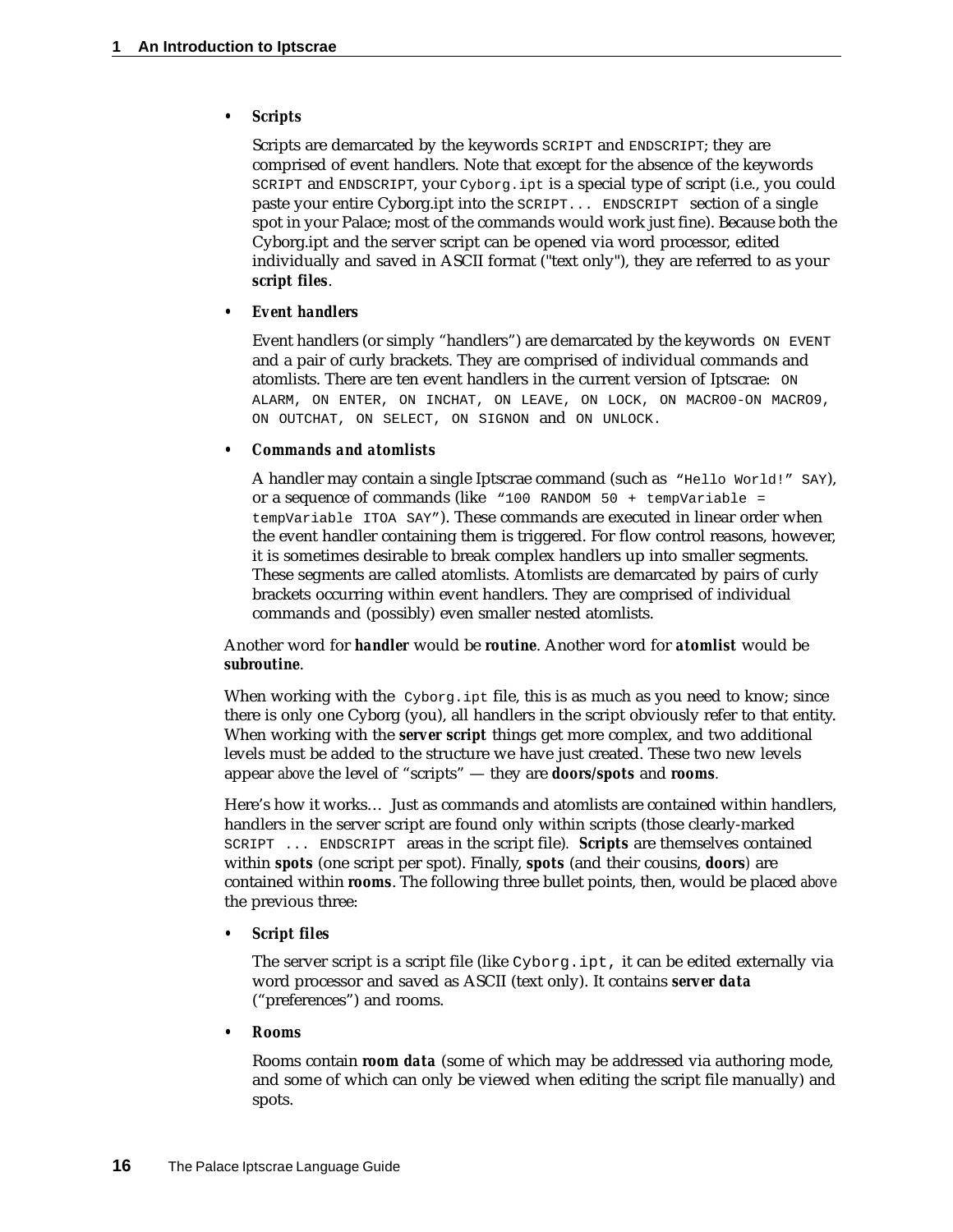#### *• Spots*

Spots (including doors) are comprised of *spot data* (some of which may be addressed via authoring mode, and some of which can only be viewed when editing the script file manually) and scripts (which are demarcated by the keywords SCRIPT ... ENDSCRIPT, as explained above).

All elements higher than event handlers — scripts, doors, spots and rooms — are identified by special keywords indicating where they begin and end. These keywords are:

| <b>Element</b> | <b>Begin</b> | End            |  |
|----------------|--------------|----------------|--|
| Room           | <b>ROOM</b>  | <b>ENDROOM</b> |  |
| Spot           | SPOT         | <b>ENDSPOT</b> |  |
| Door           | <b>DOOR</b>  | <b>ENDDOOR</b> |  |
| Script         | SCRIPT       | ENDSCRIPT      |  |

Demarcation Keywords

Correct use of these keywords is crucial to the successful operation of the server script. The keywords are shown in BOLD CAPITALS in this example:

```
ROOM
```

```
; Room Data
   DOOR
       ; Door Data
   ENDDOOR
   SPOT
   ; Spot Data
      SCRIPT
   ON EVENT {
      Command
       Command
   }
   ON EVENT {
       Command
       { 
          AtomList
       }
       { 
          AtomList
       }
   }
      ENDSCRIPT
   ENDSPOT
ENDROOM
```
Basic Room Structure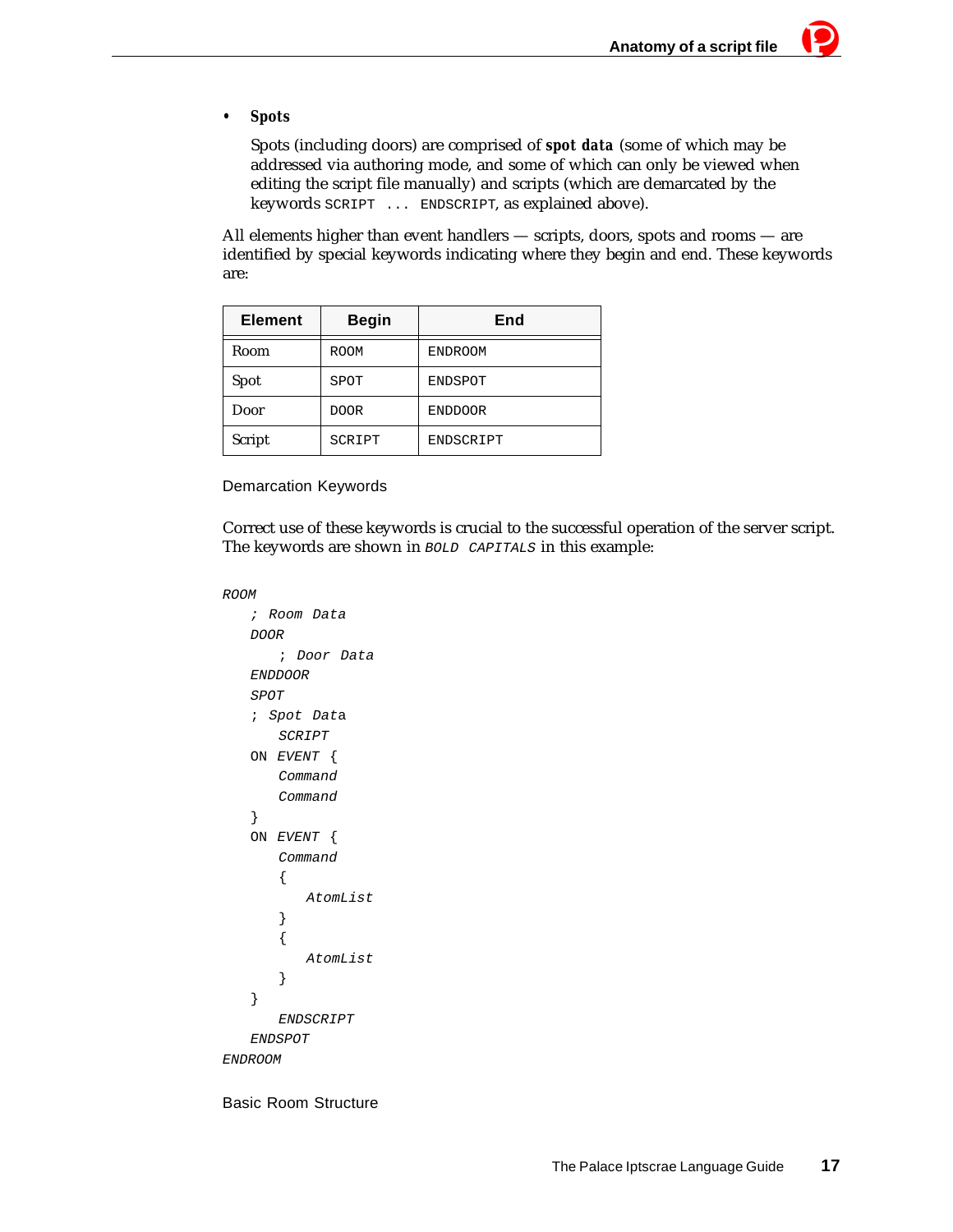In addition to the basic layout of keywords, this simple example also illustrates the types of "plurality" a script file can accommodate. Multiple commands and atomlists can be placed within a single handler, and multiple handlers can be placed within the SCRIPT ... ENDSCRIPT region of a single spot (there can only be one SCRIPT ... ENDSCRIPT region per spot, however).

Let's examine a sample room from the original "Mansion" Palace to see how this structure is put to use in real life. The following code was taken from the room called Heaven's Gate...

```
ROOM
```

```
ID 777
   NAME "Heaven's Gate"
   PICT "Heaven.gif"
   ARTIST "Elaine Alderette"
   DOOR
      ID 1
      DEST 103
      OUTLINE 0,309 512,313 512,384 0,384
   ENDDOOR
   SPOT
      ID 2
      OUTLINE 35,35 96,35 94,76 34,77
      SCRIPT
          ON ENTER {
             "FazeIn" SOUND
             CLEARPROPS
             "Halo" DONPROP
             8 SETCOLOR
          }
      ENDSCRIPT
   ENDSPOT
   SPOT
      ID 3
      OUTLINE 387,24 444,21 437,57 390,51
      SCRIPT
          ON SELECT {
             "palace://mansion.thepalace.com:1313" NETGOTO
          }
      ENDSCRIPT
   ENDSPOT
ENDROOM
```
Example Room ("Heaven's Gate")

In this example, the room is constructed in nested levels of detail: Scripts reside within handlers, handlers reside within the areas indicated by SCRIPT and ENDSCRIPT keywords, SCRIPT ... ENDSCRIPT regions reside within doors or spots, which reside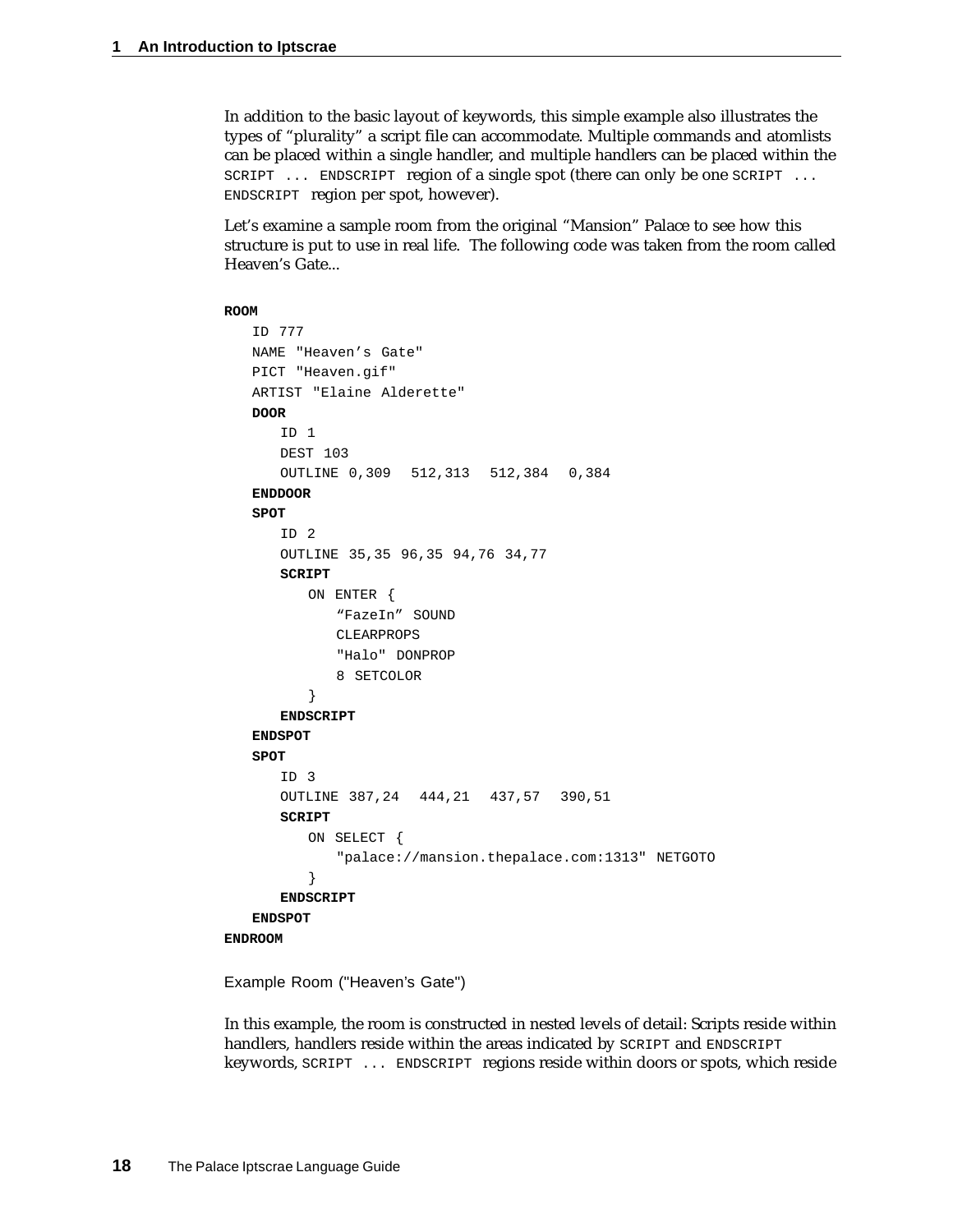within the Room itself. It is the rigidity of this structure that allows the server to quickly locate and execute the correct actions at the correct times; this is key to the power of the Palace.

NOTE – ON INDENTING: Although indenting your code is considered good programming practice and is definitely recommended for Iptscrae programmers, it is not strictly necessary, nor is it aided or enforced in any way by the software. In other words, it's up to you. But it's hard to imagine anything more confusing than unindented Iptscrae…

# Specifying room data

Every room in a server script begins with a block of data, only some of which is accessible via authoring mode. This "room data block" will contain some or all of the following commands:

#### ROOM

```
ID number
PRIVATE
NOPAINTING
NOCYBORGS
HIDDEN
NOGUESTS
NAME "Room Name"
PICT "picture.gif"
ARTIST "Artist Name"
PICTURE ID number NAME "another.gif" <TRANSCOLOR number> ENDPICTURE
```
The Room Data Block

The Room block has the following components.

#### **ID number**

This line indicates the *roomID* assigned to this room in the script. Although this number may be assigned by whatever arbitrary means you wish, there must be a number assigned, and it must be unique to the room. In other words, it's perfectly fine to number rooms sequentially, or to skip numbers between rooms, or to put rooms in illogical order, but every room must possess an ID which is different from any other room's ID.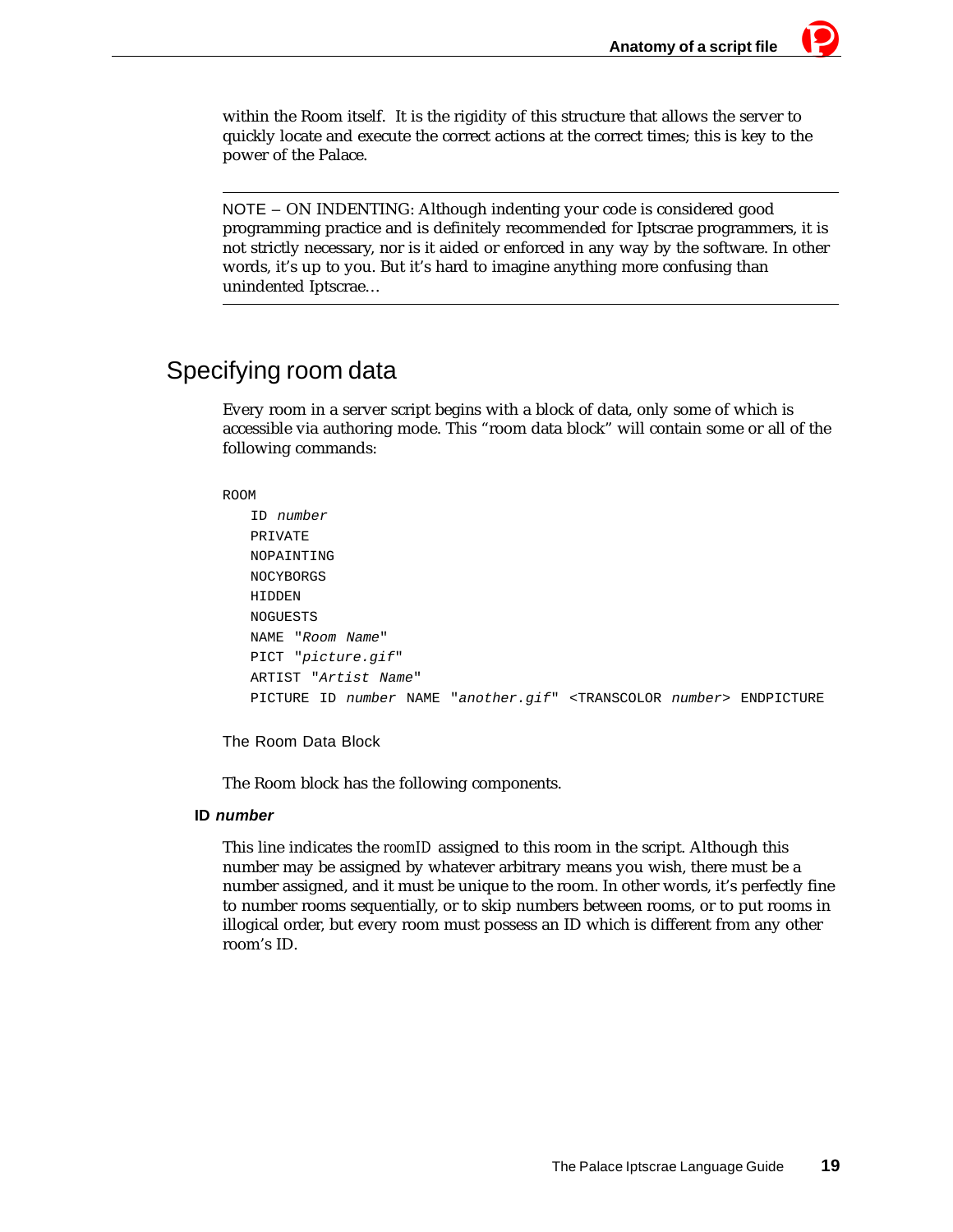#### **PRIVATE**

#### PRIVATE

This line, if it exists, hides the number of people in the room. Generally, when a user looks in the **Rooms** Window (via the **Options** Menu in the Palace client), each room is shown with the number of people currently in that room. Private rooms, on the other hand, possess a dash instead of a number. The only way to tell the number of users in a private room is to enter it. This line can be toggled in authoring mode via the **Private** option in the **Room Info** window.

#### **NOPAINTING**

#### NOPAINTING

This line, if it exists, prohibits the use of all *paint commands* in the room. It is a good idea to use this command in rooms with a large amount of scripted activity (looping alarms, for example), as painting can seriously affect the speed of events in the room. This line can be toggled in authoring mode via the **No Painting** option in the **Room Info** window.

#### **NOCYBORGS**

#### NOCYBORGS

This line, if it exists, prohibits user scripts (also known as "cyborg scripts") in the room. It is a good idea to use this command in rooms with a large amount of scripted activity (for example, alarms), as well as in rooms where fairly large numbers of people are expected to gather, as user scripts can seriously affect the speed of events in the room. This line can be toggled in authoring mode via the **No User Scripts** option in the **Room Info** window.

#### **HIDDEN**

#### **HTDDEN**

This line, if it exists, keeps the room from showing up in the **Rooms** Window. For all intents and purposes, the room doesn't exist for non-operators (owners and operators still see all rooms in the Palace). Note that non-operators can still enter the room via a door or by using the GOTOROOM command if they know the roomID. This line can be toggled in authoring mode via the **Hidden** option in the **Room Info** window.

#### **NOGUESTS**

#### NOGUESTS

This line, if it exists, prohibits Guests from entering the room (making the room into a "members only" room). This line can be toggled in authoring mode via the **No Guests** option in the **Room Info** window.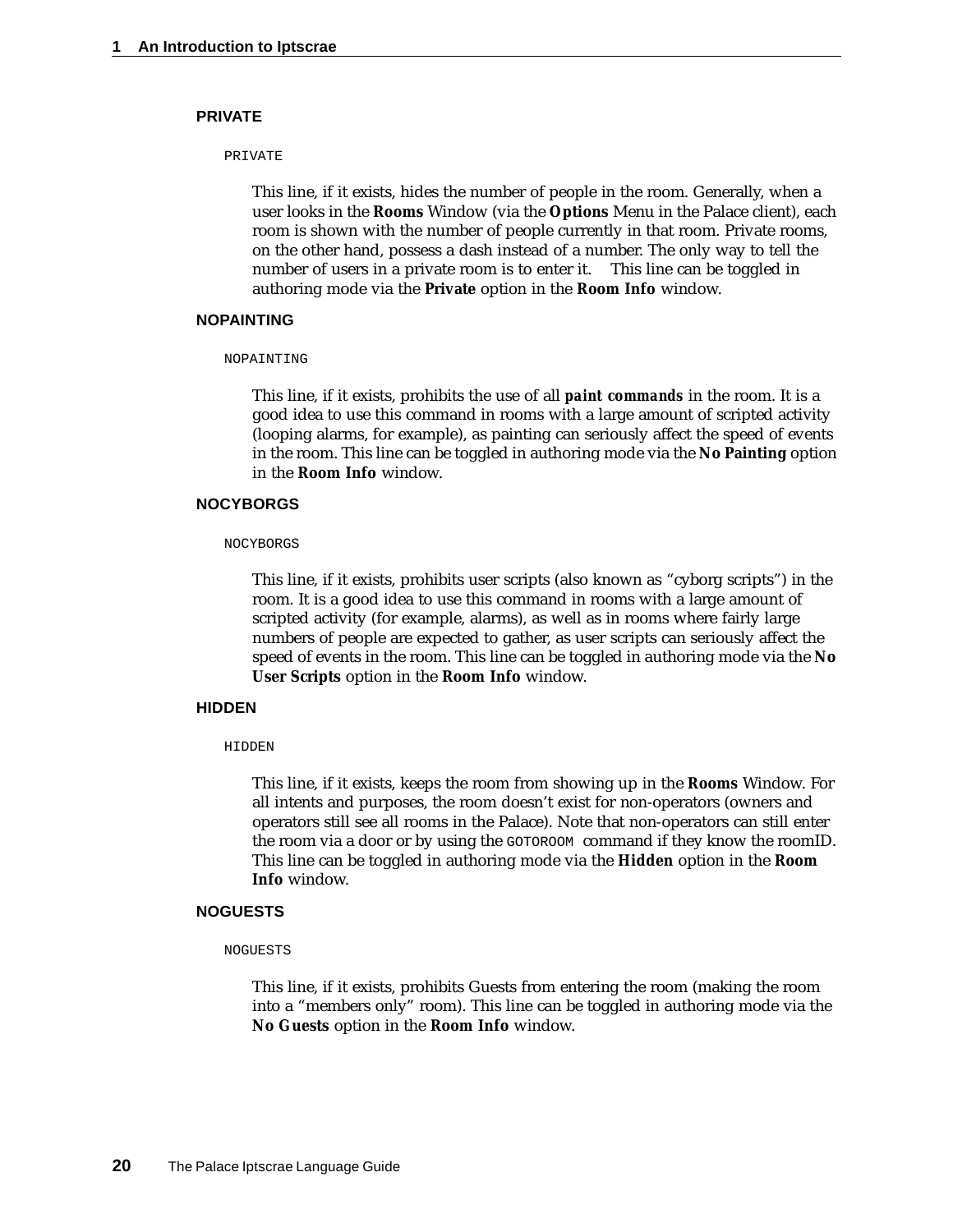#### **NAME**

NAME "Room Name"

This line indicates the name of the room as it will appear in the Status Bar (just beneath the Viewing Area in the Client interface) and when accessed by the ROOMNAME command. The room name can be changed in authoring mode via the **Room Info** window.

#### **PICT**

```
PICT "picture.gif"
```
This line indicates the name of the .GIF image used as the background of the room. Whenever a user enters the room the Palace client checks to see if it possesses this graphic, and requests it from the server if necessary. The background graphic of a room can be changed in authoring mode via the **Room Info** window.

NOTE – All background graphics should be 512 by 384 pixels in size (since this is the size of the client's Viewing Area; larger images will not be seen in their entirety, and smaller images will not fill the screen). To avoid unwanted colorshifts, the Palace Palette should be used for all Palace art (this palette can be extracted from any of the images that come with the Palace software).

The Palace client for Macintosh version 2.3 can display .JPG files as well as .GIFs. To support older Macs and Windows users, however, GIF images must be still made available. When entering a room for which both file types exist, Macs version 2.3+ will request the JPG file only, while older Macs and Windows clients will request the GIF file only.

## **ARTIST**

ARTIST "Artist Name"

This line indicates the name of the artist whose work appears in the room. The name can be changed in authoring mode via the **Room Info** window.

#### **PICTURE ... ENDPICTURE**

PICTURE ID number NAME "picture" ENDPICTURE

This line indicates the name of a graphic (.GIF) that will be used to animate a spot in the room. Whenever a user enters the room the client checks to see if it possesses all the graphics called for, and requests any graphics it needs from the server.

If additional graphics will be used in the room (i.e., anything besides the background image itself), each must possess its own PICTURE ... ENDPICTURE line. These pictures will appear, disappear and do their interactive stuff behind all avatars and props (the "foreground" layer) but in front of the room's "background" layer, in what is called the "midground" layer. Within this layer, midground pictures can be stacked and manipulated as desired.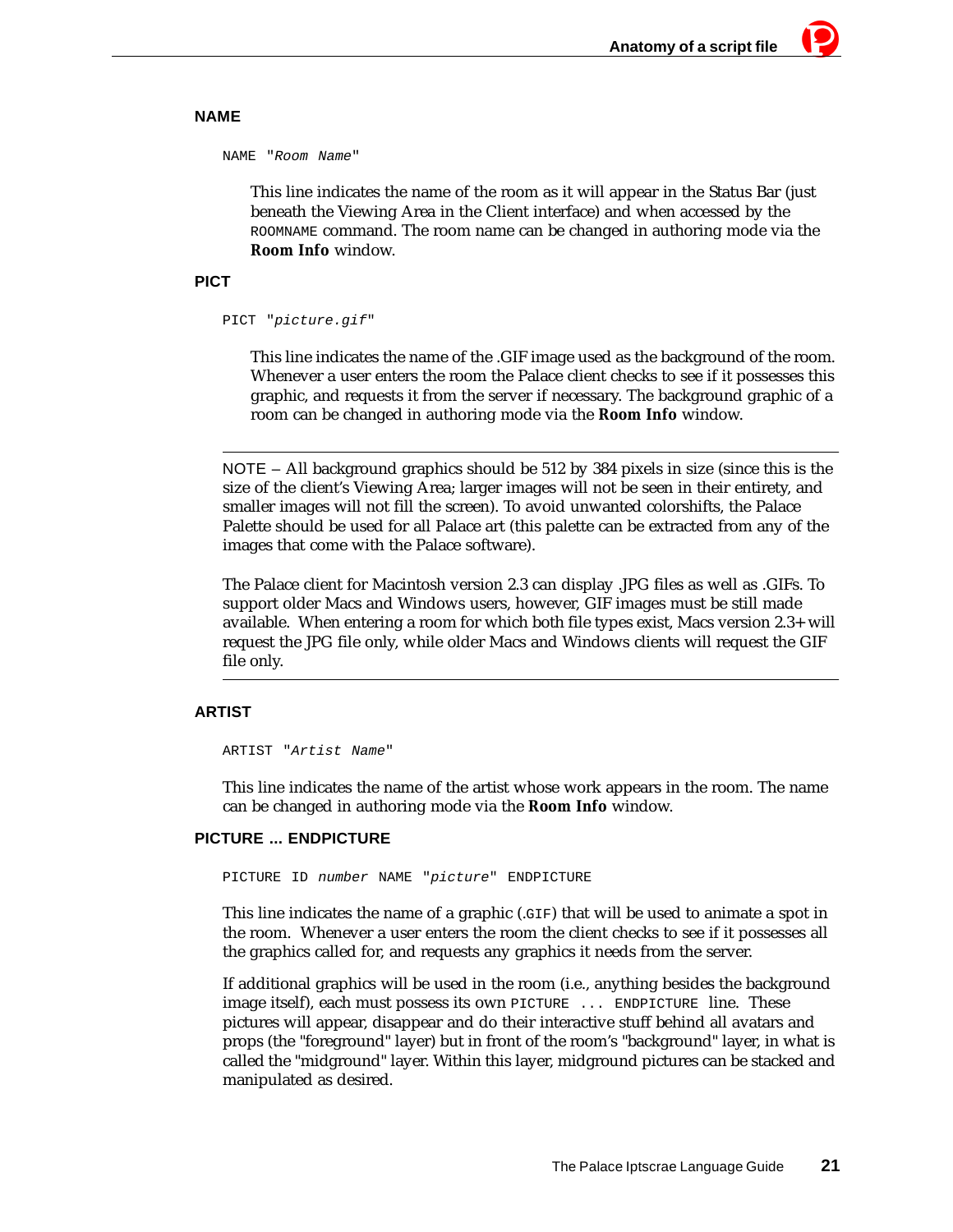Each picture in the midground must have a unique  $ID$  assigned to it. The ID of a picture can be any number at all — the order doesn't matter — but every graphic in the room must possess an ID that is different from the ID of any other graphic in the room.

#### **TRANSCOLOR**

#### TRANSCOLOR number

This command, which may optionally be included in the PICTURE ... ENDPICTURE line, is used to inform the Mac client which of the picture's 256 colors (if any) should be displayed as *transparent*, revealing whatever exists beneath. If this command is left out, the Mac client will use whatever transparency color the picture was originally created with. The Windows client will do this in any case.

A TRANSCOLOR command is automatically inserted into the PICTURE ... ENDPICTURE line whenever a new picture is assigned to a spot in authoring mode. The default  $number$  inserted is 0 (zero); i.e., by default, it is assumed that the graphic uses the color 0 as the transparent, or "alpha" channel. Mac-based operators may address this value directly via the **Door Info** window, and must set it correctly (or remove it via ASCII editing) so that other Mac users will see the transparent effects correctly. The following table explains how a sample picture will be displayed on each type of client under various circumstances; our sample picture uses color 114 as the transparent color.

| <b>USER OS</b>                  | <b>TRANSCOLOR COMMAND (IN SERVER SCRIPT)</b>                                              |                                                                                              |                                                                                                                          |  |
|---------------------------------|-------------------------------------------------------------------------------------------|----------------------------------------------------------------------------------------------|--------------------------------------------------------------------------------------------------------------------------|--|
|                                 | TRANSCOLOR 0<br>(default inserted via<br>authoring mode or by<br>editing script manually) | TRANSCOLOR 114<br>(set via Mac wizard in<br>authoring mode or by<br>editing script manually) | <no transcolor<br="">command<br/>(TRANSCOLOR can only be<br/>removed or avoided by<br/>editing the script manually)</no> |  |
| <b>Windows</b><br><b>Client</b> | Right                                                                                     | Right                                                                                        | Right                                                                                                                    |  |
| Mac<br><b>Client</b>            | Wrong<br>(color 114 will be visible.<br>color 0 will be invisible)                        | Right                                                                                        | Right                                                                                                                    |  |

NOTE – Windows-based operators: The Windows client does not allow operators to affect the TRANSCOLOR value via authoring mode, and as the table above indicates, it ignores the TRANSCOLOR command completely (using the actual alpha channel of the image instead). To make sure your Windows modifications will display properly on the Mac client, you have two choices. Either:

A. Create your GIFs using the color 0 (white) as the transparent color. If you have white regions in your picture that you want to appear visible (i.e., not transparent), use the alternate white (color number 215) for them. This method will allow you to assign new pictures to new spots in authoring mode later, without having to worry about the TRANSCOLOR setting, or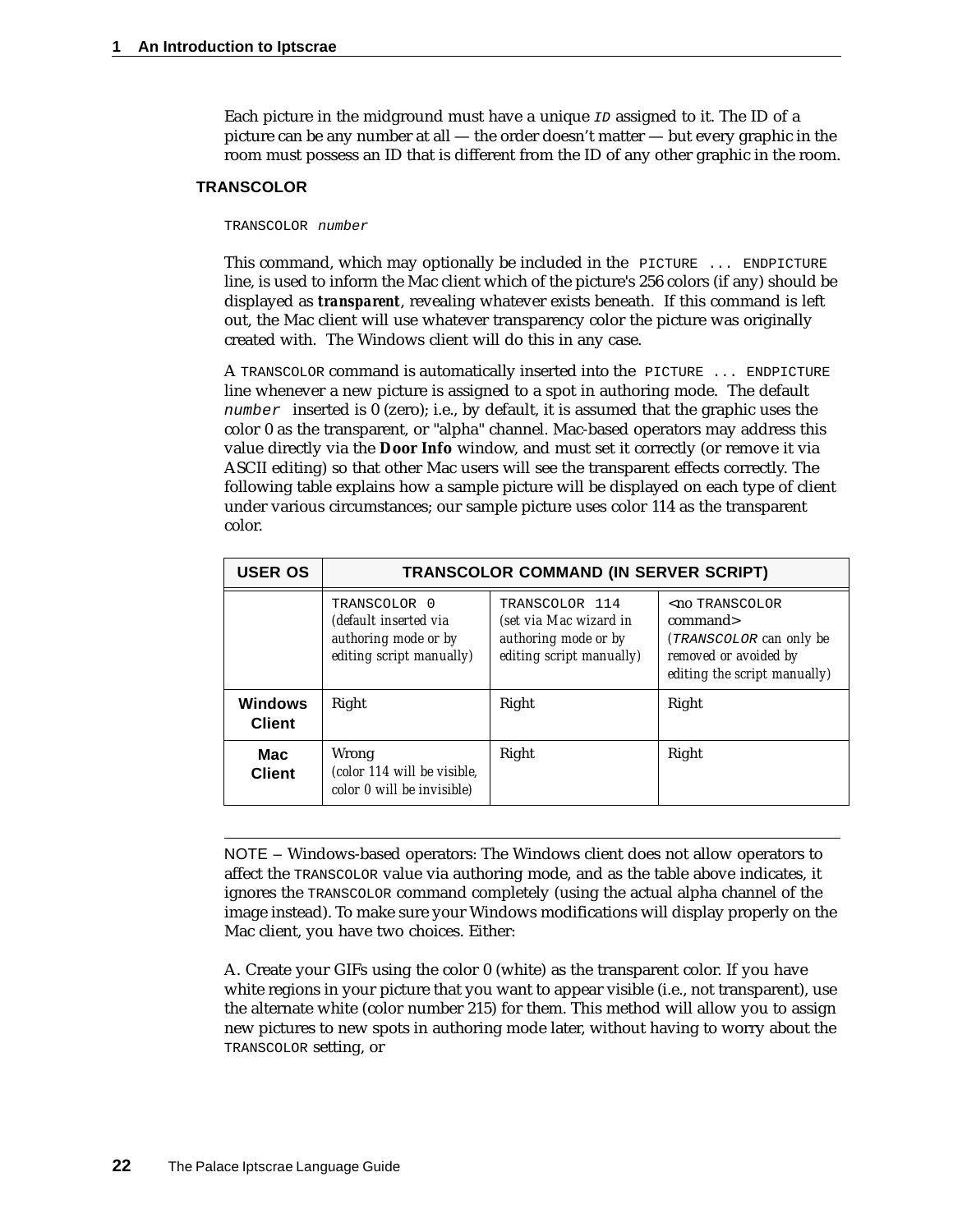B. Edit your server script manually, using a word processor capable of saving as ASCII (text only). You may choose to replace all of your "TRANSCOLOR 0" commands with the appropriate numbers, or you can simply remove them entirely.

# Specifying spot data

Like rooms, every spot (including doors) begins with a block of special data, only some of which is accessible via the *Scripting Window*. This "Spot Data Block" will contain some or all of the following commands:

```
SPOT
   ID number
   NAME "Spot Name"
   OUTLINE x1, y1 x2, y2 x3, y3 ...
   PICTS pictureID,xOffset,yOffset ... ENDPICTS
   SCRIPT
   ENDSCRIPT
```
The Spot Data Block

#### **ID**

ID number

This line indicates the  $spectD$  assigned to this spot in the room. Although this number may be assigned by whatever arbitrary means you wish, it must be here, and it must be unique to the spot. Again, it's perfectly fine to number spots sequentially, or to skip numbers between spots, or to put spots in any illogical order you want, but every spot must possess an ID that is different from any other spot in the room.

#### **NAME**

NAME "Spot Name"

This line indicates the name of the spot as it will appear if a SPOTNAME command is used. The name of a spot can be changed in authoring mode via the **Door Info** window.

#### **OUTLINE**

OUTLINE  $x1, y1$   $x2, y2$   $x3, y3$  < ... >

This line indicates the positions of all points (vertices) that determine the shape of the spot; each  $x, y$  specifies the position of a single point in the outline. Although the default doors created by selecting **New Door** from the **Operator** Menu always possess four points, by editing this line manually you can create doors and spots with any number of points greater than two (Mac users can set the number of points via the **Spot Info** window). As usual, all "x" values must be between 0 and 511, while all "y" values must be between 0 and 383.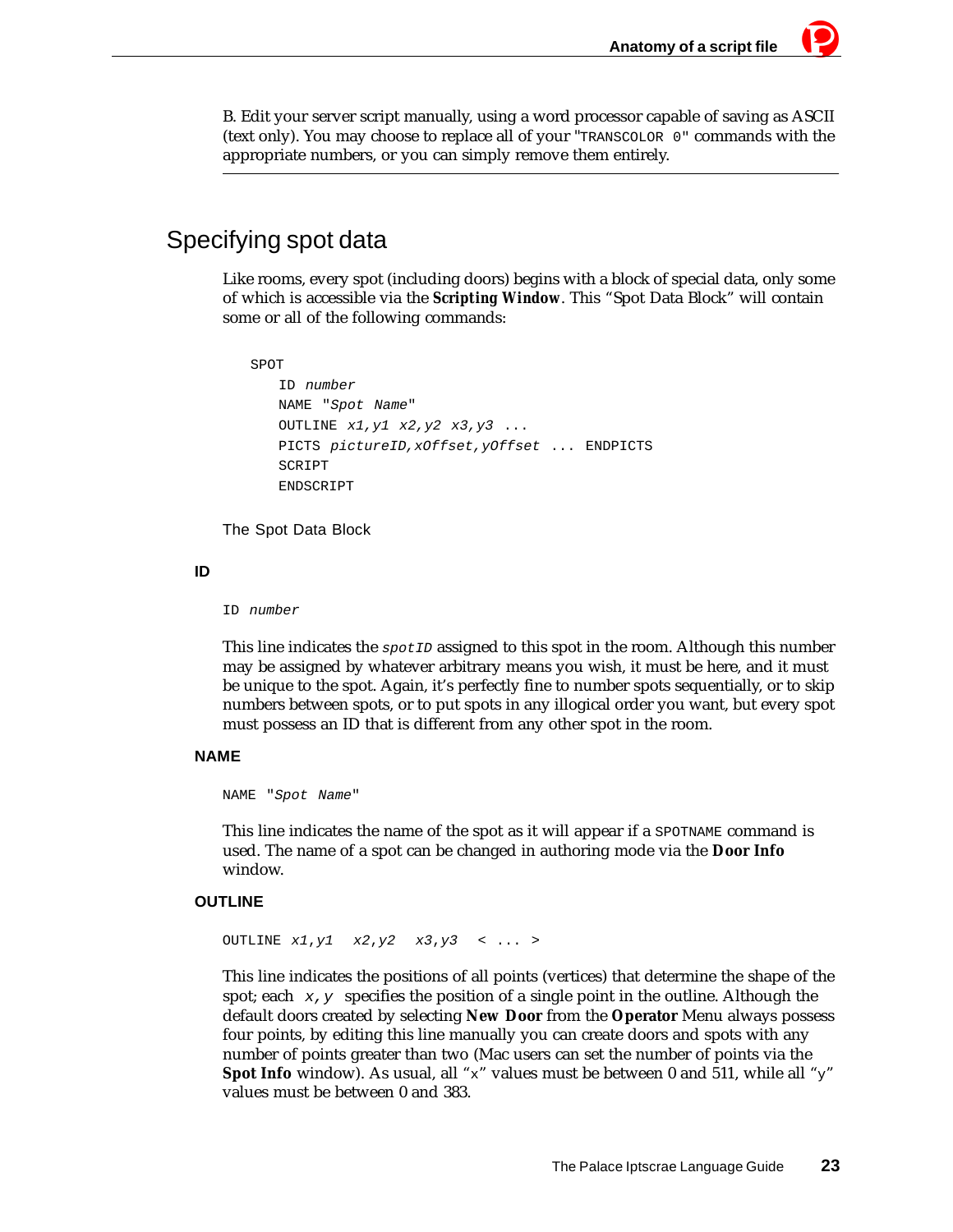#### **PICTS ... ENDPICTS**

PICTS pictureID,offsetX,offsetY < ... > ENDPICTS

This line indicates the IDs and relative positions of the midground graphics that will be used to animate the spot. The data between the keywords is arranged in "triplets," each made up of three numbers (e.g.: "100,10,20" or "5,-25,0"). Each triplet describes one of the spot's *states:* the first triplet describes *state 0,* the second triplet describes *state 1,* the third describes *state 2,* and so on.

Each triplet — each *state* — is defined by a pictureID*,* an xOffset*,* and a yOffset*.* The *pictureID* specifies which graphic will be displayed when the spot enters the State. These IDs are the same as those specified in the PICTURE ... ENDPICTURE line of the *Room Data Block*. The *xOffset* indicates how far the graphic will be shifted to the left (negative) or right (positive), relative to the spot's actual location. The y*Offset* indicates how far the graphic will be shifted to upward (negative) or downward (positive), relative to the spot's actual location.

The graphics associated with a spot's states can be changed in authoring mode by selecting **Edit Pictures** from the **Door Info** window. The order in which these graphics are displayed in the Pictures List is the same as the "state order," i.e.: the first picture listed — "NONE" by default — represents *state 0,* the second is *state 1,* the third is *state 2,* and so on.

To change the X and Y offsets of a picture while in authoring mode:

- 1. Use SETSPOTSTATE to set the spot to the state you want to change.
- 2. Use SETPICLOC to move the picture relative to the spot's position.

#### **SCRIPT ... ENDSCRIPT**

SCRIPT <handlers> ENDSCRIPT

These lines (if they exist) indicate the beginning and end of a spot's script (as opposed to "Spot Data"). Everything appearing between the keywords SCRIPT and ENDSCRIPT is part of the script, and may also be accessed via the Scripting Window in authoring mode.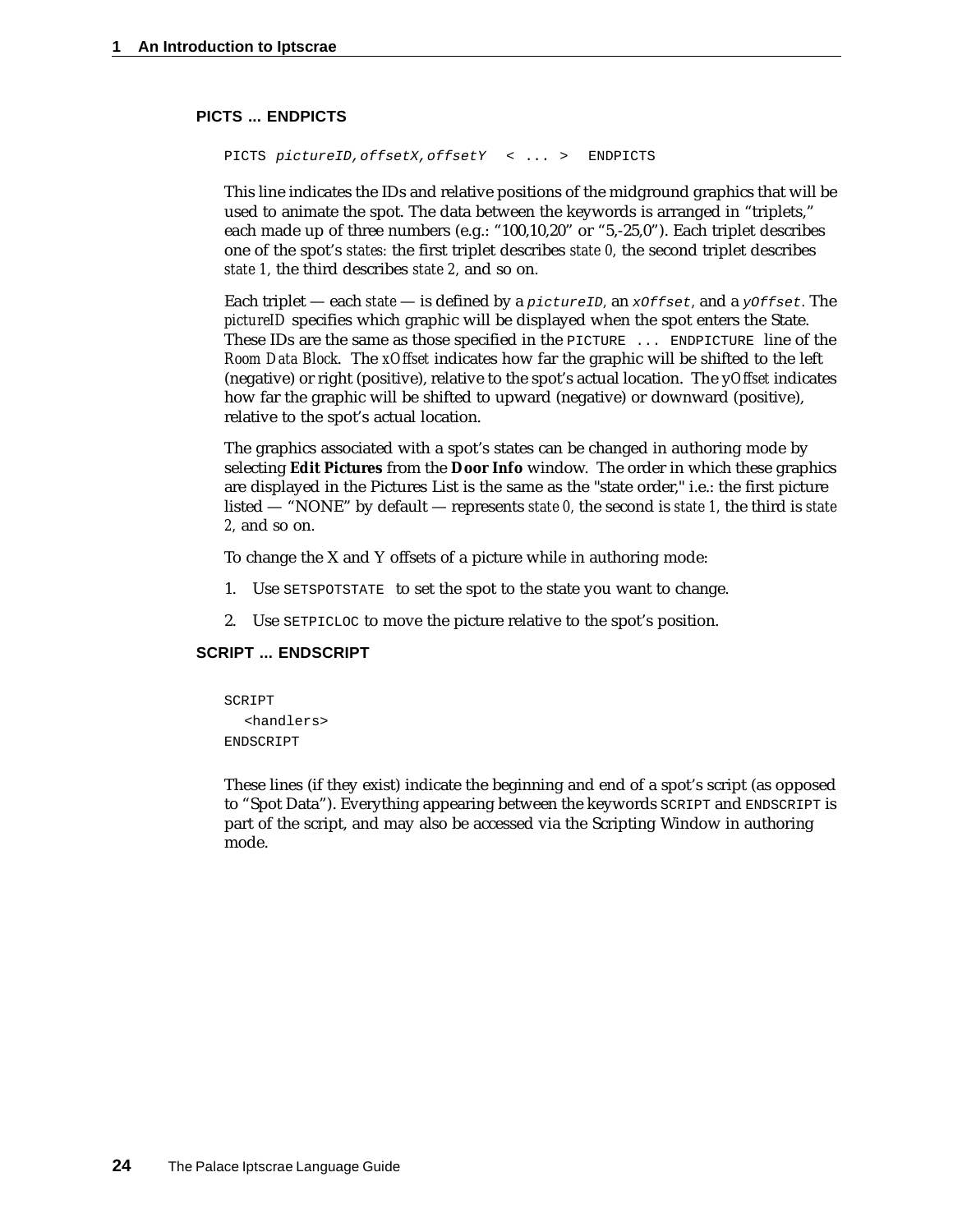

# *2* Iptscrae Language Reference

This section is a reference to the Iptscrae language:

- *Data types* on page 25
- *Event handlers* on page 28
- *Commands and functions* on page 31
- *Operators* on page 81

Iptscrae possesses over 100 specialized commands and keywords, as well as its own versions of many commonly-used operators and functions; each of these represents a wide range of interactive possibilities awaiting your imagination.

# Data types

The Palace is *integer-based* (meaning that it works in terms of whole numbers), but barring floating-point variables, the software can handle all basic data types: *symbols* (variables), *numbers* (integers), *strings* (string literals), *atomlists* (subroutines) and *arrays*, as well as a number of special-case symbols and reserved keywords.

# Symbols (variable names)

Symbols must start with a letter, and may contain any combination of letters, numbers and the underscore. They may not contain any spaces, and have a maximum length of 31 characters. Examples:

```
x
plan9
my_really_big_variable
```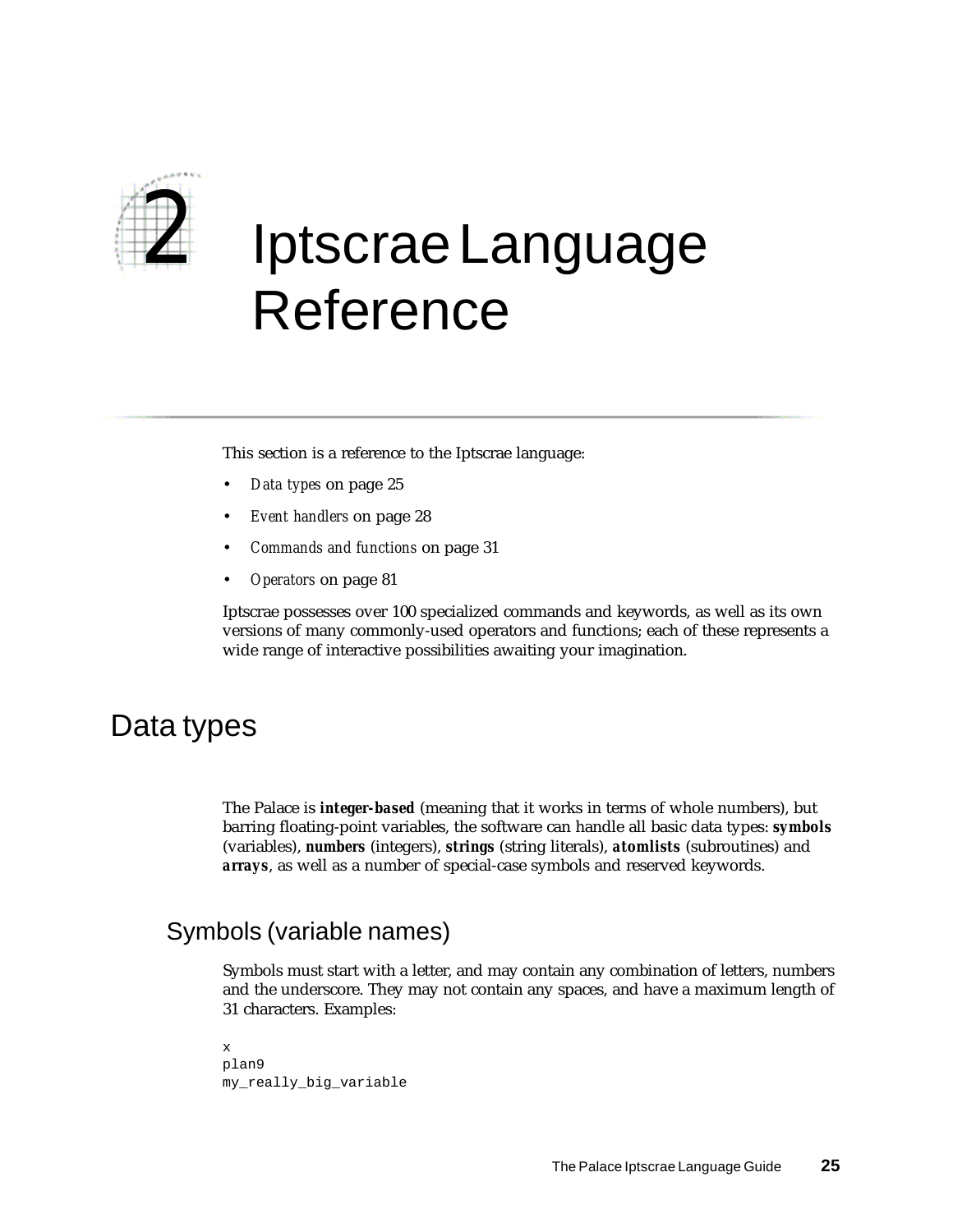# Numbers ( integers)

Numbers in Iptscrae are stored as 32 bit sized integers. No floating-point is allowed. Numbers must be specified in decimal notation using the digits 0 through 9, with an optional leading ( - ) for negative numbers. Examples:

```
2
-324283748
```
# Strings (string literals)

String literals must be encased in double quotes, for Example "string". If you need to include a quote symbol within a string, precede it with a backslash: "these \"doublequotes\" are okay". You can create long strings by concatenating multiple strings together using the & operator (see *Operators* on page 81). Examples:

```
"Hello"
"A Flock " "of Words" & 
"Suddenly, Fred shouted \"Look out!\" and hit the dirt."
```
# Arrays

An array is an ordered list of other Iptscrae data types. Arrays may be declared with the ARRAY command or by encasing the elements of the array in square brackets ([and]). You use the GET function to extract an item from an array, use the PUT command to insert an item into an array, and the FOREACH command to perform an operation on each item in an array. Arrays can be composed of different data types, including other arrays. Examples:

```
[ 100 200 300 ]
[ "Hello" "World" ]
[ 100 "Hello" [ 0 1 2 ] ]
5 7 9 ARRAY
```
# **Atomlists**

Atomlists are small Iptscrae scripts, or "subroutines." They can contain all other data types, including other atomlists. Some commands (such as EXEC, IF, WHILE, ALARMEXEC and FOREACH) operate *on* atomlists (rather than *in* them, as most other commands do). Atomlists must be encased in curly brackets ({and}). Examples:

```
\{ 1 \text{ tempVar} = \}{ "Howdy" SAY }
{
```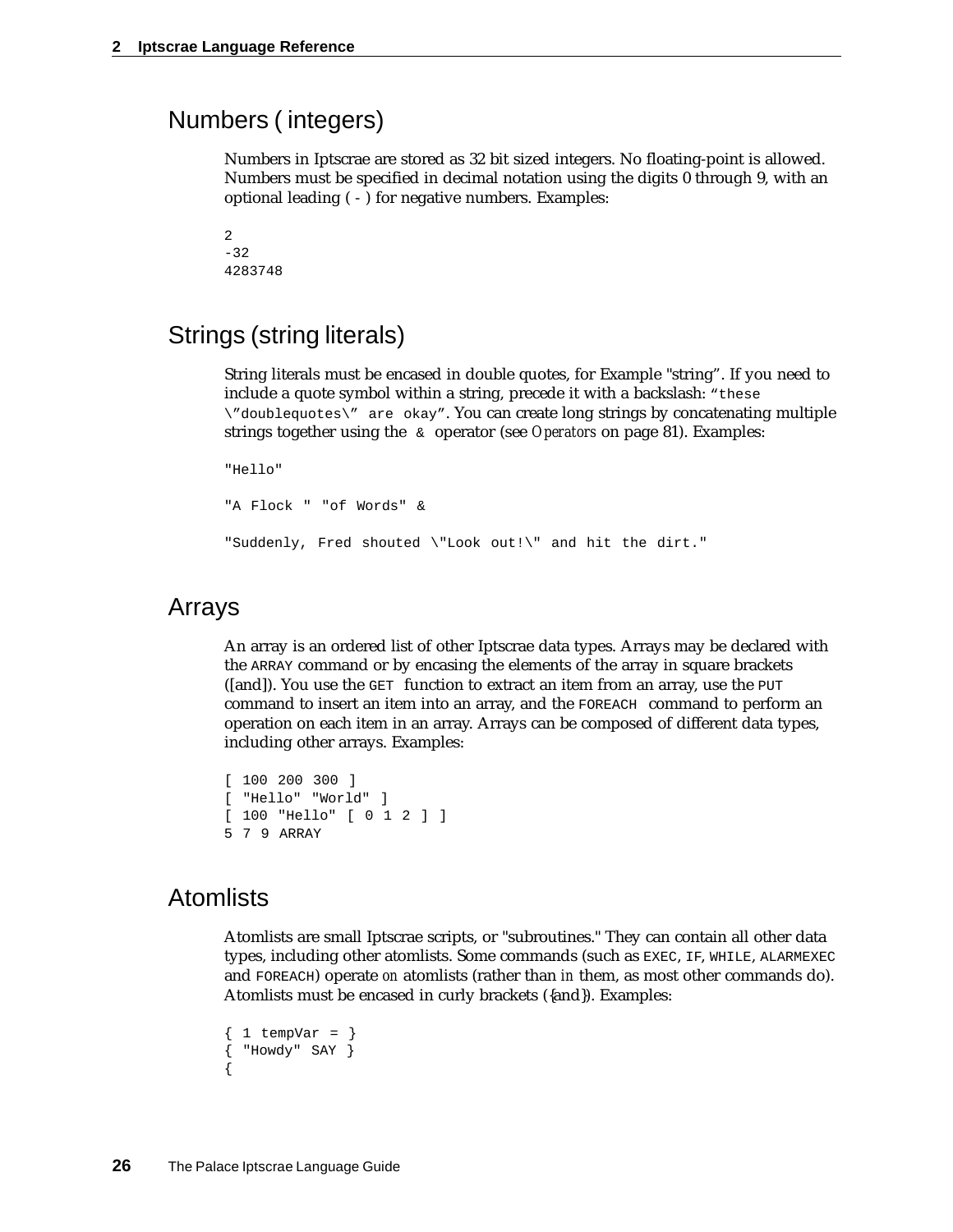```
23 firstVar =
secondVar firstVar - deltaVar =
```
# Special-Case Symbols

# **CHATSTR**

}

CHATSTR is a reserved word and a special-case variable in Iptscrae. Whenever a script is executing in response to an INCHAT or OUTCHAT event, CHATSTR represents the chat text itself. This variable may be modified on the fly. In the case of an INCHAT event, this will change the text that ends up getting displayed on the screen. In the case of an OUTCHAT event, it will change the text that is sent to other users.

It is generally preferable to use OUTCHAT rather than INCHAT event handlers.

The following example shows how to make an effect that occurs whenever you speak (type) a key word or phrase, by applying an IF statement to CHATSTR. The whole thing resides in the OUTCHAT handler.

# Example

```
ON OUTCHAT {
   { 
       "applause" SOUND
   } CHATSTR "!Thank you!" == IF
}
```
# **\** *(The "Backslash" Character)*

The backslash has a special meaning in Iptscrae; when it appears within a character string, it indicates that the character immediately following it should be included within the string literally (i.e., as a printable character). It is most often used to indicate that a double quote should be printed as *part* of a string, rather than signifying the *end*  of it (as it typically would). The backslash can be used with other control characters, as well as in GREPSTR regular expressions.

Example 1 (a quote within a SAY command)

"The word he said was \"rosebud.\"" SAY

# Example 2 (a local whisper in a "sign balloon")

```
"@200,20\^Note to myself..." WHOME PRIVATEMSG
```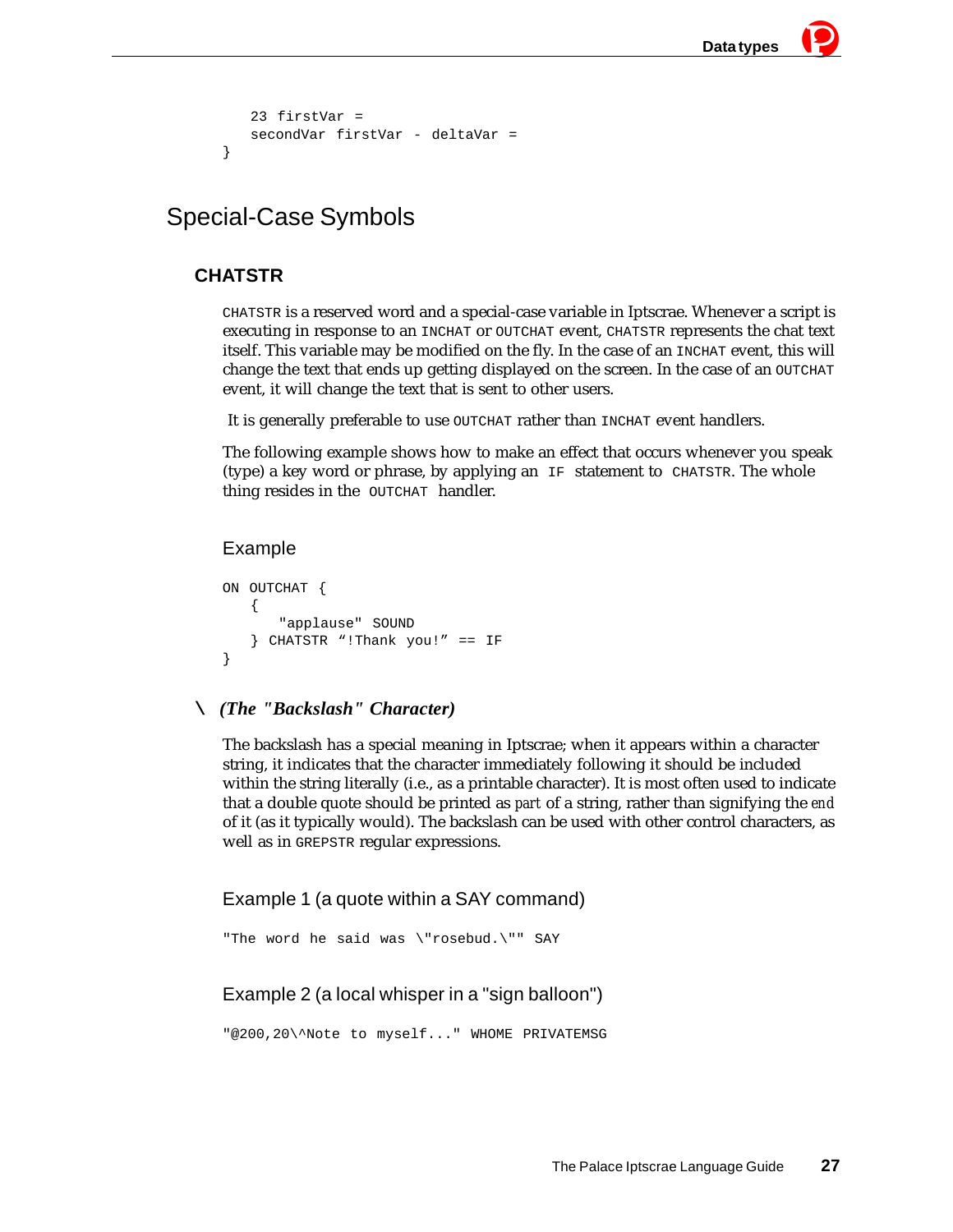# Event handlers

*Events* are the basic stimuli of the server, representing all the things your Palace can "watch for" and respond to. They include significant user actions such as entering and leaving rooms, clicking on doors and spots, talking and other basic activities, plus a special type of event called an *alarm*.

For each event type, there exists an *event handler*. Event handlers reside within the SCRIPT... ENDSCRIPT portions of a script file. The name of each event handler consists of the word ON followed by the name of the event it handles (i.e., ON ENTER, ON LEAVE, ON SELECT, and others). When an event occurs, the server script file is consulted to see whether there is a handler for that event in the current room. The client also checks the user's Cyborg.ipt file. If any appropriate event handlers are found, the scripts within them are executed immediately.

Note that not all handlers may be used in all objects; some may be applied only to doors or spots, others to cyborgs, and some to all three.

## **ON ALARM**

(Doors, Spots, Cyborgs)

An ALARM event occurs in response to the SETALARM command in a script. It can be used to schedule a periodic event, such as an animation, or to provide a delayed response. To trigger the following example handler, use the SETALARM command (see *SETALARM* on page 51).

#### Example

```
ON ALARM {
   "I am alarmed!" SAY
}
```
# **ON ENTER**

(Doors, Spots, Cyborgs)

An ENTER event occurs when a user enters the room. Scripts in this handler can be used (among other things) to start animations (via SETALARM), initialize user-defined functions, start room behavior, generate automatic "hello" messages from the entering user, etc.

```
ON ENTER {
   "I have entered!" SAY
}
```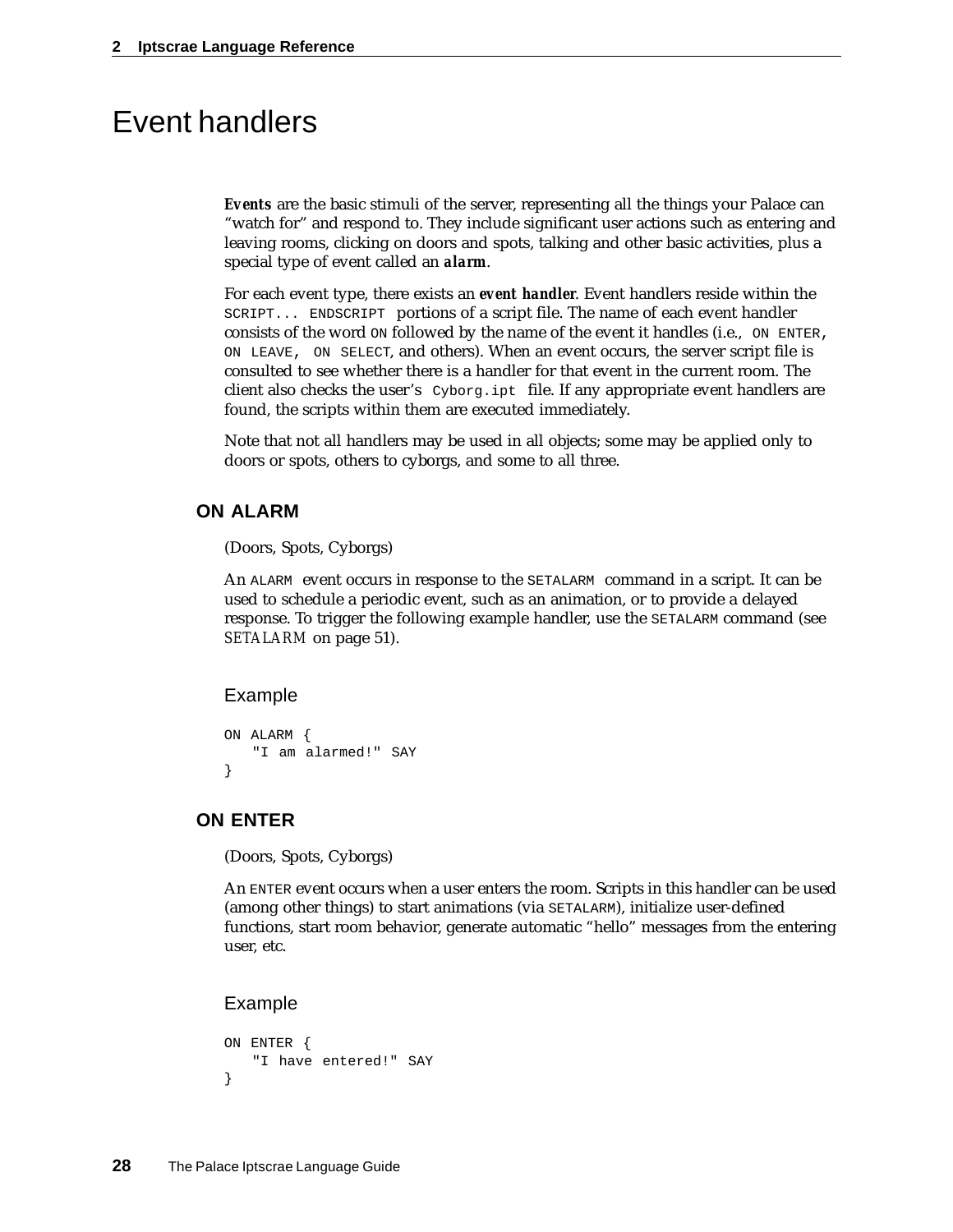# **ON INCHAT**

(Doors, Spots, Cyborgs)

An INCHAT event is triggered in response to an incoming chat message; a better name for this handler might be ON HEAR. It is generally preferable to use the OUTCHAT handler instead of this one, because INCHAT events will be triggered by all user speech, user scripts, and any other "talking spots" in the room (very possibly flooding the server), whereas OUTCHAT events will only be triggered by users' deliberate speech. Scripts in the INCHAT handler can be used to modify the text of the incoming chat message via use of the CHATSTR variable.

# Example

```
ON INCHAT {
   "yes" SOUND
}
```
NOTE – Want to get killed for flooding your server? Make a spot in your Palace that does a SAY in the INCHAT handler. Better yet, make two of them in the same room. Then say something.

# **ON LEAVE**

(Doors, Spots, Cyborgs)

A LEAVE event occurs when a user leaves the room. Scripts in this handler will be executed in their entirety *before* the user actually departs.

# Example

```
ON LEAVE {
   "I am leaving!" SAY
}
```
# **ON LOCK**

(Lockable Doors)

A LOCK event occurs when a door becomes *locked*. The event is sent to the door itself. Scripts in this handler can be used to add additional behaviors to the door in question.

```
ON LOCK {
   "The door is locked!" SAY
}
```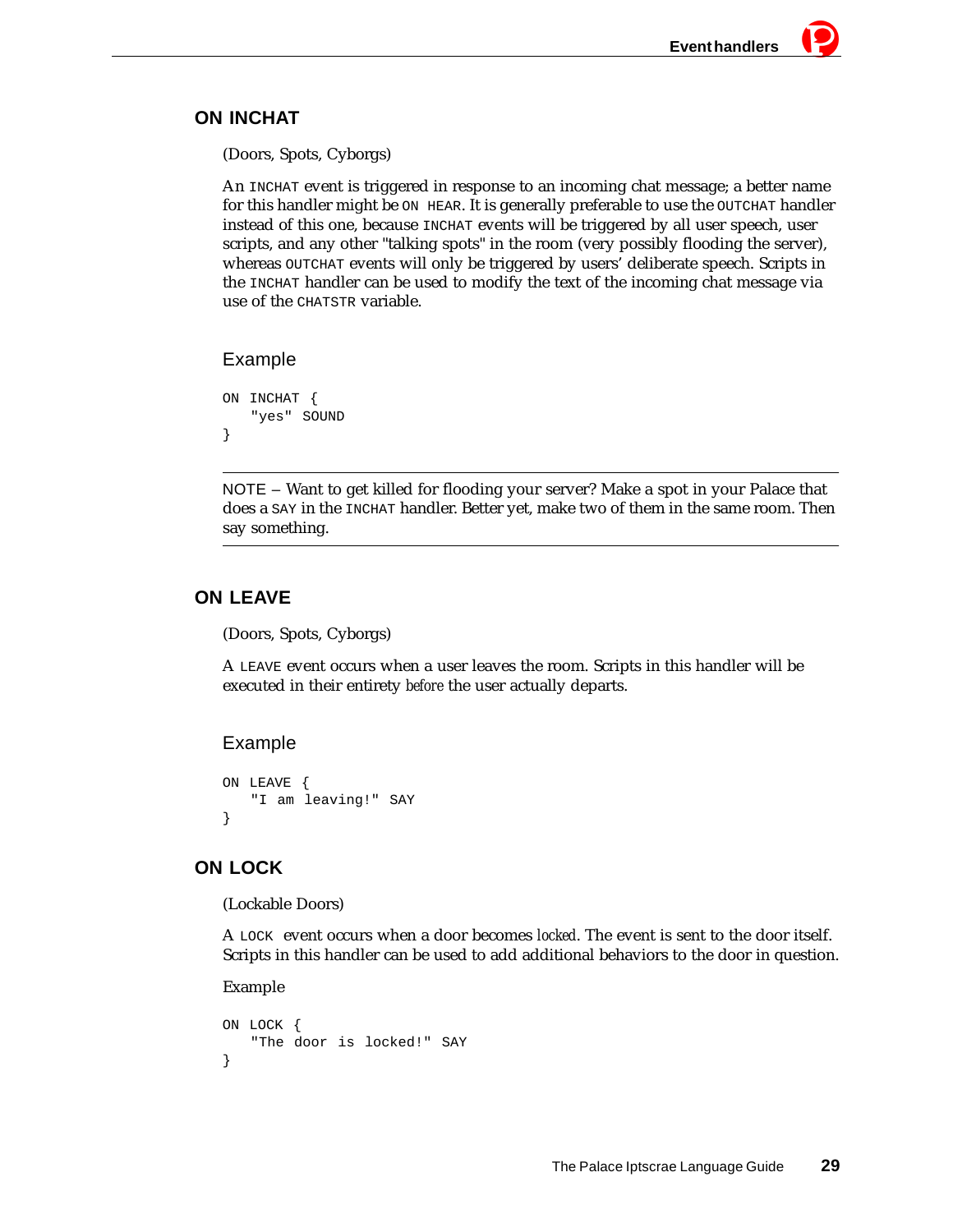## **ON MACROn for n=0 to n=9**

#### (Cyborgs)

If the room allows cyborgs, this event runs when a script uses ONMACROn (where n is between 0 and 9) or the user uses an avatar selection 0-9

# **ON OUTCHAT**

(Doors, Spots, Cyborgs)

An OUTCHAT event is triggered in response to an outgoing chat message (when a user types something and presses the *Return* key). Scripts in the OUTCHAT handler can be used to modify the text of outgoing chat messages via use of the CHATSTR variable. A good example of an OUTCHAT script is the text message handler in *The Moor.*

#### Example

```
ON OUTCHAT {
   {
       "Polo!" CHATSTR =
   } "Marco" CHATSTR == IF
}
```
## **ON SELECT**

(Doors, Spots)

A SELECT event occurs whenever a user clicks on a hotspot. Note that unless the hotspot possesses a DONTMOVEHERE command, the user's avatar will immediately move to the location clicked.

#### Example

```
ON SELECT {
   "I selected the spot!" SAY
}
```
## **ON SIGNON**

(Cyborgs)

A SIGNON event is sent to each user as they sign on.

```
ON SIGNON {
   "I have signed on!" SAY
}
```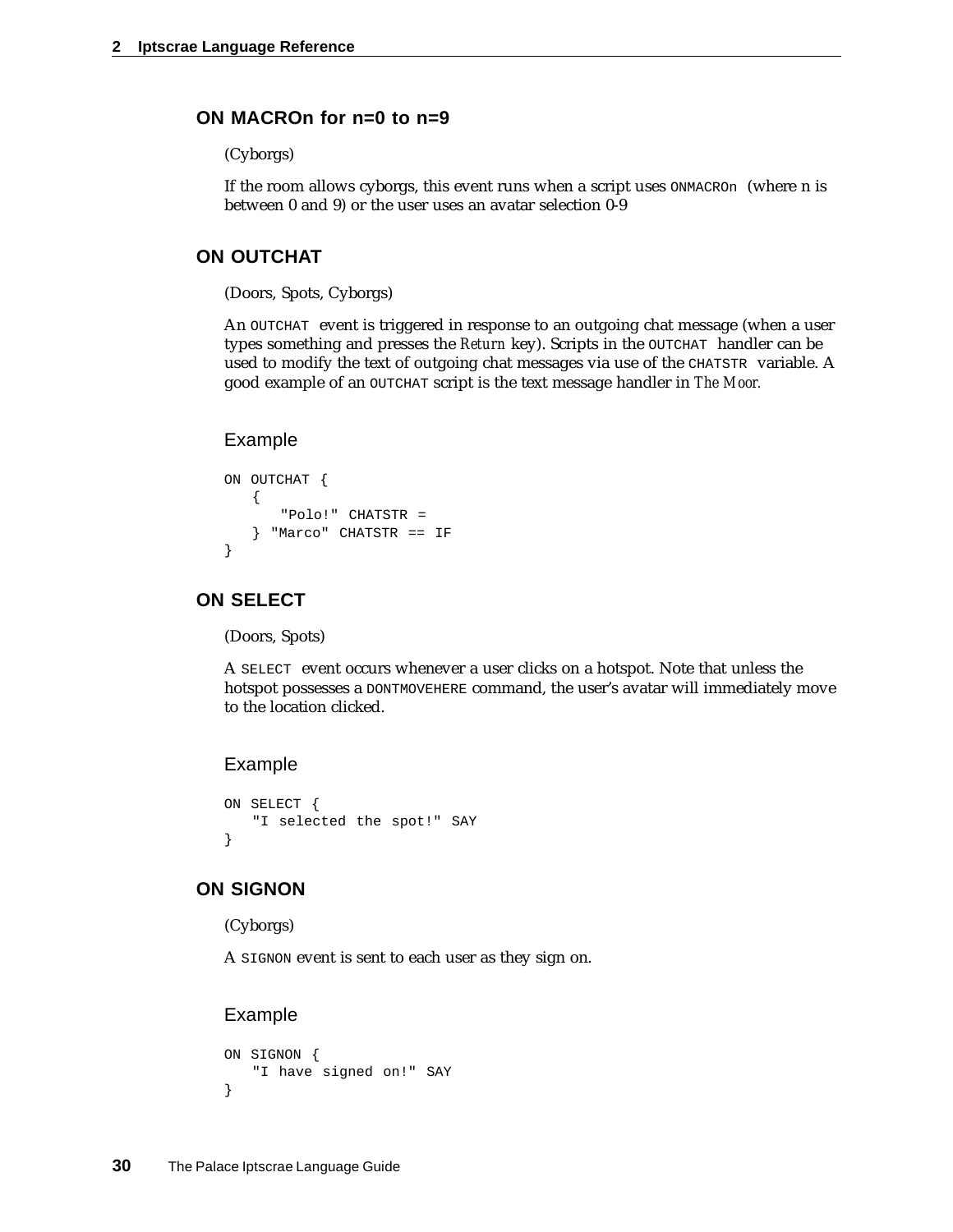# **ON UNLOCK**

(Lockable Doors)

An UNLOCK event occurs when a door becomes unlocked. The event is sent to the door itself. Scripts in this handler can be used to add additional behaviors to the door in question.

# Example

```
ON UNLOCK {
   "The door is unlocked!" SAY
}
```
# Commands and functions

Now that you know where scripts can be placed and what events they can react to, you'll probably want to know what kinds of things you can make them do. You can add action to your scripts by using the *commands* and *functions* described in this section.

Commands perform actions that directly affect the state of objects in the current room (users, doors, spots and props). Functions are similar to commands, but their concerns are data-oriented; a Function always leaves a value (some kind of data) on the top of the stack, so it can be accessed and manipulated by other commands and Functions. This is what we mean when we say that a Function "returns" a value: it places this value on the top of the stack. Most functions perform both "pops" and "pushes" in doing their job: for instance, the "plus" (+) operator pops the top two values off the stack, adds them, and pushes the sum onto the stack. When the operation ends there is *one* value — not three — on the stack.

For ease of use, the commands and functions have been divided into several categories, based upon the objects they affect and actions they perform:

- *Cyborg Commands* directly affect or refer to users, avatars and props. See *Cyborg commands and functions* on page 32.
- *Spot Commands* directly affect or refer to hotspots (both *doors* and *spots*). See *Spot commands and functions* on page 48.
- *Paint Commands* deal with the paint tools and painting on the screen. See *Paint commands and functions* on page 55.
- *Sound Commands* deal with WAV or MIDI files and their use. See *Sound commands and functions* on page 59.
- *Flow Commands* affect the logical flow (decision-making processes) of the program. *Flow commands and functions* on page 60.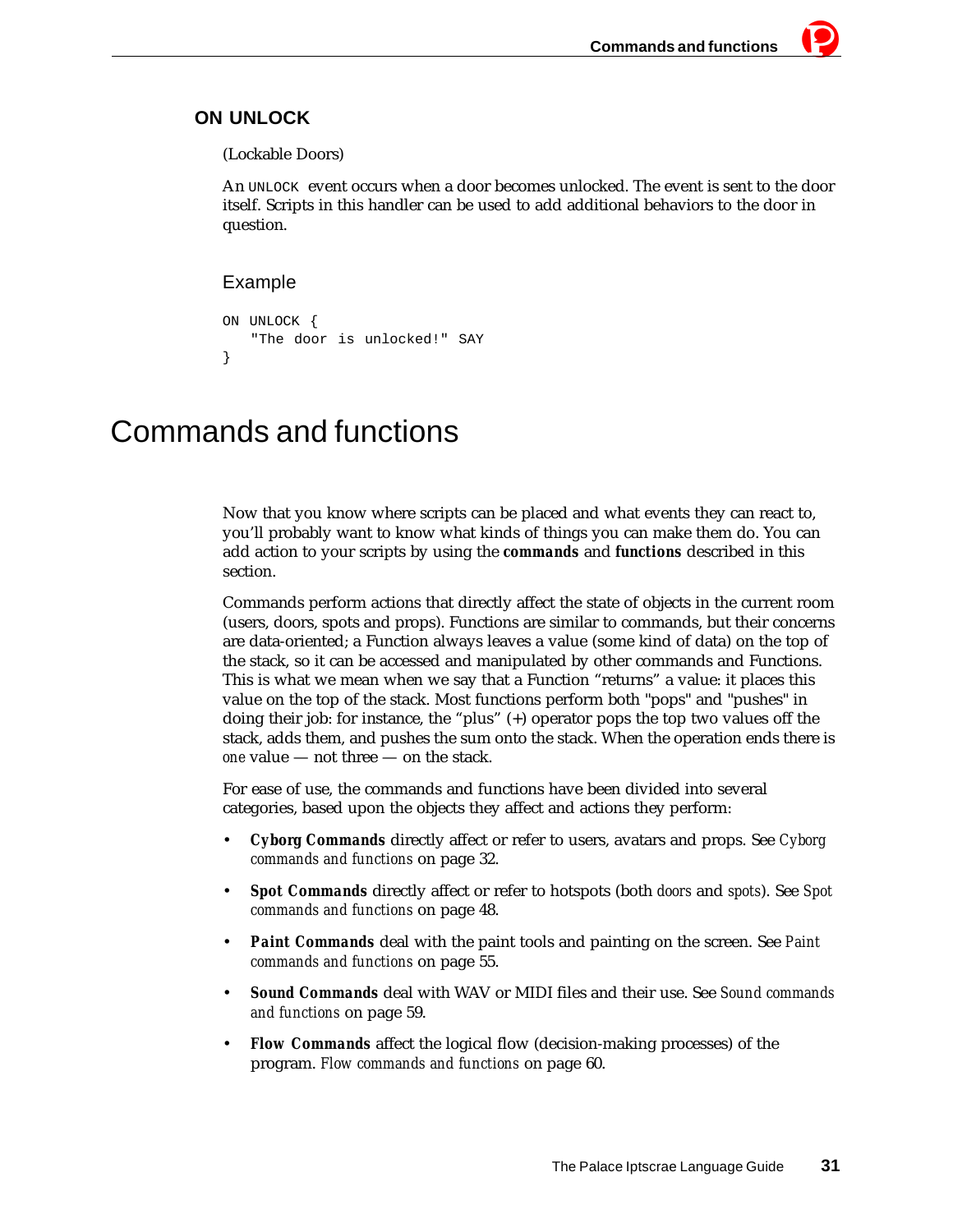• *General Commands* affect data and variables; usually on the stack, and perform other miscellaneous actions which don't fit easily into the other categories. See *General commands and functions* on page 64.

NOTE – Just because something is called a "cyborg command" doesn't mean that it can only be placed in the Cyborg.IPT. On the contrary, most commands will work just fine in either script file, in any type of object. Rather, the categories refer to the types of objects or actions that are *manipulated* by the command; what we might call "the subject objects."

The following listings describe all Iptscrae commands and functions.

# Cyborg commands and functions

# **CHAT**

"message" CHAT

This command displays the message in a cartoon balloon, as though the user typed it directly into the *Input Box*. It is identical to the SAY command.

#### Example

```
"This is a sentence." CHAT
```
## **CLEARPROPS**

CLEARPROPS

This command removes all the props the user is wearing. A synonym is NAKED.

### Example

CLEARPROPS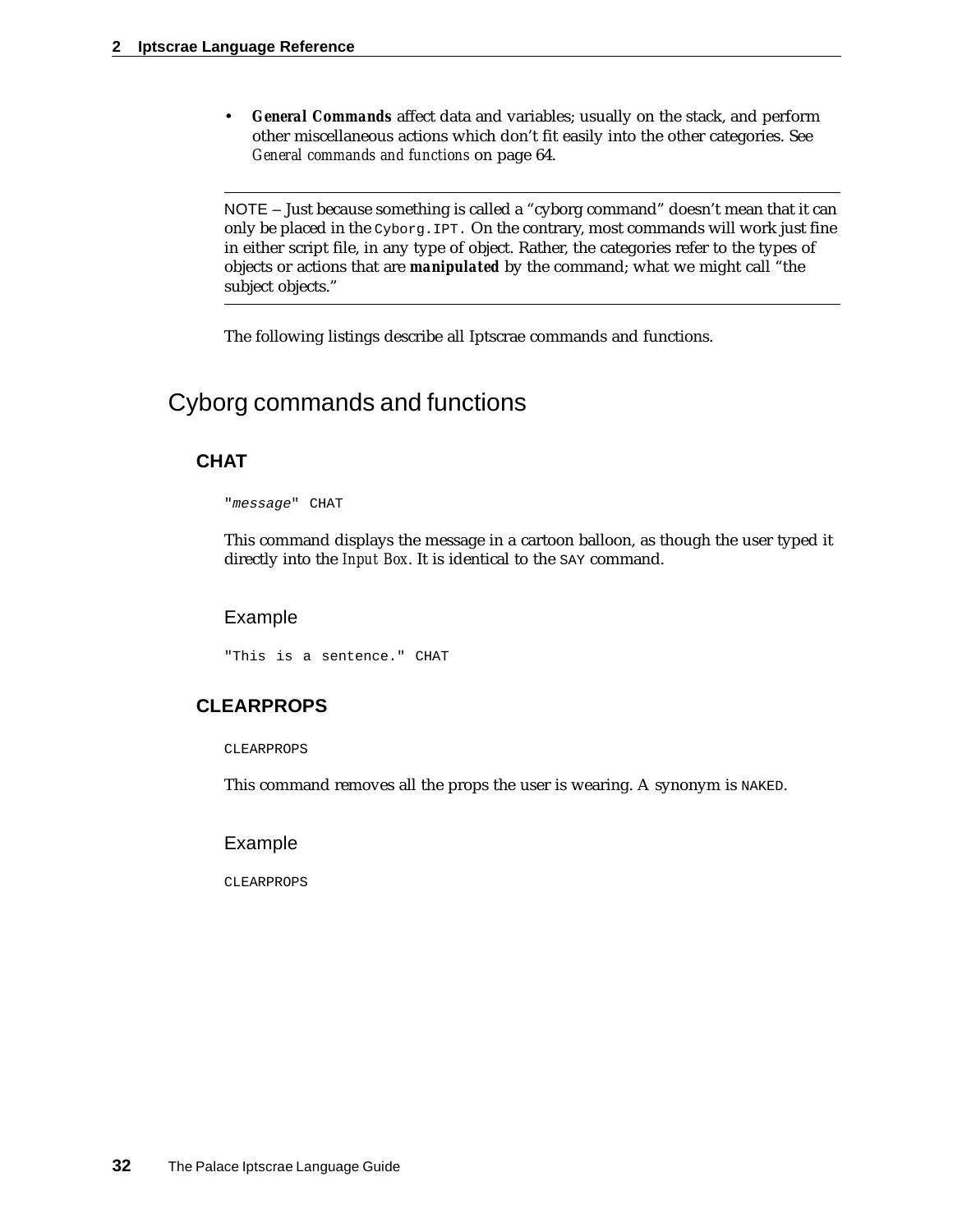# **DOFFPROP**

DOFFPROP

This command removes the last prop put on by the user.

# Related commands

DONPROP, DROPPROP and REMOVEPROP*.* 

# Example

DOFFPROP

# **DONPROP**

propID DONPROP "propName" DONPROP

This command (in either of its forms) adds a prop to the user's costume. The prop can be specified by ID# (preferable) or by Name.

# Related commands

DOFFPROP, DROPPROP and REMOVEPROP.

# Examples

1280 DONPROP

"BRBSIGN" DONPROP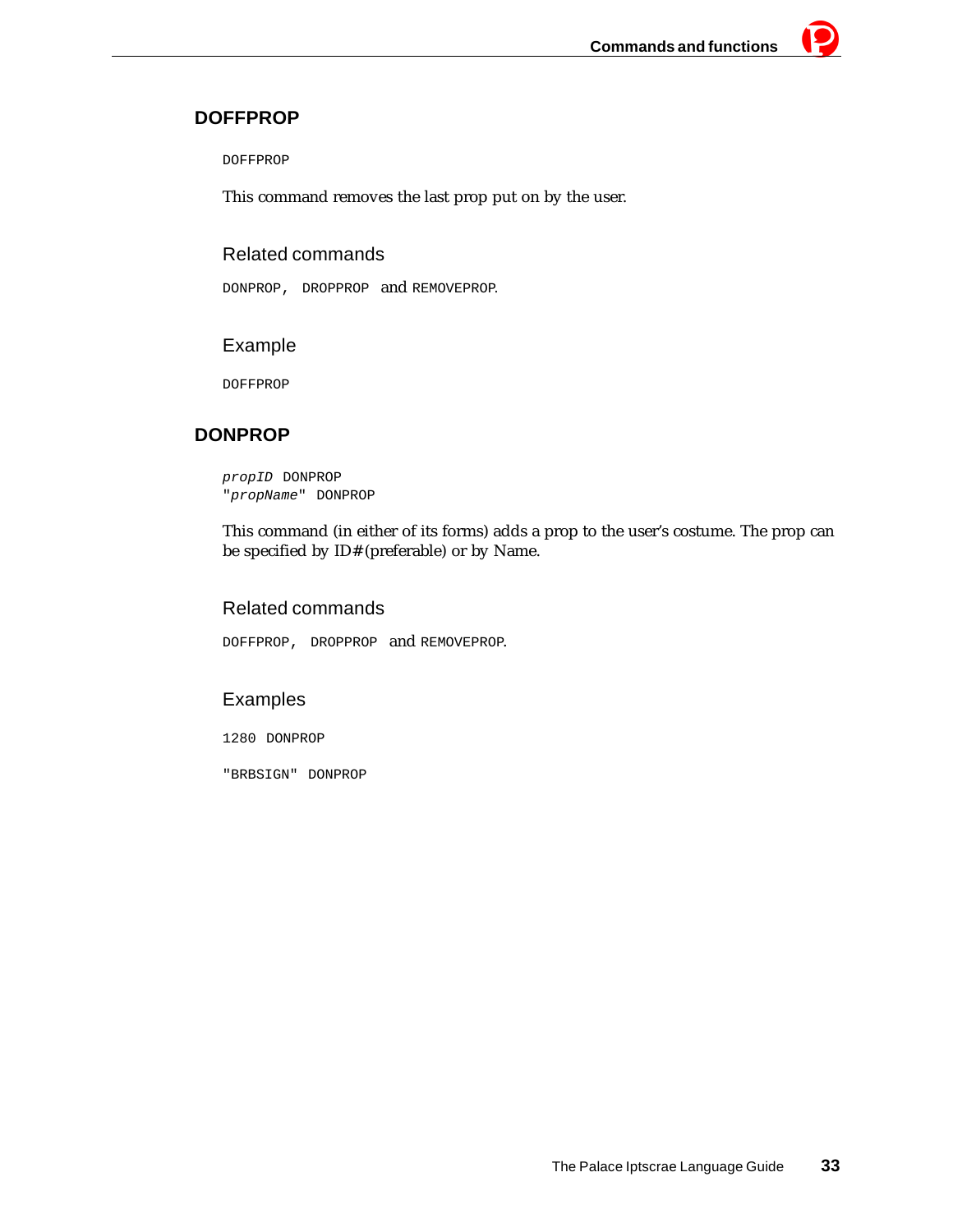# **DROPPROP**

x y DROPPROP

This command takes the last prop user put on and drops it into the floor (making it a loose prop).  $x$  and  $y$  specify where it will be dropped.

## Related commands

DOFFPROP, DROPPROP and REMOVEPROP.

#### Example

512 RANDOM tempX = 384 RANDOM tempY = tempX tempY DROPPROP

## **GLOBALMSG**

"message" GLOBALMSG

This command is available only to users with Operator privileges. It generates a message that everybody on the server sees. Use it sparingly.

### Example

"This is a Global Message." GLOBALMSG

## **GOTOROOM**

roomID GOTOROOM

This command is used by spots to navigate users to another room. You can find out the roomID by looking at the **Room Info** window, or by using a ROOMID command.

Example

86 GOTOROOM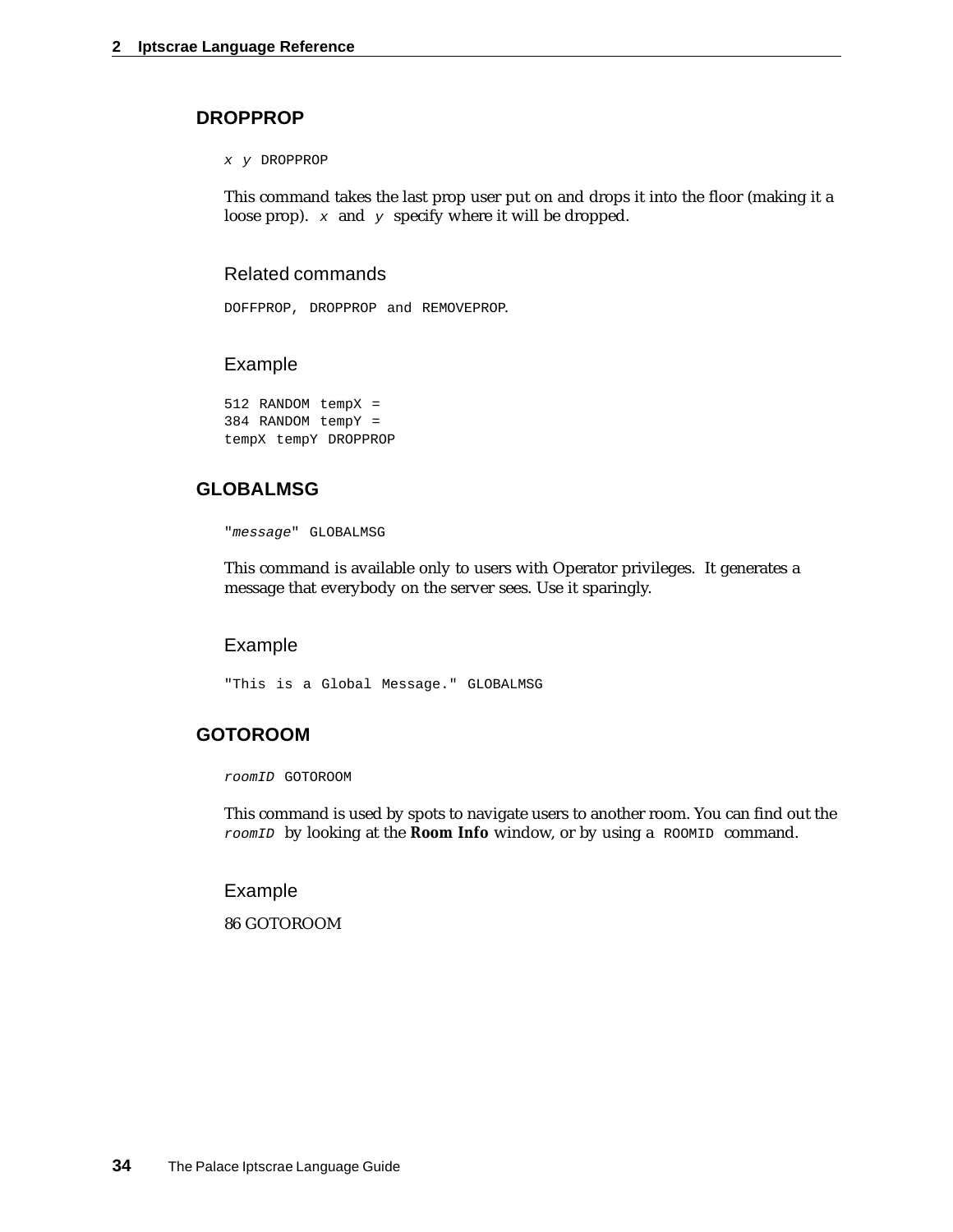# **GOTOURL**

"urlString" GOTOURL

This command can be used to send users to other Palaces and Internet URLs. If you use a URL beginning with "palace://" the user will be connected to the Palace site specified (if possible); otherwise the user's system will attempt to go there via whatever application is normally associated with URLs of that type (web browsers, news readers, FTP utilities, etc.) Same as NETGOTO.

NOTE – If the URL begins with "palace:  $//$ ", it must be the only thing in the script in order to work with the Macintosh Client or The Palace Viewer.

# Examples

"palace://welcome.thepalace.com" GOTOURL "http://www.thepalace.com" GOTOURL

# **GOTOURLFRAME**

"url" "frame" GOTOURLFRAME

This command can be used to send users to the url passed in the browser frame named "frame".

NOTE – Frame specification is effective in TPV only. The Macintosh and Windows clients use the default frame.

# Example

"http://www.thepalace.com" "myframe" GOTOURLFRAME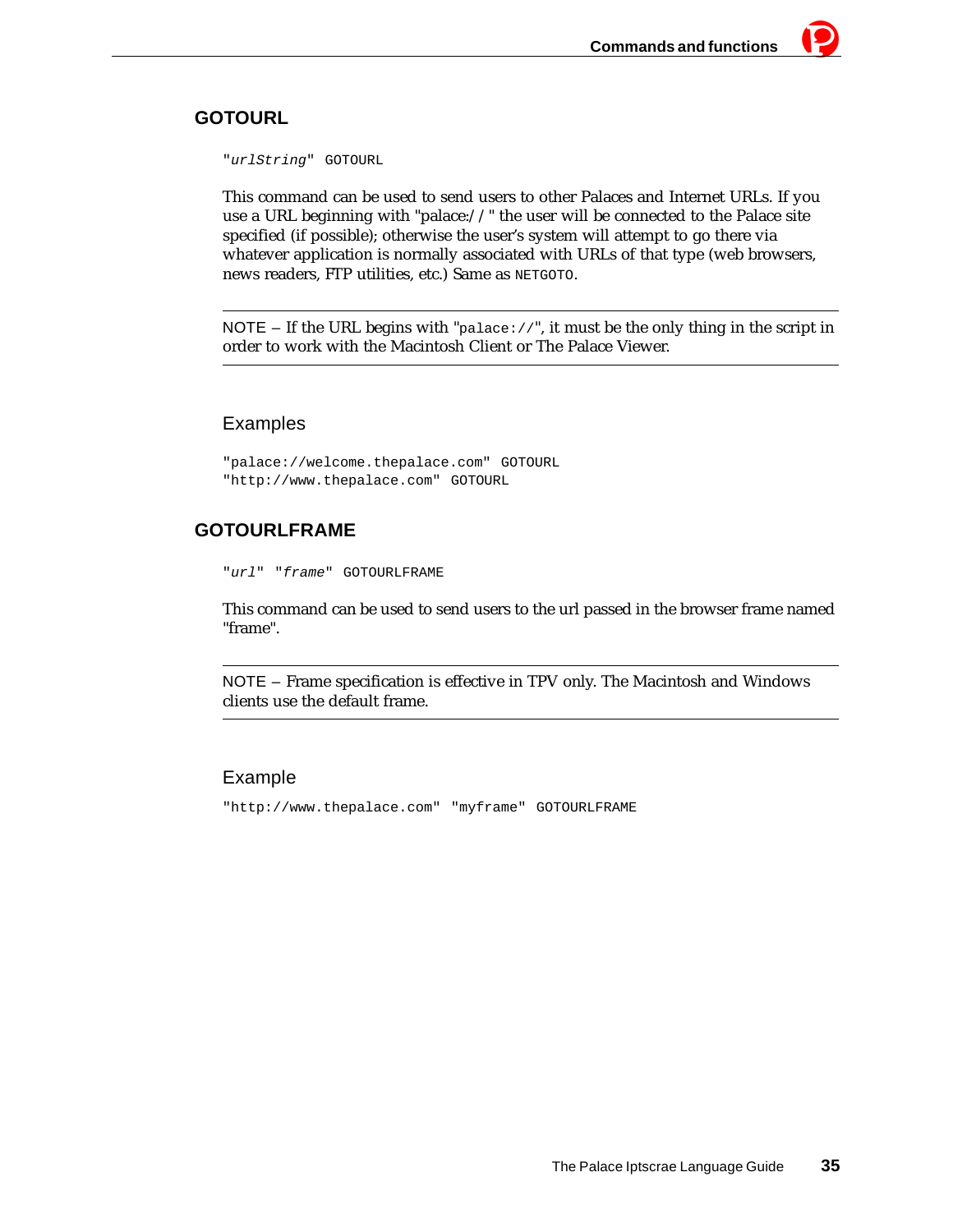#### **HASPROP**

"propName" HASPROP propID HASPROP

This function pushes a 1 onto the stack if the user possesses the specified prop; otherwise it pushes a 0.

#### Example

```
{ 
   "I am wearing the Ray Bans" SAY 
} {
   "I am NOT wearing the Ray Bans" SAY 
} "Ray Bans" HASPROP IFELSE
```
# **INSPOT**

spotID INSPOT

This function pushes a 1 onto the stack if the user's current location is within the spot indicated by  $spectD$ ; otherwise it returns a 0. The following example assumes that the current room includes a spot with an ID of 1.

#### Example

```
{
   "I'm in The Spot!" SAY
} {
   "I'm not in The Spot!" SAY
} 1 INSPOT IFELSE
```
# **ISGOD**

ISGOD

This function pushes a 1 onto the stack if the user running the script has owner-level access, otherwise it pushes a 0.

```
{
   "I am an Owner!" SAY
} {
   "I am not an Owner!" SAY
} ISGOD IFELSE
```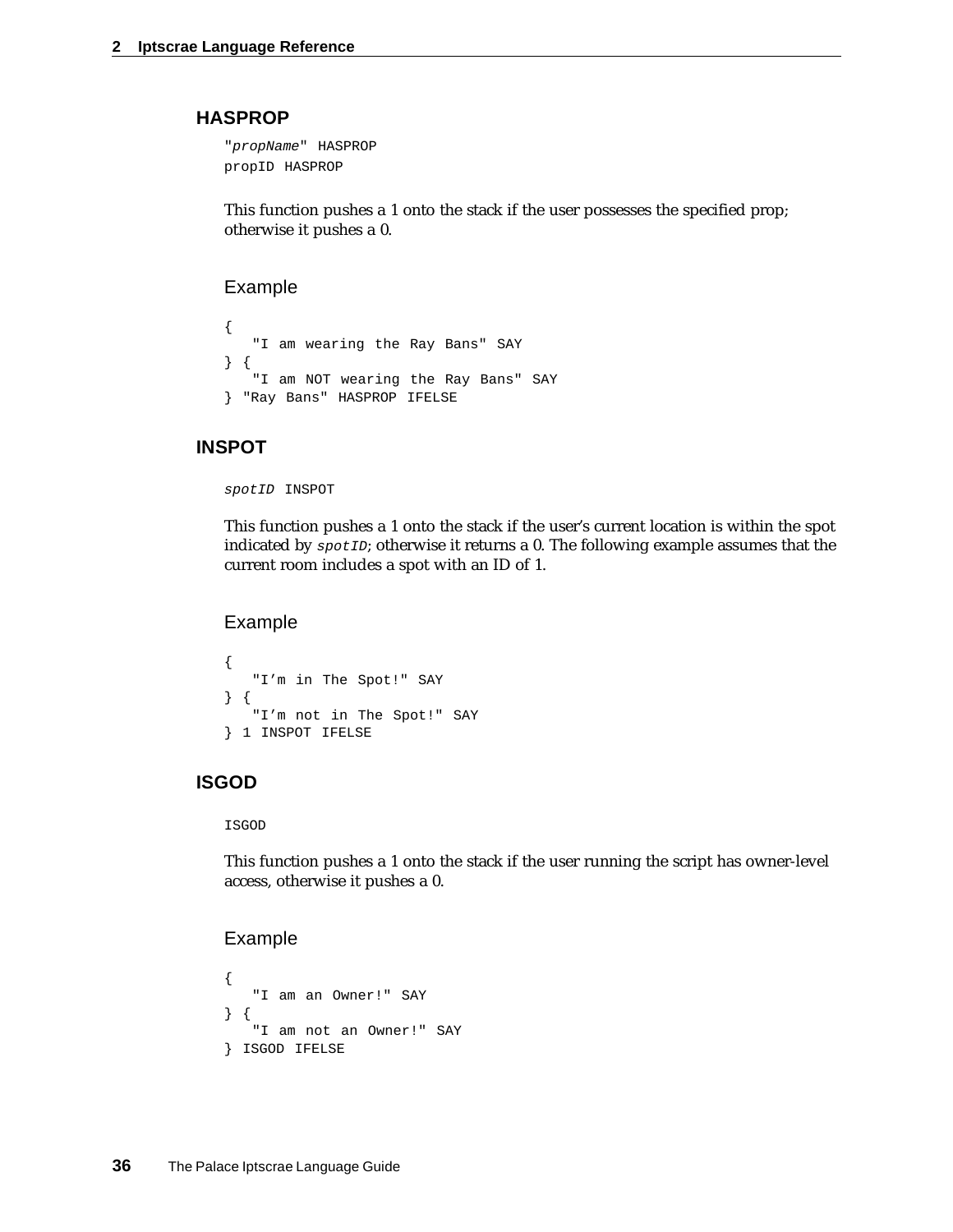# **ISGUEST**

ISGUEST

This function pushes a 1 onto the stack if the user has guest access, otherwise it returns  $\mathbf{0}$ .

## Example

```
{
   "I am a Guest!" SAY
} {
   "I am not a Guest!" SAY
} ISGUEST IFELSE
```
# **ISWIZARD**

#### ISWIZARD

This function pushes a 1 onto the stack if the user has owner or operator-level access, otherwise it returns 0.

# Example

```
"I am a operator!" SAY
} {
   "I am not a operator!" SAY
} ISWIZARD IFELSE
```
# **KILLUSER**

userID KILLUSER

This command "kills" (disconnects) the user with the specified userID#. If members aren't allowed to kill (which is typical of most Palace servers), this command won't work. In any case guests cannot use it. Note that to get userID it is necessary to use one of the following commands: ROOMUSER, WHOCHAT, WHOME or WHOTARGET. The following example shows you how to commit suicide in Iptscrae:

## Example

WHOME KILLUSER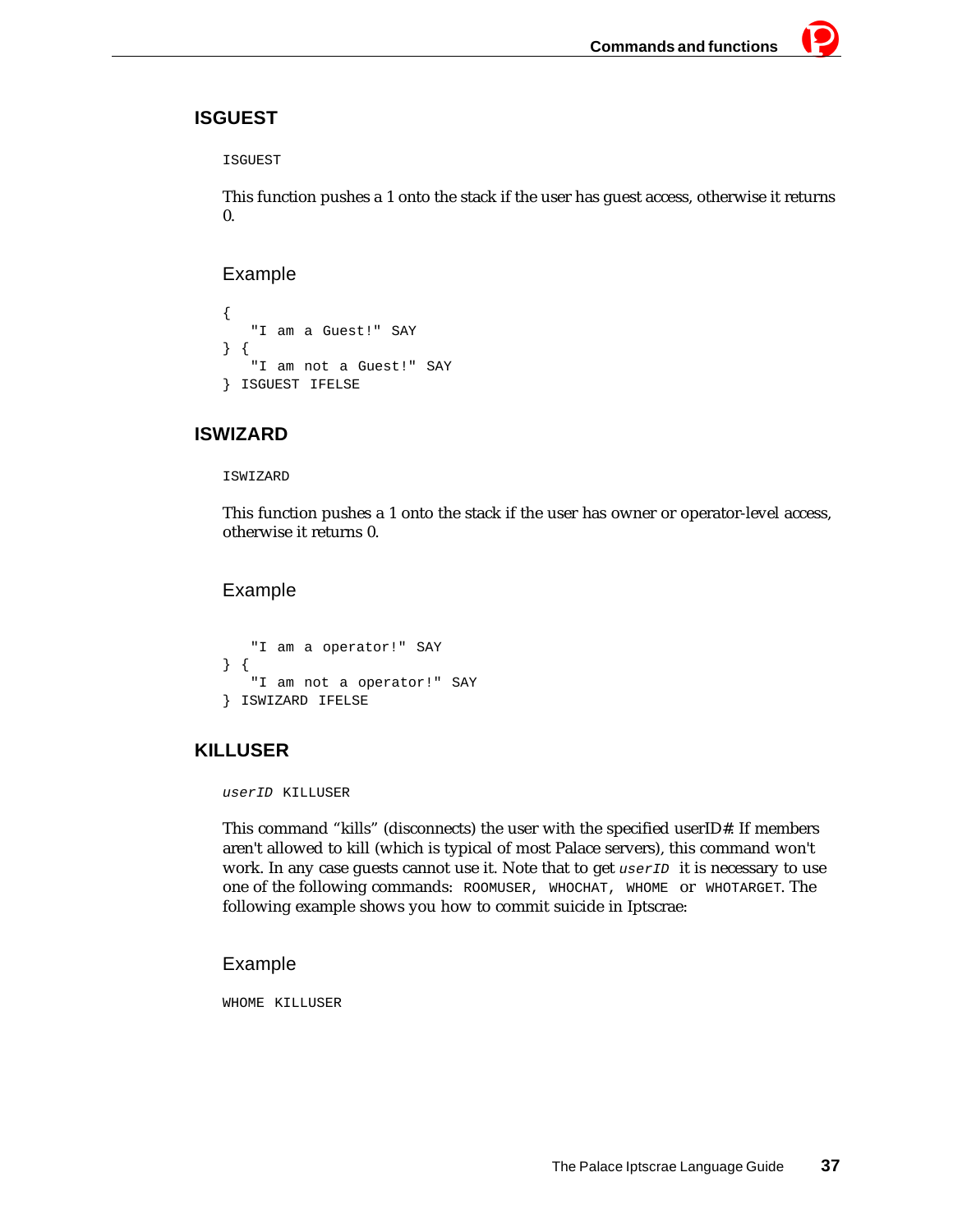# **LOCALMSG**

"message" LOCALMSG

This command generates a message that only the user executing the script sees. You can precede the message with  $\mathfrak{g}_{x,y}$  to control its position.

#### Example

"This is a LOCALMSG. I am the only one who sees it." LOCALMSG

## **MACRO**

number MACRO

This command causes the user to don the specified *macro* (a "macro" corresponds to an "avatar" — a group of props that are all worn at the same time). If the user possesses a saved macro for the  $number$  used in the script, their avatar will instantly change to it. If an ON MACRO script exists in the user's Cyborg.IPT, it will be executed instead of the prop change.

#### Example

16 RANDOM MACRO

#### **MOVE**

x y MOVE

This command moves the user  $x, y$  pixels relative to the current position.

Example 1 (move down and right)

5 5 MOVE

## Example 2 (move randomly)

11 RANDOM 5 - tempX = 11 RANDOM 5 - tempY = tempX tempY MOVE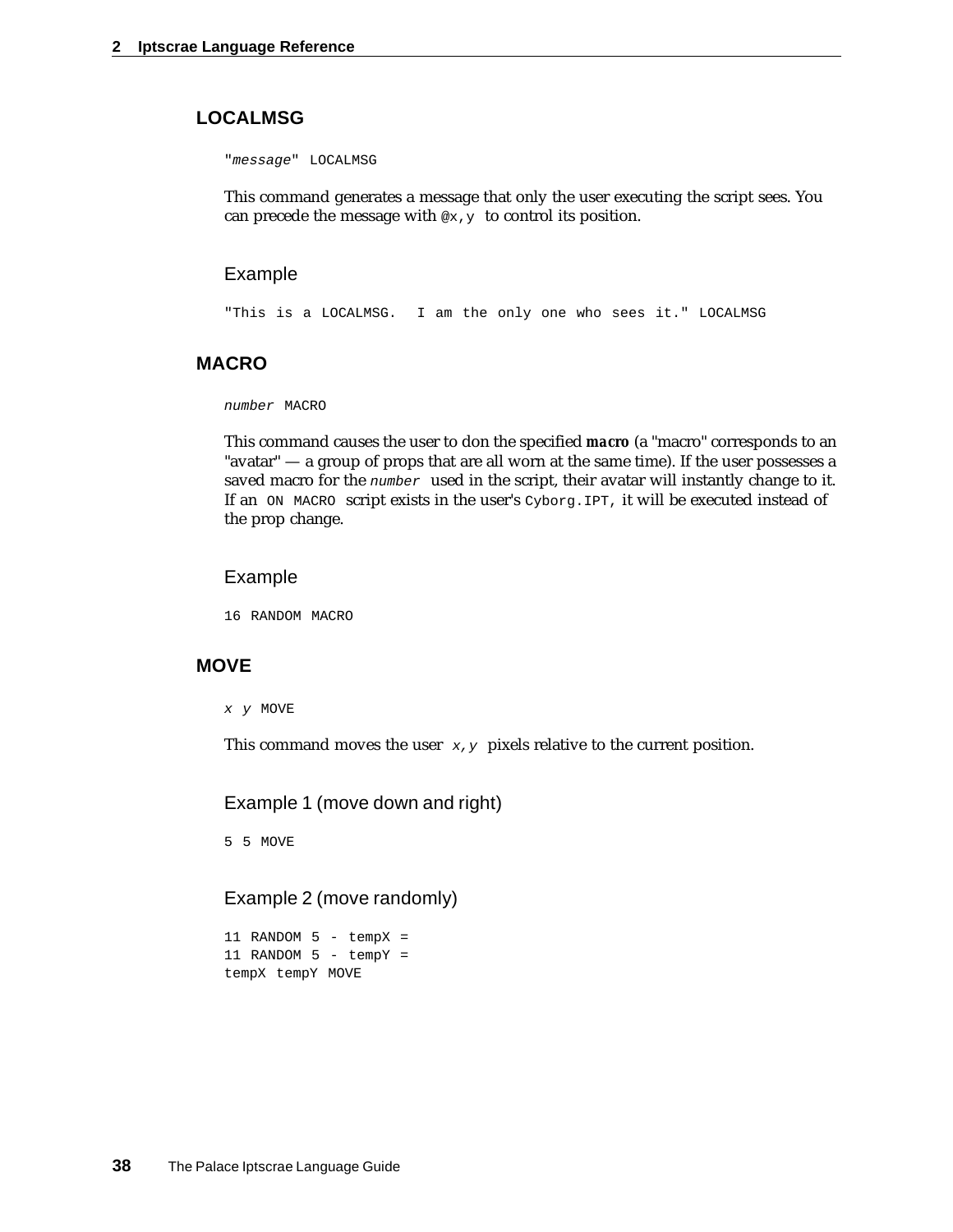# **NAKED**

NAKED

This command removes all of a user's props. It is the same as CLEARPROPS.

# Example

NAKED

# **NBRROOMUSERS**

NBRROOMUSERS

This function returns the number of users currently in the room.

# Example

```
NBRROOMUSERS ITOA tempVar =
"NBRROOMUSERS = " tempVar & "." & SAY
```
# **NBRUSERPROPS**

NBRUSERPROPS

This function returns the number of props currently worn by the user.

```
NBRUSERPROPS ITOA tempVar =
"NBRUSERPROPS = " tempVar & "." & SAY
```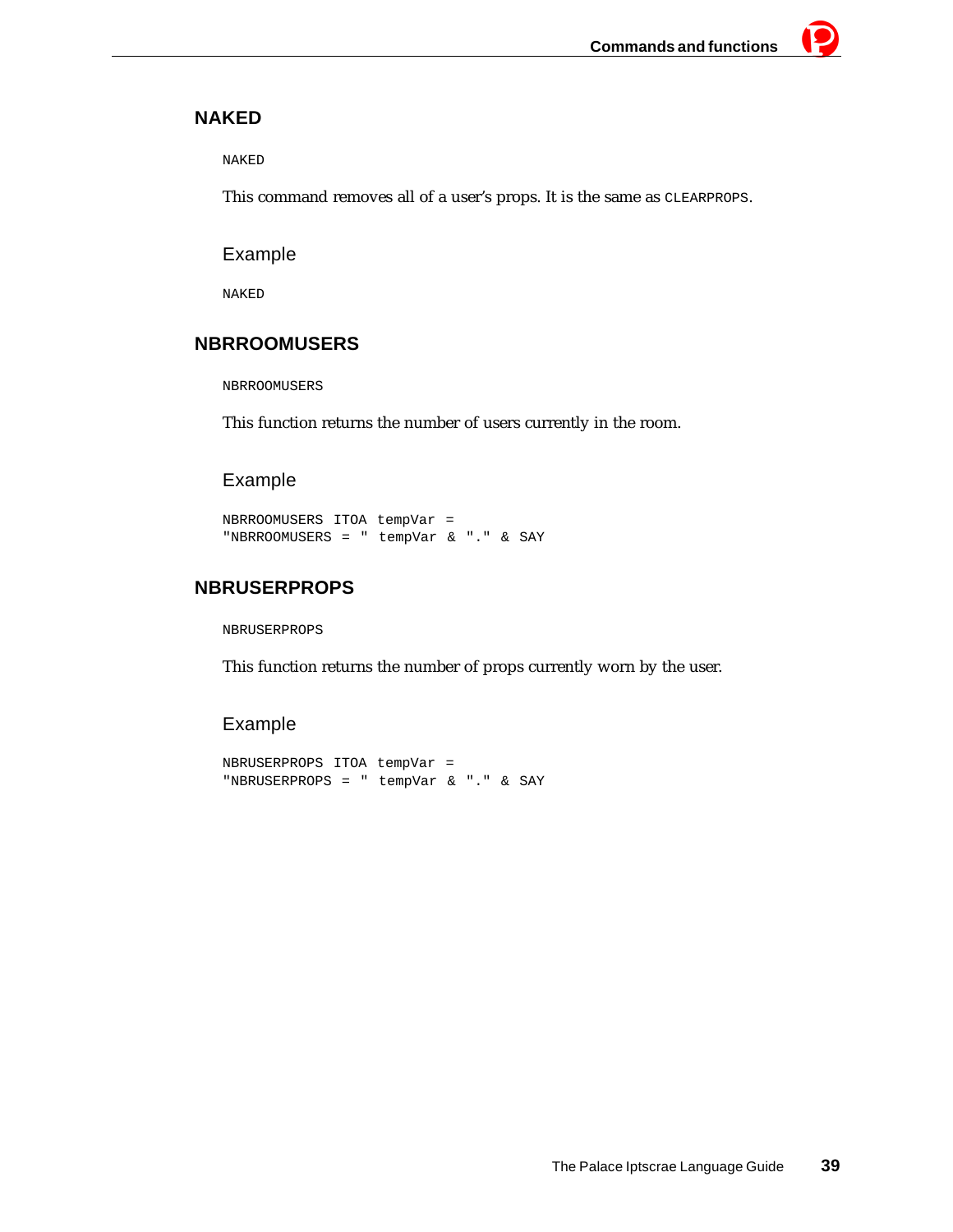## **NETGOTO**

"urlString" NETGOTO

This command can be used to access other Palace servers or other Internet URLs. If you use a "palace://" URL, the user will be signed on to the Palace server indicated (if possible); otherwise the system will attempt to take the user there by some other means. Same as GOTOURL*.*

NOTE – If the URL begins with " $_{\text{palace}}$ ://", it must be the only thing in the script in order to work with the Macintosh Client or The Palace Viewer.

#### Example

```
"palace://welcome.thepalace.com" NETGOTO 
"http://www.thepalace.com" NETGOTO
```
## **POSX**

POSX

This function returns the user's horizontal coordinate.

## Example

"My current POSX is " POSX ITOA & SAY

## **POSY**

POSY

This function returns the user's vertical coordinate.

#### Example

"My current POSY is " POSY ITOA & SAY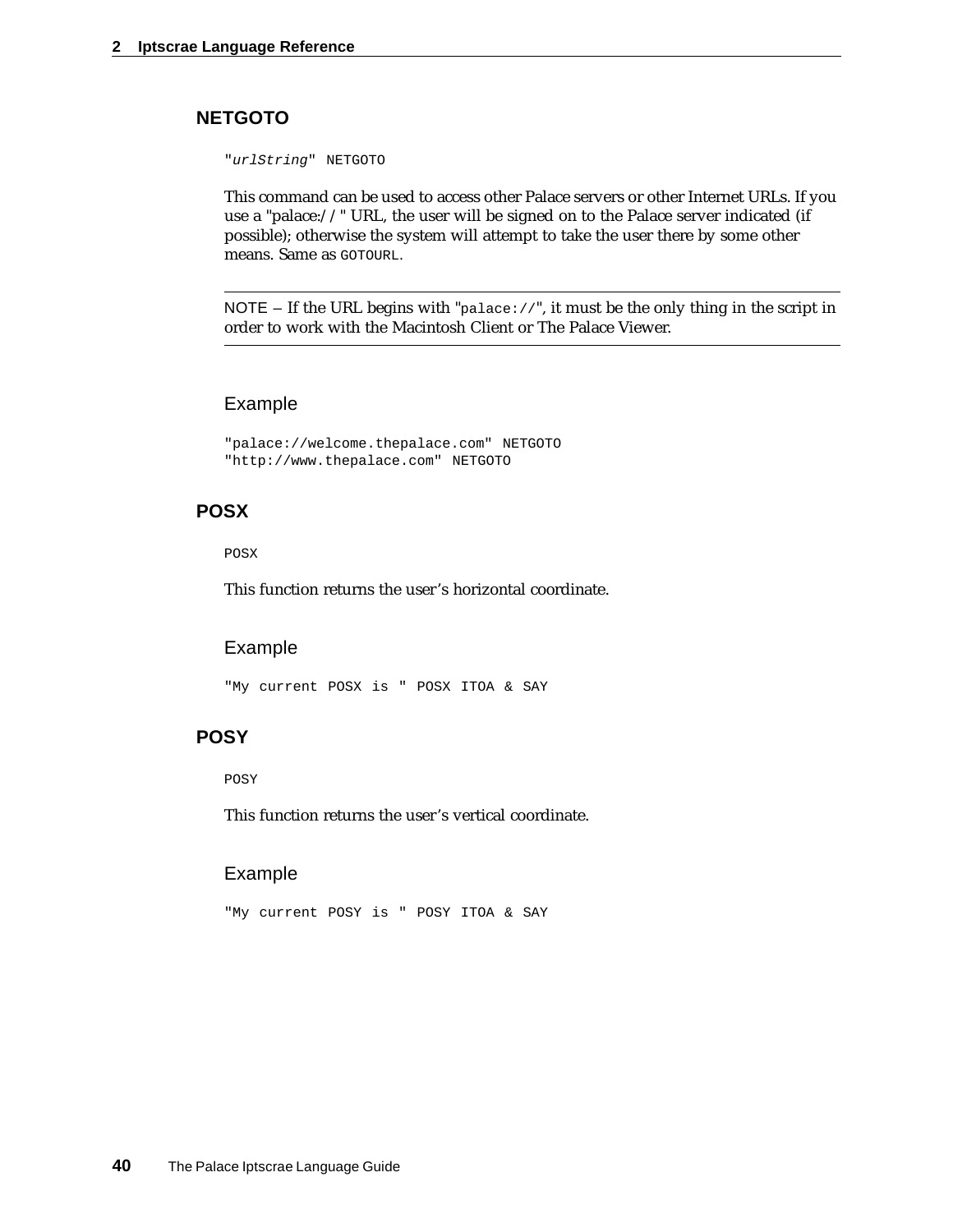## **PRIVATEMSG**

"message" userID PRIVATEMSG

This command generates a private message to another user. Note that to get userID it is necessary to use one of the following commands: ROOMUSER, WHOCHAT, WHOME or WHOTARGET.

## Example

"This is a PRIVATEMSG. I am whispering to myself." WHOME PRIVATEMSG

# **REMOVEPROP**

propID REMOVEPROP "propName" REMOVEPROP

This command removes a prop from the user's costume. The prop can be specified by name or by *propID*. The following example removes the "Ray Bans" prop (if the user is wearing it).

## Related commands

DONPROP, DROPPROP and DOFFPROP.

```
{ 
   "Ray Bans" REMOVEPROP
} {
   "First I have to put on the Ray Bans!" SAY 
} "Ray Bans" HASPROP IFELSE
```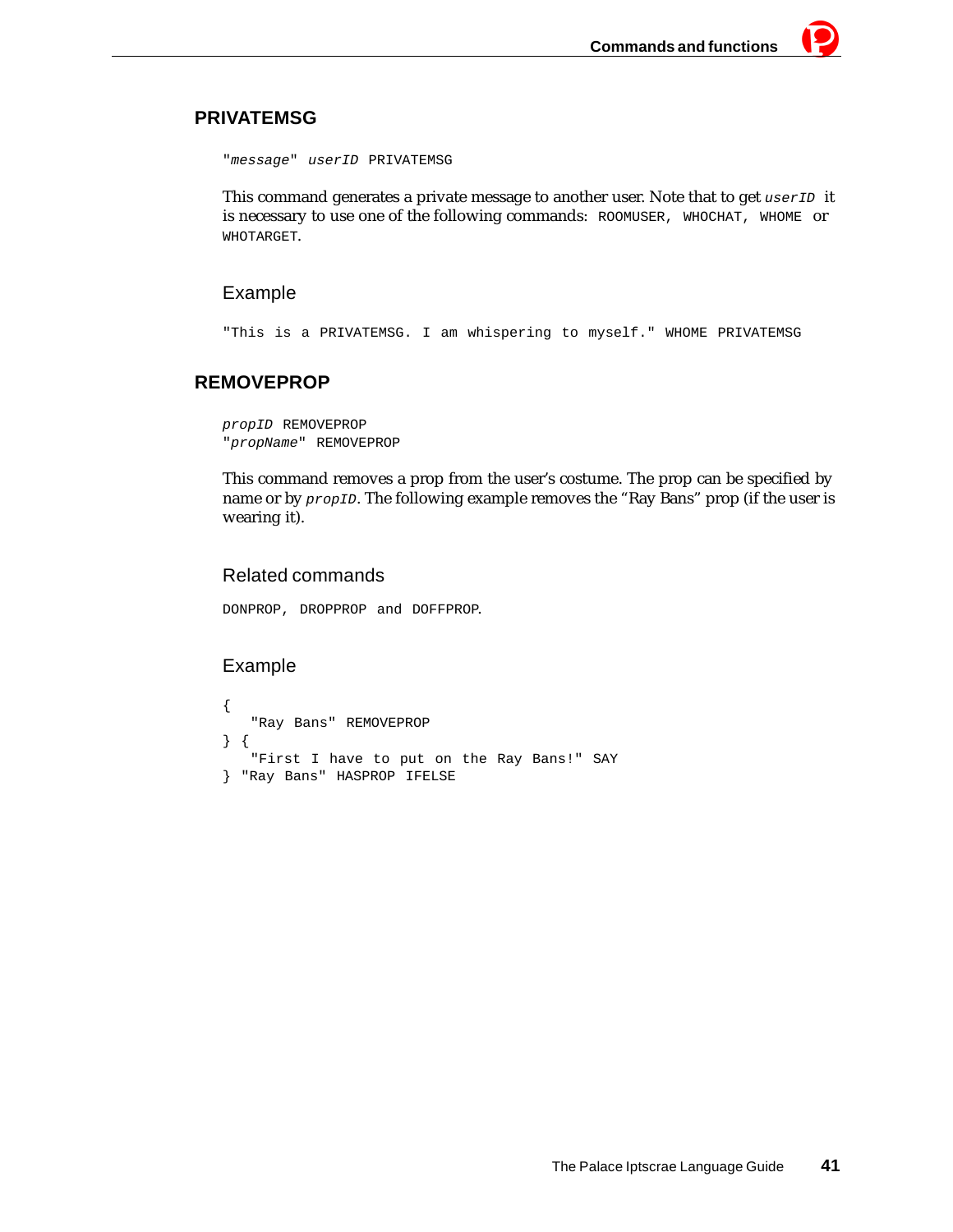#### **ROOMMSG**

"message" ROOMMSG

This command generates a message that everyone in the room sees. Use it sparingly. You can precede the message with  $\mathcal{L}_{Y}$  to control its position.

#### Example 1

"This is a ROOMMSG. Everyone in this room can see it." ROOMMSG

#### Example 2

"@10,10 This is a ROOMMSG up in the corner. Isn't that awesome?" ROOMMSG

#### **ROOMUSER**

number ROOMUSER

Every user on the server has a unique userID that stays the same as long as they remain connected, but at any given moment they also possess a "room user" number assigned to them by the room they're in. This function returns the userID of room user number in the current room.

#### Example

```
WHOME ROOMUSER ITOA tempVar =
"I am currently ROOMUSER number " tempVar & "." & SAY
```
#### **SAY**

"message" SAY

This command displays message as if the user typed it in directly. It is identical to the CHAT command.

#### Example 1 (talking)

```
"I am saying something!" SAY
```
#### Example 2 (thinking)

```
":I am thinking something!" SAY
```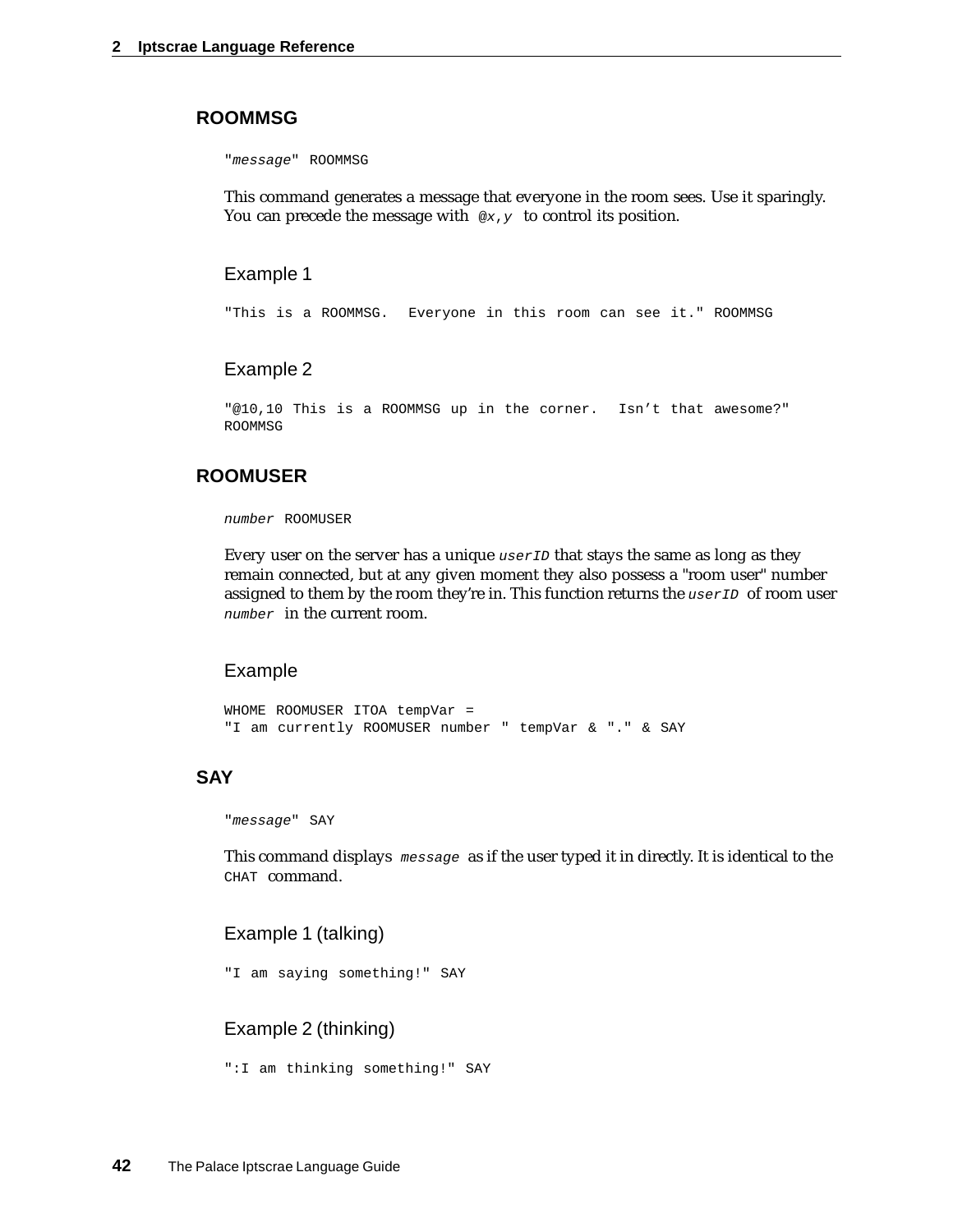# Example 3 (shouting)

"!I am shouting something!" SAY

# Example 4 (sign)

"^This is a sign!" SAY

# Example 5 (positioning)

"@10,10 Now I'm saying something way up here!" SAY

# **SETCOLOR**

number SETCOLOR

This command sets the user's face color to one of 16 colors. If the "tinted balloon" preference is checked, this command also contols the color of the word balloon. The specified number must be an integer from 0 to 15. The possible colors are numbered by dividing the spectrum into 16 equal steps, as follows:

| #0 Red           | #1 Orange            |
|------------------|----------------------|
| #2 Orange/Yellow | #3 Yellow            |
| #4 Yellow/Green  | #5 Light Green       |
| #6 Green         | #7 Green/Cyan        |
| #8 Cyan          | #9 Light Blue        |
| #10 Medium Blue  | #11 Dark Blue/Purple |
| #12 Purple       | #13 Magenta          |
| #14 Magenta/Pink | $#15$ Pink           |

#### Example

16 RANDOM SETCOLOR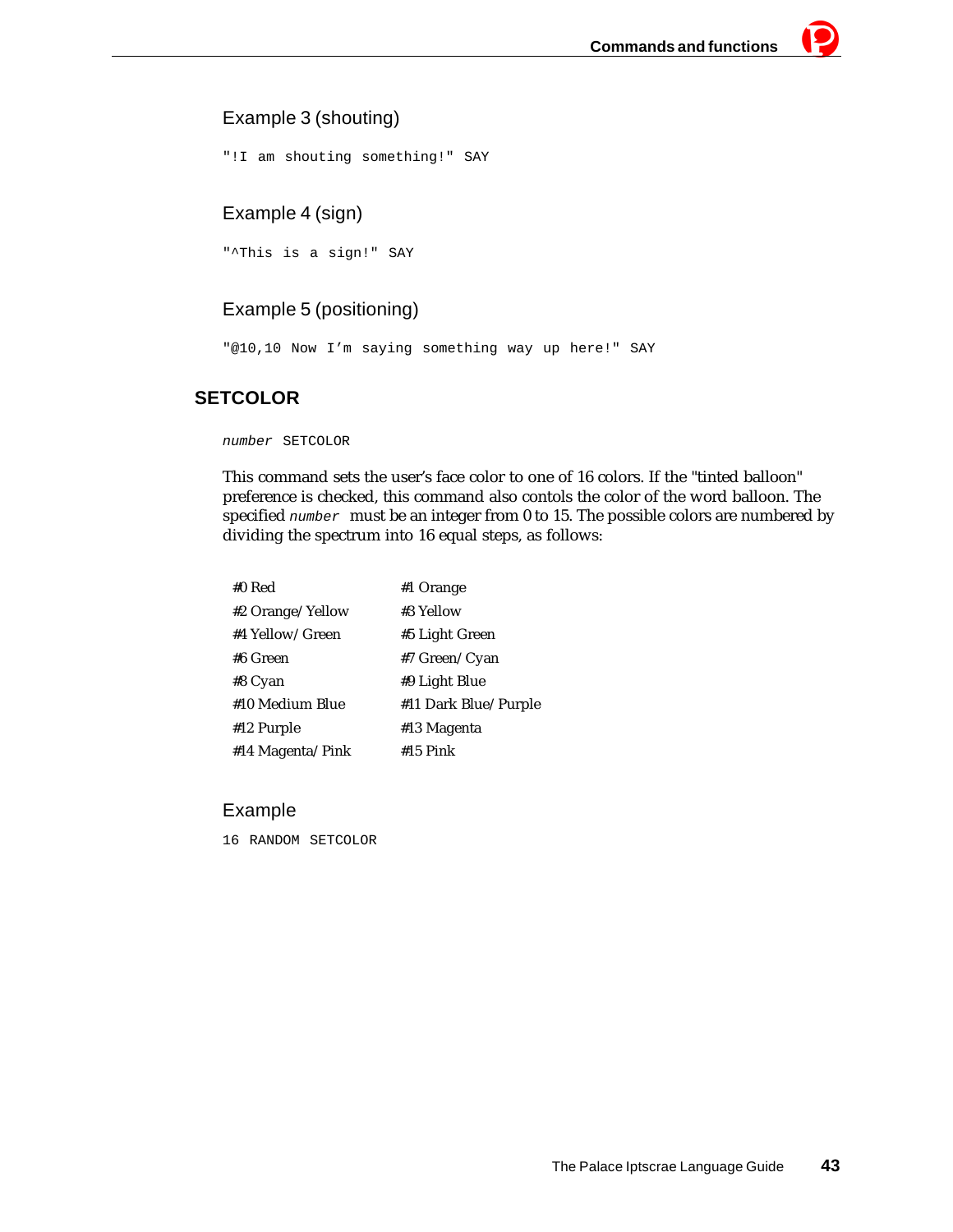# **SETFACE**

number SETFACE

This commands sets the user's face to one of the 13 built-in faces (props are not removed, however). The specified number must be an integer from 0 to 12.s

| #0 Eyes Closed (sleeping or<br>blushing) | #1 Smile                     |
|------------------------------------------|------------------------------|
| #2 Look Down (nodding)                   | #3 Talking                   |
| #4 Wink Left                             | #5 Normal                    |
| #6 Wink Right                            | #7 Tilt Left (shaking head)  |
| #8 Look Up (nodding)                     | #9 Tilt Right (shaking head) |
| $#10$ Sad                                | #11 Blotto                   |
| $#12$ Angry                              |                              |

#### Example

13 RANDOM SETFACE

## **SETPOS**

x y SETPOS

This command immediately moves the user to position x y in the Viewing Area. x must be an integer from 0 to 511.  $<sub>y</sub>$  must be an integer from 0 to 383.</sub>

#### Example

10 10 SETPOS

## **SETPROPS**

[ propArray ] SETPROPS

This command acts like a *macro*, causing the user to immediately don all props listed in [ propArray ]. Props may be listed either by Name or by ID#

#### Example

[ "Ray Bans" "daisy" "Wine Bottle" ] SETPROPS

Like all arrays, [ propArray ] must be enclosed in square brackets *(* [ ] *)*. Also, prop names, being strings, must be enclosed in double quotes (").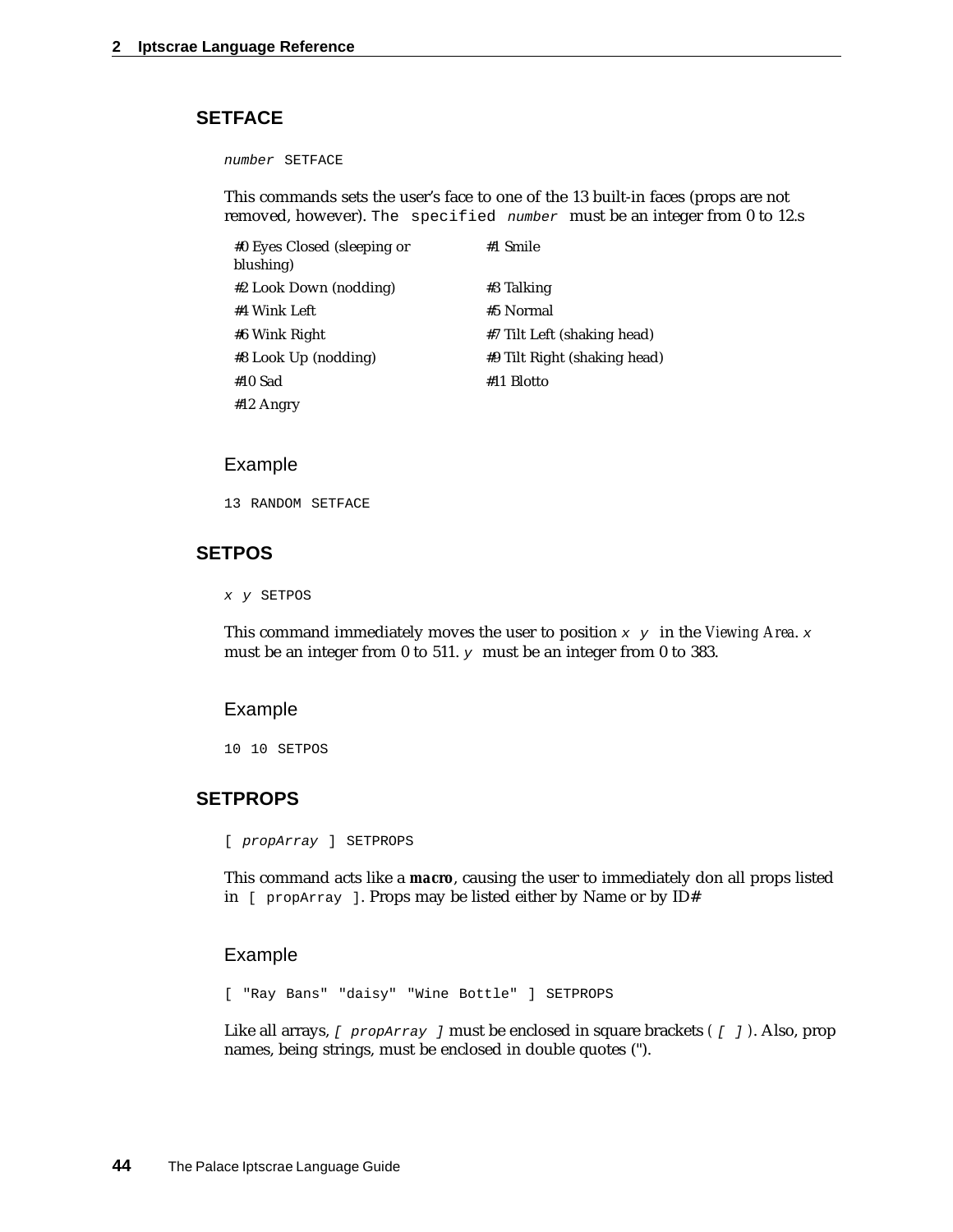## **SOUND**

"fileName" SOUND

This command plays the sound file *filename*. Sounds are way files, saved without the .WAV extension, and reside on the client in \Palace\Media\YourPalaceName\Sounds.

Example 1 (play specified sound)

```
"Applause" SOUND
```
Example 2 (play random sound)

```
6 RANDOM tempVar =
[ "Yes" "No" "Fazein" "Applause" "Boom" "Crunch" ] tempVar GET SOUND
```
## **SUSRMSG**

"message" SUSRMSG

This command generates a message that all owners and operators will see, no matter where they are on the server. Use it sparingly.

## Example

"This is an SUSRMSG from " USERNAME & SUSRMSG

## **TOPPROP**

TOPPROP

This function returns the  $propID$  of the last prop the user put on. If the user is "naked" it returns 0 (zero). The following example shows you how to scatter all your currentlyworn props.

## Example

{ 400 RANDOM 300 RANDOM DROPPROP } { TOPPROP } WHILE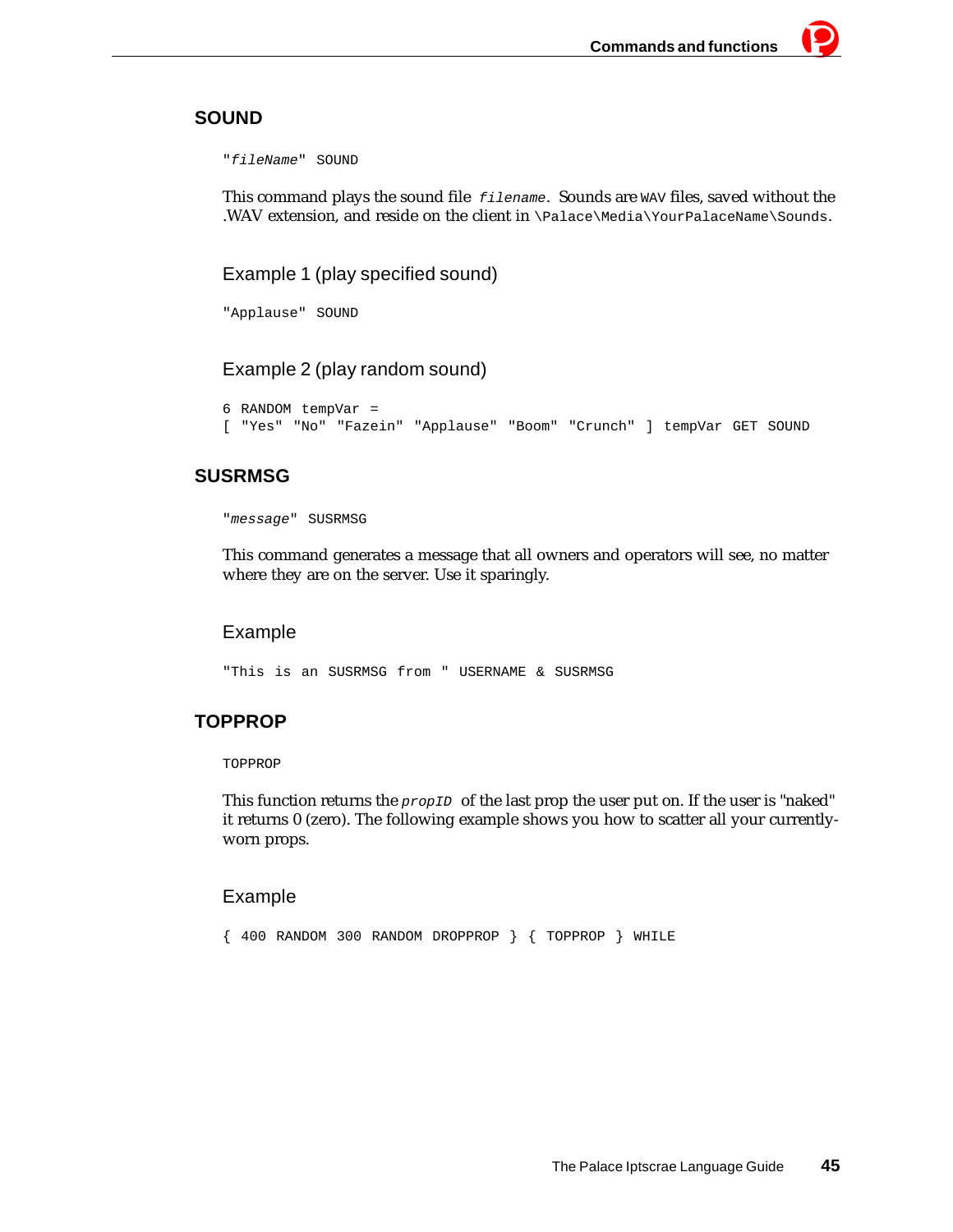## **USERNAME**

USERNAME

This function returns the user's User Name as specified in the **Preferences** dialog. You can't change a user name from a script.

#### Example

"Hello, my name is " USERNAME & "!" & SAY

## **USERPROP**

number USERPROP

This function returns the *propID* of one of the props currently worn by the user. number is a number from 0 to 8 indicating which prop you want to identify (note that this refers to the order they were *donned* in, not necessarily the order they *appear* in). You can determine the number of props currently worn by using the NBRUSERPROPS command, as illustrated in the following example.

#### Example

```
NBRUSERPROPS RANDOM whichProp =
whichProp USERPROP ITOA propIdent =
whichProp ITOA " USERPROP = " & propIdent & "." & SAY
```
## **WHOCHAT**

WHOCHAT

This function returns the user ID of the user who invoked an INCHAT event.

#### Example

```
WHOCHAT ITOA tempVar =
"The WHOCHAT command returns " tempVar & "." & SAY
```
#### **WHOME**

WHOME<sub></sub>

This function returns the user's own userID.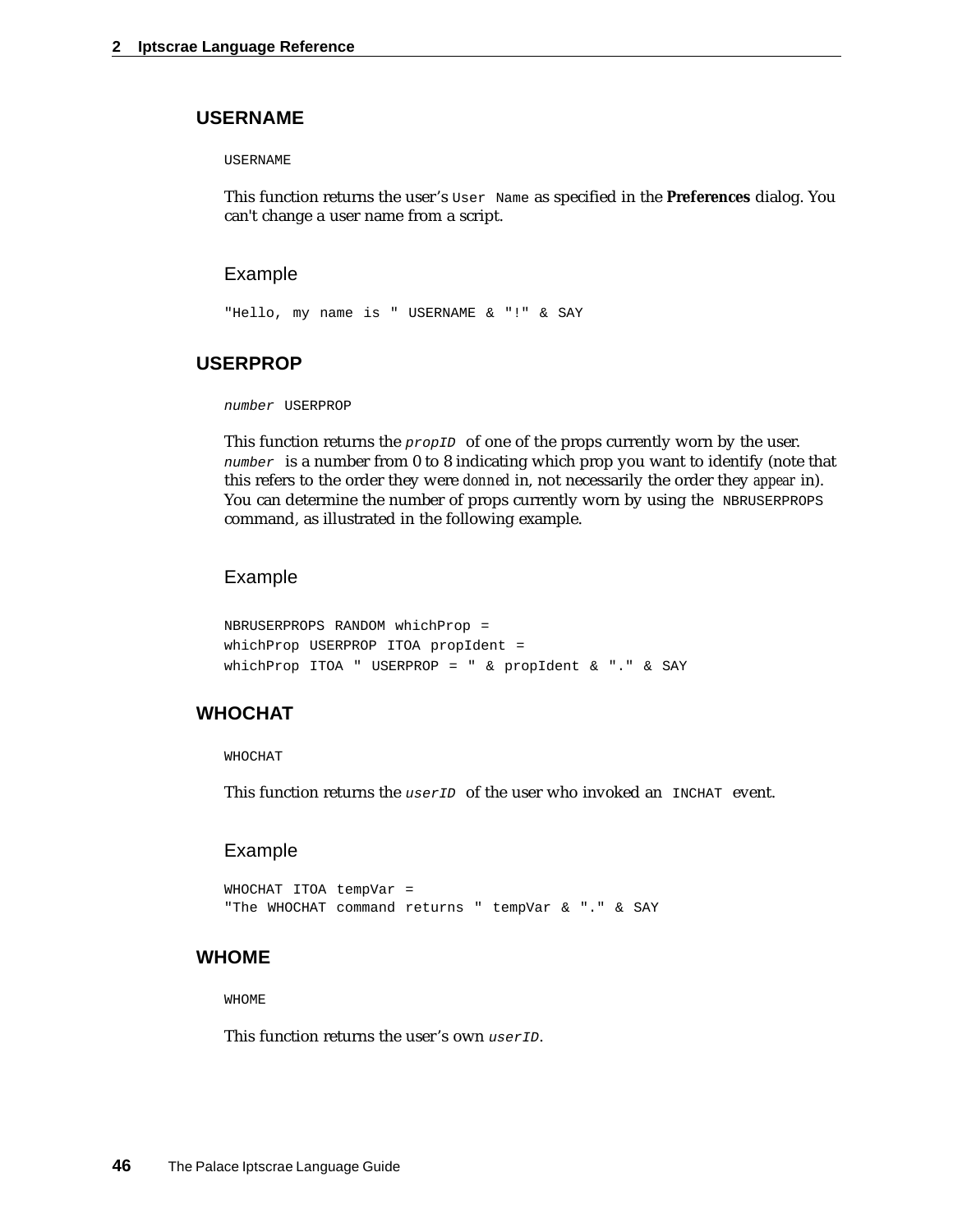## Example

```
WHOME ITOA tempVar =
"The WHOME command returns " tempVar & "." & SAY
```
## **WHONAME**

userID WHONAME

This function returns the User Name of the specified user. Note that to get userID it is necessary to use one of the following commands: ROOMUSER, WHOCHAT, WHOME or WHOTARGET. The following example causes you to say the name of room user 0 (zero) in the current room (that's *you*, if you're the only person in the room at the moment!)

#### Example

0 ROOMUSER WHONAME SAY

## **WHOPOS**

"name" WHOPOS userID WHOPOS

This function (in either of its forms) returns the current  $x, y$  position of the user. Note that  $x$  is placed on the stack before  $y$ , which means that y is ready to be retrieved from the stack first. To reverse their positions so they can be used in their typical order (X, then Y), use the SWAP function.

#### Example

WHOME WHOPOS SWAP ITOA tempY = ITOA tempX = "WHOME WHOPOS returns '" tempX & "' '" & tempY & "'." & SAY

# **WHOTARGET**

#### WHOTARGET

This function pushes the  $userID$  of the person you have selected for private chat (i.e., Whisper Mode or ESP) or zero if you have not selected a target.

```
WHOTARGET USERNAME tempVar =
{ 
   "WHOTARGET USERNAME returns '" tempVar & "'." & SAY
```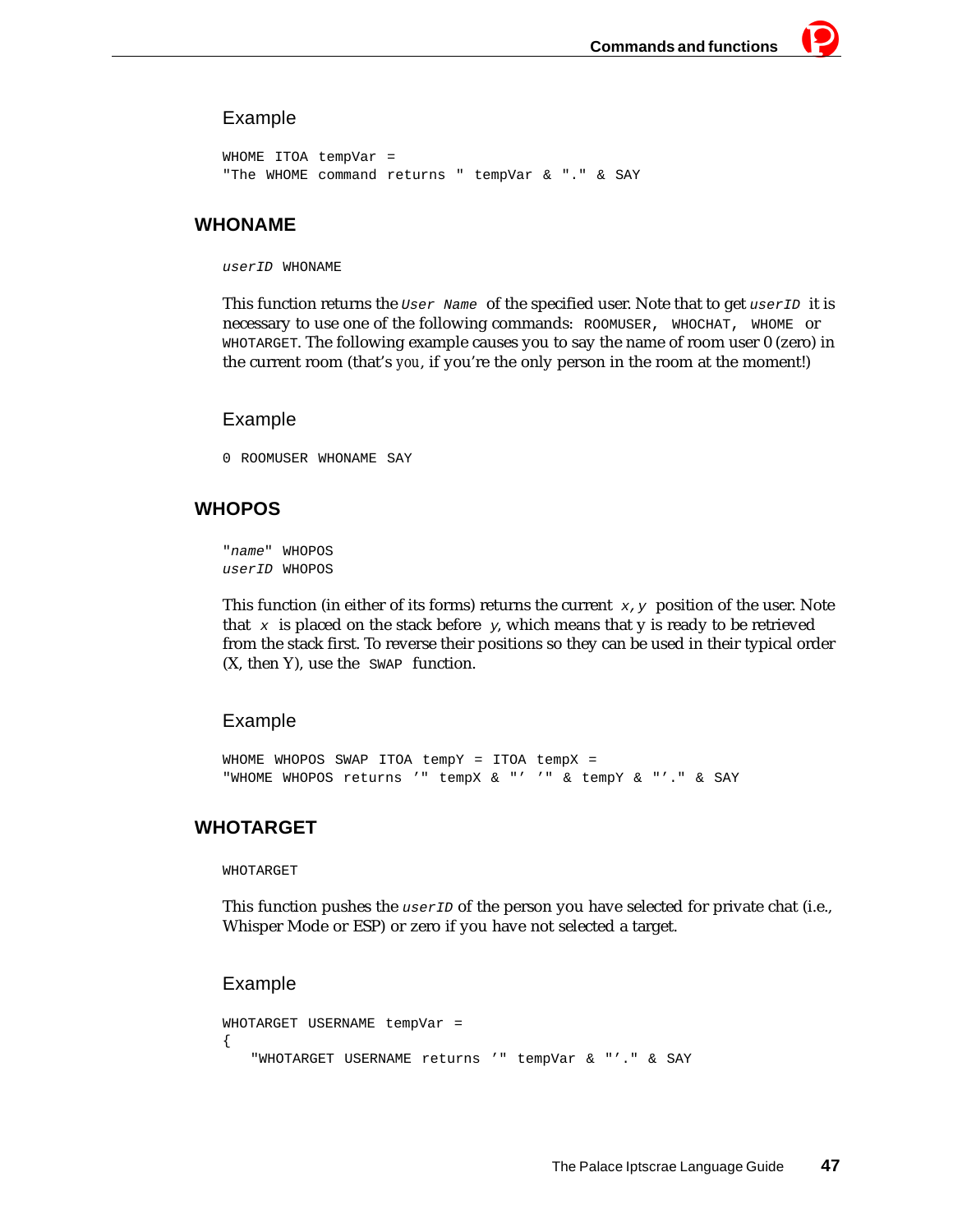```
} {
   "I must select someone in order to use the WHOTARGET Command." SAY 
} tempVar <> "" IFELSE
```
# Spot commands and functions

## **DOORIDX**

number DOORIDX

This function returns the  $ID$  of the door indicated by  $number$ . The following example causes the user to leave through a random door:

#### Example

NBRDOORS RANDOM DOORIDX SELECT

#### Related functions

NBRDOORS, SELECT.

## **GETSPOTSTATE**

spotID GETSPOTSTATE

This function returns the current state of the specified hotspot or door. The following example uses NBRSPOTS and SPOTIDX as well as GETSPOTSTATE to determine the state of a random door or spot in the current room.

```
NBRSPOTS RANDOM tempVar =
"The state of spot number " tempVar ITOA & " (" & tempVar SPOTIDX 
SPOTNAME & ") is " & tempVar SPOTIDX GETSPOTSTATE ITOA & SAY
```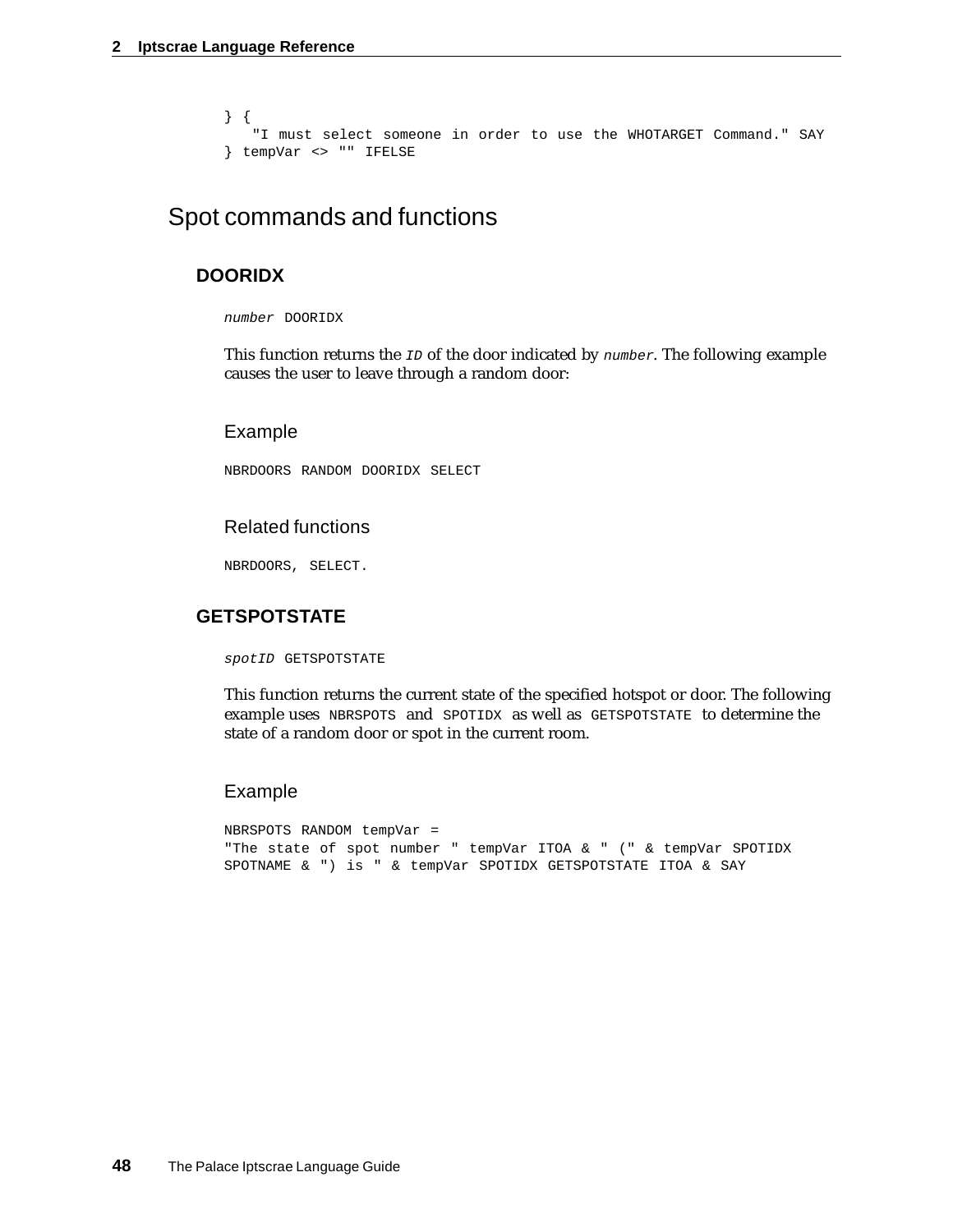# **ISLOCKED**

doorID ISLOCKED

This function returns a 1 if the indicated door is locked, otherwise it returns a 0. The following example uses NBRDOORS and DOORIDX to determine the state of a randomly-selected door in the current room.

# Example

```
NBRDOORS RANDOM doorNumber =
{ 
   "Door number " doorNumber ITOA & " is locked." SAY
} {
   "Door number " doorNumber ITOA & " is unlocked." SAY
} doorNumber DOORIDX ISLOCKED IFELSE
```
# **LOCK**

doorID LOCK

This command is used by deadbolts (or doorknobs) to lock doors. Its counterpart is the UNLOCK command. The following example assumes there is a lockable door with an ID of 1 in the current room.

## Example

1 LOCK

## **ME**

ME

When a spot or door is executing the script, this function pushes its *ID*.

# Example

" \"ME SPOTNAME\" returns \"" ME SPOTNAME & "\"." & SAY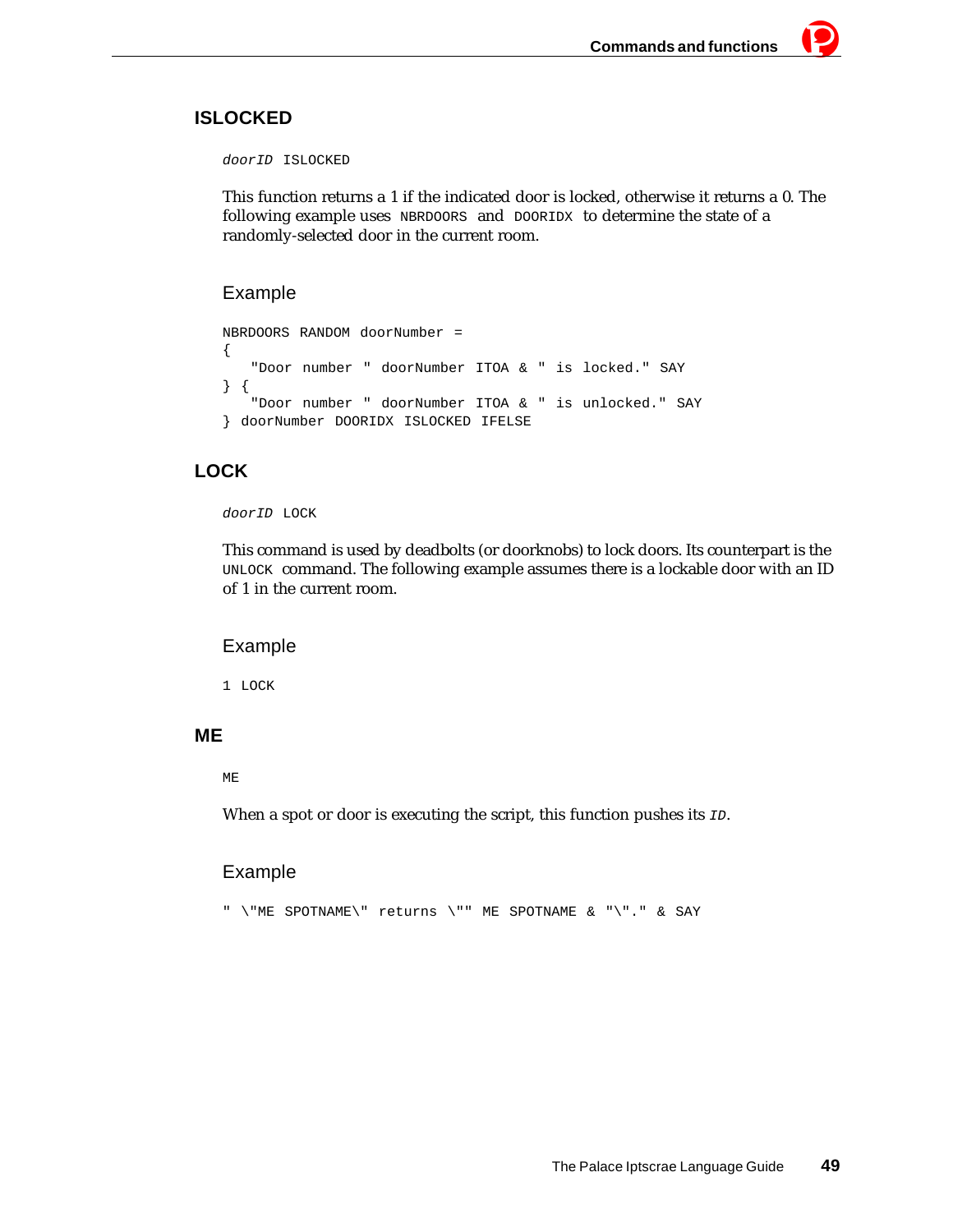## **NBRDOORS**

NBRDOORS

This function returns the number of doors in the room. This number may be less than or equal to the number returned by NBRSPOTS (because all doors are spots, but not all spots are doors).

#### Related commands

DOORIDX

#### Example

```
" \"NBRDOORS\" returns \"" NBRDOORS ITOA & "\"." & SAY
```
## **NBRSPOTS**

NBRSPOTS

This function returns the number of spots (including doors) in the room.

## Example

" \"NBRSPOTS\" returns \"" NBRSPOTS ITOA & "\"." & SAY

## **SELECT**

spotID SELECT

This command "clicks" the spot specified by spotID. If the spot has an ON SELECT handler, the script will be executed just as though the user had selected it physically. The following example assumes there is a spot with an ID of 1 in the current room. To see it work, put an ON SELECT handler in this spot that does something noticeable.

#### Example

1 SELECT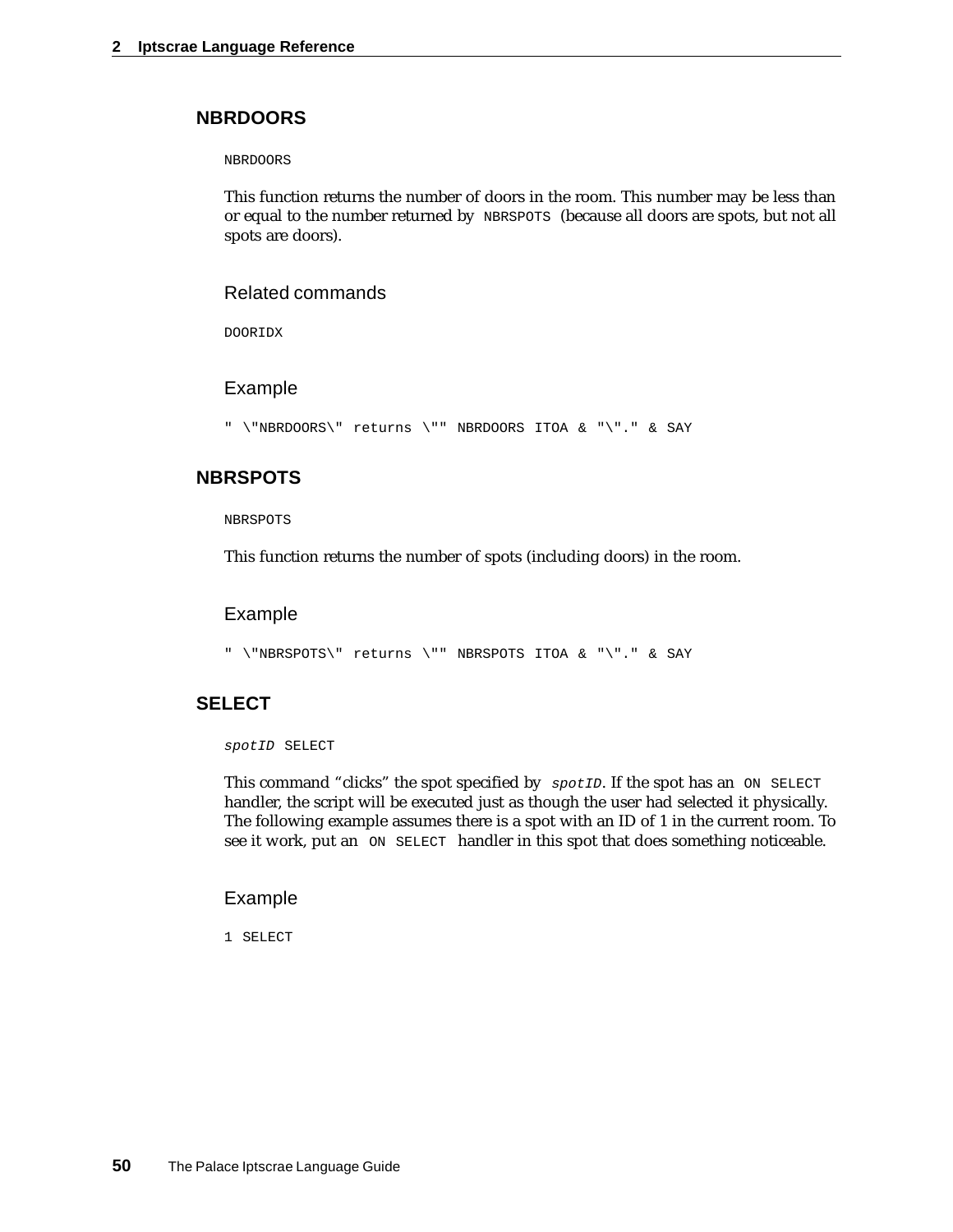## **SETALARM**

futureTicks spotID SETALARM

This command is used to schedule an ALARM event in the future. It can be used to create animations and other interesting activity. The user's subjective duration of a "tick" depends on the speed of both the client and server as well as the network load at the moment, but is about  $1/60^{th}$  of a second. The following example assumes there is a spot with an ID of 1 in the current room. To see it work, put an  $\overline{ON}$  ALARM handler in this spot that does something noticeable (see *Handlers* earlier in this document).

## Example

300 1 SETALARM

# **SETLOC**

x y spotID SETLOC

This command is used to move a spot or door, relative to its current position. It is functionally equivalent to selecting the spot or door while in authoring mode and dragging it to the new position. Note that this command is only accessible to owners and operators; i.e. it will not be executed unless the user is in owners or operator mode. For this reason, it is much more useful as an authoring command than as a scripted command. The following example assumes that you are in owners or operator mode, and that there is a spot with an ID of 1 in the current room.

## Example

10 10 1 SETLOC

# **SETPICLOC**

#### x y spotID SETPICLOC

This command is used to change the  $x$  and  $y$  offsets of a picture associated with spot spotID (these are the second and third numbers in the "triplets" appearing between PICTS and ENDPICTS). Note that only a single picture is affected, corresponding to the current *state* of the spot — any pictures associated with other states of the same spot will remain unchanged. Note also that this command is only accessible to owners and operators; i.e., it will not be executed unless the user is in owners or operator mode. For this reason, it is much more useful as an authoring command than as a scripted command. In fact, the SETPICLOC command provides the only way to change a picture's offset without editing the server script, and this makes it very useful for "finetuning" the placement of a particularly tricky graphic. The following example assumes that you are in owners or operator mode, and that there is a spot with an ID of 1 (and at least one picture) in the current room.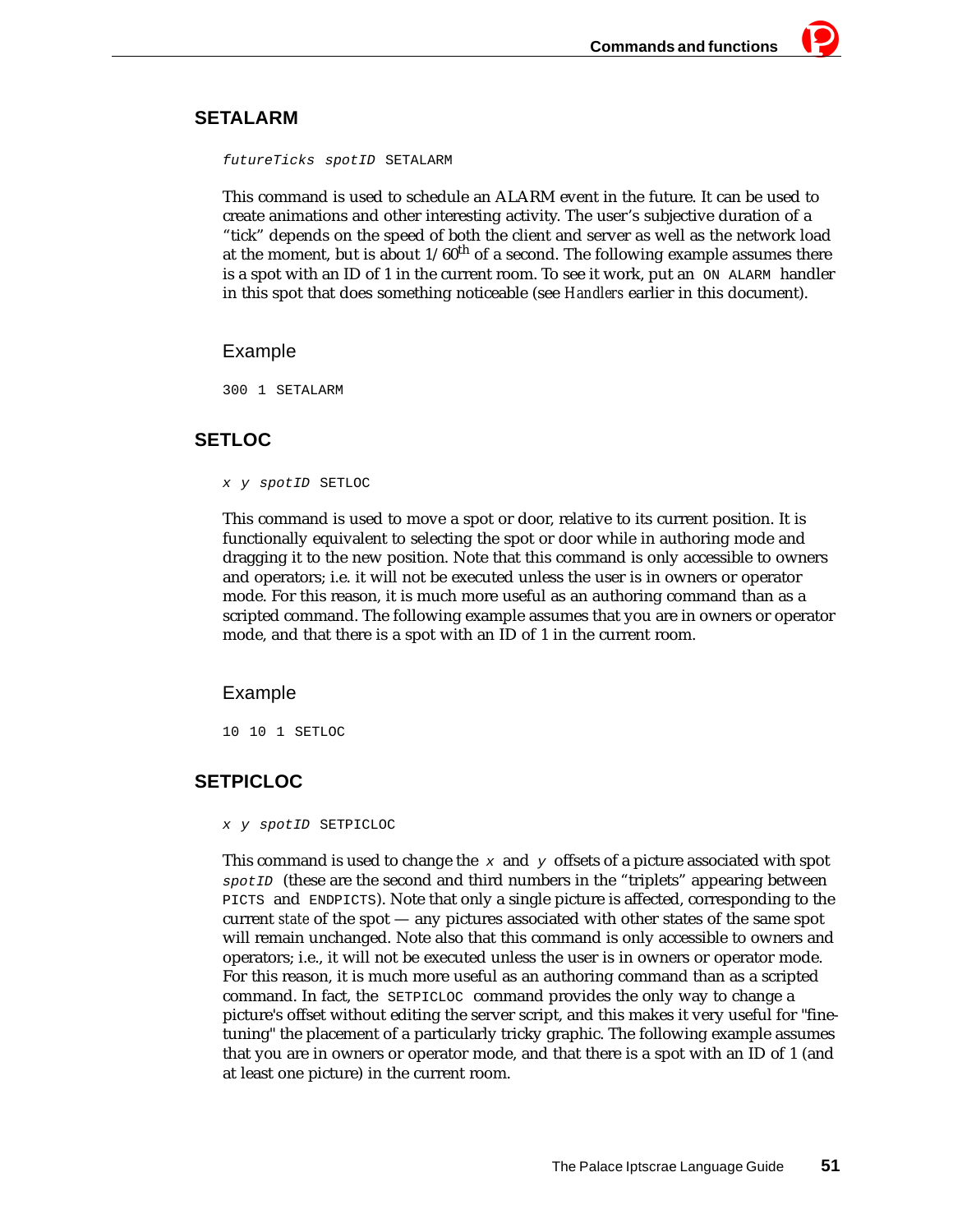#### Example

10 10 1 SETPICLOC

To see this command in action, launch the Palace server using the "Mansion" script and try this simple experiment:

- 1. Launch your client to access your server.
- 2. From your client, enter the room called "The Study" and enter **Operator mode** (from the **Options** menu).
- 3. If the secret bookshelf-door isn't already open, say "open sesame" to flip the spot's state and display the "open" graphic.
- 4. Type the following command into the *Input Box* (100 is the ID of the magical door):

/-50 -50 100 SETPICLOC

- 5. You will see the graphic suddenly jump to a very "wrong" location. Try saying "close sesame" and "open sesame" a few times; you'll see that you have "permanently" changed the position of the graphic associated with the "open" state.
- 6. To return the graphic to its original position, type:

/54 -21 100 SETPICLOC

## **SETSPOTSTATE**

state spotID SETSPOTSTATE

This command changes the state of a spot for all users currently in the room. For multistate hotspots, this can be used to create animation effects. The following example assumes that the current room contains a spot with an ID of 3 which possesses three states (0, 1 and 2); the script will advance the spot to the next of these three states by using an IFELSE command. Try executing it several times in a row.

```
{ 
   0 3 SETSPOTSTATE 
} { 
   3 GETSPOTSTATE 1 + 3 SETSPOTSTATE 
} 2 3 GETSPOTSTATE == IFELSE
```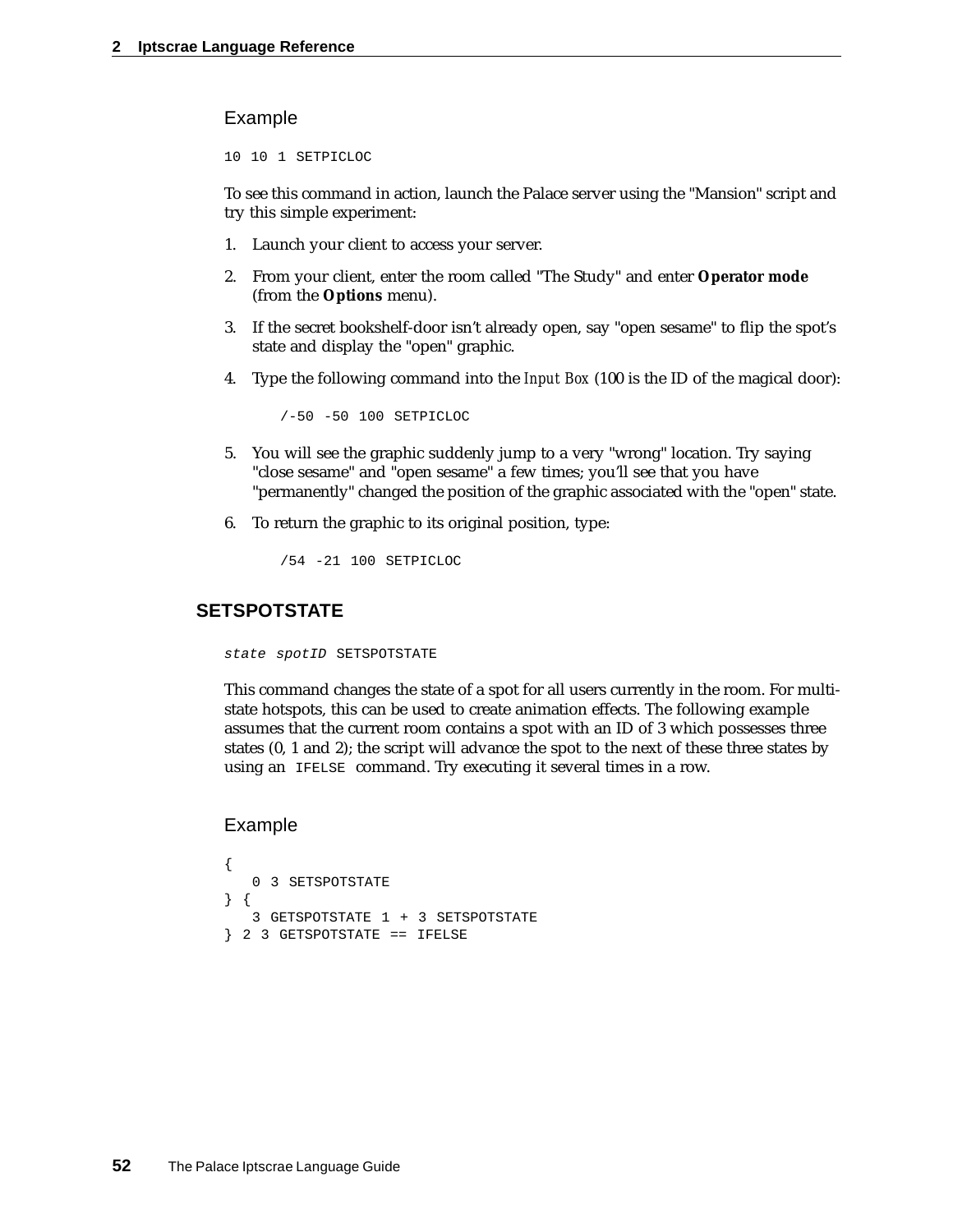# **SETSPOTSTATELOCAL**

```
state spotID SETSPOTSTATELOCAL
```
This command functions just like SETSPOTSTATE, except that only the person executing the script will actually see the new state occur. Because this command does its work locally (i.e., on the client computer only), it changes the spot's state much more quickly than the non-local version. For this reason, this is the preferred way to do animations and effects that don't need to sync up exactly for all users. The following example assumes that the current room contains a spot with an ID of 3 that possesses three states (0, 1 and 2). The difference between this example and the preceding one (SETSPOTSTATE) is that in this case, the user who executes the script will be the only one who sees the spot change.

#### Example

```
{ 
   0 3 SETSPOTSTATELOCAL
} { 
   3 GETSPOTSTATE 1 + 3 SETSPOTSTATELOCAL
} 2 3 GETSPOTSTATE == IFELSE
```
# **SHOWLOOSEPROPS**

SHOWLOOSEPROPS

This command creates a list in the Log Window, providing the propID and location of all loose props in the room. This is useful, for example, if you want to write a script that automatically places chess pieces on a chess board: In authoring mode, determining the exact X and Y positions to place all these props by hand would be a tedious task. Instead of doing this the hard way, you can simply place the props in the desired positions on the screen, type /SHOWLOOSEPROPS into the client input box, and copy the listing from the *Log Window*. This command may also be executed from within a script. The listing in the Log Window will follow the format shown below:

1009 188 120 ADDLOOSEPROP 1013 108 178 ADDLOOSEPROP 1018 162 185 ADDLOOSEPROP

#### Example

SHOWLOOSEPROPS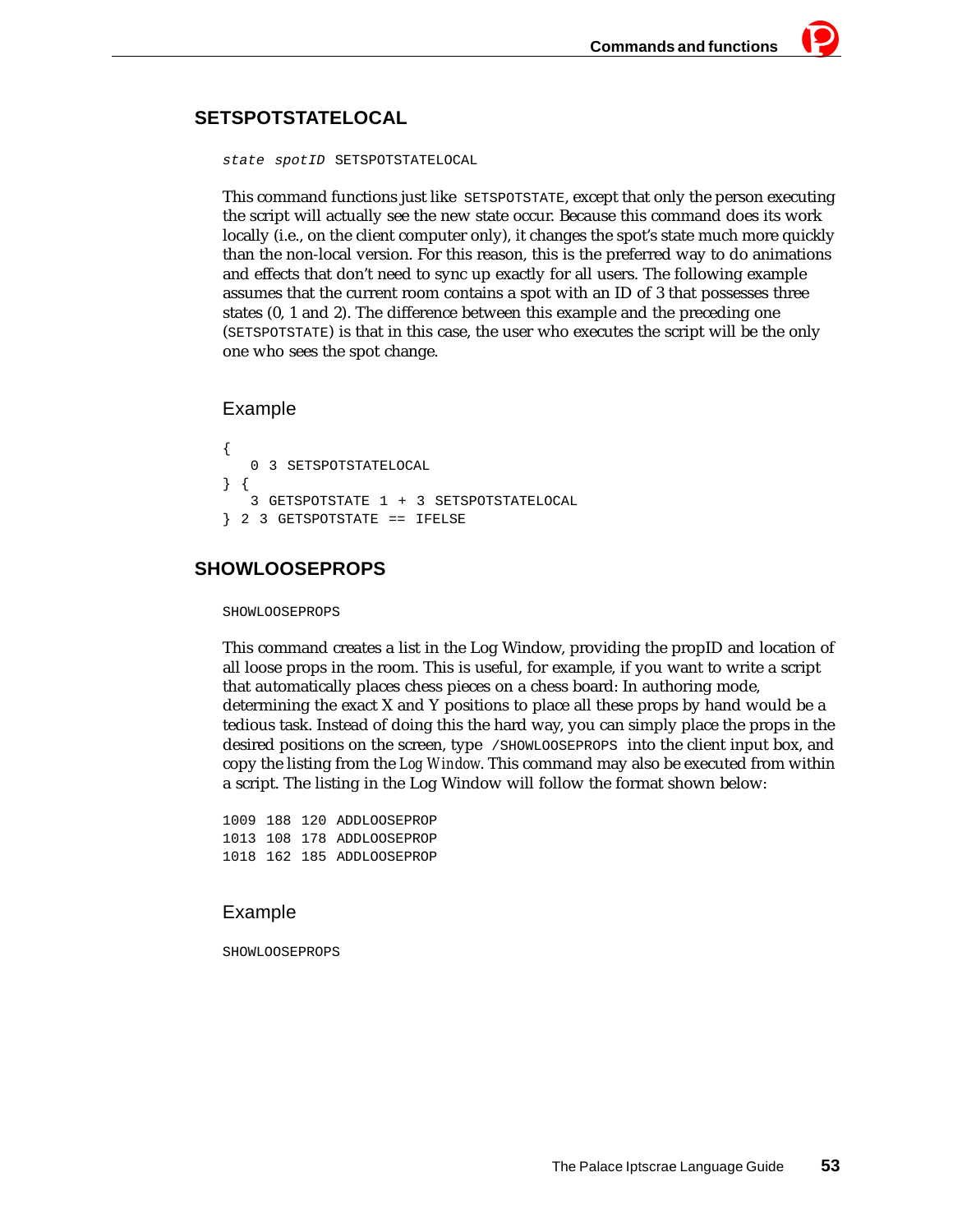## **SPOTDEST**

spotID SPOTDEST

This function returns the DEST (destination) of the spot or door specified by  $spotID$ . Note that *Normal* spots may possess DEST fields, although unlike *Passages*, they require a scripted GOTOROOM in the ONSELECT handler to send the user there when selected. The following example assumes that the current room contains a door with an ID of 1, for which a DEST has been set:

#### Example

```
1 SPOTDEST ITOA tempVar =
"Door number 1 leads to Room number " tempVar & SAY
```
NOTE – You might find it odd that a normal spot can contain a  $DEF$  it doesn't use, but consider this: if you place an integer value into a spot's  $DEF$  field (which may require editing the server script manually), you can then use  $SPOTDEF$  to refer to it, effectively providing a "room-level constant" (and you can do this for each normal spot in the room). Palace designers are always looking for places to store data without using globals or incurring too much memory overhead; this is one of 'em.

## **SPOTNAME**

spotID SPOTNAME

This function returns the name of the spot (or door) specified by  $s_{potID}$ . The following example assumes that there is a spot (or door) with an ID of 1 in the current room, and that it has a name. The following example determines the names of all spots in the current room, and prints its output to the *Log Window*.

```
0 tempVar =
{ 
   "Spot " tempVar ITOA & "'s name is \"" & tempVar SPOTIDX SPOTNAME & 
"\"." & LOGMSG
   tempVar ++
} { NBRSPOTS tempVar > } WHILE
```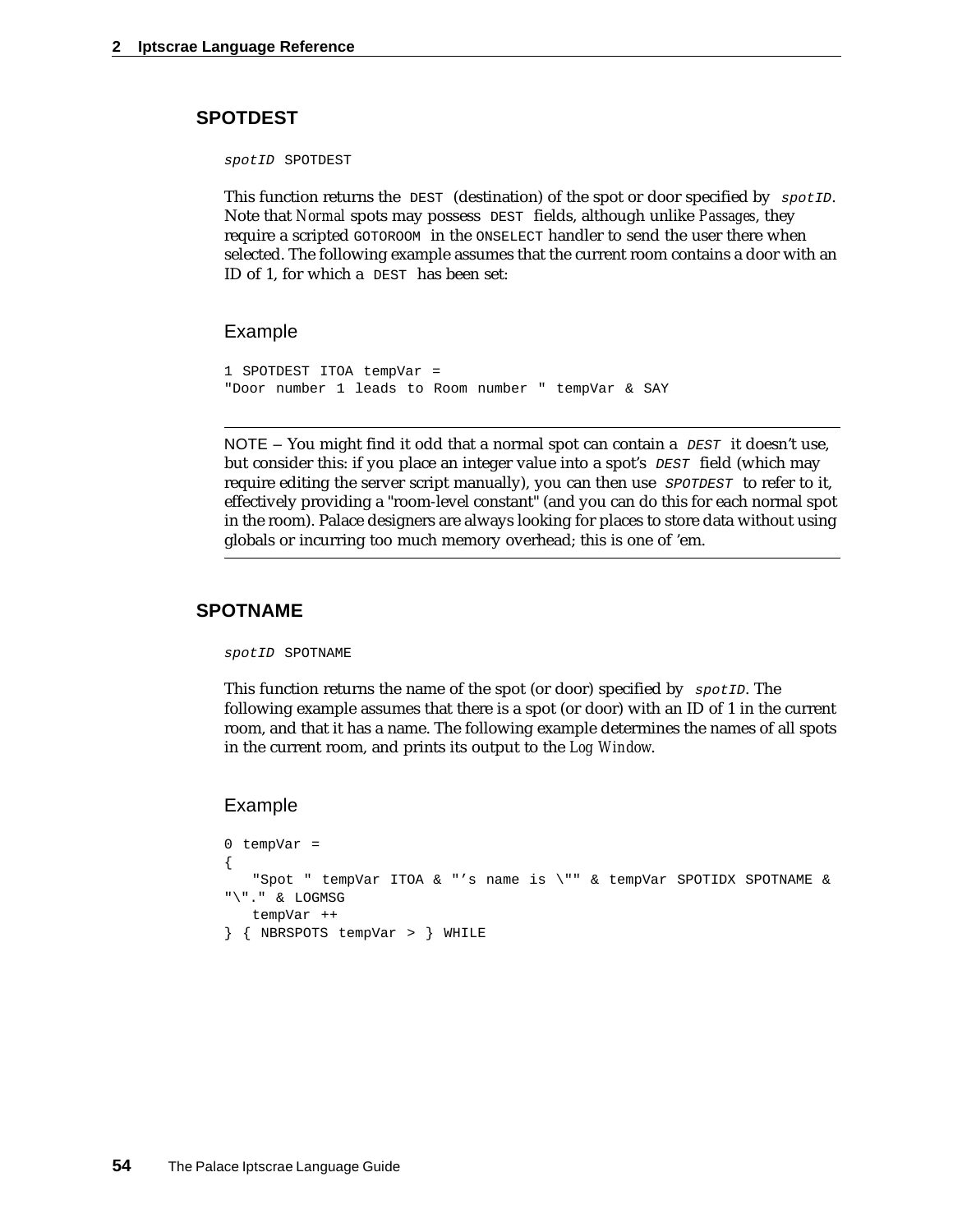# **SPOTIDX**

number SPOTIDX

This function returns the  $spectID$  of the spot specified by number. The following example determines the IDs of all spots in the current room, and prints its output to the *Log Window*.

## Example

```
0 tempVar =
{ 
   "Spot " tempVar ITOA & "'s ID is " & tempVar SPOTIDX ITOA & LOGMSG
   tempVar ++
} { NBRSPOTS tempVar > } WHILE
```
# **UNLOCK**

doorID UNLOCK

This command is used by *Deadbolts* (BOLT commands) to unlock doors. Its counterpart is the LOCK command. The following example assumes that there is a lockable door with an ID of 1 in the current room.

## Example

1 UNLOCK

# Paint commands and functions

 Paint Commands always operate in the foreground layer of the Viewing Area; that is to say, "in front of" all graphics in the midground layer.

# **LINE**

#### x1 y1 x2 y2 LINE

This command draws a line from point  $x_1, y_1$  to point  $x_2, y_2$ . The line is drawn in the current PENSIZE and PENCOLOR. The following example draws a line from the upper left corner of the Palace client viewing area to the user who triggered it.

## Example

0 0 POSX POSY LINE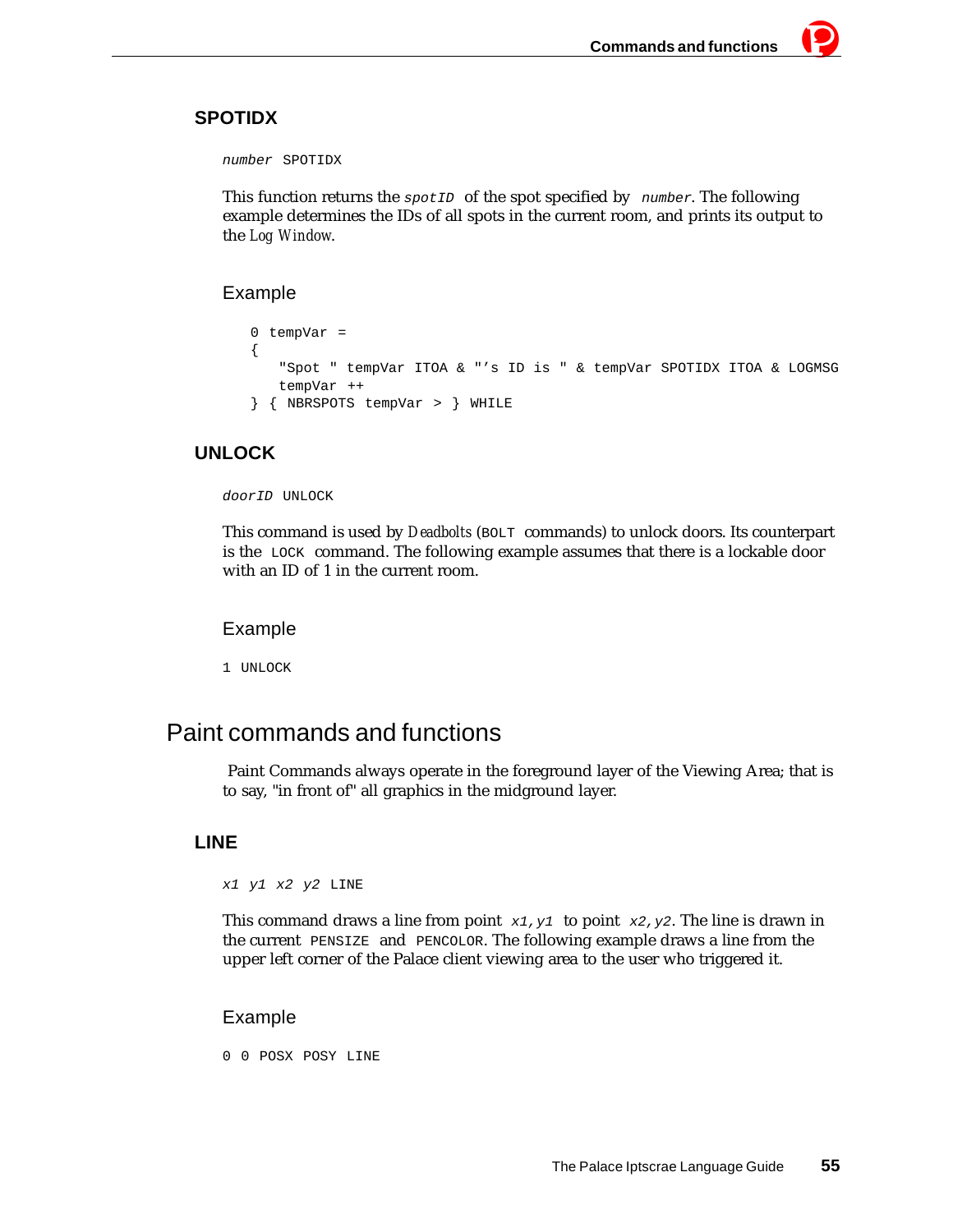## **LINETO**

x y LINETO

This command draws a line from the current PENPOS to a point  $x,y$  away from the current PENPOS. The line is drawn in the current PENSIZE and PENCOLOR. The following example draws a diagonal line that goes 100 pixels to the right and 50 pixels upward, starting from the pen's current position.

#### Example

100 -50 LINETO

## **PAINTCLEAR**

PAINTCLEAR

This command erases all painting/drawing from the screen, regardless of who put it there. You can do the same thing by double-clicking on the Detonator in the Painting Window*.*

#### Example

PAINTCLEAR

## **PAINTUNDO**

PAINTUNDO

This command erases the last painting/drawing command or action performed. You can do the same thing by clicking once on the Detonator in the Painting Window.

#### Example

PATNTUNDO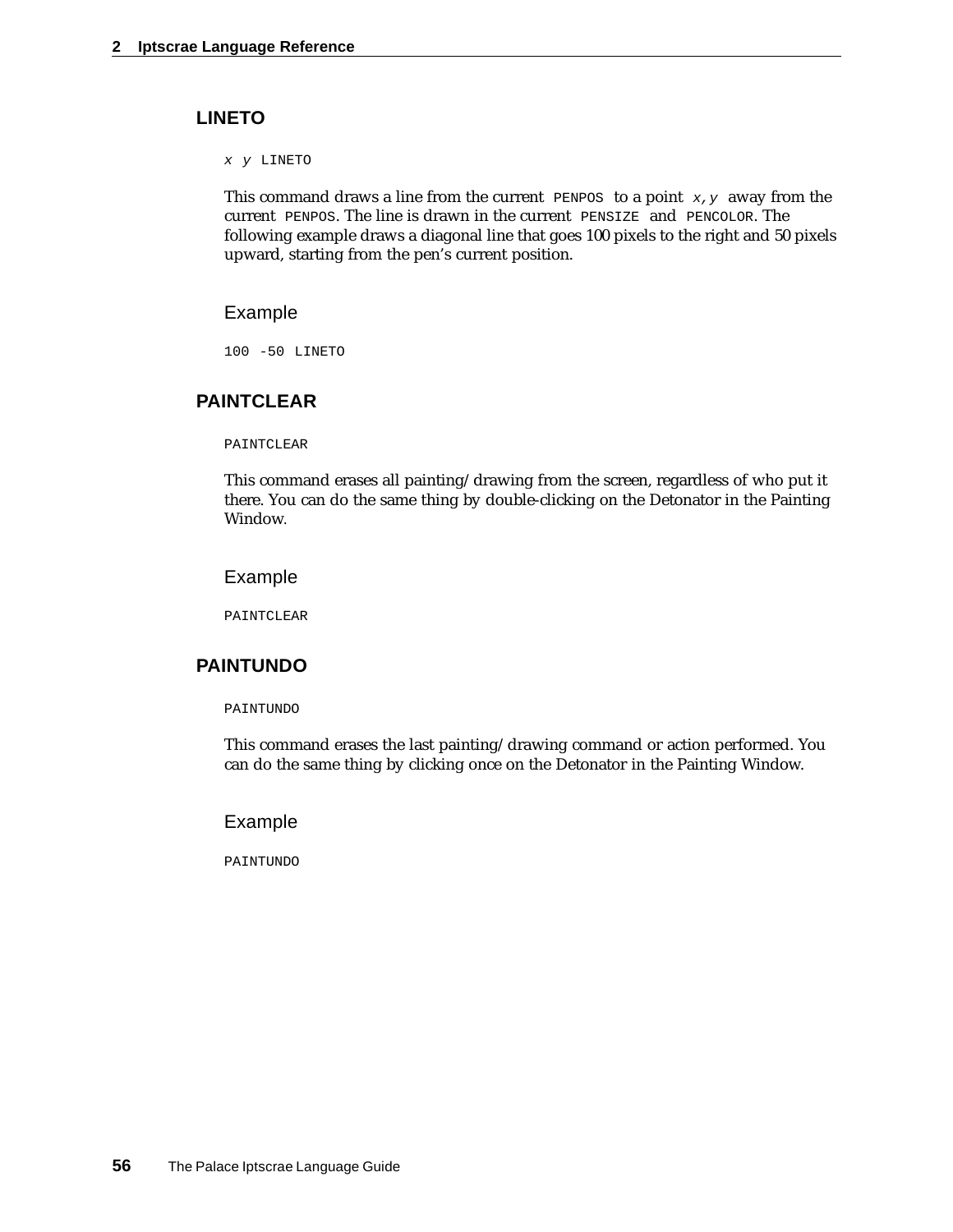# **PENBACK**

PENBACK

This command moves the pen to the "back" of the foreground layer: any painting commands or actions subsequently performed will appear behind all avatars in the room (but they'll still be in front of any graphics in the midground layer). Any paint already on the screen is not affected. Note that you can do the same thing by clicking on the Layerer in the Painting Window.

#### Example

PENBACK

## **PENCOLOR**

r g b PENCOLOR

This command sets the color of the pen: any painting commands or actions subsequently performed will appear in the specified color. You can do the same thing with the Palette in the Painting Window. The three arguments  $r, g$  and b represent the relative amounts of red, green and blue in the color, on a scale of 0 to 255 (where 0 0 0 yields black and 255 255 255 yields white). The following example sets the pen color randomly.

## Example

255 RANDOM tempR = 255 RANDOM tempG = 255 RANDOM tempB = tempR tempG tempB PENCOLOR

## **PENFRONT**

PENFRONT

This command moves the pen to the "front" of the foreground layer: any painting commands or actions subsequently performed will appear in front of all avatars in the room (in the closest possible position to the user's face). Paint already on the screen is not affected. You can do the same thing by clicking on the Layerer in the Painting Window.

#### Example

PENFRONT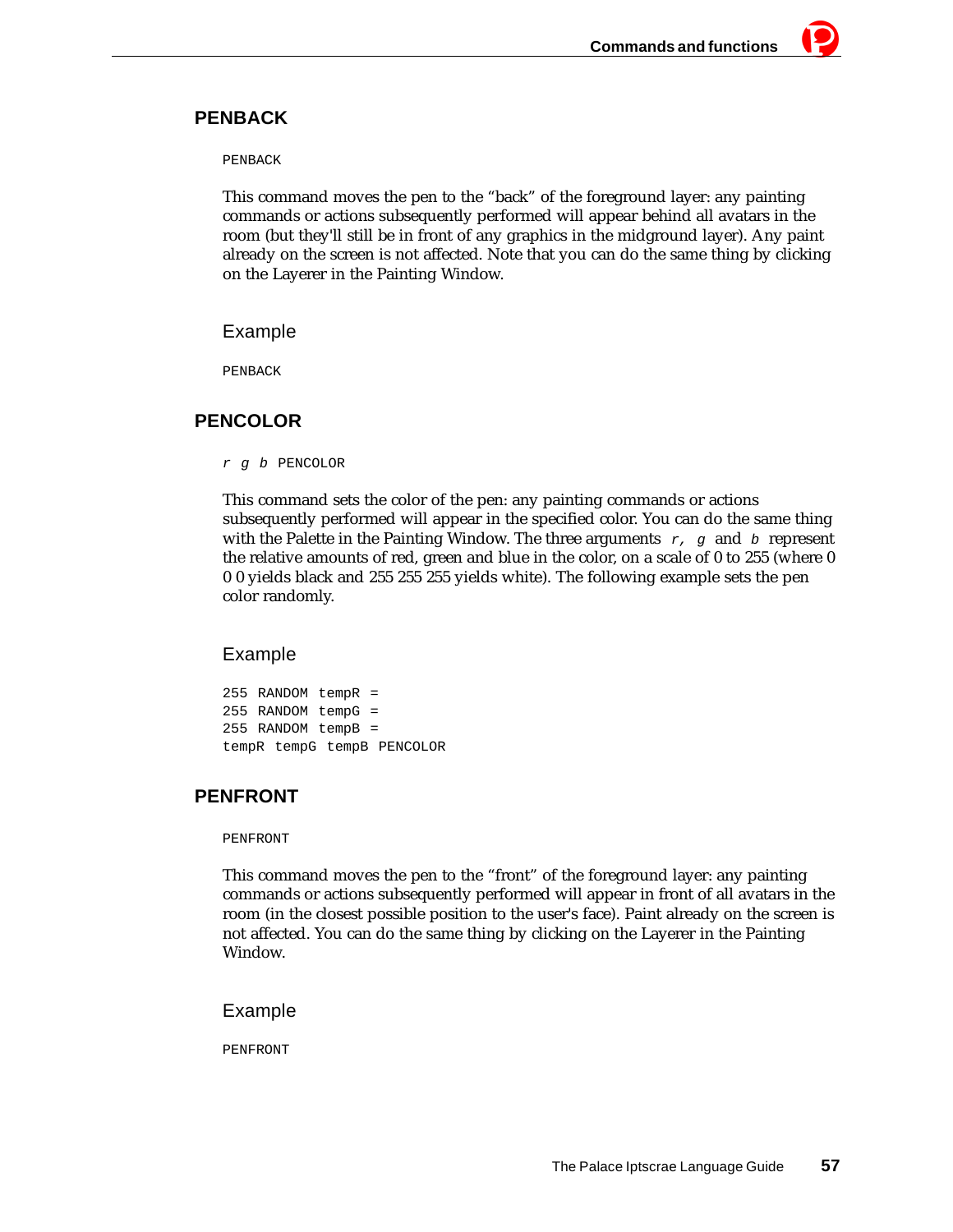## **PENPOS**

#### x y PENPOS

This command moves the pen to position  $x \, y$  on the screen, without drawing anything. The following example moves the pen to the user's position.

#### Example

POSX POSY PENPOS

## **PENSIZE**

number PENSIZE

This command sets the pixel width of all lines drawn by the pen to  $number$  (an integer from 1 to 9): any painting commands or actions subsequently performed will create lines of this width. Paint already on the screen is not affected. You can do the same thing with the Line Sizer in the Painting Window. The following example paints a gradually-widening line across the Viewing Area.

#### Example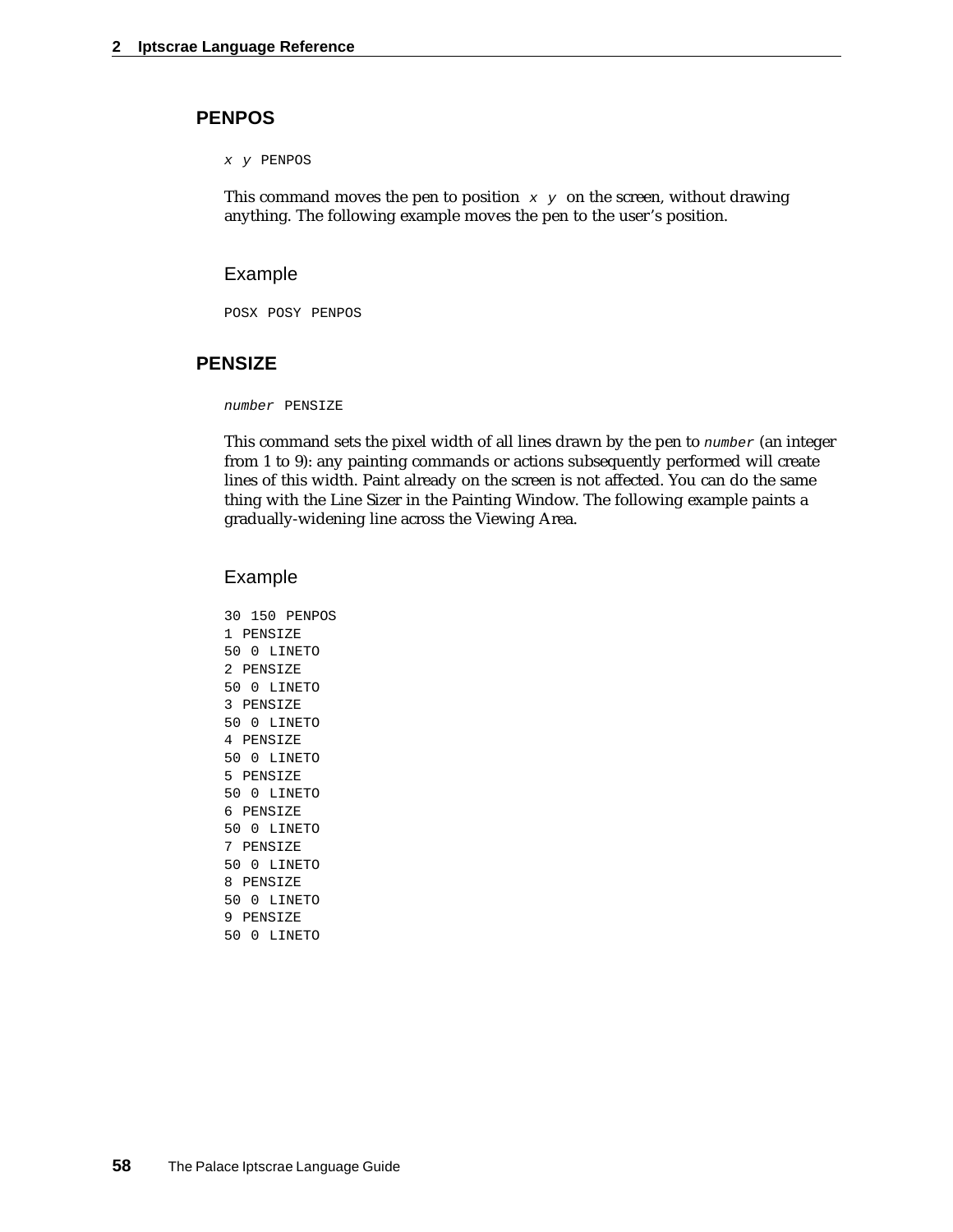## **PENTO**

x y PENTO

This command moves the pen to a position  $x \, y$  relative to the current PENPOS, without drawing anything. The following example draws a line 100 pixels long, moves the pen via PENTO, and continues drawing.

## Example

```
0 150 100 150 LINE
50 50 PENTO
100 0 LINETO
```
# Sound commands and functions

Prior to version 2.0 of the Palace client, audio files could not be sent across the network. For WAV or MIDI files to be heard, they had to exist on the user's hard disk, in the Sounds folder. A few users are still running around with this limitation, and sounds should therefore be made available via a Web Page, public FTP directory, or some other means.

Version 2.0 and greater allows clients to receive sounds as downloads from the server. To be sent out, the audio files in question must be placed in the Pictures folder on the server's computer.

# **MIDIPLAY**

"fileName" MIDIPLAY

This command causes the MIDI file  $"fileName"$  to be played. The following example assumes that there is a MIDI file called "testme.mid" in the /Palace/Media/ YourPalaceName/Sounds folder.

## Example

"testme.mid" MIDIPLAY

## **MIDISTOP**

MIDISTOP

This command causes the currently-playing MIDI file to immediately stop. (PC only)

Example

MIDISTOP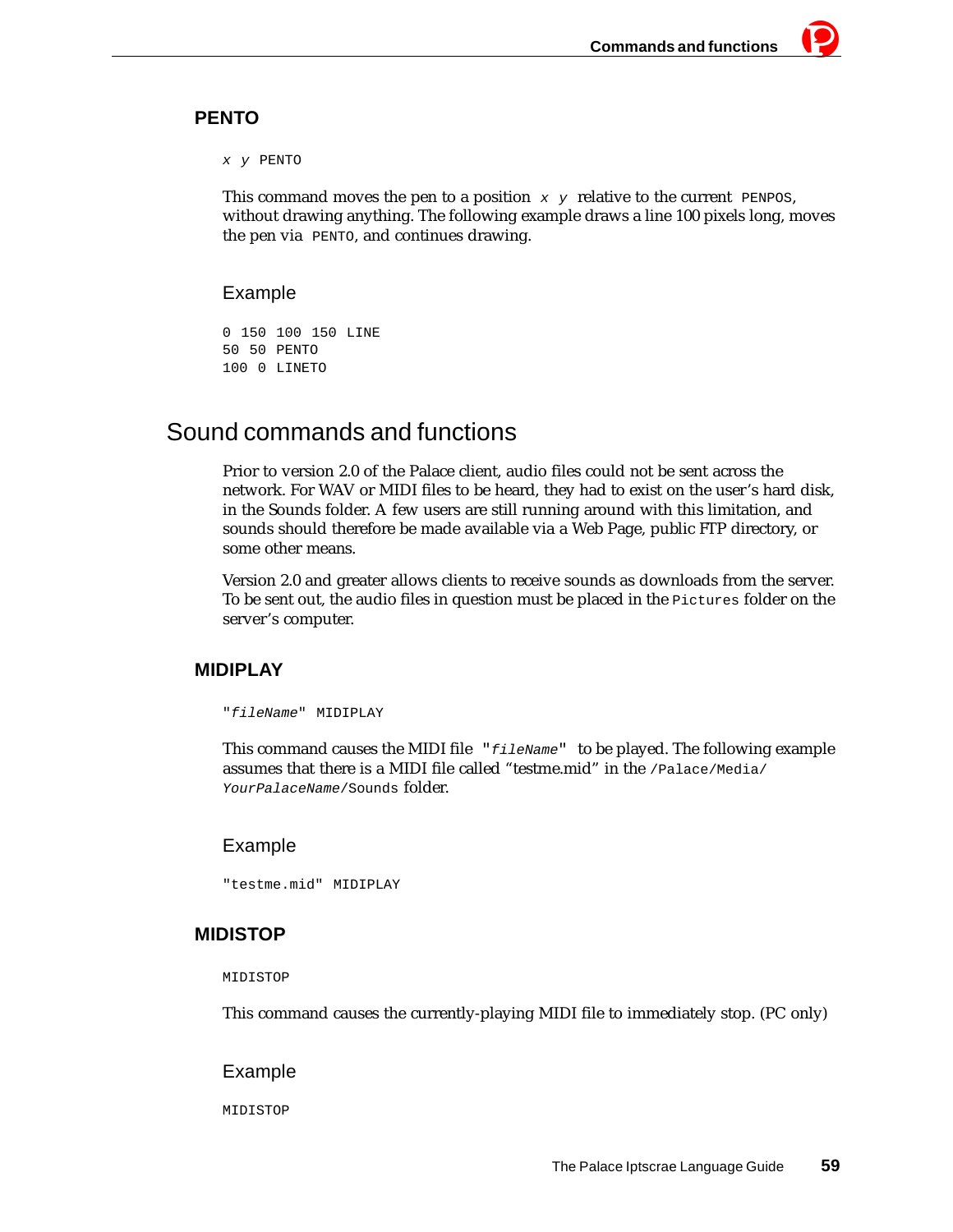## **SOUND**

"fileName" SOUND

This command causes the file "fileName" to be played for all users in the room. It is functionally identical to typing ") filename" SAY into the *Input Box*.

Example

"teehee" SOUND

"Song.midi" SOUND

# Flow commands and functions

## **ALARMEXEC**

{ atomlist } ticks ALARMEXEC

This command schedules an *atomlist* to be executed at a pre-specified time (after so many "ticks" have elapsed). The user's subjective duration of a "tick" depends on the speed of both the client and server as well as network load at the moment, but is considered to be  $1/60^{th}$  of a second. The following example waits ten seconds before finishing.

#### Example

```
"Don't you hate..." SAY
{ "waiting?" SAY } 600 ALARMEXEC
```
# **BREAK**

BREAK

This command breaks out of a WHILE or FOREACH loop. The following example sets up a FOREACH loop causing a sentence to be spoken one word at a time, but halts after the fourth word due to a BREAK command.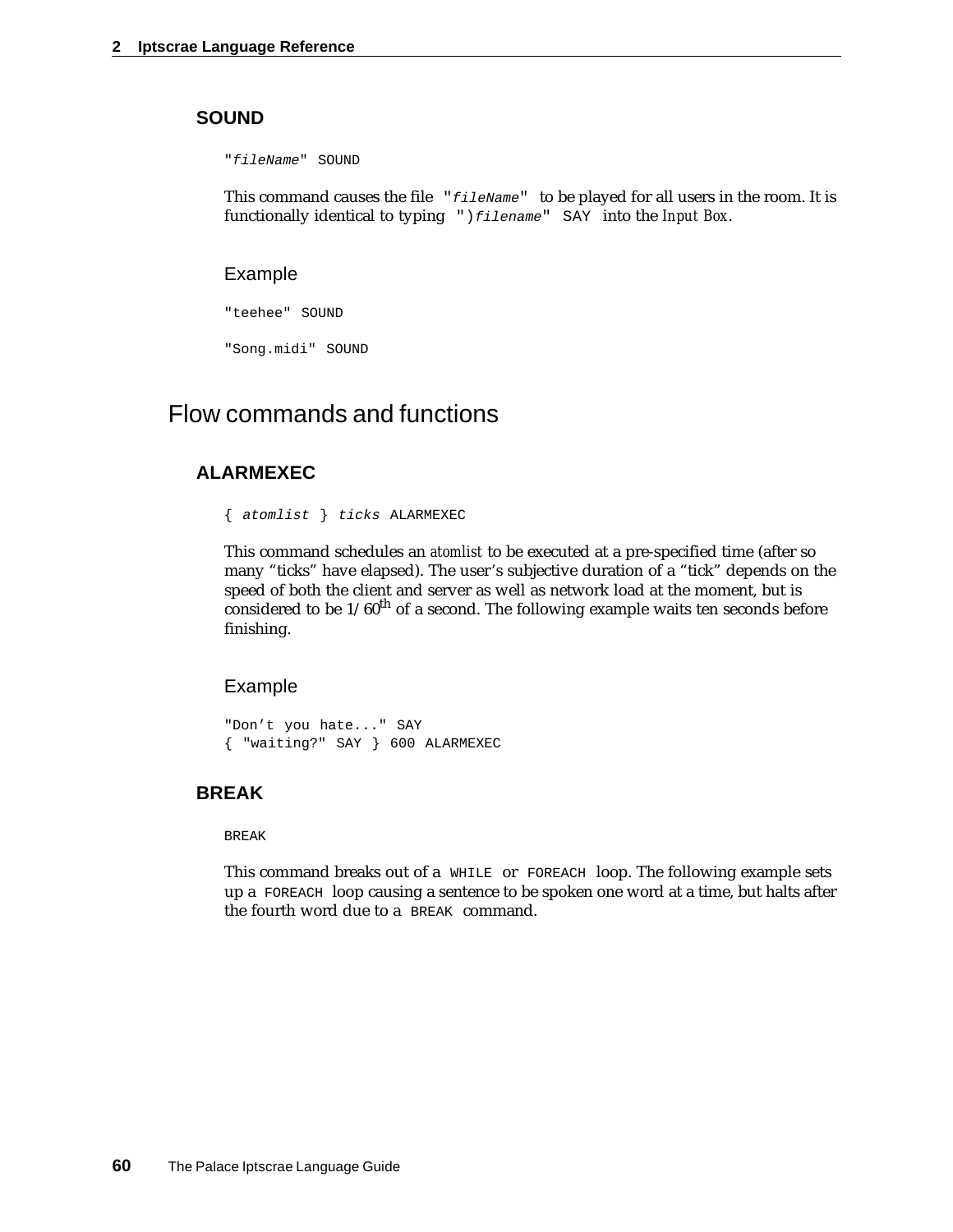# Example

```
0 tempVar =
{ 
   tempStr =
   tempVar ++
   { 
      tempStr SAY
   } { 
      BREAK
   } 5 tempVar > IFELSE
} [ "I" "will" "never" "finish" "speaking" "this" "sentence" ] FOREACH
```
## **EXEC**

```
atomlist EXEC
```
This command executes an atomlist. It can be used in combination with the  $DEF$ command (see below) to execute a "user-defined function." Note that unless the function was defined in the same handler, it must be made GLOBAL.

# Example

```
{ "Hello world!" SAY } definedFunction =
definedFunction EXEC
```
# **EXIT**

#### EXIT

This command stops the currently-running script. It is useful for breaking out of looping errors that might otherwise flood the server or lock up the client. The following example bounces you around the screen randomly. It would continue to do so forever, except for the imbedded EXIT command.

The following script is likely get you killed for flooding if a death penalty exists on the server where it is executed. It is recommended that you turn the death penalty for flooding OFF before attempting to use this script.

```
400 150 SETPOS
{ 
   51 RANDOM 25 - tempX =
   51 RANDOM 25 - tempY =
   tempX tempY MOVE
   { EXIT } POSX 256 < IF
} { 1 } WHILE
```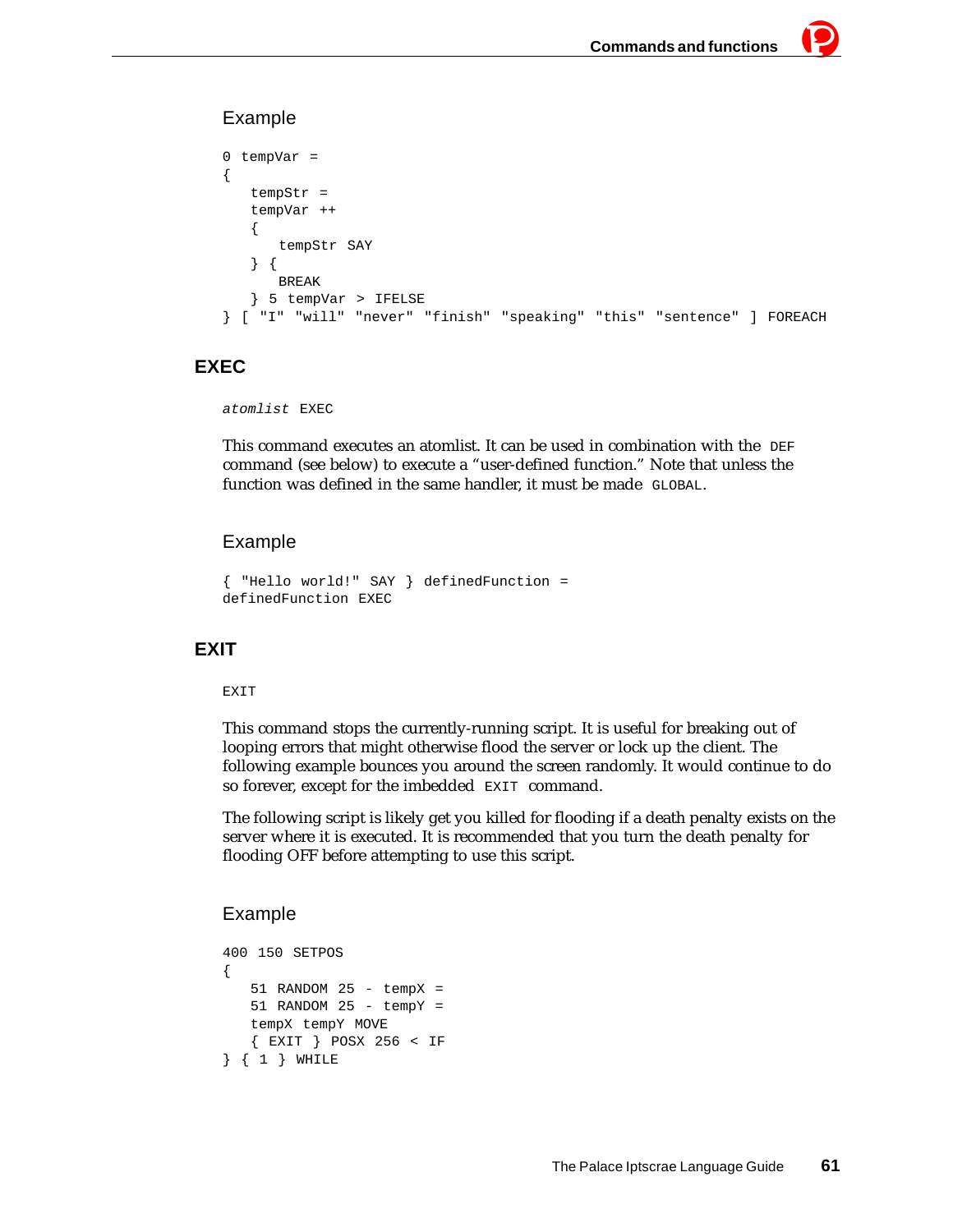## **FOREACH**

{ atomlist } [ array ] FOREACH

This command executes atomlist once for each item in array. Before executing the atomlist, each item in the array is pushed onto the stack. The atomlist should be something that pops these items off the stack and does something with them, as the following example indicates.

#### Example

```
{ SAY } [ "Ready" "Steady" "Go!" ] FOREACH
```
## **IF**

```
{ atomlist } condition IF
```
This command can be used to create a conditional statement: if the condition evaluates to TRUE (non-zero), atomlist will be executed. If the condition evaluates to FALSE ("0") it will not. Any *operator (*or logical series of operators) may be used to describe the condition being checked for (see the *Operators* section). The following example rolls a pair of imaginary dice, looking for a lucky total of 7.

#### Example

```
6 RANDOM 1 + tempVar =
6 RANDOM 1 + tempVar + tempVar =
"I rolled a " tempVar ITOA & SAY
{ 'T'm a winner!'' SAY } temperVar 7 = IF
```
## **IFELSE**

{ trueAtomList } { falseAtomList } condition IFELSE

This command can be used to create mutually-exclusive conditional statements: if the condition evaluates to TRUE (non-zero), the trueatomlist will be executed. Otherwise, the  $f$ alseatomlist will be executed. Warning: a very common Iptscrae bug is to use IF when you really mean IFELSE. The following example randomly determines two numbers from 1 to 100 and compares them.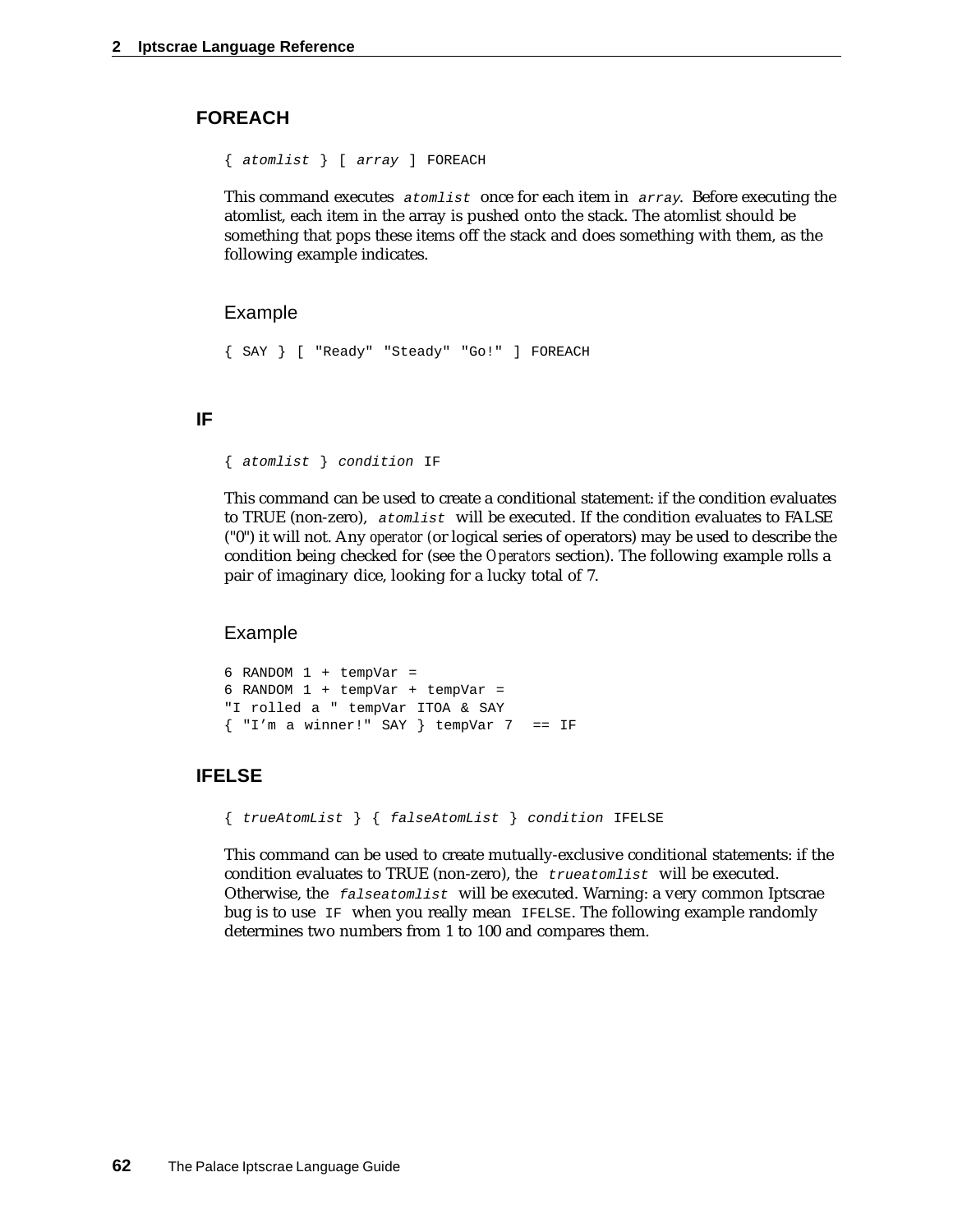## Example

```
100 RANDOM 1 + tempVar1 =
100 RANDOM 1 + tempVar2 =
{ 
   tempVar1 ITOA "is less than or equal to " & tempVar2 ITOA & SAY
} { 
   tempVar1 ITOA "is greater than " & tempVar2 ITOA & SAY
} tempVar1 tempVar2 <= IFELSE
```
## **RETURN**

This command breaks out of an atomlist.

## Example

```
{ 
   "This line will be executed" SAY
   RETURN
   "This line will not" SAY
}
```
# **SETALARM**

futureTicks spotID SETALARM

This command schedules the ALARM event for the spot spotID*;* this event will occur  $futureTicks$  in the future. A "tick" is  $1/60$ <sup>th</sup> of a second. The following example assumes that there is a spot with an ID of 1 in the current room, and that this spot possesses an ON ALARM handler. When executed, the code will cause the spot's ON ALARM handler to be triggered ten seconds later.

## Example

600 1 SETALARM

# **WHILE**

 $\{$  atomlist  $\}$   $\{$  condition  $\}$  WHILE

This command creates a loop in which atomlist will continue iterating until condition evaluates to TRUE (non-zero). Any *operator* (or logical series of operators) may be used to describe the condition being checked for. The following example will continue counting until  $tempVar$  equals 5.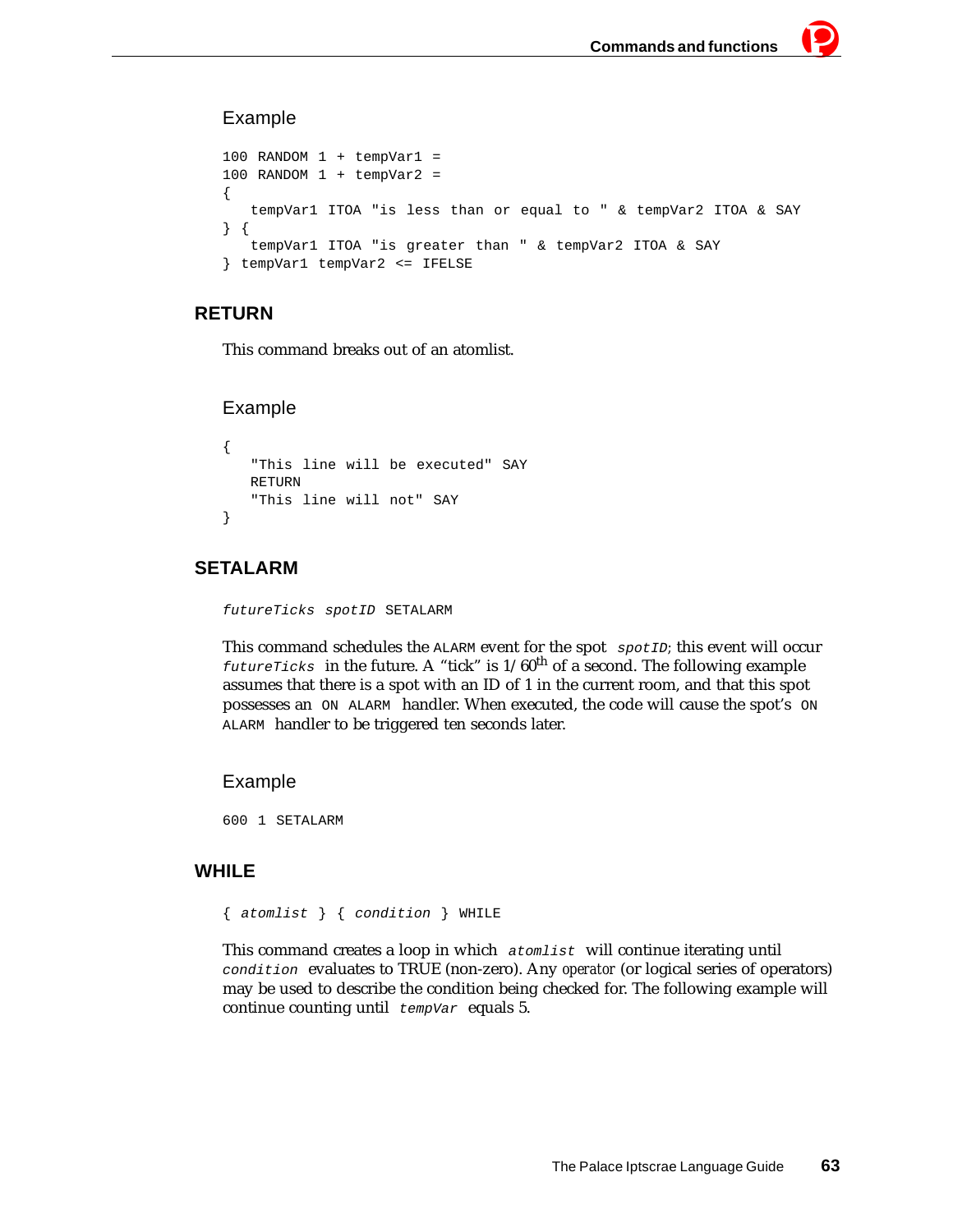#### Example

```
{ 
   tempVar 1 + tempVar =
   tempVar ITOA SAY
} { tempVar 5 < } WHILE
```
# General commands and functions

#### **; <comment>**

; comment

A semicolon (;) at the beginning of a line tells the program to ignore everything up to the next carriage return; it is used to insert comments into your scripts. Commenting your code is considered good programming practice in general, and comes in especially handy when you return to a script you haven't looked at in a long time. Note that comments placed outside of the script proper (i.e. outside of the SCRIPT... ENDSCRIPT block) will not be saved by the server.

#### Example

```
"This line will be executed" SAY
; "This line will not" SAY
```
#### **ADDLOOSEPROP**

propID x y ADDLOOSEPROP "propName" x y ADDLOOSEPROP

This command adds a loose prop to the *Viewing Area*. The prop can be specified by propID or by propName. In the first case (propID), you must either know the propID already or use a command to retrieve it (TOPPROP or USERPROP will accomplish this). In the second case  $(p_{\text{topName}})$ , remember to place the name of the prop in quotes. Note that the prop specified must exist in either the client's propfile or the server's propfile; otherwise the command will have no effect.

#### Example 1 (by propName)

```
"halo" 100 200 ADDLOOSEPROP
```
Example 2 (by propID)

1016 100 200 ADDLOOSEPROP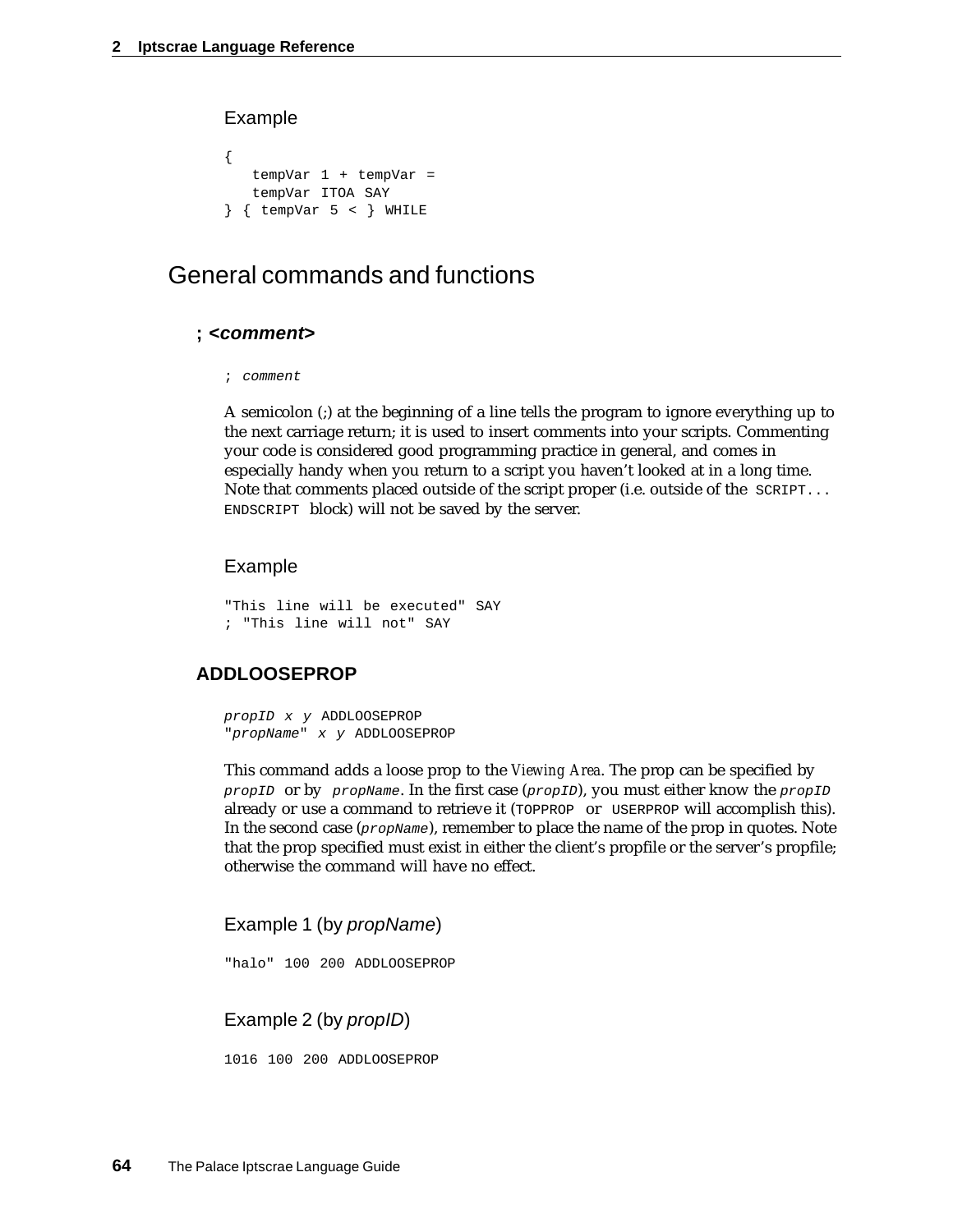## Example 3 (duplicating a worn prop)

"halo" DONPROP TOPPROP 100 200 ADDLOOSEPROP

# **ARRAY**

number ARRAY

This command creates an *array* containing number elements. This array will contain zeros when first created. Data may be stored via the PUT command. The following example creates an empty array of ten elements and names it "myArray."

#### Example

10 ARRAY myArray =

## **ATOI**

"string" ATOI

This function ("Ascii TO Integer") converts a character string to a number. Strings – even numerals spoken as text strings — must be converted to integers before you can do math with them. The following example causes any integer spoken (all by itself) to be multiplied by ten before it appears in the user's cartoon balloon.

#### Related commands

ITOA

```
{ 
   CHATSTR ATOI yourNumber =
   yourNumber 10 * myNumber =
   myNumber ITOA CHATSTR =
} CHATSTR "^[0-9]$" SUBSTR == IF
```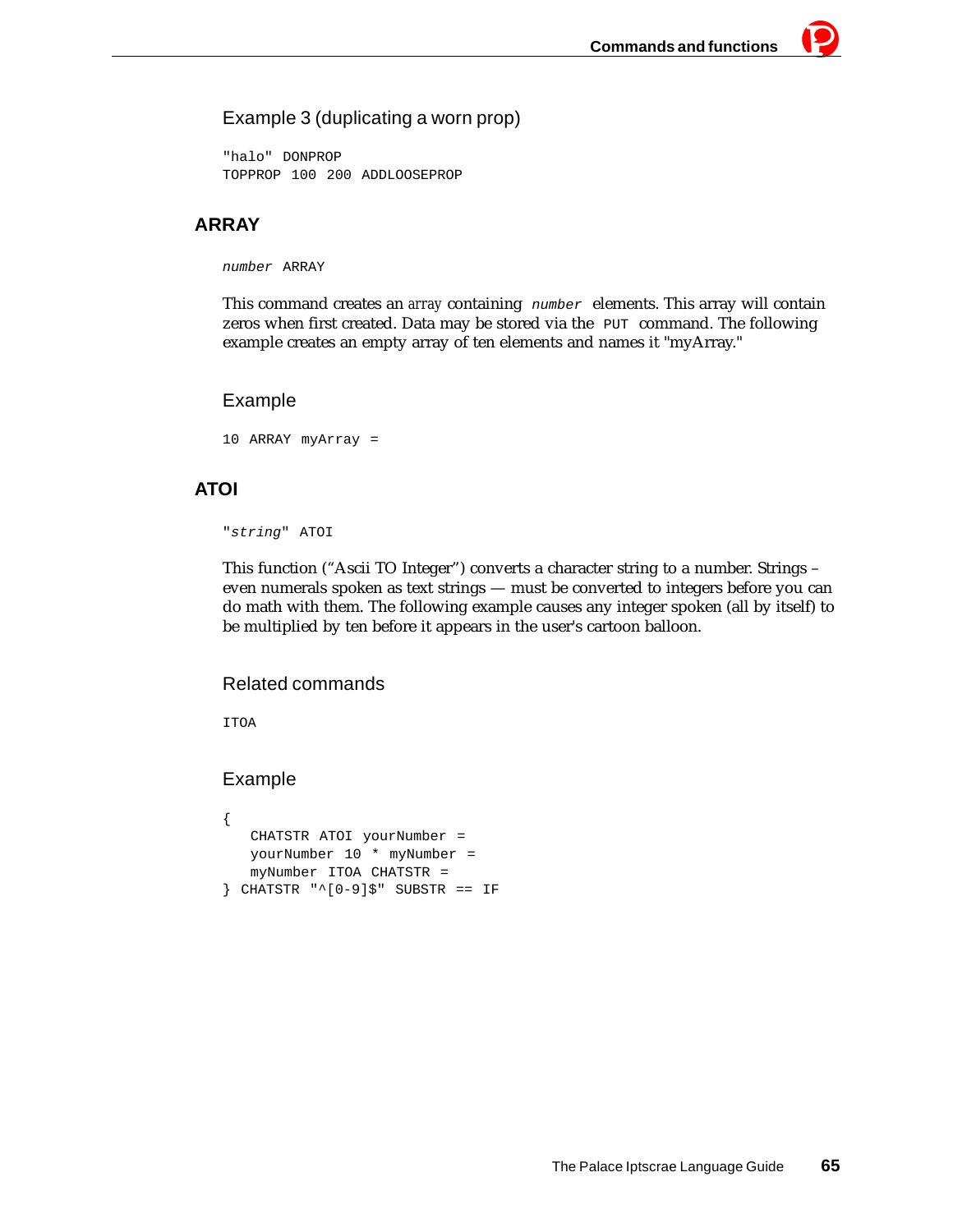#### **BEEP**

BEEP

This commands causes the system beep sound to be heard on the user's computer. The following example causes this sound to be heard whenever the user says "beep" (even if it's imbedded in another word, or capitalized).

#### Example

```
{ 
   BEEP
} CHATSTR LOWERCASE "beep" SUBSTR == IF
```
# **CLEARLOOSEPROPS**

```
CLEARLOOSEPROPS
```
This command clears all loose props from the room. The following example clears the room of loose props whenever the user says "be gone" (without the quotes).

#### Example

```
{
   CLEARLOOSEPROPS
} CHATSTR "be gone" == IF
```
## **CLIENTTYPE**

CLIENTTYPE

This command pushes "WINDOWS32", "MAC68K", "MACPPC", "TPV", or "unknown" onto the stack, depending on which client is running the script. The following example tells the user which client he/she is using whenever the user asks "which client".

```
{
CLIENTTYPE SAY
} CHATSTR "which client" == IF
```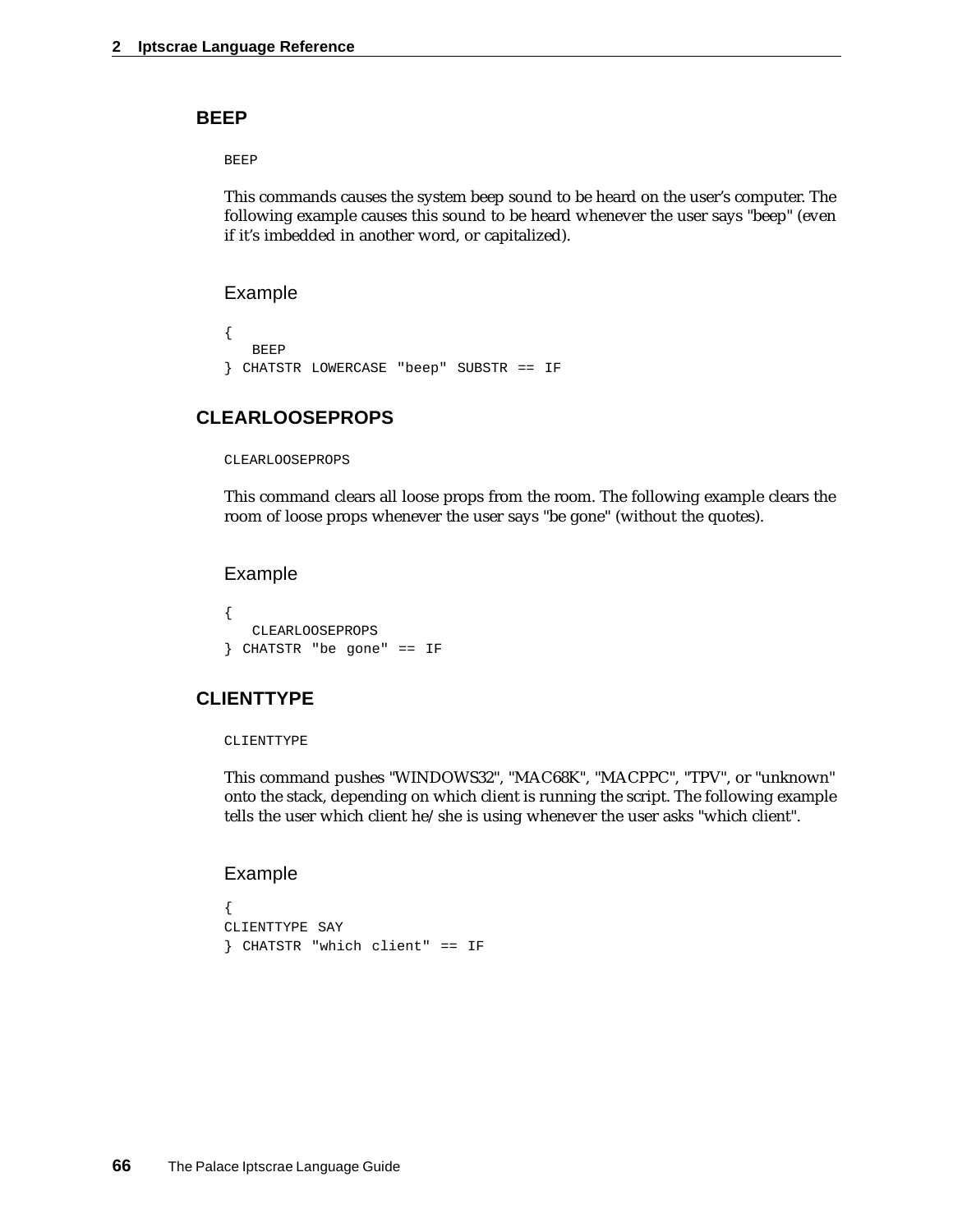## **DATETIME**

#### DATETIME

This function returns the number of seconds that have passed since January  $1<sup>st</sup>$ , 1970 (Pacific Standard Time). Translating this number to a Julian date is left as an exercise for the reader (it's tough, but quite do-able).

#### Example

"The current DATETIME is " DATETIME ITOA & SAY

## **DEF**

```
{ atomlist } symbol DEF
```
This command is used to create your own custom functions. Note that  $symbo1$  must be declared GLOBAL if you want it to be recognized by any event handlers other than the one it's defined in; it will also have to be declared GLOBAL there (i.e., in the other handlers)*.* As long as you adhere to this rule, your function can be executed in any room in your Palace.

Example 1 (defined and executed within the same handler)

```
{ 
   "@50,50! " USERNAME & " has entered the room!" & SAY 
} myFunction DEF
myFunction EXEC
```
Example 2 (defined ON ENTER, executed ON SELECT)

```
ON ENTER {
   myFunction GLOBAL
   { 
       "@50,50! " USERNAME & " is the greatest!" & SAY 
   } myFunction DEF
}
ON SELECT {
   myFunction GLOBAL
   myFunction EXEC
}
```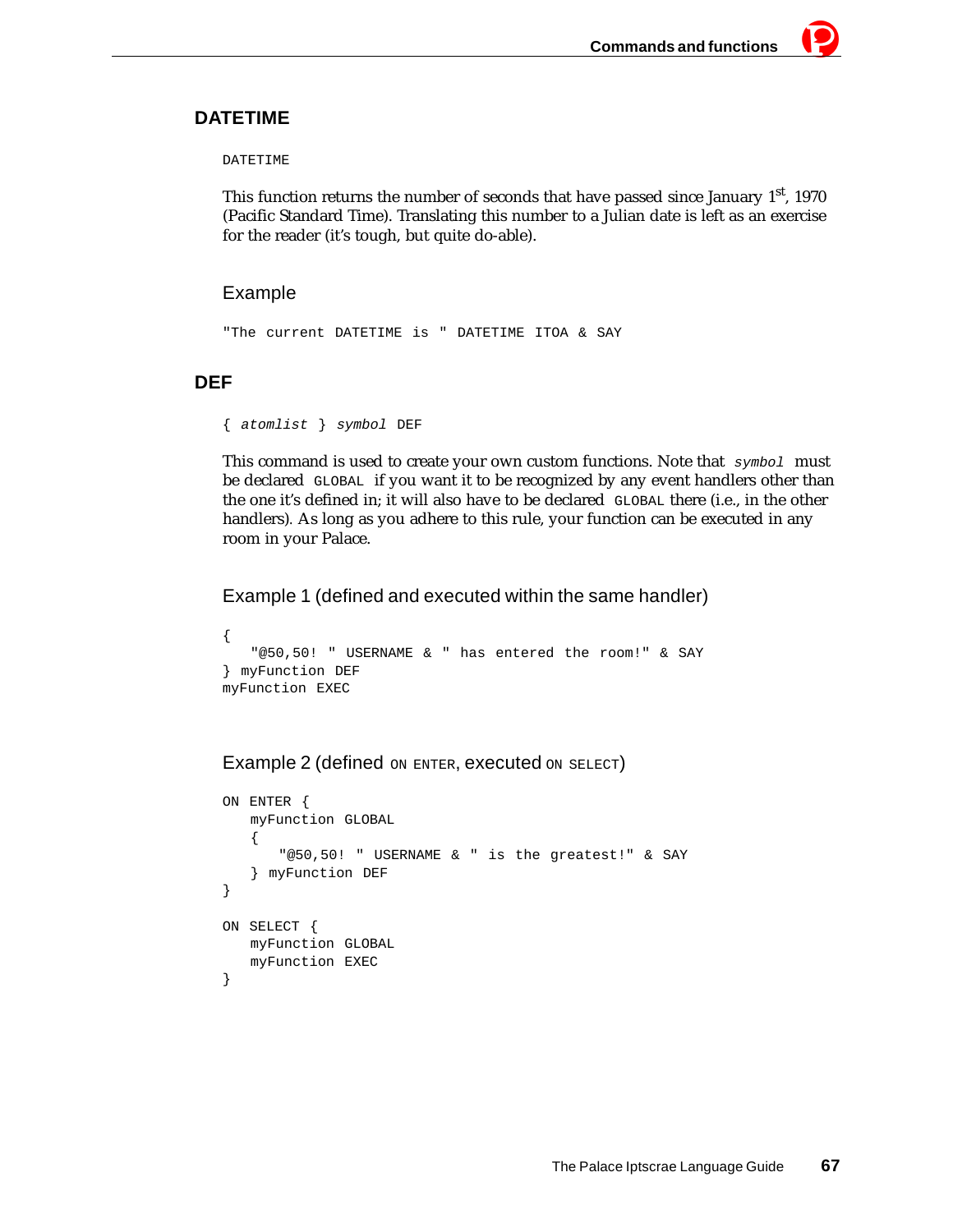#### **DELAY**

number DELAY

This command causes a delay affecting *all activity on the client —* events, alarms, queued commands and even prop animations — for the duration specified by  $number$ . Delay times are measured in *ticks* (1/60 of a second) Note that SETALARM and ALARMEXEC are preferred since they don't lock up all processes on the client, although use of the DELAY command might be appropriate in a game, or as a penalty for breaking some house rule. The following example suggests one possible use:

#### Example

```
ON ALARM {
   foulMouthFlag GLOBAL
   { 
      USERNAME ", you have been flagged for swearing. You have been 
sentenced to 30 seconds of dead time. If you persist you will be kicked 
off the server." & LOCALMSG
      1800 DELAY
   } foulMouthFlag 1 == IF
```
## **DIMROOM**

number DIMROOM

This command allows you to "dim the lights" in the room, decreasing the luminance of all visible graphics and props. The natural state of a room is 100% lit. By specifying an integer ( $number$ ) lower than 100 and higher than 0, you can set the lighting to any desired percentage. Note that if  $number$  equals 100 or 0 (zero), the room will be made 100% lit again. The following example fades the lights down and then brings them back up again.

```
{ 
   lightingNow = 
   lightingNow DIMROOM 
} [ 90 80 70 60 50 40 30 20 10 0 10 20 30 40 50 60 70 80 90 100 ] 
FOREACH
```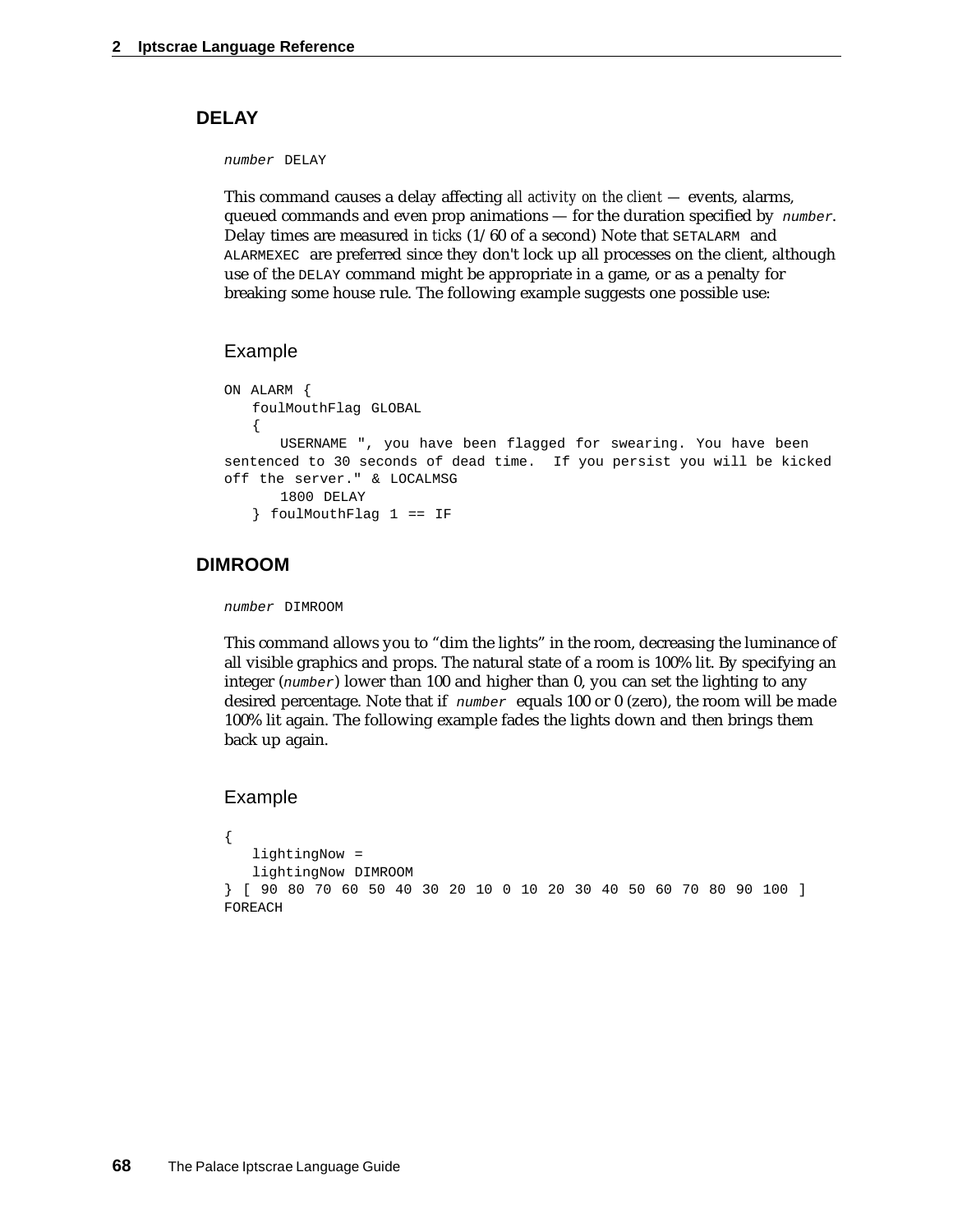## **DUP**

DUP

This command duplicates the top element on the stack. The following example shows an easy way to multiply an expression by itself; in this case,  $(x + 1)*(x + 1)$ .

Example

 $x$  1 + DUP  $*$ 

## **GET**

```
array index GET
```
This function gets item number  $index from array$ . Note that the elements of an array are numbered from 0 (zero) to (number of elements minus 1). The array may be specified directly (element by element) or by reference to its *symbol* (name).

# Related commands

PUT

# Example 1 (referring to array directly)

```
[ "alpha" "beta" "gamma" "delta" "epsilon" ] 5 RANDOM GET tempStr =
tempStr SAY
```
# Example 2 (referring to array by its Symbol)

```
[ "alpha" "beta" "gamma" "delta" "epsilon" ] myArray =
myArray 5 RANDOM GET tempStr =
tempStr SAY
```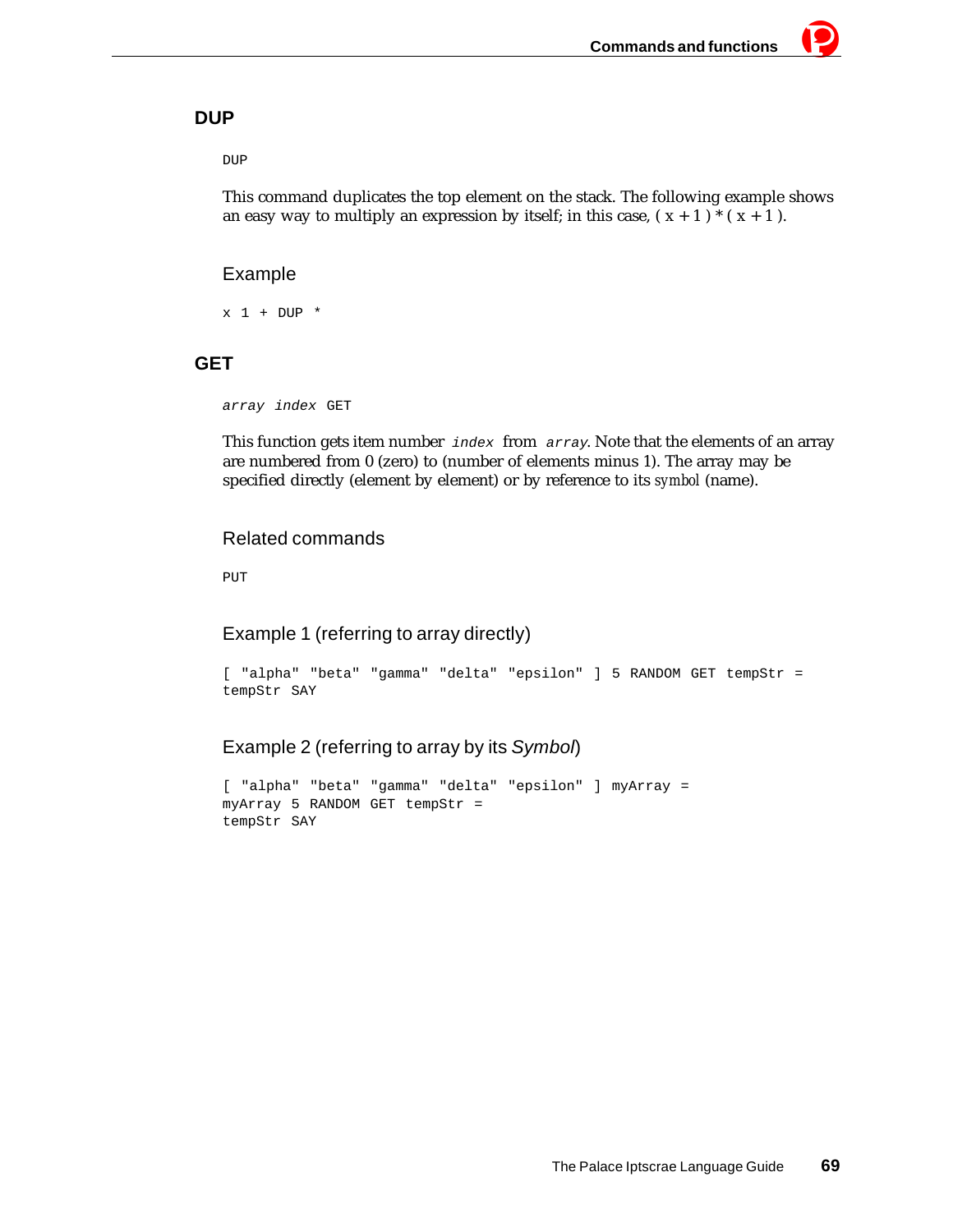#### **GLOBAL**

symbol GLOBAL

This command declares  $symbo1$  as a global variable, which allows it to be shared among event handlers. *The GLOBAL command must used in EVERY event handler and ALARMEXEC in which the global symbol is used, even in the same room.* It is good practice to declare your globals as soon as you enter the handler in which they will be used; this makes it easy to remember which ones you need and what you were doing.

#### Example

```
ON ENTER {
   first_variable GLOBAL
   other_variable GLOBAL
   "Hello" first_variable =
   "World" other_variable =
   60 ME SETALARM
}
ON ALARM {
   first_variable GLOBAL
   other_variable GLOBAL
   first_variable SAY
   other_variable SAY
}
```
*About nested globals.* GLOBAL is an executable command. After it is executed, the variable will operate as a global value for the rest of the script.

For non-programmers, the following examples should make all of this a bit more clear; compare the level of indentation at which the myGlobal GLOBAL statement appears in each example.

#### Example 1 (this works):

```
{ myGlobal GLOBAL "I rolled a " myGlobal ITOA & SAY } 30 ALARMEXEC 
myGlobal GLOBAL 
6 RANDOM 1 + myGlobal =
```
#### Example 2 (this doesn't):

```
{ "I rolled a " myGlobal ITOA & SAY myGlobal GLOBAL } 30 ALARMEXEC 
myGlobal GLOBAL 
6 RANDOM 1 + myGlobal =
```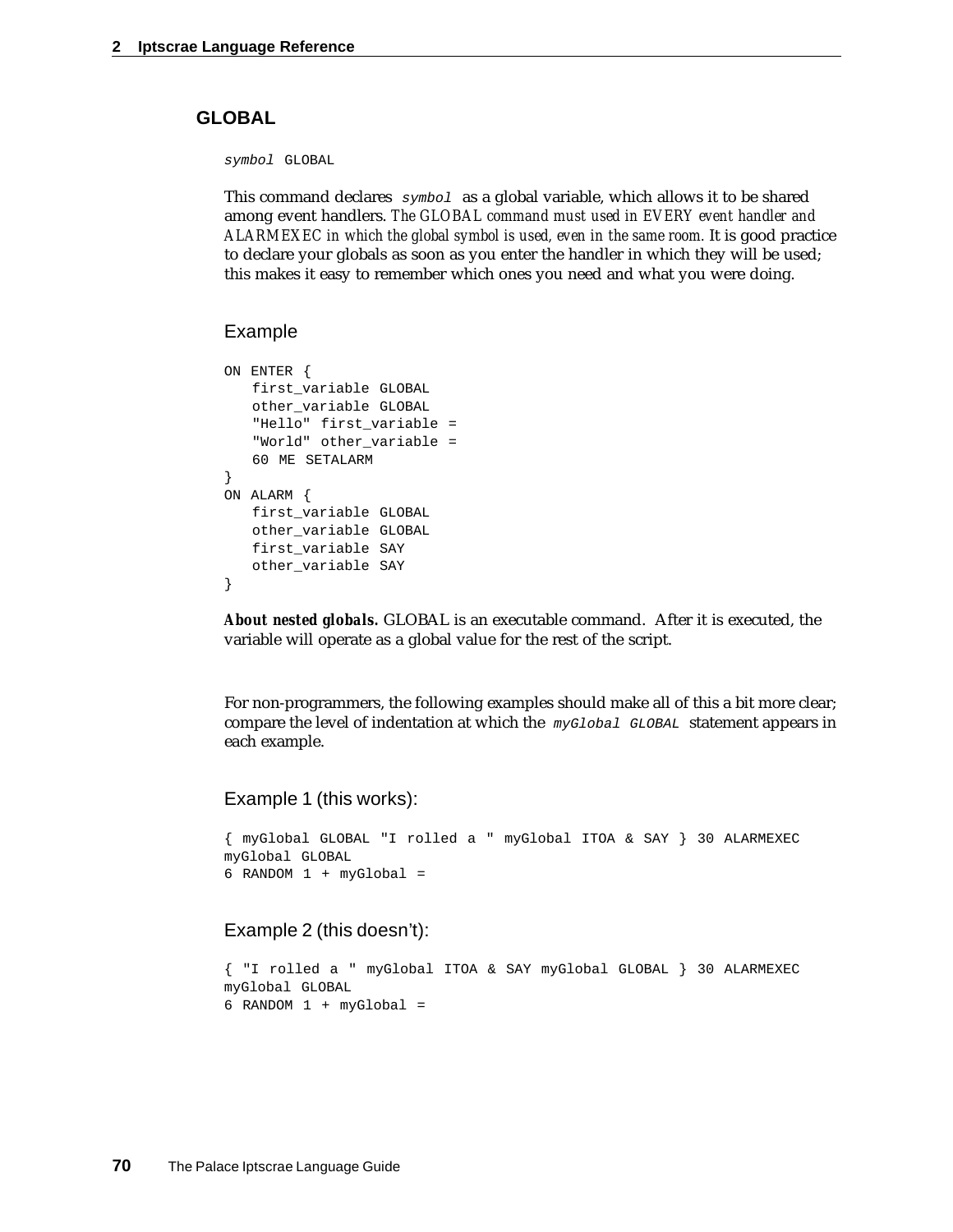# **GREPSTR**

string "pattern" GREPSTR

This function performs a case-sensitive search for the specified pattern within the specified  $string$ , and returns true (1) if the pattern is found. It may be placed in the INCHAT or OUTCHAT handler to operate directly on CHATSTR. Note that this command uses UNIX grep-style syntax; i.e., any character matches itself, unless it is one of the following special characters:

| <b>Character</b> | Matches                                                                                                                                                                                         |
|------------------|-------------------------------------------------------------------------------------------------------------------------------------------------------------------------------------------------|
|                  | Any character                                                                                                                                                                                   |
|                  | The character following it                                                                                                                                                                      |
| $[<\text{set}>]$ | One of the characters in the set, for example:<br>[aeiou] matches any vowel (except y)<br>[A-Za-z] matches any alphabetic character<br>$[$ ^0-9] matches anything <i>but</i> the characters 0-9 |
| *                | Any pattern followed by *matches zero or more instances of the<br>pattern.                                                                                                                      |
| $^{+}$           | Same as * except it matches one or more instances of the pattern.                                                                                                                               |
|                  | Used to tag sub-expressions that can be referred to in a GREPSUB<br>command or subsequently, using the special symbols \$1 through<br>S9.                                                       |
| Λ                | A pattern beginning with $\wedge$ must start at the beginning of the line.                                                                                                                      |
| s                | A pattern ending with \$ must match to the end of the line.                                                                                                                                     |

Special GREPSTR Characters

Example 1 (using IF to check for existence of  $string$ )

```
{ 
   "I hate $1" GREPSUB ROOMMSG
} CHATSTR LOWERCASE "^i like (.*)$" GREPSTR == IF
```
Example 2 (using WHILE to check for all instances of  $string$ )

```
{ 
   "$1darn$2" GREPSUB CHATSTR = 
} { CHATSTR LOWERCASE "(.*)damn(.*)" GREPSTR } WHILE
```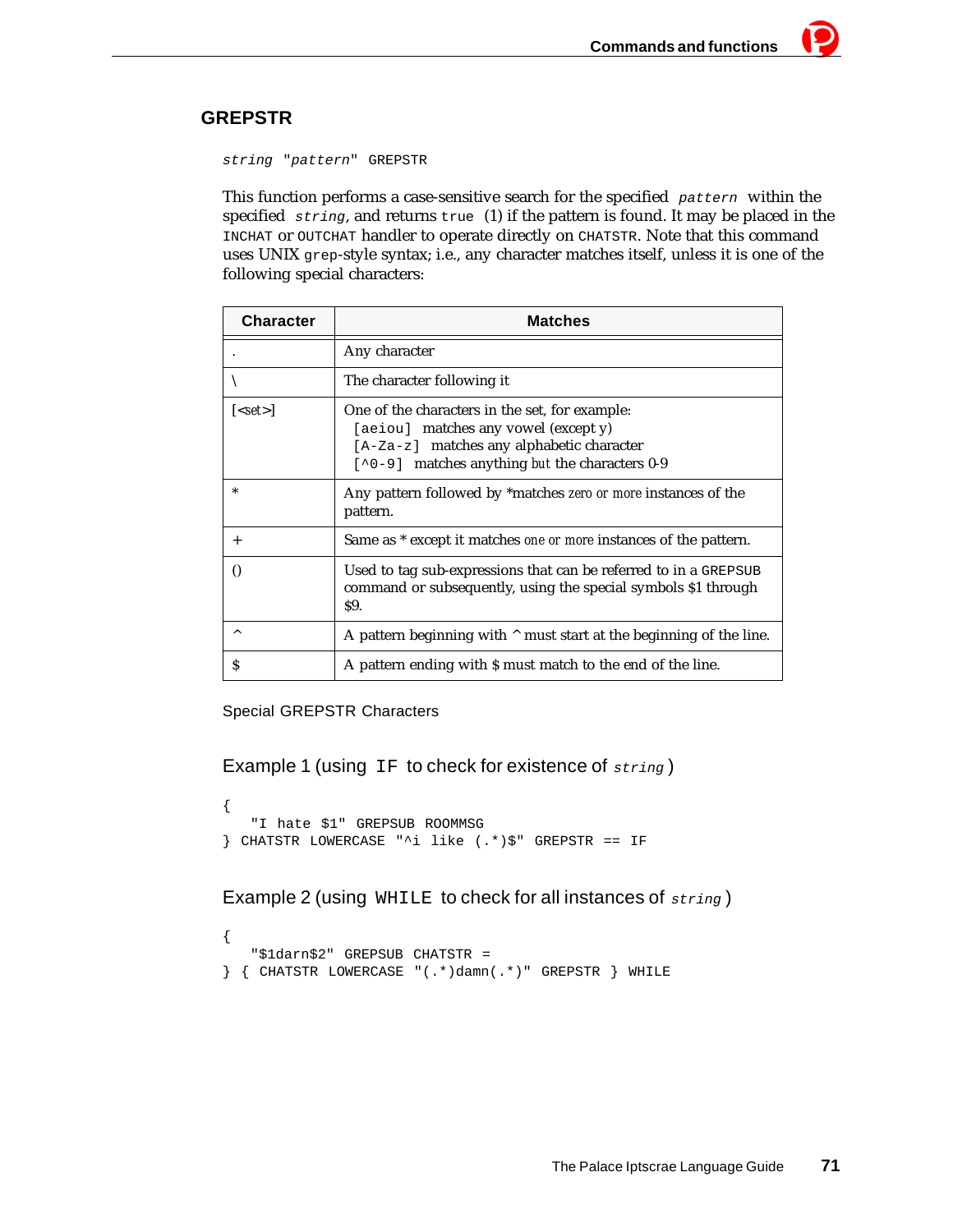NOTE – These examples use the special Symbols  $\sharp$ 1 and  $\sharp$ 2, allowing the GREPSUB command to use the text picked up by the wildcards  $(\cdot, \cdot)$  in the GREPSTR command. Up to nine such symbols may be used in a single GREPSTR-GREPSUB structure (\$1 through \$9). For more information on regular expressions in general, see *Mastering Regular Expressions* by Jeffrey Friedl. Copyright 1997, O'Reilly and Associates

# **GREPSUB**

"replacementPattern" GREPSUB

This function is executed in conjunction with a GREPSTR command: it locates specified spaces within a string, and fills them with any text that was "captured" by the GREPSTR. The replacement pattern uses the special *Symbols* \$1 through \$9 to refer to these captured character strings.

Example (the "Elmer Fudd" script from "The Moor"):

```
{ 
   "$1w$2" GREPSUB CHATSTR = 
\} { CHATSTR "(.*)[lr]([aeiouy][^ .].*)" GREPSTR } WHILE
```
# **IPTVERSION**

#### IPTVERSION

This command pushes the current Iptscrae version number (currently 1) into the stack. The following example would tell another user which version of Iptscrae you are currently using.

#### Example

"I'm currently using Iptscrae version" IPTVERSION ITOA & SAY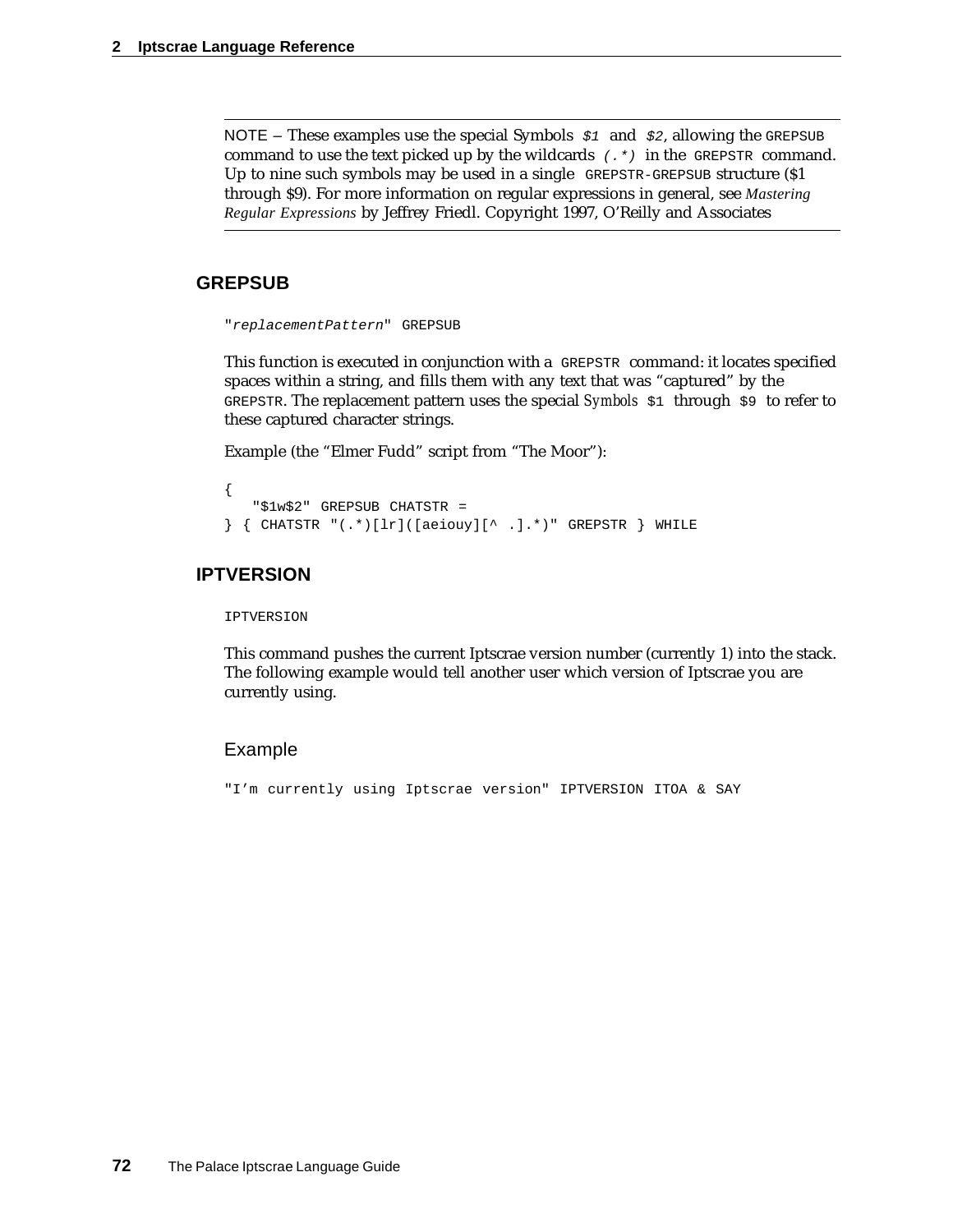# **ITOA**

ITOA

This function ("Integer TO Ascii") takes a numeric variable from the top of the stack, converts it to a character string, and places it back on the stack. Numerals must be converted to character strings before you can text-based commands (such as SAY) on them. For instance,

WHOME SAY

fails, since the  $WHOME$  function puts an integer (your  $userID$ ) on the stack, while the SAY command is looking for a character string. The example below shows how you can use ITOA to remedy this.

#### Example

WHOME ITOA SAY

# Related commands

ATOI

# **LAUNCHAPP**

appName LAUNCHAPP

This command tells the Palace software to look for the program called appName in the user's *PlugIns* folder, and launch it. It is used to launch Palace-compatible games and other software known as "Palace Plugins." The *PalacePresents Viewer,* which is distributed with the Palace User Software client, is a good example. Note that the full name of the program must be used (including file extensions, if any exist). The full path does *not* need to be specified, as this command applies to the *Plugins* folder only.

# Example

```
ON ENTER {
   "PalacePresents Viewer.dll" LAUNCHAPP
}
```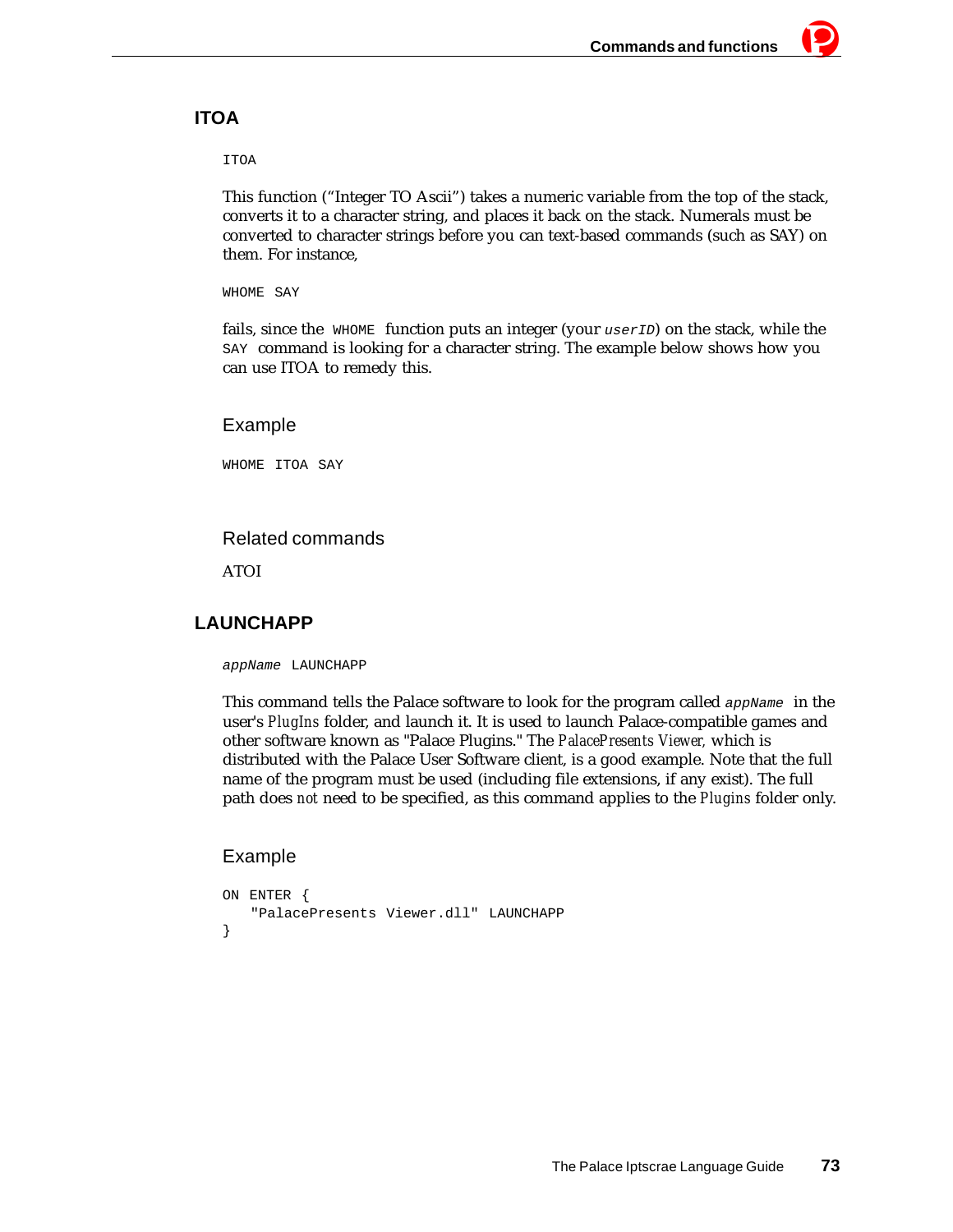#### **LENGTH**

array LENGTH

This function returns the number of elements in  $\frac{array}{\pi}$ . The array may be specified directly (element by element) or by reference to its *symbol* (name).

Example 1 (referring to array directly)

```
[ "alpha" "beta" "gamma" "delta" "epsilon" ] LENGTH ITOA SAY
```
Example 2 (referring to array by its Symbol)

```
[ "alpha" "beta" "gamma" "delta" "epsilon" ] myArray =
myArray LENGTH ITOA SAY
```
# **LOGMSG**

"message" LOGMSG

This command causes message to appear in the user's *Log Window*. Like CHAT, SAY and other message-related commands, it deals with character strings rather than integers. This command is primarily useful for debugging, since many users keep their Log Windows closed (guests and new users may be completely unaware that this window exists at all).

#### Example

"This is a message in your Log Window." LOGMSG

# **LOWERCASE**

"string" LOWERCASE

This function converts a character string to lowercase.

#### Example

"I WANT TO SHOUT, BUT I CAN'T!" LOWERCASE SAY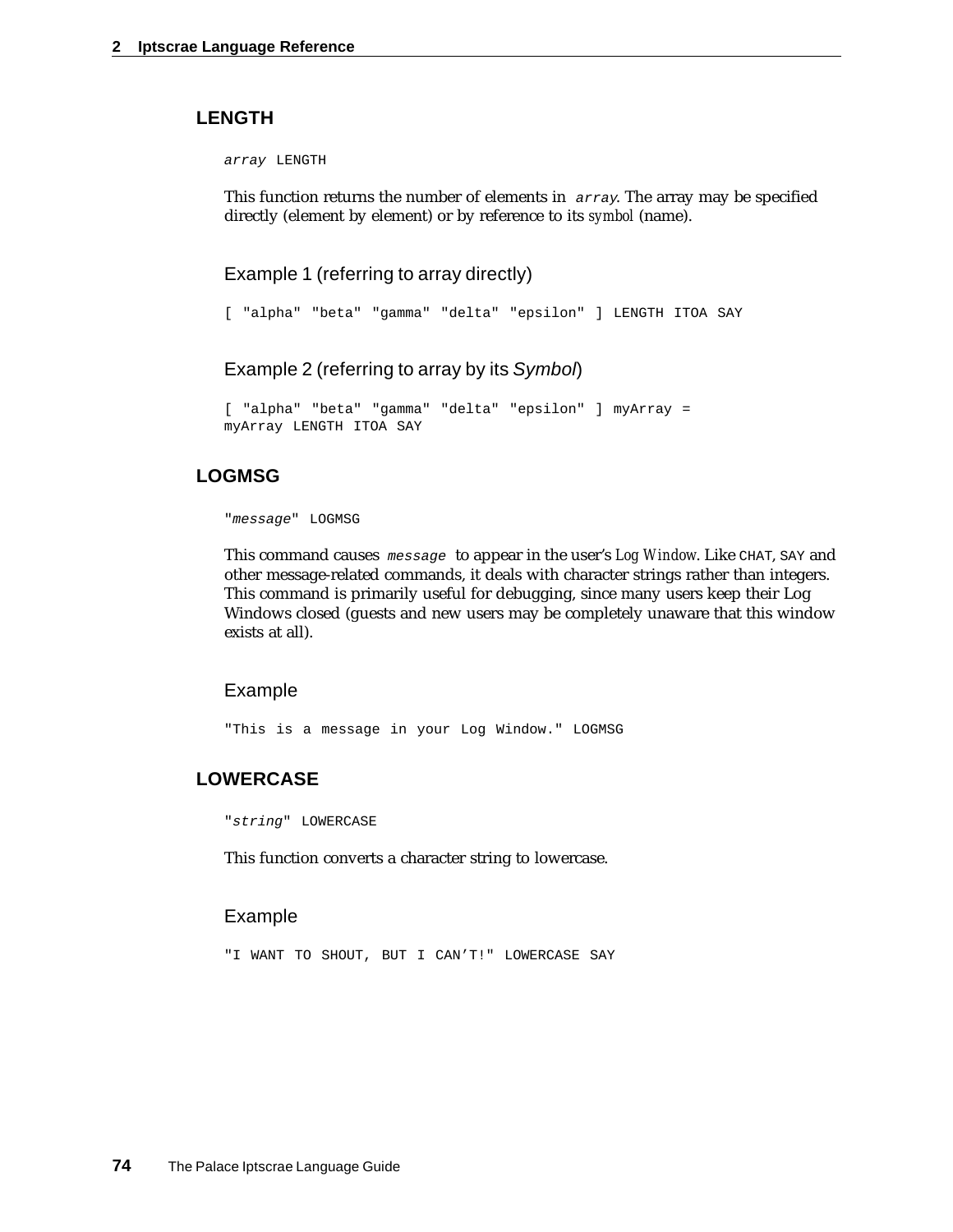# **MOUSEPOS**

MOUSEPOS

This function returns the current X (horizontal) and Y (vertical) coordinates of the cursor. The X coordinate is put on the stack first, then the Y coordinate; they must be retrieved separately. This means you'll need two ITOA commands to get the mouse position, not just one. If you want get them in the traditional order (X, then Y), issue a SWAP command before getting them from the stack. The example below shows how to do this, sending the output to the Log Window.

#### Example

MOUSEPOS SWAP ITOA LOGMSG ITOA LOGMSG

# **OVER**

OVER

This command is the same as 1 PICK. See the PICK command below for a full description.

# **PICK**

PICK

The command n Pick reaches down n stack items and copies that item to the top of the stack. O PICK is the same as DUP, and 1 PICK is the same as OVER.

# **POP**

POP

This command pops the top element off the stack and discards it.

# Example

```
"none" "one" "two" "three" "four"
POP POP POP POP
SAY
```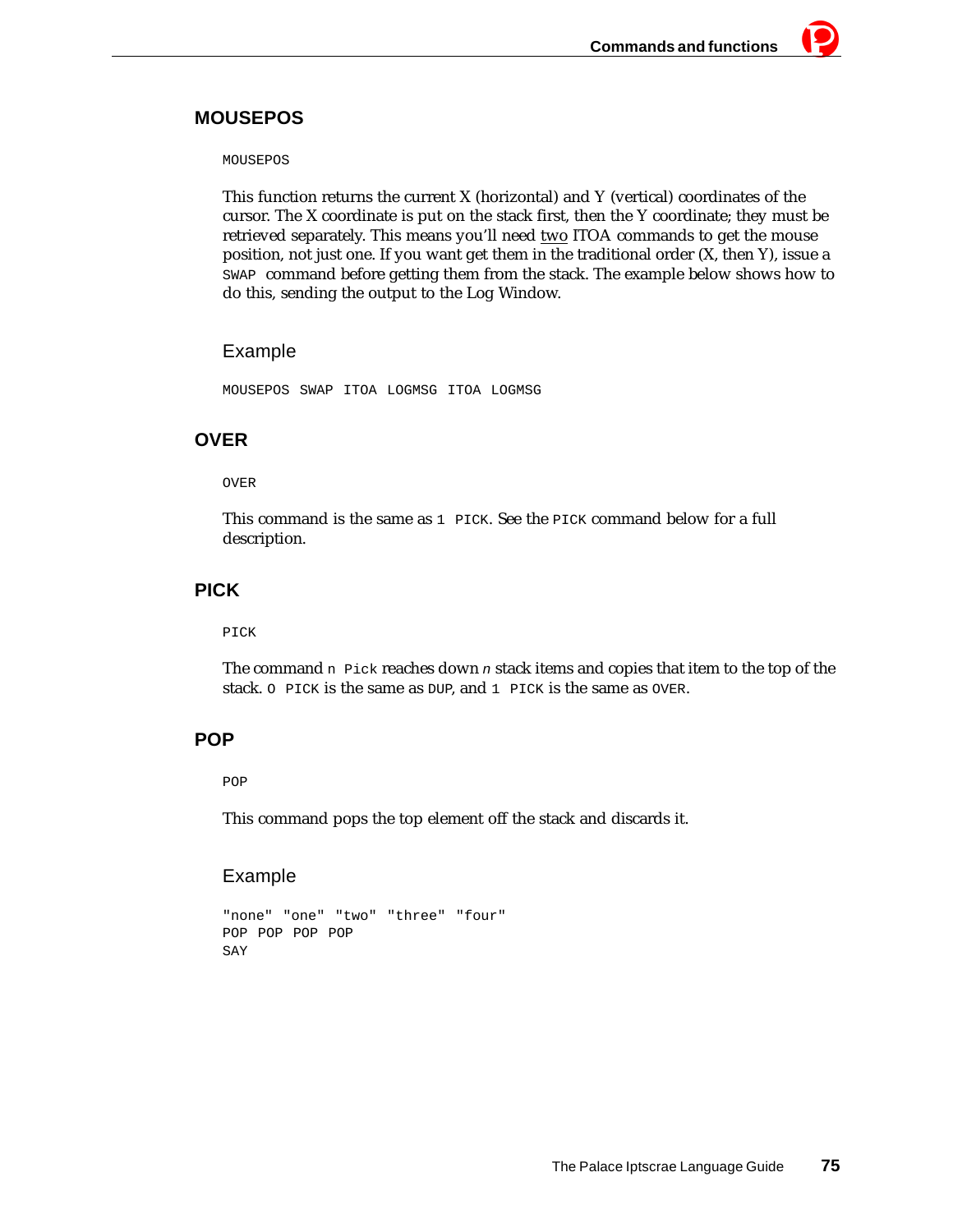#### **PUT**

data array index PUT

This command is used to put a data element into an array, in the position indicated by index. If the data is a string (as opposed to an integer), it must be encased in double quotes. Note that the elements of an array are numbered from 0 (zero) to (number of elements minus 1). The following example creates an array of letters, places the word "foo" in a random position within it, and prints the results in the *Log Window*.

#### Related commands

GET

#### Example

[ "a" "b" "c" "d" "e" ] myArray = "foo" myArray 5 RANDOM PUT { LOGMSG } myArray FOREACH

# **RANDOM**

number RANDOM

This function puts a random integer on the stack, from 0 to  $(number$  minus 1). The following example shows you how to roll a die (i.e., how to generate a random integer from 1 to 6):

#### Example

```
6 RANDOM 1 + tempVar =
"I rolled a " tempVar ITOA & "!" & SAY
```
#### **ROOMID**

ROOMID

This function returns the ID of the current room (as an integer).

#### Example

"The ID of this room is \"" ROOMID ITOA & ".\"" & SAY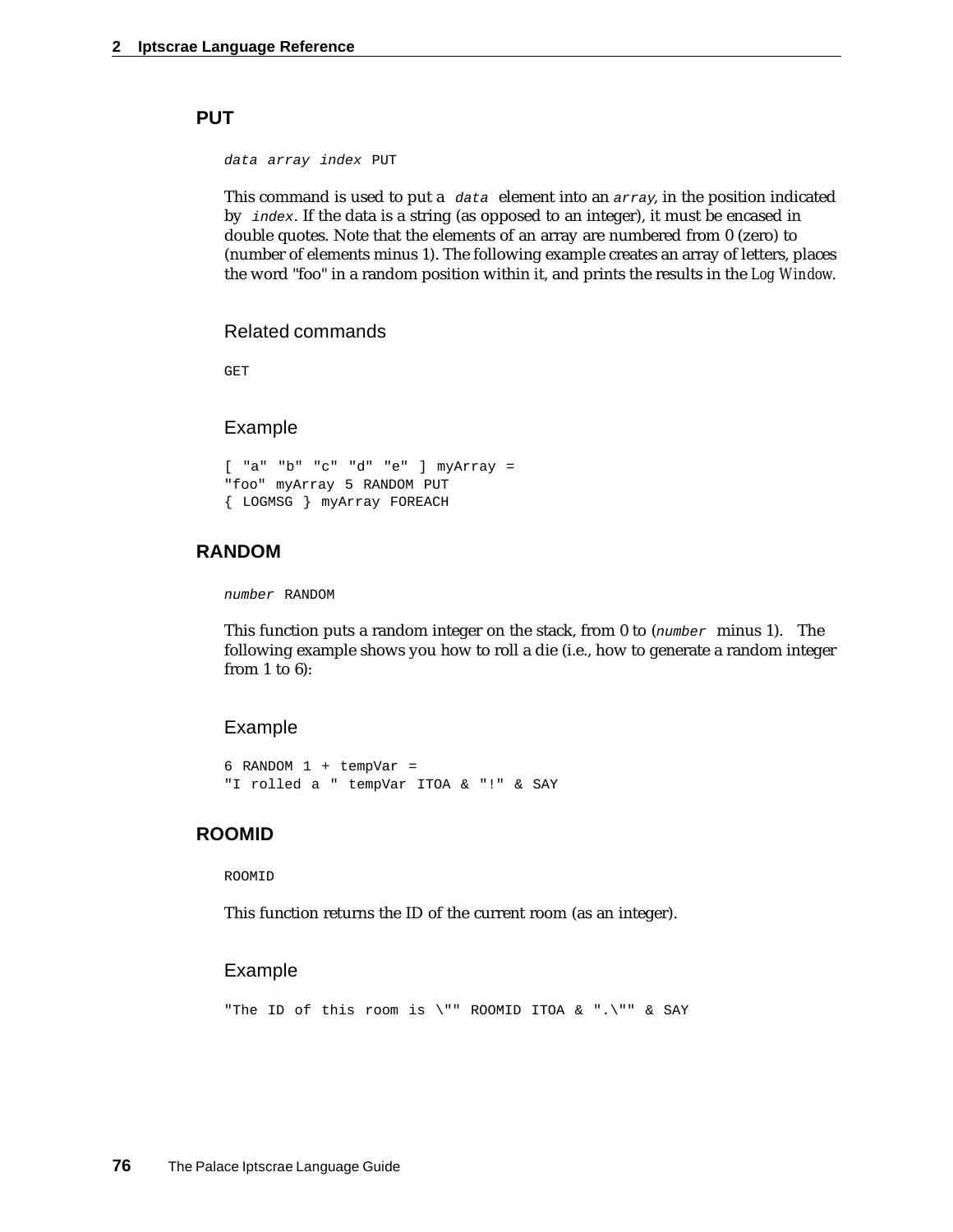# **ROOMNAME**

ROOMNAME

This function returns the name of the current room.

# Example

"The name of this ROOM is \"" ROOMNAME & ".\"" & SAY

# **SAYAT**

```
"message" x y SAYAT
```
This command causes  $\mathsf{message}$  to appear as though it was spoken from position  $x,y$ . This is also known as "spoofing."

# Example

```
512 RANDOM tempX =
384 RANDOM tempY =
tempX ITOA " by " & tempY ITOA tempStr =
tempStr tempX tempY SAYAT
```
# **SERVERNAME**

#### SERVERNAME

This is the name of the server as specified in the Server **Preferences** dialog. You can't change the servername from a script.

# Example

"Hello and welcome to " SERVERNAME & "!" & LOCALMSG

# **STACKDEPTH**

STACKDEPTH

This command pushes the number of items on the stack to the top of the stack.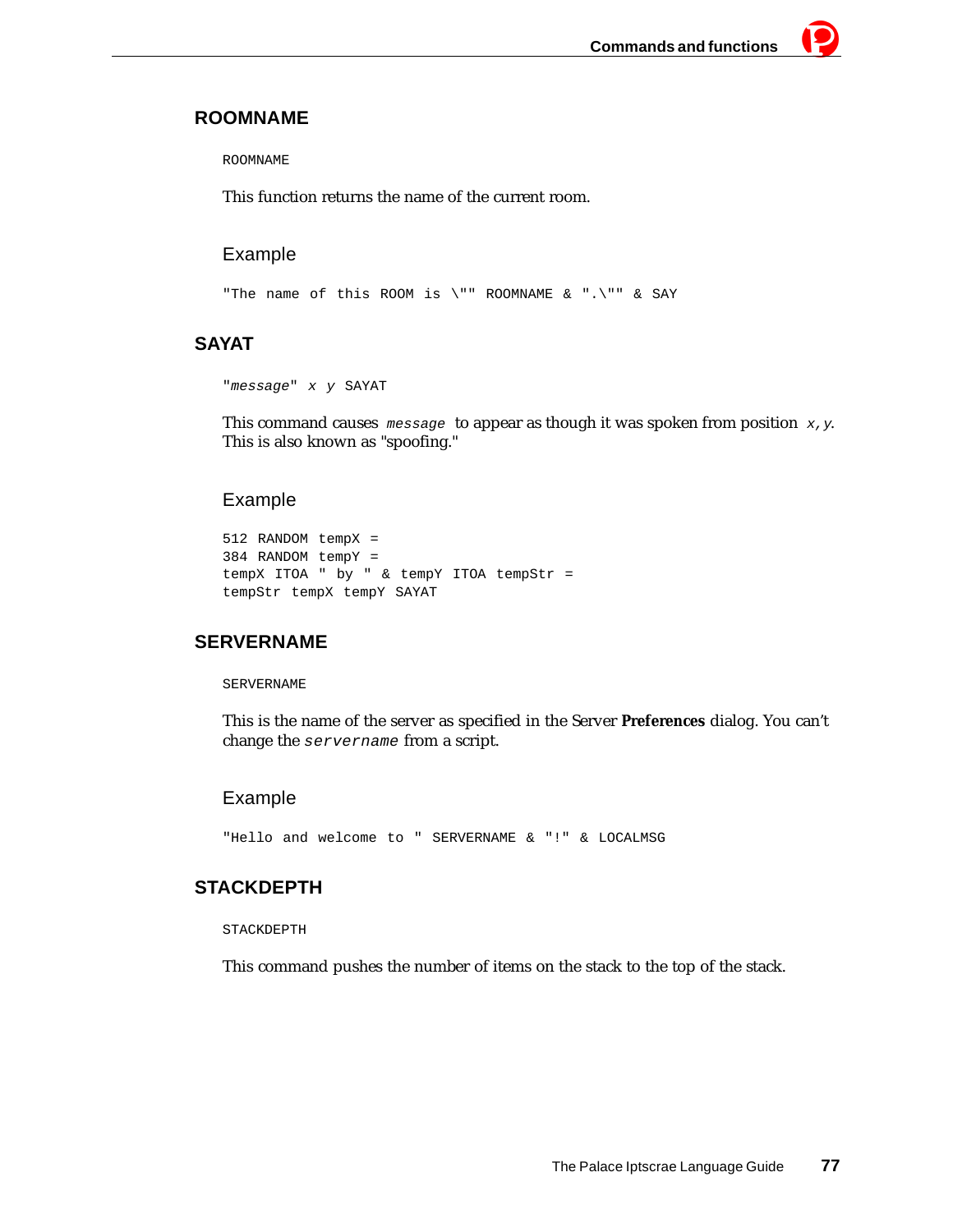# **STATUSMSG**

"message" STATUSMSG

This command causes message to be displayed in the status bar (just above the Input Box) on the Macintosh and Windows clients. On The Palace Viewer, this command causes message to be displayed in the center of the **Grapic** window. It can be annoying; use it sparingly.

#### Example

"What a cool STATUSMSG!" STATUSMSG

# **STRINDEX**

"str" "sp" -- off

This command pushes the offset of the string " $sp$ " in " $str$ " or pushes -1 if " $sp$ " does not appear in "str".

#### **STRLEN**

"str" -- len

This command pushes the length of the string to the top of the stack.

#### **STRTOATOM**

"string" STRTOATOM

This command turns a character string into an executable *atomlist*.

#### Example

"WHOME WHONAME SAY" STRTOATOM EXEC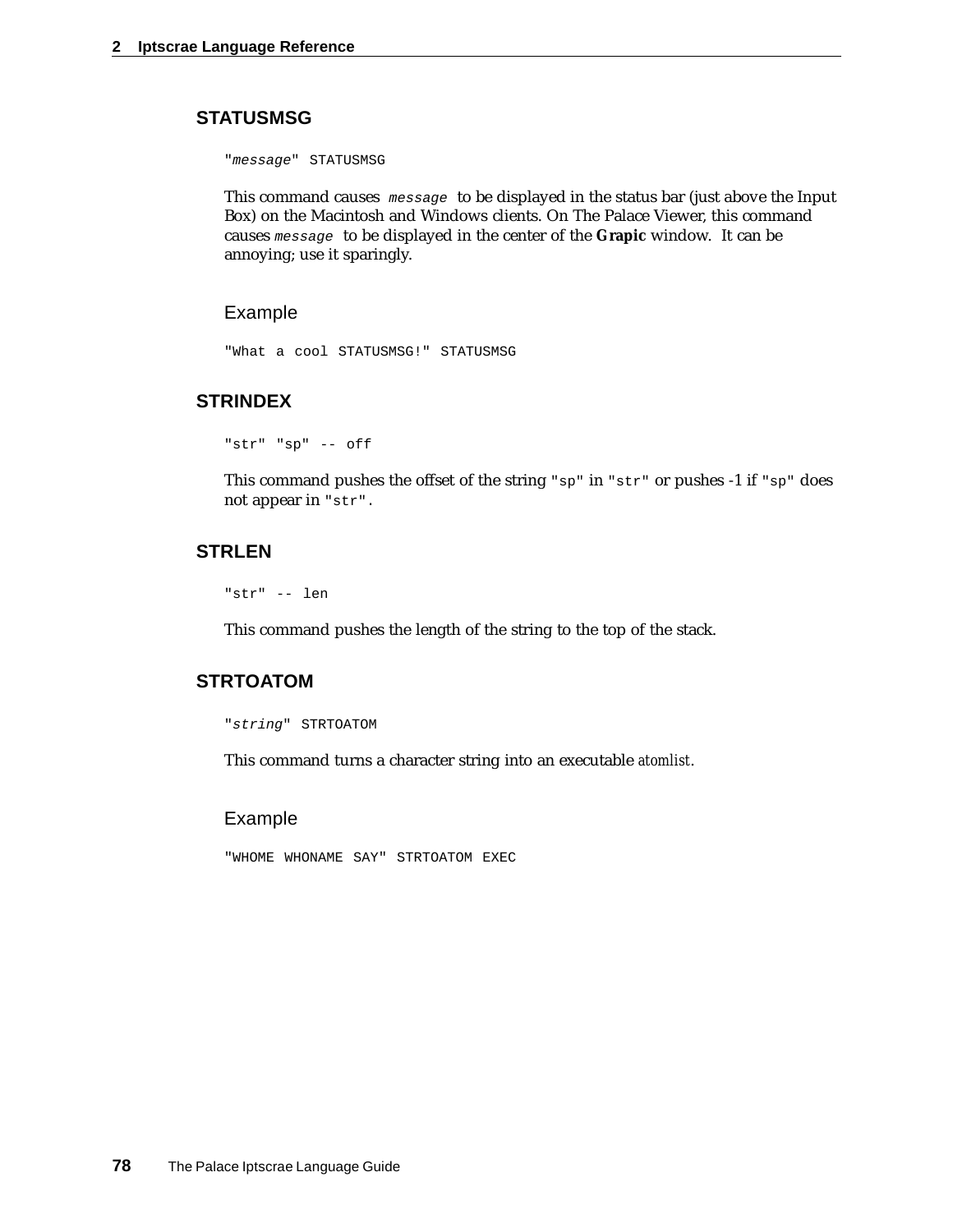#### **SUBSTR**

```
string "stringpattern" SUBSTR
```
This function searches string for stringpattern (not case-sensitive) and returns 1 if it is found; otherwise it returns a 0.

## Example

```
ON OUTCHAT {
   CHATSTR LOWERCASE tempStr =
   {
       "The letters ae appeared in that sentence." CHATSTR =
   } { 
       "The letters ae did not appear in that sentence." CHATSTR =
   } tempStr "ae" SUBSTR IFELSE
}
```
# **SUBSTRING**

"str" off len -- "f"

This command pushes the substring of "str" at offset off for length len. Negative values of len mean the rest of the string at offset off. Negative values of offset are an error. The example below says "I like roses".

#### Example

"I like violets" 0 7 SUBSTRING "roses" & SAY

#### **SWAP**

SWAP

This command swaps the top two elements on the stack.

#### Example

```
MOUSEPOS 
  "The current MOUSEPOS is " ITOA & " (Y) " & ITOA & "(X)." & SAY
MOUSEPOS 
  "But if I do a SWAP I get " SWAP ITOA & " (X) followed by " & ITOA & 
"(Y)." & SAY
```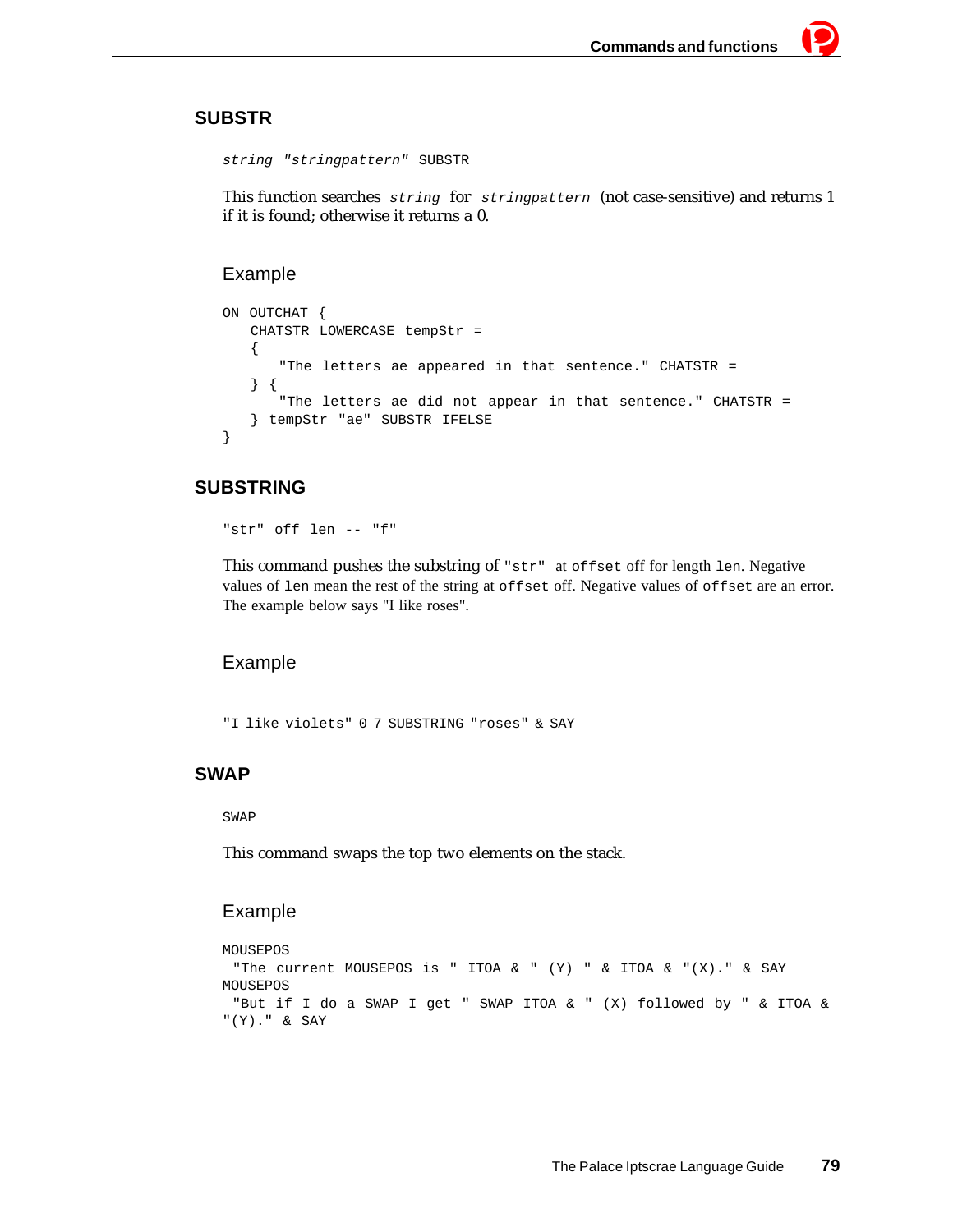#### **TICKS**

TICKS

This function returns the current time (on the client) in *ticks*. The user's subjective duration of a "tick" depends on the speed of both the client and server as well as the network load at the moment, but is considered to be about  $1/60^{th}$  of a second.

#### Example

"Current TICKS = " TICKS ITOA & "." & SAY

# **TOPTYPE**

TOPTYPE

This command pushes a number indicating the type of the top item on the stack (the top item remains on the stack). The codes are

- 0 Internal Error/unknown/stack empty
- 1 number
- 2 symbol (variable name)
- 3 AtomList
- 4 String
- 5 ArrayMark (a [ character)
- 6 Array

## **UPPERCASE**

```
"string" UPPERCASE
```
This function converts  $string$  to uppercase. The following example causes everything to be spoken that way (in Cyborg.IPT it will operate on everything the user says; in a room script it will operate on everything said by anyone in the room).

#### Example

```
ON OUTCHAT {
   CHATSTR UPPERCASE CHATSTR =
}
```
# **VARTYPE**

VARTYPE

This command is like TOPTYPE, unless the top item on the stack is a symbol (variable). If the top item is a symbol, the type of the current value of the variable is pushed. For variable types, see TOPTYPE on page 80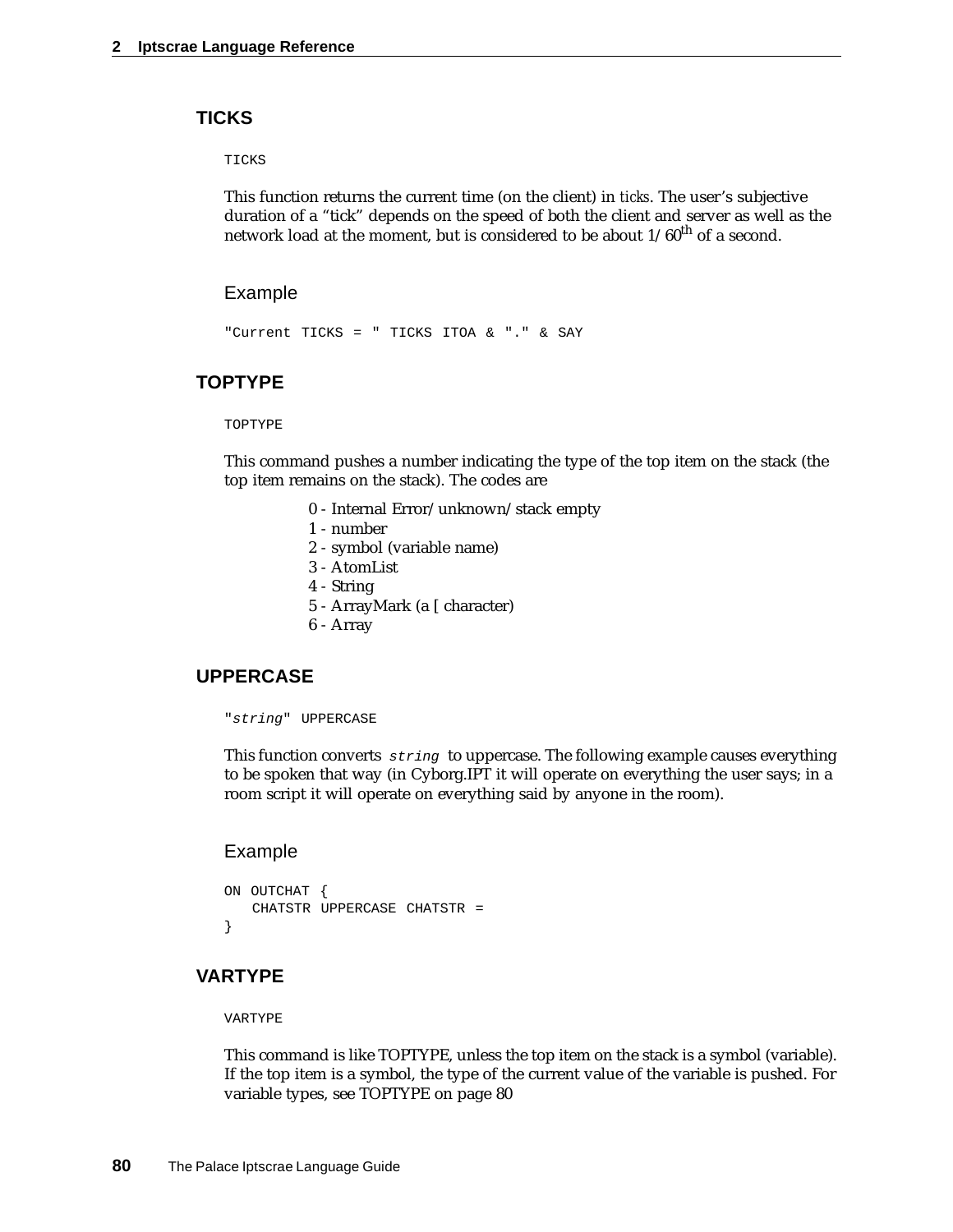# **WHOPOS**

"userName" WHOPOS userID WHOPOS

This function (in either of its forms) returns the  $x, y$  position of the user specified. The following example causes the user to speak his/her coordinates.

## Example

```
WHOME WHOPOS 
ITOA tempY = ITOA tempX =
"My current WHOPOS is " tempX & " by " & tempY & "." & SAY
```
# **Operators**

*Operators* are functions that perform traditional mathematical and logical operations. If you want to add, subtract, multiply, divide, or perform higher math tricks, you'll need these. You'll also need to use operators for setting and comparing the values of *symbols* and other data; the most commonly-used operators are "equal" (== ) and "let equal" ( = ). All operators make use of the *stack*, where they deposit the results of their calculations.

# Standard Operators

*Standard operators* allow you to perform all basic mathematical operations in RPN format. This section describes the syntax and use of all standard operators.

Each of the following examples is preceded by the equivalent statement in infix format (in parentheses).

#### **valueA valueB +**

Adds the two values and pushes the result onto the stack. If the two values are strings, this operator concatenates the two strings and pushes the result onto the stack.

```
Example (2+3)
```
2 3 +

#### **valueA valueB -**

Subtracts valueb from valuea and pushes the result onto the stack.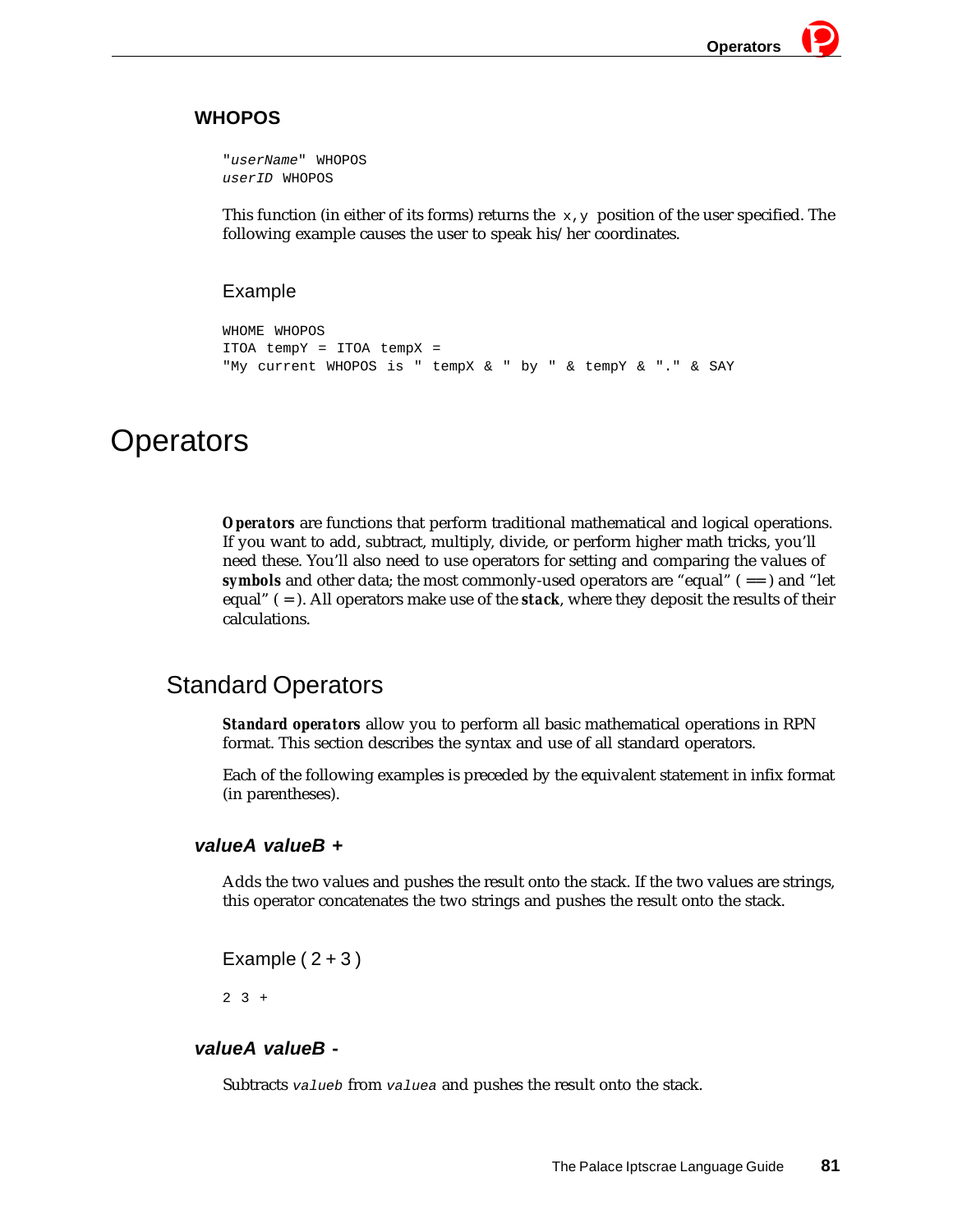Example ( 3 - 2 )

3 2 -

## **valueA valueB \***

Multiplies the two values and pushes the result onto the stack.

Example  $(2 * 3)$ 

2 3 \*

# **valueA valueB /**

Divides valueA by valueB and pushes the (integer) result onto the stack. The remainder is discarded (e.g., the example below yields a result of "1").

Example ( 3 / 2 , discard remainder)

3 2 /

#### **valueA valueB %**

Divides valuea by valueb and pushes the remainder (modulo) onto the stack. The result itself is discarded (e.g., the example below yields a result of "5").

Example (3/2, keep remainder only)

3 2 %

## **value value ==**

Pushes 1 onto the stack if the two values are equal, 0 otherwise. If the two values are strings, this operator does a case-insensitive string comparison. The example below returns 0 (false).

Example  $(2=3)$ 

 $2 \ 3 ==$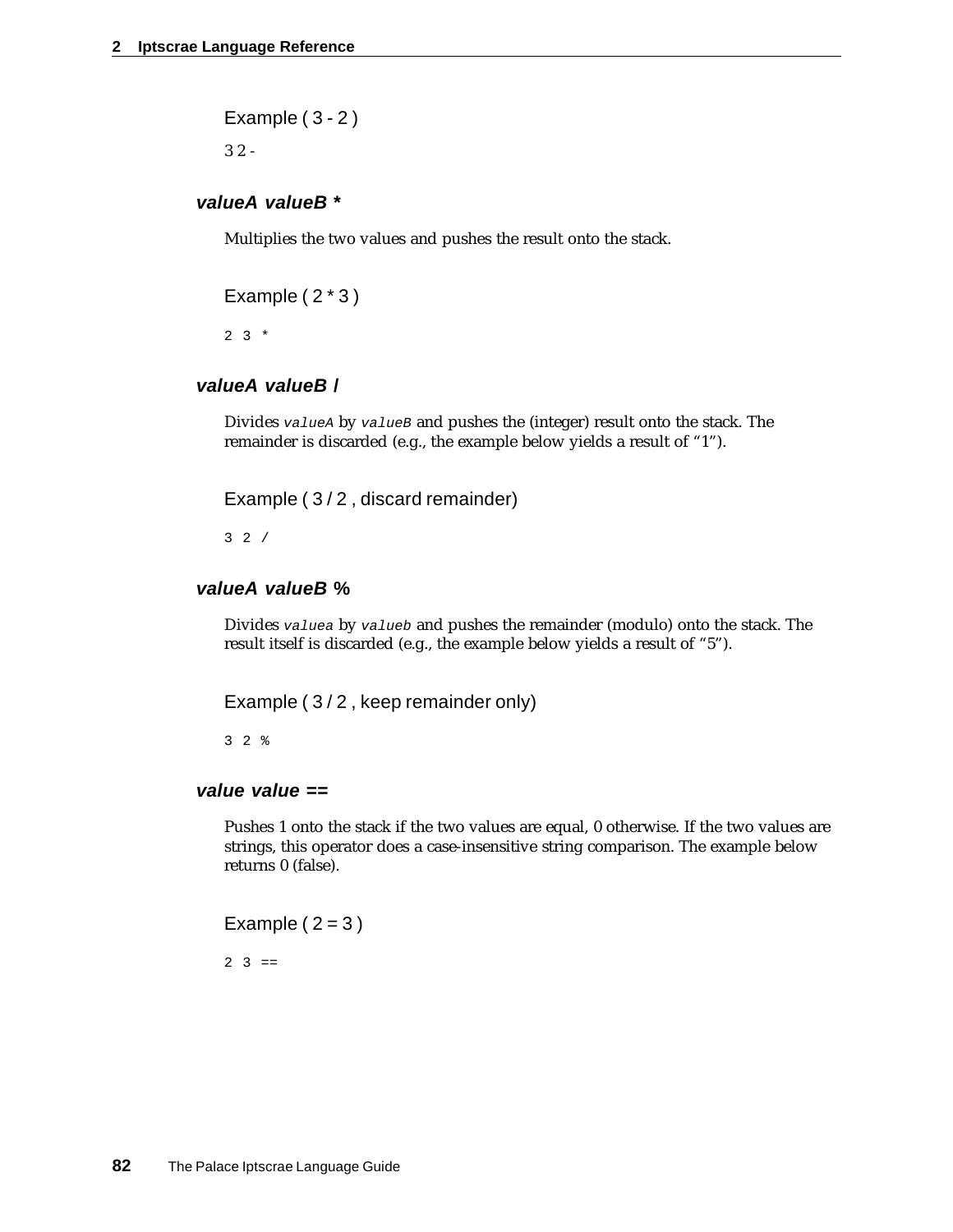# **value value != value value <>**

These two operators are synonymous. They push 1 onto the stack if the two specified values are not equal, otherwise they return 0. The examples below both return 1 (true). Values specified for this function may be either integers or strings. These operators are case-insensitive when comparing strings.

```
Example 1 ( 2 <> 3 )
2 \times 3 \leq 2Example 2 ( "a" != "b" )
"a""b" !=
```
# **valueA valueB <**

Pushes 1 onto the stack if  $valueA$  is less than  $valueB$ ; otherwise it returns a 0. Values specified for this function may be either integers or strings. This operator is caseinsensitive when comparing strings. The example below returns a 1 (true).

```
Example (2<3)
```
 $2 \times 3 \times$ 

# **valueA valueB >**

Pushes 1 onto the stack if valuea is greater than value B; otherwise it returns a 0. Values specified for this function may be either integers or strings. This operator is case-insensitive when comparing strings. The example below returns a 0 (false).

Example  $(2>3)$ 

 $2 \times 3 > 2$ 

# **valueA valueB <=**

Pushes 1 onto the stack if  $valueA$  is less than or equal to  $valueB$ ; otherwise it returns a 0. Values specified for this function may be either integers or strings. This operator is case-insensitive when comparing strings. The example below returns a 1 (true).

Example  $(2 \leq -3)$ 

 $2 \times 3 \leq 5$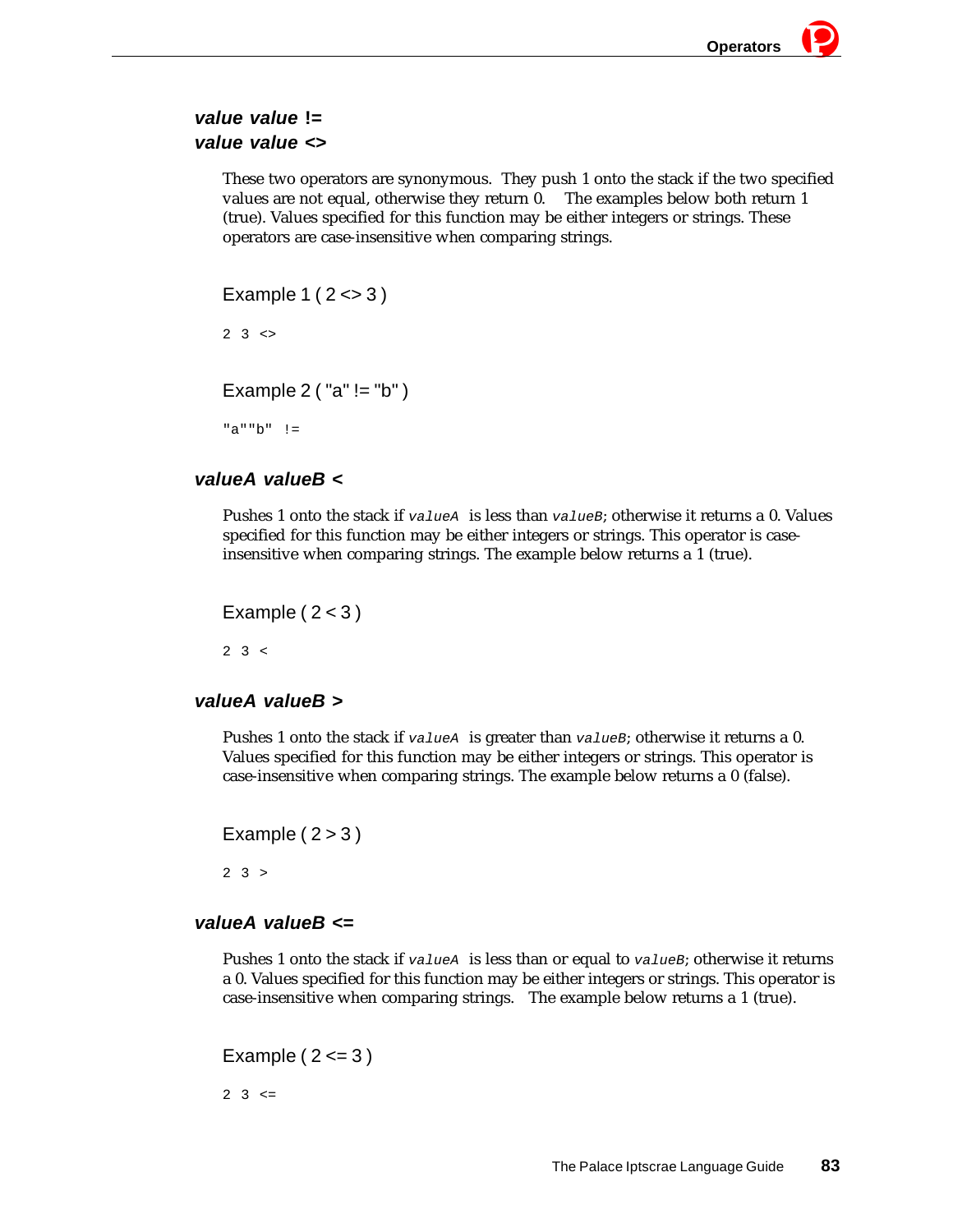## **valueA valueB >=**

Pushes 1 onto the stack if valueA is greater than or equal to valueB; otherwise it returns a 0. Values specified for this function may be either integers or strings. This operator is case-insensitive when comparing strings. The example below returns a 0 (false).

Example  $(2)=3$ )

 $2 \quad 3 \quad >=$ 

#### **valueA valueB AND**

Pushes 1 onto the stack if the two values are both true (non-zero), otherwise it returns a 0. The example below returns a 0 (false).

Example (0 AND 1)

0 1 AND

#### **valueA valueB OR**

Pushes 1 onto the stack if either of the two values is true (non-zero), otherwise it returns a 0. The example below returns a 1 (true).

```
Example ( 0 OR 1 )
```
0 1 OR

# **value NOT value !**

These two operators are synonymous. They push the logical inverse of value onto the stack (e.g., 1 if value is equal to zero, 0 otherwise). The NOT of 0 is 1. The NOT of 1 (or any non-zero integer) is 0.

```
Example ( NOT 1 )
```
1 NOT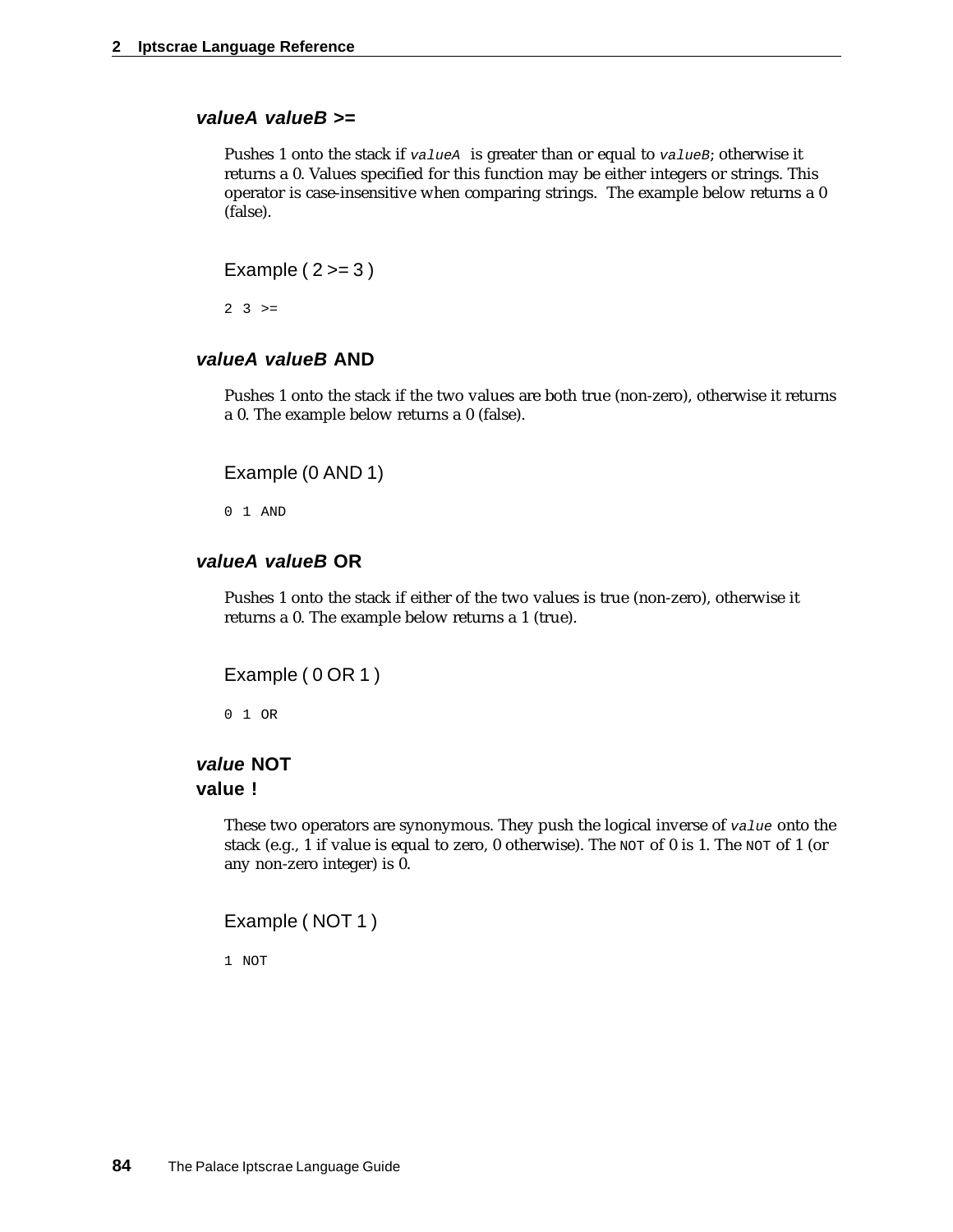### **value SINE**

Pushes the trigonometric sine of  $value$  multiplied by 1000. Remeber that  $value$  is in degrees.

# **Example (sine 30)**

30 SINE ITOA SAY

# **value COSINE**

Pushes the trigonometric cosine of value multiplied by 1000. Remember that value is in degrees.

# **Example (cosine 30)**

30 COSINE ITOA SAY

# **value TANGENT**

Pushes the trigonometric tangent of value multiplied by 1000. Remember that value is in degrees.

# **Example (tangent 45)**

45 TANGENT ITOA SAY

# **value SQUAREROOT**

Pushes the integer part for the square root of value. The folowing example displays the message "4".

# **Example (squareroot 20)**

20 SQUAREROOT ITOA SAY

# **string1 string2 &**

Concatenates string1 and string2, and pushes the result onto the stack. The example below creates a complete sentence out of two parts.

Example ( "Are we having fun yet?" )

```
"Are we " "having fun yet?" &
```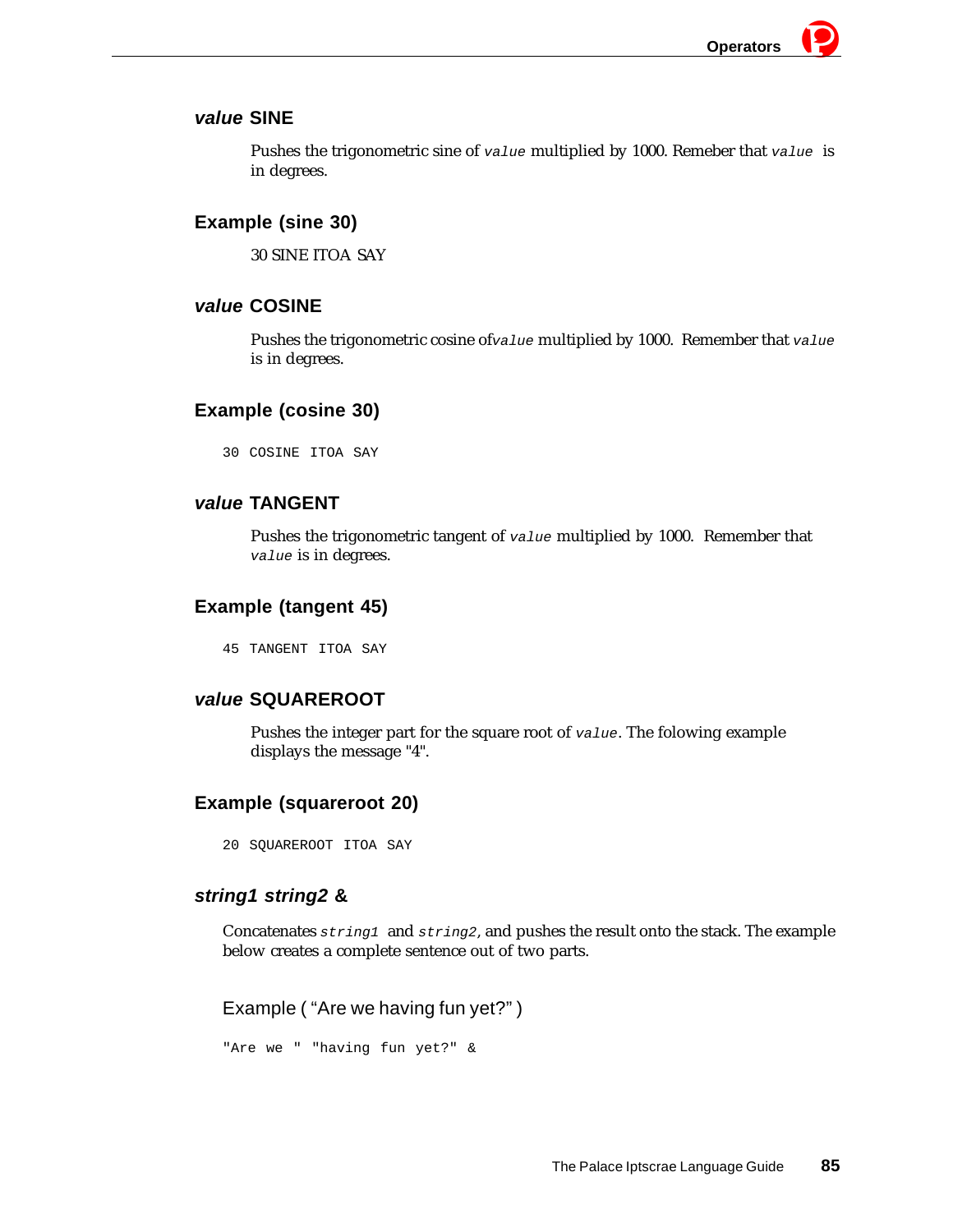# Assignment Operators

Assignment operators are shortcuts for commonly-used sets of functions. For example, to add 4 to X, you could say:

 $x + x =$ 

This works just fine ("take X and 4 and add them, and then let X equal that"), but using the += assignment operator is easier, because it allows you to combine the addition and the let equal operations into a single function that does exactly the same thing:

 $4 \times +=$ 

Assignment operators exist for all basic math operations (addition, subtraction, multiplication, integer and modulo division), and for the common operations of incrementing and decrementing (adding or subtracting 1). So instead of saying

```
x + x =you can say
x ++
```
The following entries explain the syntax and effects of all the assignment operators.

#### **value symbol +=**

Adds value to symbol and assigns the total to symbol.

```
Example (let x = x + 3)
```
 $3 \times +=$ 

 In this operation, you may also specify a string as the value. In this case the operation appends the string "a" to the string variable x, then assigns the result to x.

Example (let x=x+"a") " $a$ "  $x$  +=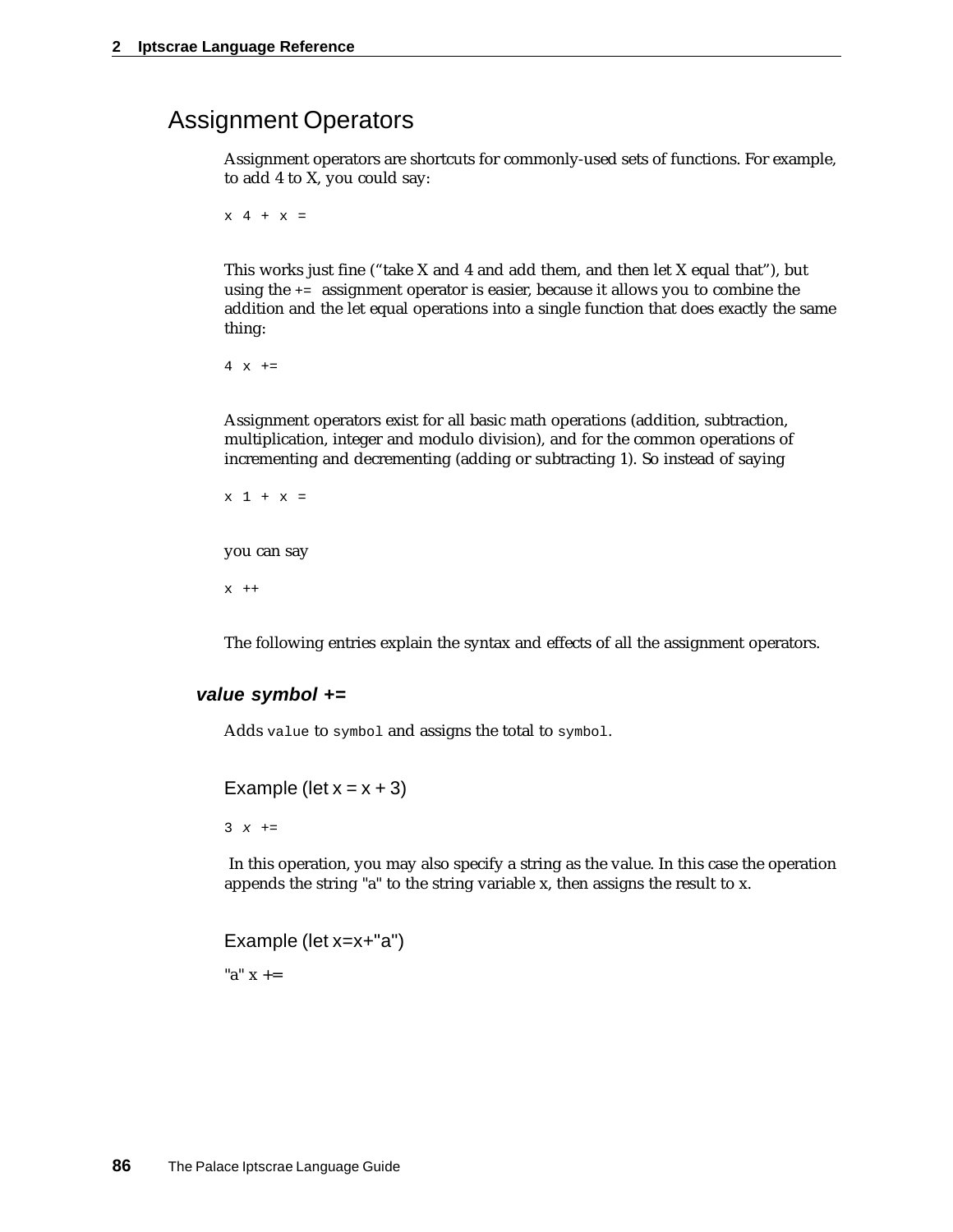# **value symbol -=**

Subtracts value from symbol and assigns the total to symbol.

Example (let 
$$
x = x - 3
$$
)

 $3 \times -1$ 

# **value symbol \*=**

Multiplies value by symbol and assigns the total to symbol.

```
Example (let x = x * 3)
```
3  $x * =$ 

# **value symbol /=**

Divides symbol by value and assigns the total (integer) to symbol.

Example (let  $x = x / 3$ , rounded down)

 $3 \times /=$ 

# **value symbol %=**

Divides symbol by value and assigns the integer remainder (modulo) to symbol.

Example (let  $x =$  the remainder of  $x / 3$ )

 $3 \times \frac{6}{9} =$ 

# **symbol ++**

Adds 1 to the value of symbol.

```
Example (let x = x + 1)
```
 $x ++$ 

# **symbol --**

Subtracts 1 from the value of symbol.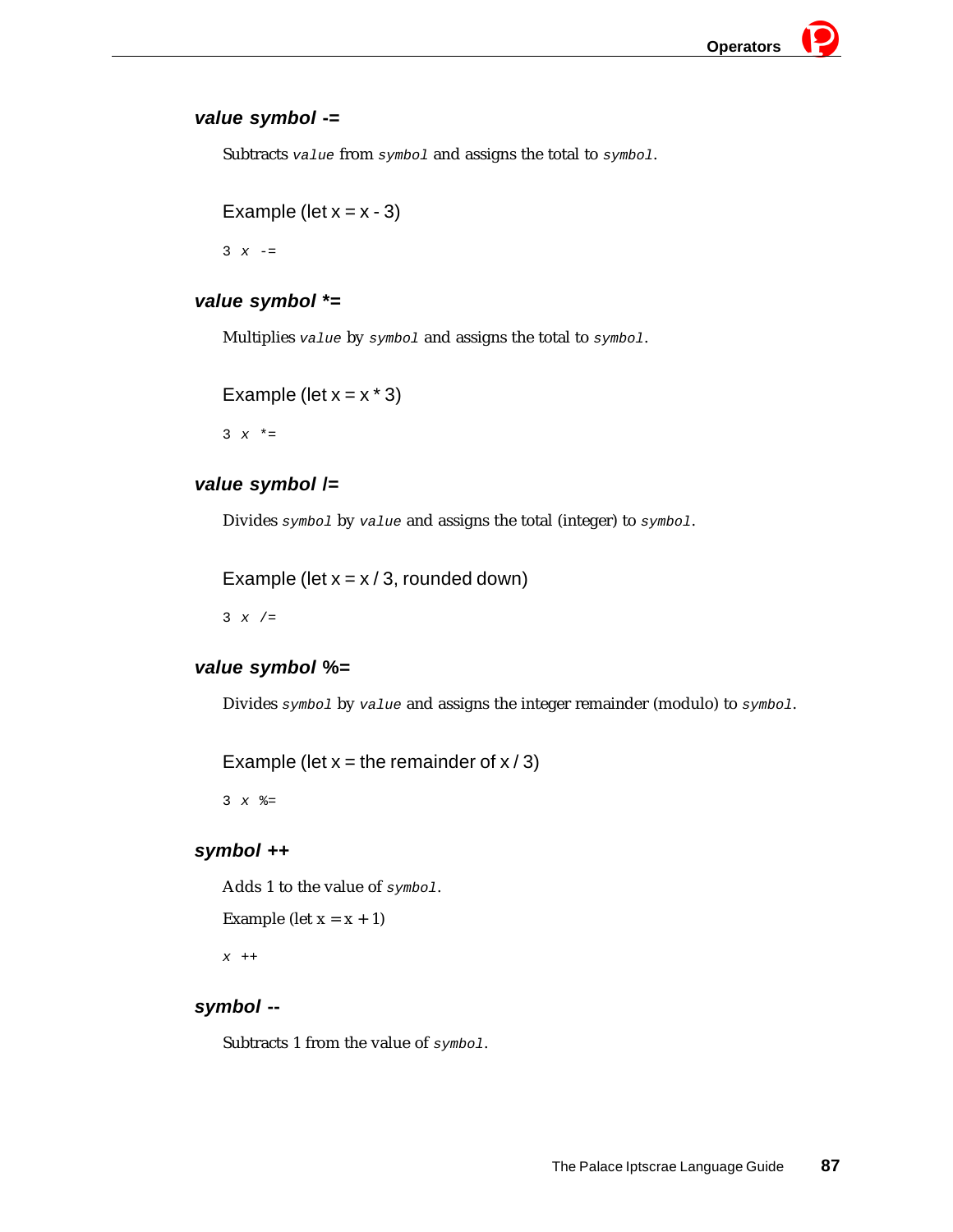```
Example (let x = x - 1)
x --
```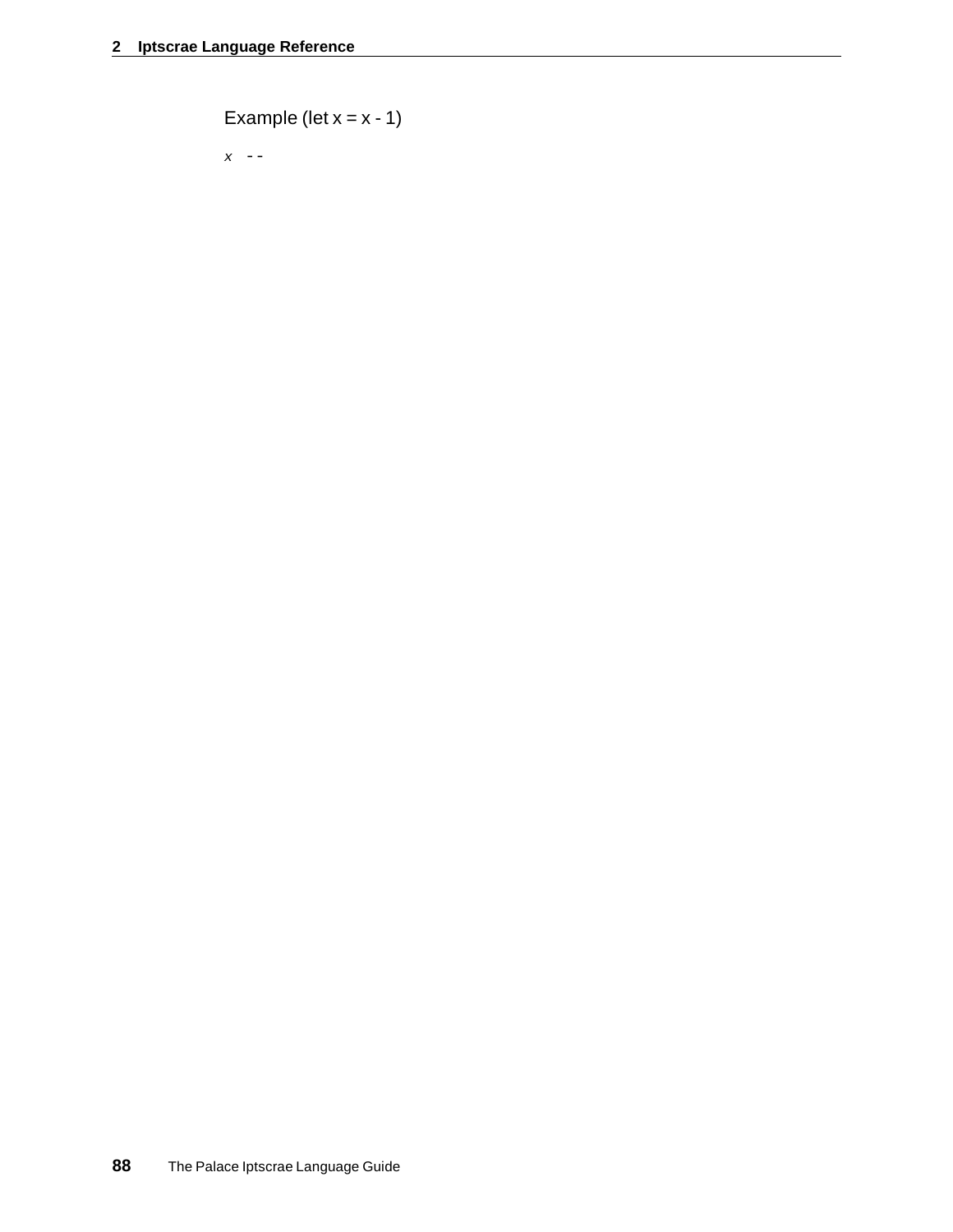

The following table is a brief summary of the Iptscrae commands and their meanings.

| Word           | <b>Stack</b>    | <b>Synopsis</b>                                                    |
|----------------|-----------------|--------------------------------------------------------------------|
| Ţ              | a -- bool       | Pushes 1 if a is zero, else 0                                      |
| $!=$           | a b -- bool     | Pushes 1 if a is zero, else 0                                      |
| #              | $-$             | Rest of line is a comment                                          |
| $\%$           | $a b - m$       | Pushes the remainder<br>(modulus) of $a/b$                         |
| $\% =$         | v sym --        | Divides contents of sym by v<br>and stores remainder in sym        |
| &              | "a" "b" -- "ab" | Pushes the concatenation of a<br>and b                             |
| $\ast$         | $a b - p$       | Pushes the product of a <sup>*</sup> b                             |
| ${}^* =$       | $v$ sym $-$     | Multiplies v by the contents of<br>sym and stores result in sym    |
| $^{+}$         | $a b - s$       | Pushes the sum of $a+b$                                            |
| $\overline{+}$ | "a" "b" -- "ab" | Pushes the concatenation of a<br>and b                             |
| $++$           | $sym -$         | Adds 1 to the contents of sym<br>and stores result in sym          |
| $+=$           | $v$ sym $-$     | Adds v to the contents of sym<br>and stores result in sym          |
| $+=$           | "s" sym --      | Appends "s" to the string value<br>of sym and stores result in sym |
|                | $a b - d$       | Pushes the difference a-b                                          |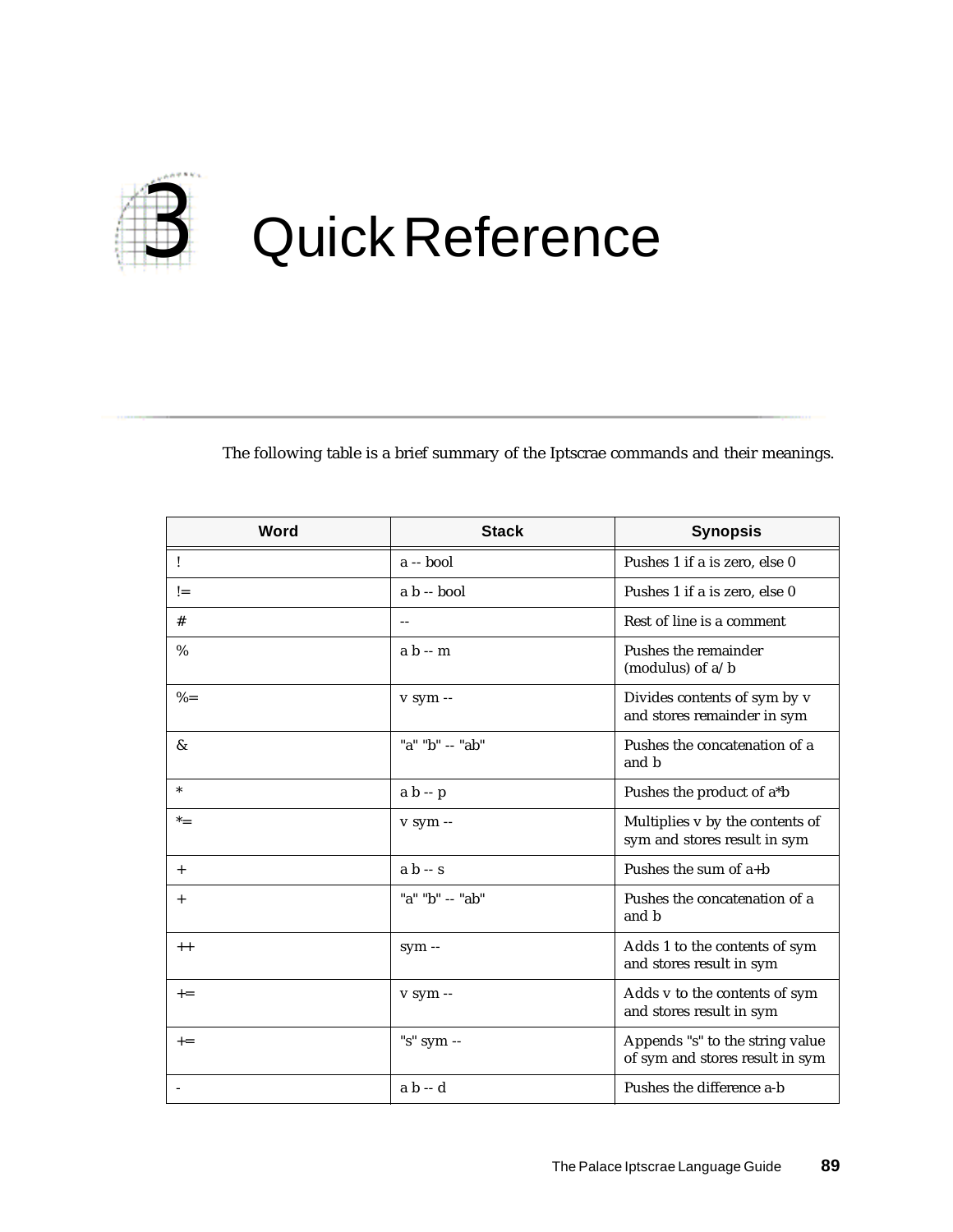| Word                | <b>Stack</b>             | <b>Synopsis</b>                                                  |
|---------------------|--------------------------|------------------------------------------------------------------|
|                     | $sym -$                  | Subtracts 1 from the contents of<br>sym and stores result in sym |
| $=$                 | v sym --                 | Subtracts v from the contents of<br>sym and stores result in sym |
| Ϊ                   | $a b - id$               | Pushes the integer dividend of<br>a/b                            |
| $/ =$               | v sym --                 | Divides contents of sym by v<br>and stores the result in sym     |
|                     | $\overline{\phantom{m}}$ | Rest of line is a comment                                        |
| $\,<\,$             | a b -- bool              | Pushes 1 if a less than b, else 0                                |
| $\,<\,$             | "a" "b" -- bool          | Pushes 1 if a less than b, else 0                                |
| $\leq$              | a b -- bool              | Pushes 1 if a less than or equal<br>b, else 0                    |
| $\leq$              | "a" "b" -- bool          | Pushes 1 if a less than or equal<br>b, else 0                    |
| $\mathord{<}$       | a b -- bool              | Pushes 1 if a not equal b, else 0                                |
| $\mathord{<}$       | "a" "b" -- bool          | Pushes 1 if a not equal b, else 0                                |
| $=$                 | v sym --                 | Stores v in location sym                                         |
| $=$                 | a b -- bool              | Pushes 1 if a equals b, else 0                                   |
| $==$                | "a" "b" -- bool          | Pushes 1 if a equals b, else 0                                   |
| >                   | a b -- bool              | Pushes 1 if a greater than b, else<br>0                          |
| $\, > \,$           | "a" "b" -- bool          | Pushes 1 if a greater than b, else<br>0                          |
| $>=$                | $a b - bool$             | Pushes 1 if a greater than or<br>equal b, else 0                 |
| $>=$                | "a" "b" -- bool          | Pushes 1 if a greater than or<br>equal b, else 0                 |
| <b>ADDLOOSEPROP</b> | propID $x y -$           | Place propID at x,y                                              |
| <b>ADDLOOSEPROP</b> | "name" $x y -$           | Place prop name at x,y                                           |
| <b>ALARMEXEC</b>    | $\{al\}$ ticks --        | Run atomlist al after ticks 1/60<br>seconds                      |
| <b>AND</b>          | a b -- bool              | Pushes 1 if both a and b are<br>non-zero                         |
| ARRAY               | $n - [ar]$               | Allocate array ar of n elements                                  |
| <b>ATOI</b>         | "str" -- n               | Converts str to an integer or<br>zero                            |
| BEEP                | $-$                      | Sound system beep                                                |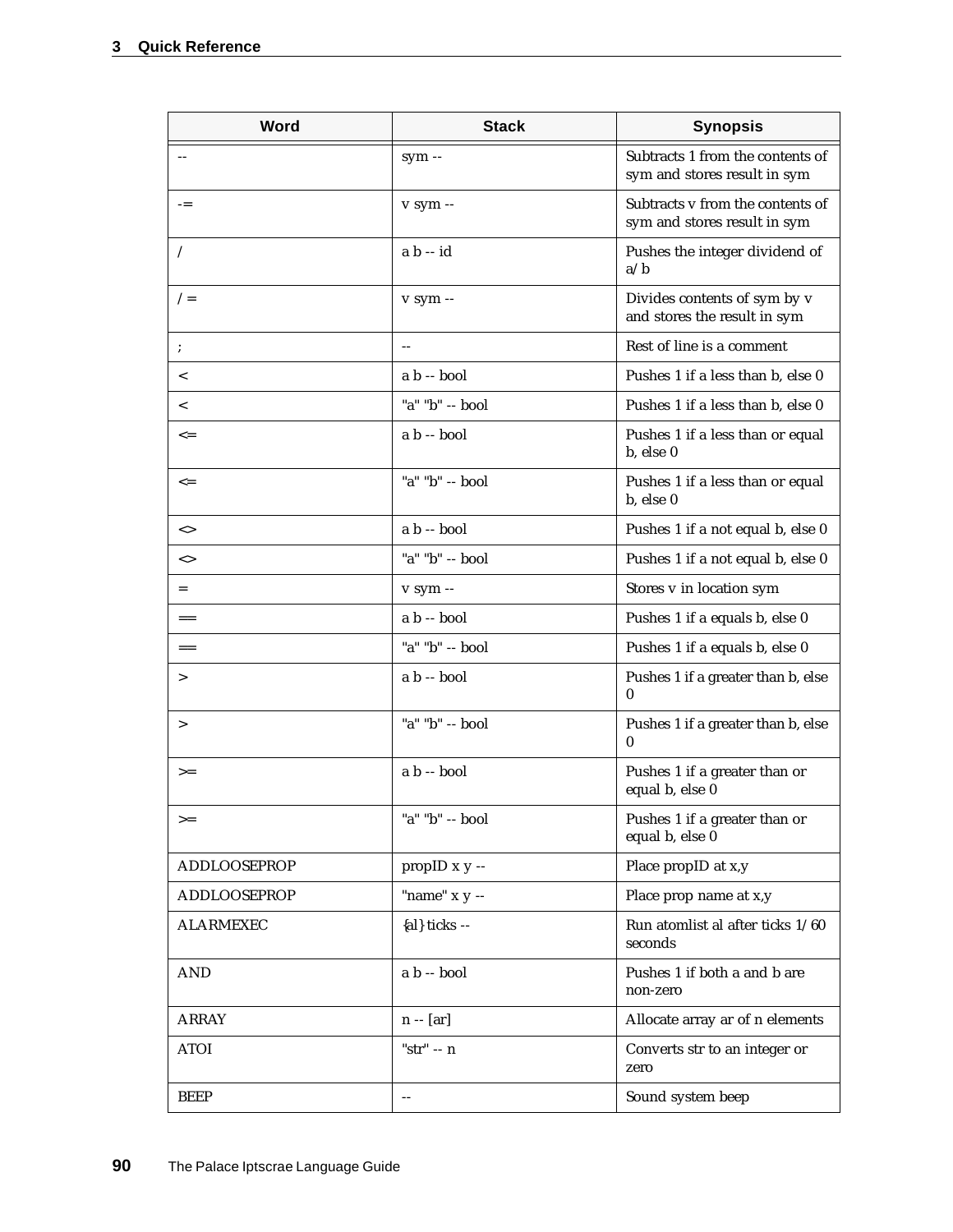| <b>Word</b>            | <b>Stack</b>             | <b>Synopsis</b>                                             |
|------------------------|--------------------------|-------------------------------------------------------------|
| <b>BREAK</b>           | $-$                      | Exit from a WHILE or<br><b>FOREACH</b> loop                 |
| <b>CHAT</b>            |                          | deprecated, use SAY                                         |
| <b>CLEARLOOSEPROPS</b> | $\overline{\phantom{m}}$ | Clear all loose props in room                               |
| <b>CLEARPROPS</b>      |                          | deprecated, use NAKED                                       |
| <b>CLIENTTYPE</b>      | -- "type"                | Pushes the type of the client,<br>e.g. "TPV"                |
| <b>COSINE</b>          | degrees -- sin           | Pushes cosine(degrees)*1000                                 |
| <b>DATETIME</b>        | -- t                     | Pushes seconds since 1/1/1970                               |
| <b>DEF</b>             | ${al}$ sym $-$           | Define atomlist al as symbol<br>sym                         |
| <b>DELAY</b>           | $n -$                    | Stop client for n seconds                                   |
| <b>DEST</b>            | -- roomID                | Pushes destination roomID of<br>the ME door or 0 for Cyborg |
| <b>DIMROOM</b>         | $n -$                    | Dim room to n% of fully lit                                 |
| <b>DOFFPROP</b>        | $\overline{\phantom{m}}$ | Removes last-worn prop                                      |
| <b>DONPROP</b>         | propID-                  | Add prop propID                                             |
| <b>DONPROP</b>         | "name" --                | Add prop name                                               |
| <b>DOORIDX</b>         | n -- doorID              | Pushes doorID of door number<br>n                           |
| <b>DROPPROP</b>        | $x y -$                  | Put last-worn prop at x,y                                   |
| <b>DUP</b>             | $n - n$                  | Duplicate top of stack                                      |
| <b>EXEC</b>            | ${al}$ --                | Execute atomlist al                                         |
| <b>EXIT</b>            | $-$                      | Stop the currently executing<br>script                      |
| <b>FOREACH</b>         | ${al}$ [a] $-$           | Run al for each element of a                                |
| <b>GET</b>             | $[a]$ n -- v             | Pushes element n from array a<br>onto stack                 |
| <b>GETSPOTSTATE</b>    | spotID -- n              | Pushes the state n of spotID                                |
| <b>GLOBAL</b>          | sym --                   | Declares symbol sym to be<br>global scope                   |
| <b>GLOBALMSG</b>       | "msg" --                 | Sends msg to everyone on the<br>server                      |
| <b>GOTOROOM</b>        | roomID --                | Moves user to room roomID                                   |
| <b>GOTOURL</b>         | "url" --                 | Moves user or browser to url                                |
| <b>GOTOURLFRAME</b>    | "url" "frame" --         | Moves user or browser to url                                |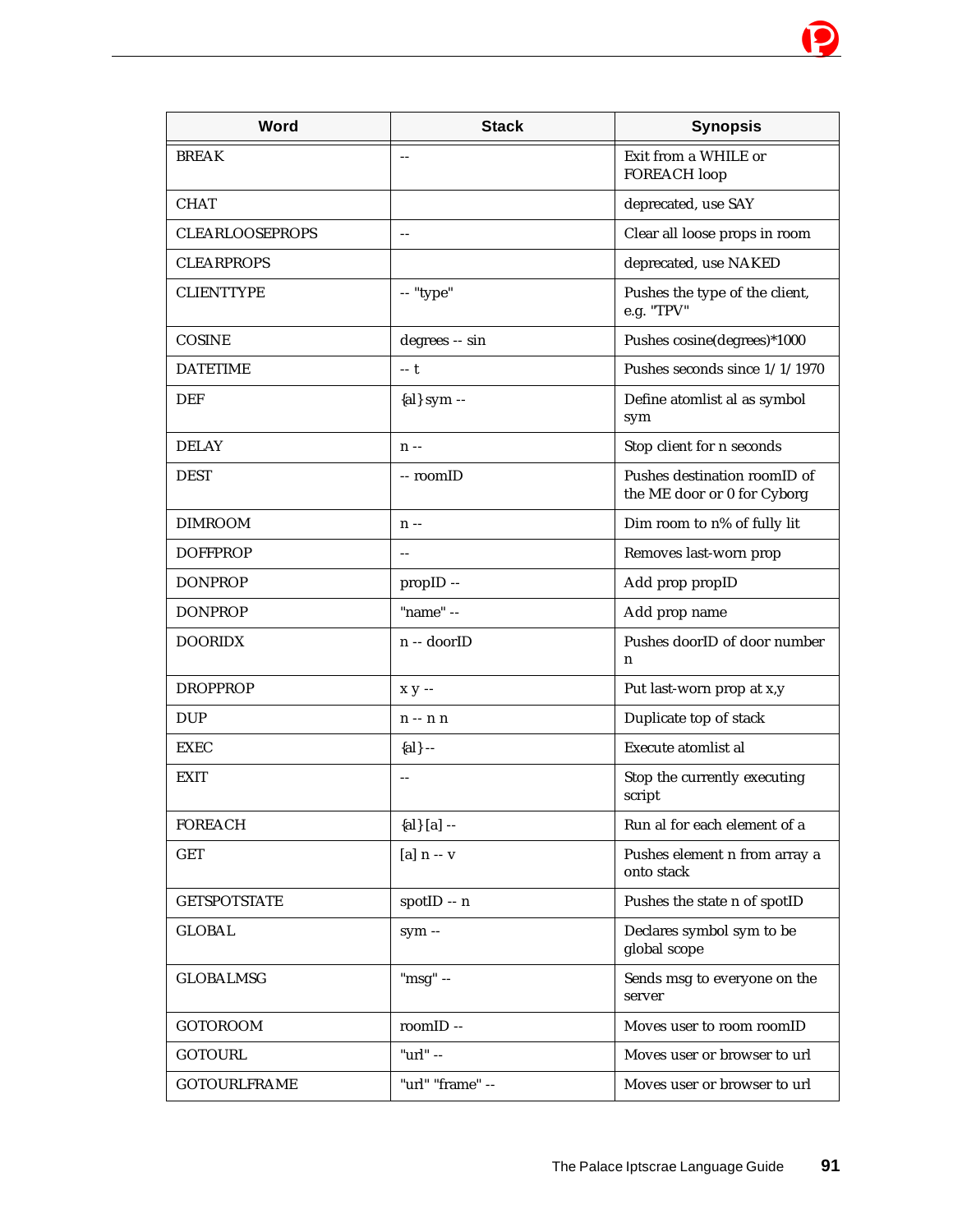| Word              | <b>Stack</b>                | <b>Synopsis</b>                                                 |
|-------------------|-----------------------------|-----------------------------------------------------------------|
| <b>GREPSTR</b>    | "s" "p" -- bool             | Greps s for pattern p, pushes 1<br>if found else 0              |
| <b>GREPSUB</b>    | "rep" $-$ "s"               | Replaces values in rep from<br><b>GREPSTR</b> and pushes result |
| <b>HASPROP</b>    | propID -- bool              | Pushes 1 if user has prop, else 0                               |
| <b>HASPROP</b>    | "name" -- bool              | Pushes 1 if user has prop, else 0                               |
| ID                | $-id$                       | Pushes spotID/doorID<br>executing script or 0 for Cyborg        |
| IF                | ${al}$ bool --              | Run al if bool is not zero                                      |
| <b>IFELSE</b>     | $\{tal\}$ $\{fal\}$ bool -- | If bool not zero run tal,<br>otherwise fal                      |
| <b>INSPOT</b>     | spotID -- bool              | Pushes 1 if user in within spot<br>spotID, else 0               |
| <b>IPTVERSION</b> | -- ver                      | Pushes the version of the<br>Iptscrae language supported        |
| <b>ISGOD</b>      | -- bool                     | Pushes 1 if user is an owner,<br>else 0                         |
| <b>ISGUEST</b>    | -- bool                     | Pushes 1 if user is guest, else 0                               |
| <b>ISLOCKED</b>   | doorID -- bool              | Pushes 1 if doorID is locked                                    |
| <b>ISWIZARD</b>   | -- bool                     | Pushes 1 if user is an operator<br>or owner, else 0             |
| <b>ITOA</b>       | $n - "S"$                   | Converts n to a string                                          |
| <b>KILLUSER</b>   | userID --                   | Forces user userID off server                                   |
| <b>LENGTH</b>     | $[a] - n$                   | Pushes the number of elements<br>in a                           |
| <b>LINE</b>       | x1 y1 x2 y2 --              | Draws from absolute x1,y1 to<br>x2,y2                           |
| <b>LINETO</b>     | $x y -$                     | Draws from penpos relative x,y                                  |
| <b>LOCALMSG</b>   | " $msg" -$                  | Sends msg to user running<br>script (only)                      |
| <b>LOCK</b>       | doorID-                     | Locks doorID                                                    |
| <b>LOGMSG</b>     | "msg" --                    | Puts msg in client log                                          |
| <b>LOWERCASE</b>  | " $S$ " -- " $s$ "          | Converts upper case in S to<br>lower case                       |
| <b>MACRO</b>      | number --                   | Runs user's avatar macro<br>number                              |
| ME                | -- id                       | Pushes spotID/doorID<br>executing script or 0 for Cyborg        |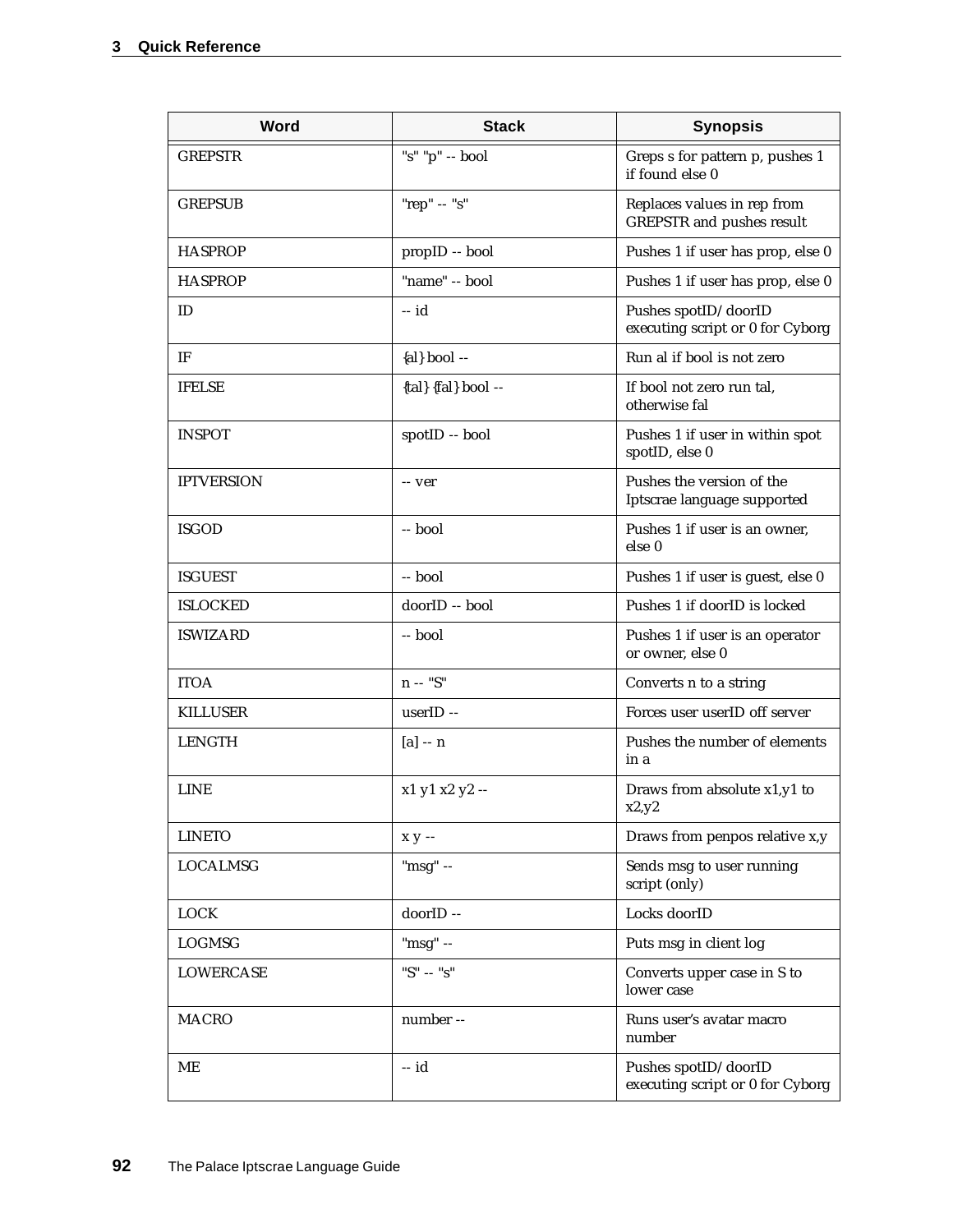| Word                | <b>Stack</b>    | <b>Synopsis</b>                                      |
|---------------------|-----------------|------------------------------------------------------|
| <b>MIDIPLAY</b>     | "fn" --         | Plays MIDI file fn.                                  |
| <b>MIDISTOP</b>     | $\overline{a}$  | Stops the currently playing<br><b>MIDI</b>           |
| <b>MOUSEPOS</b>     | $\overline{a}$  | x y Pushes the current mouse<br>x,y                  |
| <b>MOVE</b>         | $x y -$         | Moves the user relative x,y from<br>current position |
| <b>NAKED</b>        | $-$             | Clears all props from user                           |
| <b>NBRDOORS</b>     | $- n$           | Pushes number of doors in<br>room                    |
| <b>NBRROOMUSERS</b> | -- n            | Pushes number of users in room                       |
| <b>NBRSPOTS</b>     | -- n            | Pushes number of spots in room                       |
| <b>NBRUSERPROPS</b> | -- n            | Pushes number of props being<br>worn                 |
| <b>NETGOTO</b>      | "url" --        | same as GOTOURL                                      |
| <b>NOT</b>          | a -- bool       | Pushes 1 if a is zero, else 0                        |
| <b>OR</b>           | a b -- bool     | Pushes 1 if either a or b is non-<br>zero            |
| <b>OVER</b>         | --item          | Pushes a copy of the next to top<br>of the stack     |
| <b>PAINTCLEAR</b>   | $\overline{a}$  | Clears all painting                                  |
| <b>PAINTUNDO</b>    | $-$             | Erases last painting command                         |
| <b>PENBACK</b>      | $-$             | Moves pen behind avatars                             |
| <b>PENCOLOR</b>     | $r g b -$       | Sets pen to red/green/blue                           |
| <b>PENFRONT</b>     | $-$             | Moves pen in front of avatars                        |
| <b>PENPOS</b>       | $x y -$         | Moves pen to x,y $w/o$ drawing                       |
| <b>PENSIZE</b>      | $n -$           | Sets size of pen to $n(1-9)$                         |
| <b>PENTO</b>        | $x y -$         | Moves pen to relative x,y $w/o$<br>drawing           |
| <b>PICK</b>         | n -- item       | Pushes a copy of the item n<br>down on the stack     |
| POP                 | $n -$           | Removes top stack element                            |
| <b>POSX</b>         | $- X$           | Pushes user's X coordinate                           |
| <b>POSY</b>         | -- y            | Pushes user's Y coordinate                           |
| <b>PUT</b>          | $d$ [a] $n -$   | Stores d in element n of array a                     |
| <b>PRIVATEMSG</b>   | "msg" userID -- | Sends private msg to userID                          |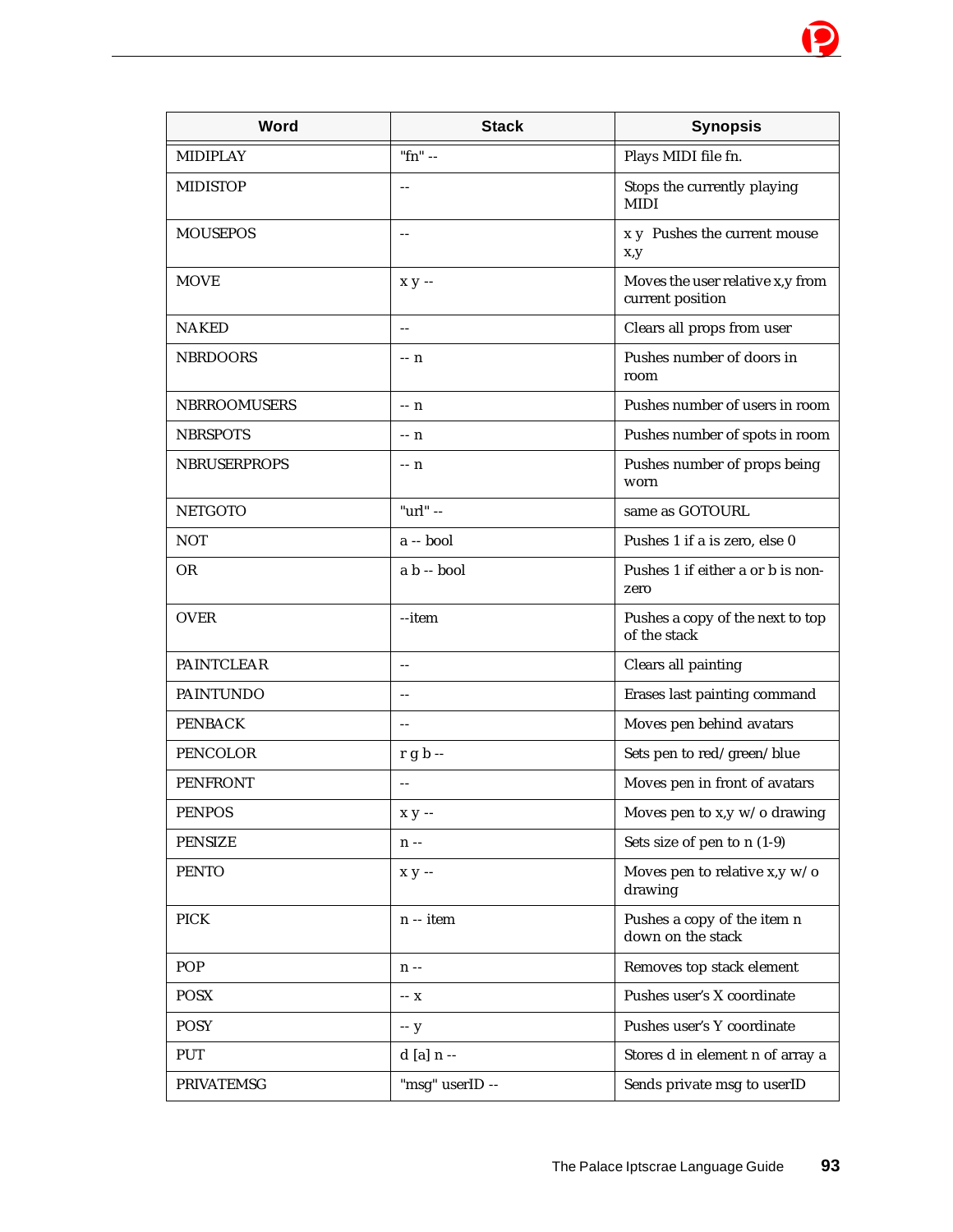| Word                | <b>Stack</b>             | <b>Synopsis</b>                                               |
|---------------------|--------------------------|---------------------------------------------------------------|
| <b>RANDOM</b>       | $n - v$                  | Pushes a random number<br>between 0 and n-1                   |
| <b>REMOVEPROP</b>   | propID --                | Removes prop propID                                           |
| <b>REMOVEPROP</b>   | "name" --                | Removes prop name                                             |
| <b>RETURN</b>       | $\overline{\phantom{a}}$ | Break out of an atomlist                                      |
| <b>ROOMID</b>       | -- n                     | Pushes the current roomID                                     |
| <b>ROOMMSG</b>      | "msg" --                 | Sends msg to everyone in the<br>room                          |
| <b>ROOMNAME</b>     | -- "name"                | Pushes the current room name                                  |
| ROOMUSER            | n -- userID              | Pushes userID of nth user in<br>room                          |
| <b>SAY</b>          | "msg" --                 | Makes user speak msg                                          |
| <b>SAYAT</b>        | "msg" x y --             | Cause msg to appear at x,y                                    |
| <b>SELECT</b>       | spotID --                | Causes ON SELECT handler of<br>spotID to run                  |
| <b>SERVERNAME</b>   | -- "name"                | Pushes the current server name                                |
| <b>SETALARM</b>     | ticks spotID --          | Runs ON ALARM for spotID in<br>ticks time                     |
| <b>SETCOLOR</b>     | $n -$                    | Sets roundhead to color 0-15                                  |
| SETFACE             | $n -$                    | Sets roundhead expression to 0-<br>12                         |
| <b>SETLOC</b>       | x y spotID --            | Moves spotID to x,y if $\text{god}/\text{wiz}$                |
| <b>SETPICLOC</b>    | x y spotID --            | Moves current state pic for<br>spotID relative x,y if wiz/god |
| <b>SETPOS</b>       | $x y -$                  | Moves user to absolute x,y                                    |
| <b>SETPROPS</b>     | $[props]$ --             | Causes user to wear props                                     |
| <b>SETSPOTSTATE</b> | n spotID --              | Sets state of spotID to n for all<br>in room                  |
| SETSPOTSTATELOCAL   | n spotID --              | Sets state of spotID to n for user<br>only                    |
| SHOWLOOSEPROPS      | $\overline{\phantom{m}}$ | Lists loose props locations in<br>log                         |
| <b>SINE</b>         | degrees -- sin           | Pushes sine(degrees)*1000                                     |
| SOUND               | "fn" --                  | Plays sound fn                                                |
| <b>SPOTDEST</b>     | spotID -- n              | Pushes room number spot leads<br>to                           |
| <b>SPOTNAME</b>     | spotID -- "name"         | Pushes name of spot spotID                                    |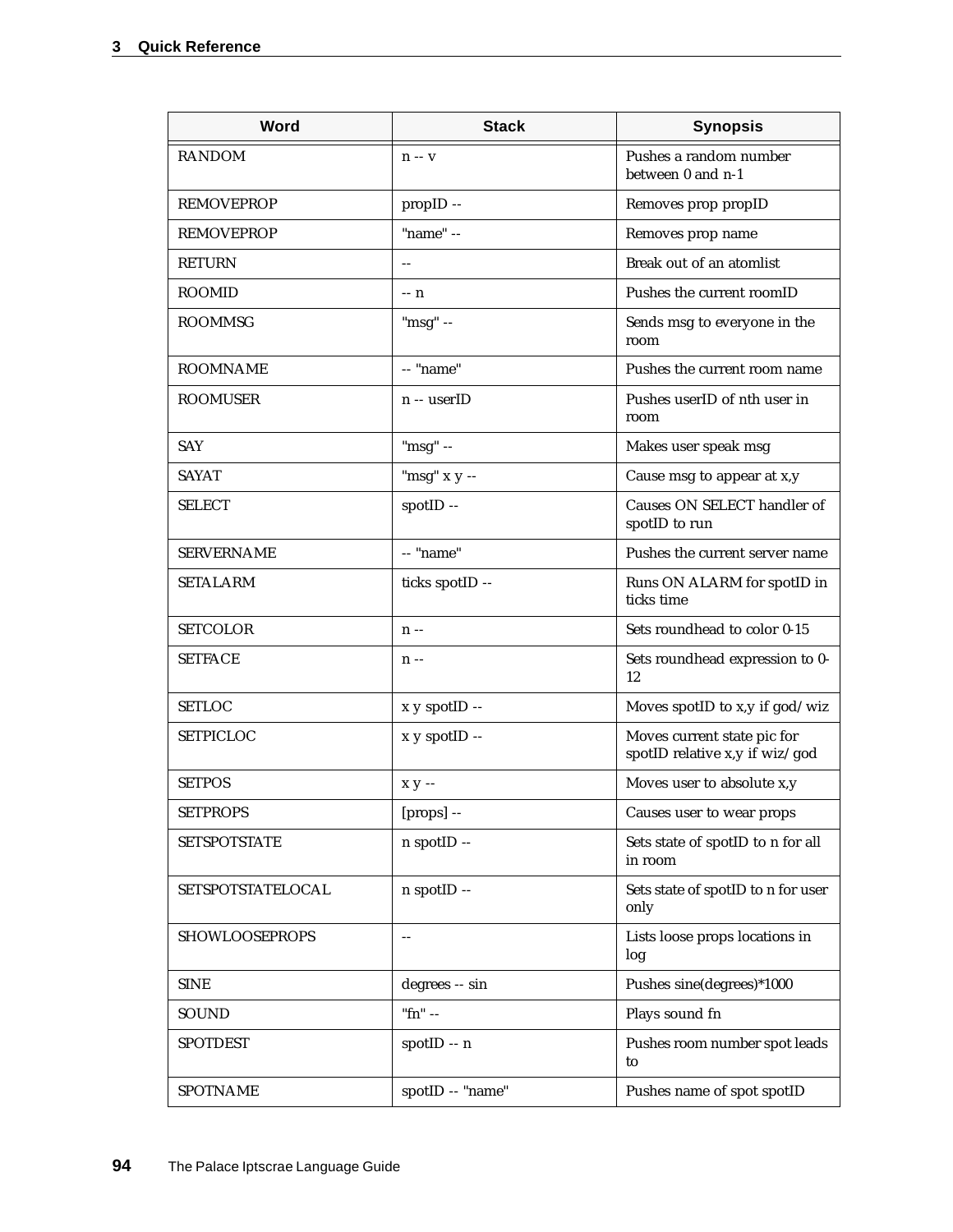| <b>Word</b>       | <b>Stack</b>         | <b>Synopsis</b>                                                                                                                                                                                             |
|-------------------|----------------------|-------------------------------------------------------------------------------------------------------------------------------------------------------------------------------------------------------------|
| <b>SPOTIDX</b>    | $n - spotID$         | Returns ID of the nth spot in<br>room                                                                                                                                                                       |
| SQUAREROOT        | $n -$ sqrt           | Pushes the square root of n                                                                                                                                                                                 |
| <b>STACKDEPTH</b> | -- n                 | Pushes the number of items on<br>the stack                                                                                                                                                                  |
| <b>STATUSMSG</b>  | "msg" --             | Puts msg in client status<br>window                                                                                                                                                                         |
| <b>STRINDEX</b>   | "str" "sp" -- off    | Pushes the offset of sp in str or -<br>1                                                                                                                                                                    |
| <b>STRLEN</b>     | "str" -- len         | Pushes the length of str                                                                                                                                                                                    |
| <b>STRTOATOM</b>  | "str" -- {al}        | Compiles str into atomlist                                                                                                                                                                                  |
| <b>SUBSTR</b>     | "str" "sp" -- bool   | Search str for sp, push 1 if<br>found, else 0. Case<br>independent.                                                                                                                                         |
| <b>SUBSTRING</b>  | "str" off len -- "f" | Pushes the substring of str at<br>offset off for length len                                                                                                                                                 |
| <b>SUSRMSG</b>    | "msg" --             | Sends msg to owner/operator<br>via page                                                                                                                                                                     |
| <b>SWAP</b>       | $a b - b a$          | Swap top two stack elements                                                                                                                                                                                 |
| <b>TANGENT</b>    | degrees -- sin       | Pushes tangent(degrees)*1000                                                                                                                                                                                |
| TICKS             | -- tick              | Push current client time in 1/60<br>seconds                                                                                                                                                                 |
| <b>TOPPROP</b>    | -- propID            | Pushes the propID of the top<br>prop                                                                                                                                                                        |
| <b>TOPTYPE</b>    | -- type              | Pushes the type of the top item<br>on the stack without removing<br>it. Types are: 0 - Error/<br>unknown/stack empty, 1 -<br>number, 2 - variable, 3 -<br>AtomList, 4 - String, 5 -<br>ArrayMark, 6 - Array |
| <b>UNLOCK</b>     | doorID --            | Unlocks door doorID                                                                                                                                                                                         |
| <b>UPPERCASE</b>  | "str" -- "STR"       | Converts lower case str letters<br>to upper case                                                                                                                                                            |
| <b>USERID</b>     | -- userID            | Pushes my userID                                                                                                                                                                                            |
| <b>USERNAME</b>   | -- "name"            | Pushes the user's screen name                                                                                                                                                                               |
| <b>USERPROP</b>   | $n - propID$         | Pushes ID of the nth worn prop                                                                                                                                                                              |
| <b>VARTYPE</b>    | -- type              | Like TOPTYPE, but if the top<br>item is a variable pushes the<br>type of it's value                                                                                                                         |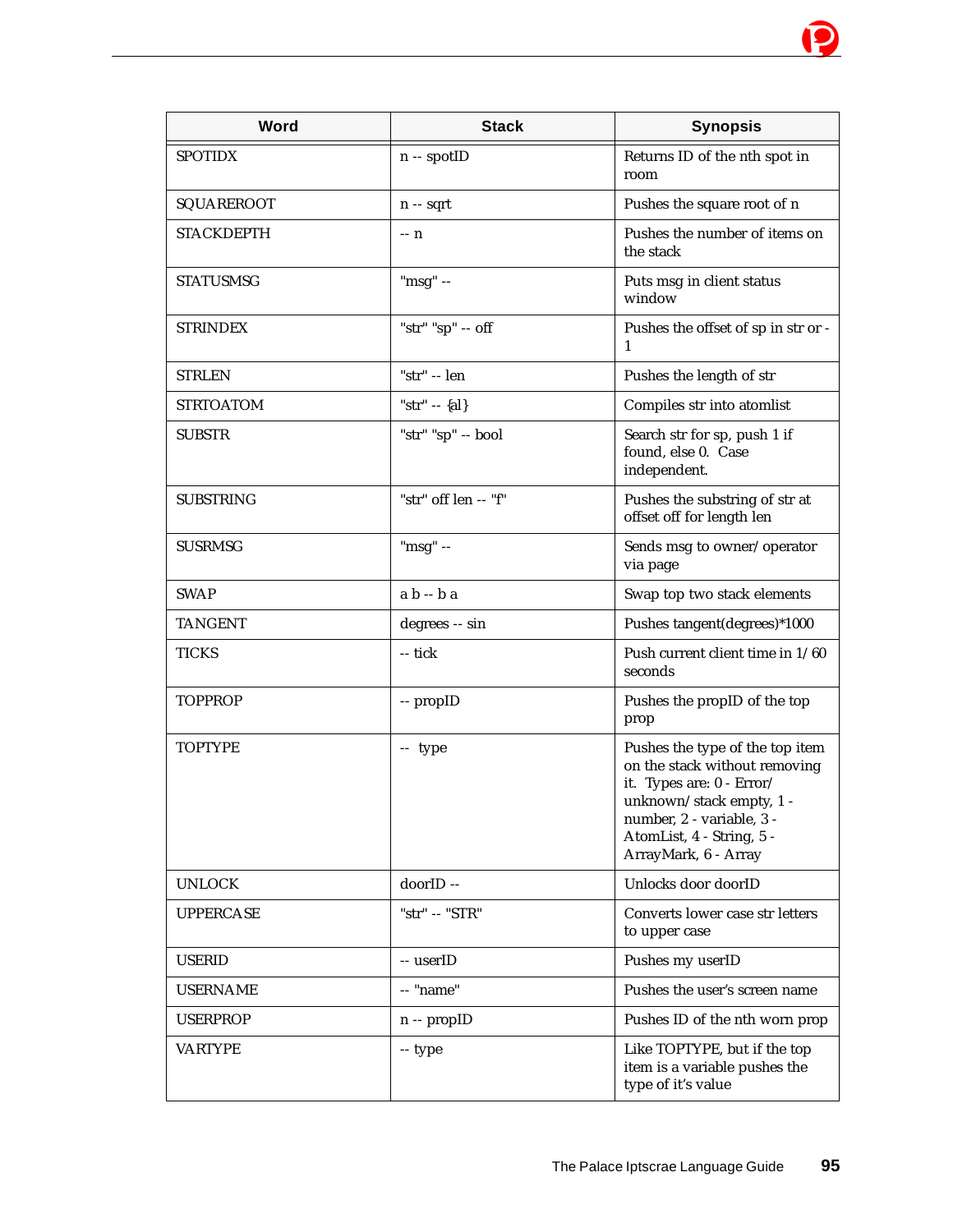| Word             | <b>Stack</b>       | <b>Synopsis</b>                         |
|------------------|--------------------|-----------------------------------------|
| <b>WHILE</b>     | $\{al\}$ {test} -- | Runs al as long as test is non-<br>zero |
| <b>WHOCHAT</b>   | -- userID          | Pushes userID in INCHAT<br>handler      |
| <b>WHOME</b>     | -- userID          | Pushes my userID                        |
| <b>WHONAME</b>   | userID -- "name"   | Pushes screen name of userID            |
| <b>WHOPOS</b>    | userID $- x y$     | Pushes x,y of user userID               |
| <b>WHOPOS</b>    | "name" $- x y$     | Pushes x,y of user name                 |
| <b>WHOTARGET</b> | -- userID          | Pushes userID of whisper/esp<br>target  |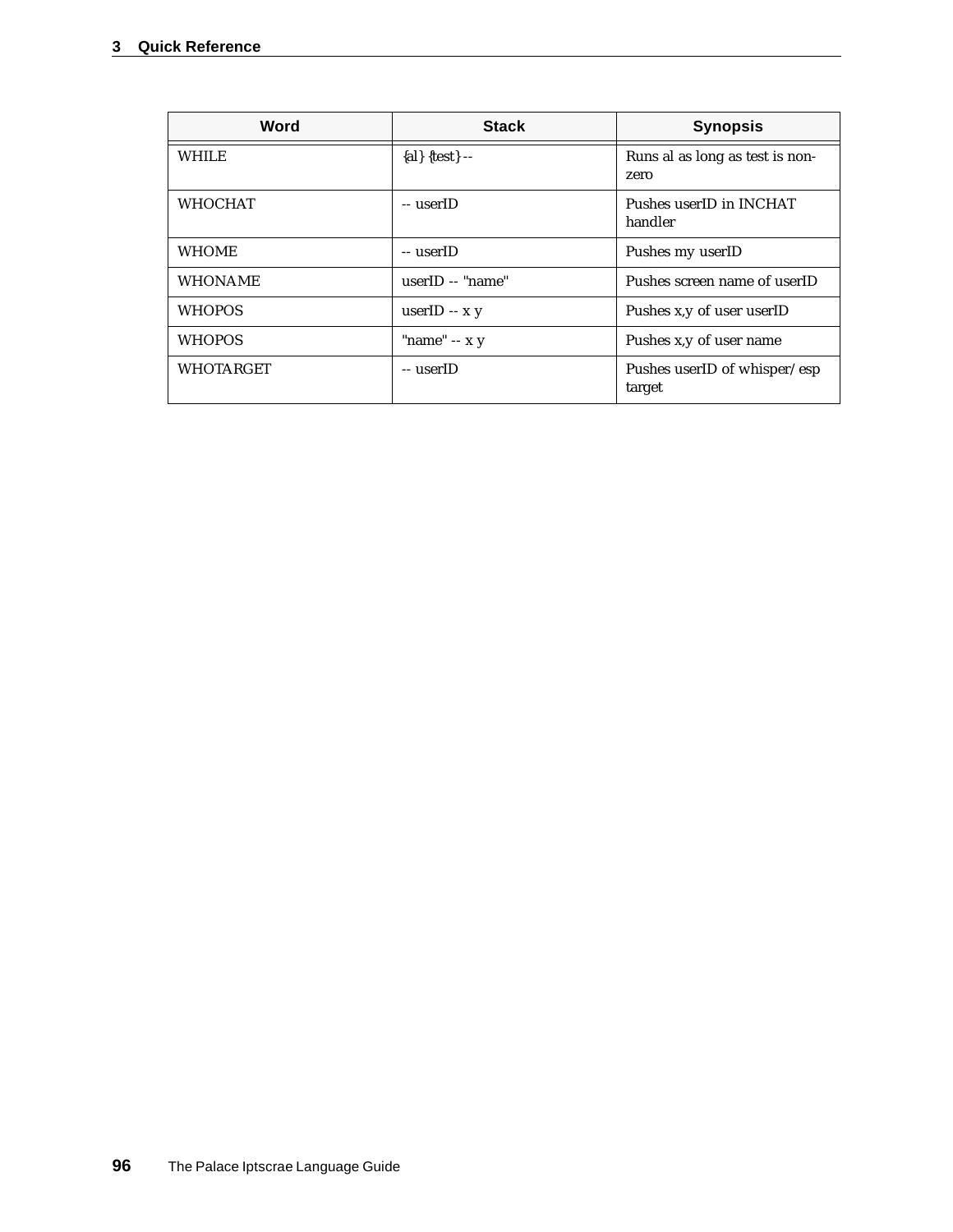

# *A* Adding Machine Exercise

The following exercise provides a step-by-step look at the creation of a script called "Adding Machine," which performs addition problems. With this script in place, whenever you type in something like "673 plus 897" your avatar will say "673 plus 897 equals 1570", and at last your parents will see the point behind all that tuition…

The *Adding Machine* script will sit in the OUTCHAT handler of some spot or cyborg, waiting to hear the magic word "plus" in a CHATSTR. Since most of our utterances won't include this word, we can tell right away that the active part of our script will have to be placed within an IF command:

```
ON OUTCHAT {
   <the active part of the script>
   } CHATSTR "^(.*) plus (.*)$" GREPSTR IF
```
The two wildcards in the above sentence – these things:  $(*)$  – tell GREPSTR to grab everything spoken in their places (i.e., outside of the blank spaces surrounding the word "plus"). GREPSTR then saves them. Thanks to this function, we can now use a GREPSUB command to get them back, and assign them to the special symbols  $$1$  and \$2 as you will see in the active part of our script, which we can now turn to.

Since  $$1$  and  $$2$  are strings, we need to convert them to integers before we can do math with them. But because we're going to want their string values later (when we speak the answer), we'll create a couple new symbols, and convert *those* into numbers using the ATOI command:

```
"$1" GREPSUB FIRSTNUMBER =
"$2" GREPSUB SECONDNUMBER =
FIRSTNUMBER ATOI FIRSTNUMBER =
SECONDNUMBER ATOI SECONDNUMBER =
```
So far so good. FIRSTNUMBER and SECONDNUMBER are now symbols corresponding to the integer values of these numbers, while  $\beta$  and  $\beta$  still store the string versions (note that we had to use GREPSUB to get at these values). Now that we have our integers, we can do the addition operation itself, sending our output to a third symbol we'll call "TOTAL":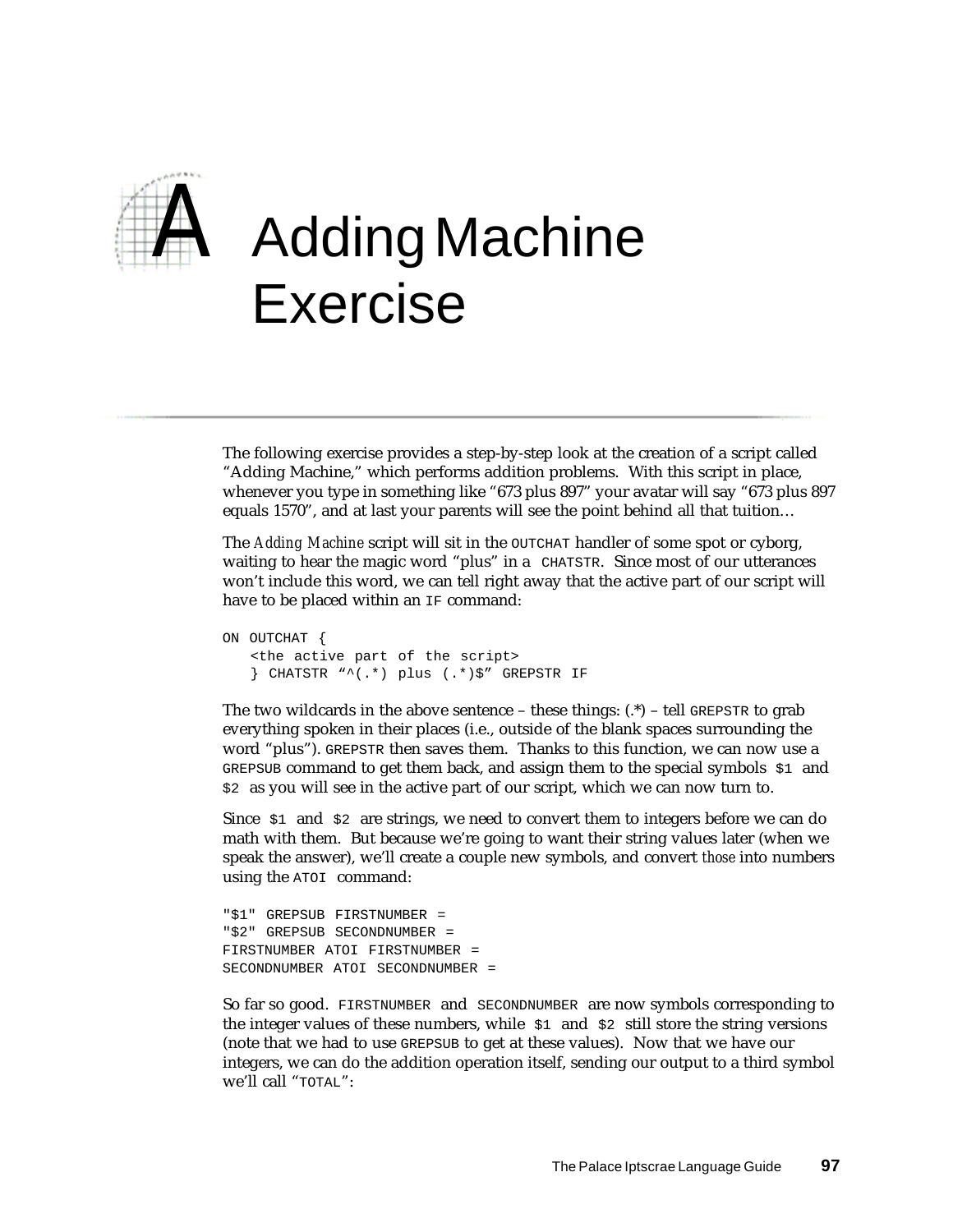FIRSTNUMBER SECONDNUMBER + TOTAL =

As you'll see in the following paragraphs, the first part of this line ("FIRSTNUMBER SECONDNUMBER  $+$ ") uses the  $+$  operator to put the sum we need onto the stack. The remaining part (" $TOTAL =$ ") grabs this number and assigns it to a symbol. Now we have TOTAL, but it's an integer! Before we can speak it out loud, we have to change it into a character string with the ITOA command:

TOTAL ITOA TOTAL =

At last we're ready to speak. We'll need to use another GREPSUB command to replace  $$1$  and  $$2$  just as before, then we'll slap a simple sentence together with a couple  $\&$ operators (see below) and stick our TOTAL onto the end of that sentence. Finally we'll replace the original CHATSTR with this whole contraption, so that no one will ever see the original text that triggered our script. Here's the magical line that performs all that trickery:

"\$1 plus \$2" GREPSUB " equals " & TOTAL & CHATSTR =

That's it! When you put it all together, you get a nifty little script that can easily be modified to perform any mathematical operation.

```
; "ADDING MACHINE" script
; Put this in your OUTCHAT handler
{
   "$1" GREPSUB FIRSTNUMBER =
   "$2" GREPSUB SECONDNUMBER =
   FIRSTNUMBER ATOI FIRSTNUMBER =
   SECONDNUMBER ATOI SECONDNUMBER =
   FIRSTNUMBER SECONDNUMBER + TOTAL =
   TOTAL ITOA TOTAL =
   "$1 plus $2" GREPSUB " equals " & TOTAL & CHATSTR =
} CHATSTR "^(.*) plus (.*)$" GREPSTR IF
```
#### The Adding Machine Script

Congratulations! If you've performed this exercise carefully and have made liberal use of the *Language Reference* section, you're probably beginning to get a feel for the language and its unusual ways. You might even be getting very specific ideas about what you'd like to do with it, and how it might work. Are the words "handler" and "atomlist" actually making sense to you? Are you feeling at ease with such backwardlooking formulae as  $"2 \;3 + \text{total} = "?$ 

If you've reached that point, you just might want to set aside some time and brainstorm out a full design; you're ready to become one with the Iptscrae, and enter the weird world of the Palace owners. That's right — you can now say that you're about as advanced an Iptscrae programmer as anyone — so get out there and do it!

And don't forget to invite us to your grand opening!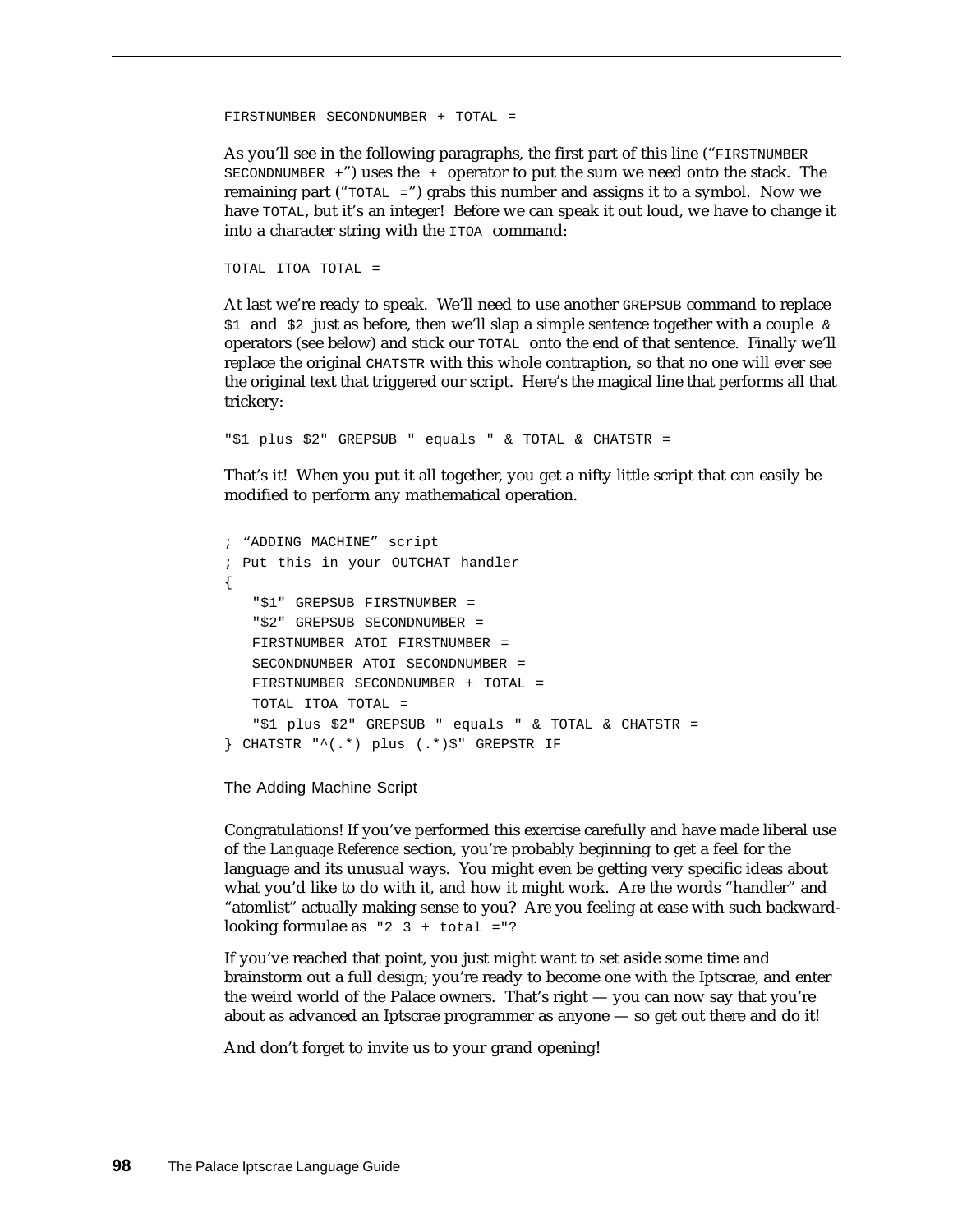

This section describes the current Iptscrae implementation limits. No matter how cleverly you assign variable names and swap graphic elements, there are some data handling boundaries hard-coded into the software. In general, The Palace Viewer version of Iptscrae is limited only by the memory available in the browser, so these limits only apply to The Palace User Software clients for Windows and Macintosh. Note that client and server limites may override those noted below.

- The maximum length of a string generated by GREPSUB is 16384 bytes.
- The maximum length of a compiled GREPSTR regular expression is 1024 bytes.
- The maximum length of a compound string (one created by concatenation or SUBSTRING) is limited only by client storage.
- The maximum number of variables in a single handler is 64.
- The maximum number of nested AtomLists (IF, WHILE, EXEC etc.) is 64.
- The maximum number of alarms that can be queued at one time is 64.
- The maximum number of data items that can be held on the stack is 256.
- The range of spot states is -32768 to 32767.
- The maximum number of array elements is 256.
- The maximum number of global variables is limited only by client storage.

Of all the above limitations, the one you'll really want to look out for is the *stack limit - -* if more than 256 data items get placed on the stack, some of them will "fall off," becoming lost forever. In general, however, these code limitations really shouldn't be too much of a problem for you -- unless the goal is to do truly complex, site-wide programming (like tracking the states of multiple users and objects from room to room, for instance). Although they require great determination and programming fluency, such tasks are indeed possible in Iptscrae -- and are left as exercises for the reader.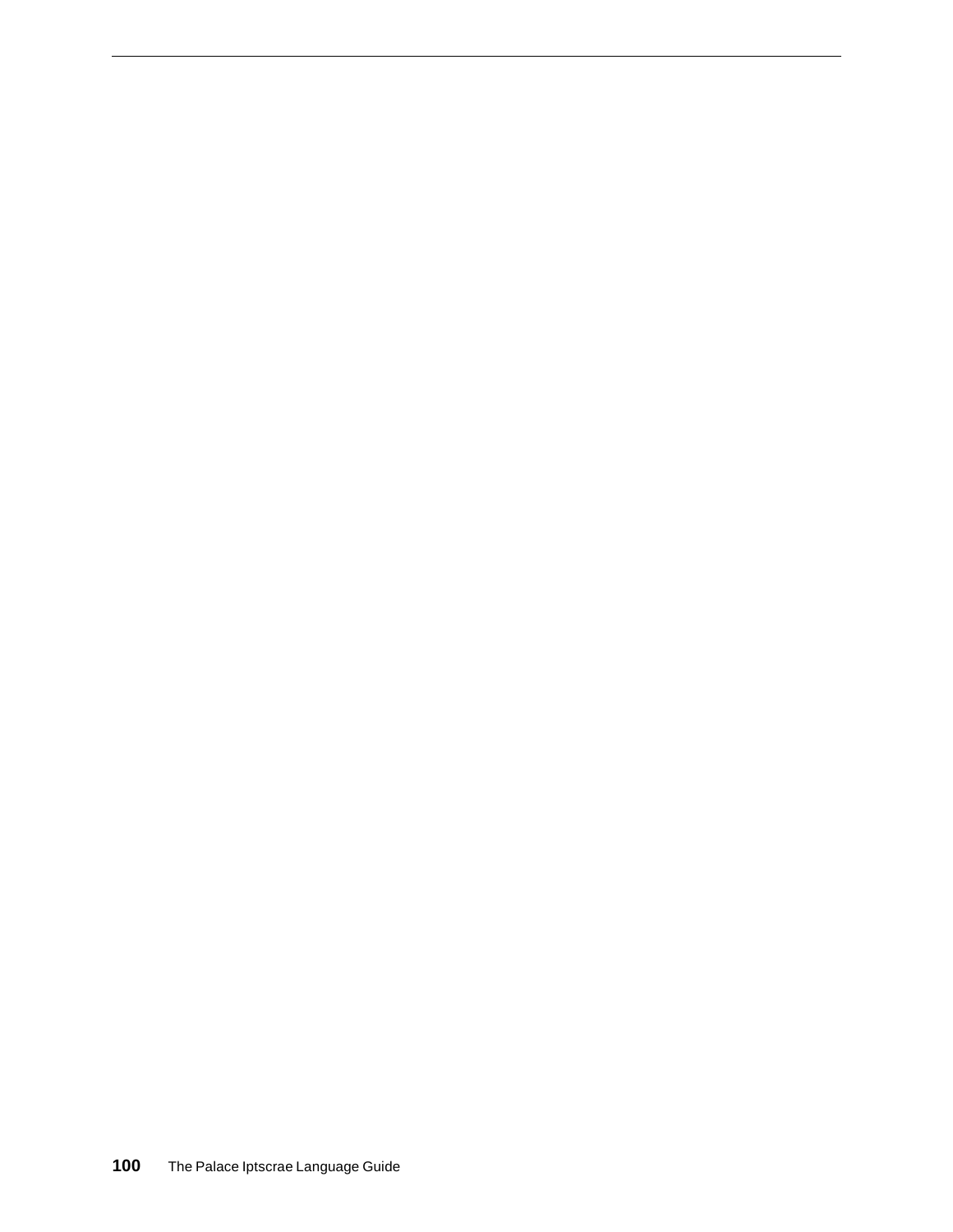

The Palace client software has an open architecture that makes it possible for other programs, such as games, to plug-in. If you're interested in finding out more in joining the developer's program, please go the Partner's page on The Palace website (www.thepalace.com).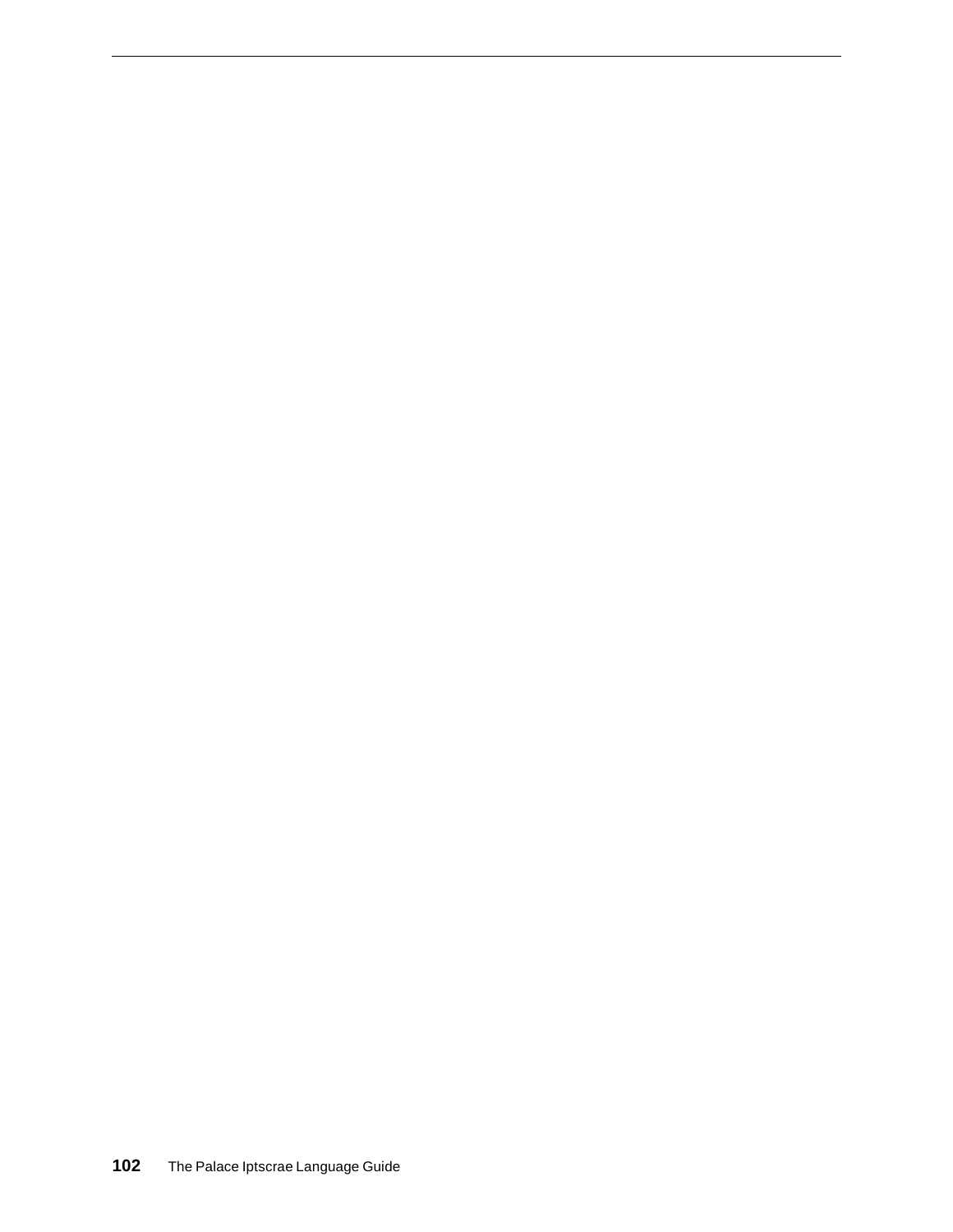# Index

#### **Symbols**

64 (The "Backslash" Character) 27

# **A**

ADDLOOSEPROP 64 alarm 28 ALARMEXEC 60 and 16 ARRAY 65 ARTIST 19, 21 assignment operators 86 ATOI 65 atomlists 16 authoring mode 13

# **B**

backslash character 27 BEEP 66 BREAK 60

# **C**

CHAT 32 CHATSTR 27 CLEARLOOSEPROPS 66 CLEARPROPS 32 CLIENTTYPE 66 commands 31 comments 64 cyborg commands and functions 32

# **D**

DATETIME 67 DEF 67 DELAY 68 Demarcation Keywords 17 DIMROOM 68 DOFFPROP 33 dommands 16 DONPROP 33 DOORIDX 48 doors 16 DROPPROP 34 DUP 69

# **E**

editing script files 14 ENDPICTS<sup>24</sup> ENDPICTURE 21 ENDSCRIPT 24 event handlers 16 events 28 EXEC 61 EXIT 61

# **F**

flow commands and functions 60 FOREACH 62 functions 31

# **G**

General commands and functions 64 GET 69 GETSPOTSTATE 48 GLOBAL 70 GLOBALMSG 34 GOTOROOM 34 GOTOURL 35 GOTOURLFRAME 35 GREPSTR 71 GREPSUB 72

# **H**

handler 28 HASPROP 36 HIDDEN 19, 20

# **I**

ID 19, 23 IF 62 IFELSE 62 infix word ordering 10 INSPOT 36 Iptscrae code limitations 99 definition 9 how to run 11 in ASCII 14 in authoring mode 13 script files 14 scripting window 14 slash commands 12 IPTVERSION 72 ISGOD 36 ISGUEST 37 ISLOCKED 49 ISWIZARD 37 ITOA 73

# **K**

keyword 17 KILLUSER 37

# **L**

LAUNCHAPP 73 LENGTH 74 LINE 55 LINETO 56 LOCALMSG 38 LOCK 49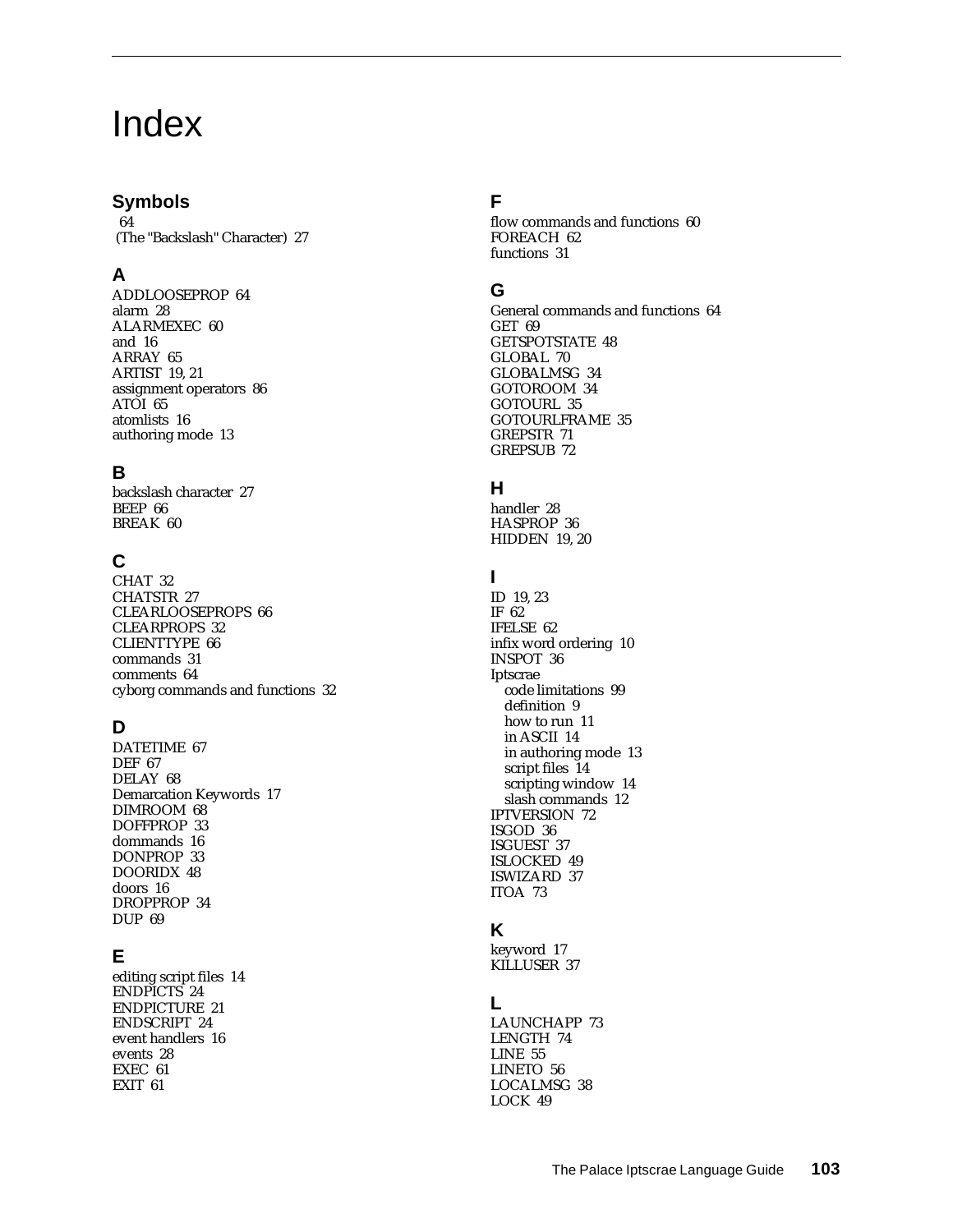LOGMSG 74 LOWERCASE 74

#### **M**

MACRO 38 ME 49 MIDIPLAY 59 MIDISTOP 59 MOUSEPOS 75 MOVE 38

# **N**

NAKED 39 NAME 21, 23 NAME, room 19 NBRDOORS 50 NBRROOMUSERS 39 NBRSPOTS 50 NBRUSERPROPS 39 NETGOTO 40 NOCYBORGS 19, 20 NOGUESTS 19, 20 NOPAINTING 19, 20

# **O**

ON ALARM 28 ON ENTER 28 ON INCHAT 29 ON LEAVE 29 ON LOCK 29 ON MACRON 30 ON OUTCHAT 30 ON SELECT 30 ON SIGNON 30 ON UNLOCK 31 Operators 81 OUTLINE 23 OVER 75

# **P**

paint commands and functions 55 PAINTCLEAR 56 PAINTUNDO 56 PENBACK 57 PENCOLOR 57 PENFRONT 57 PENPOS 58 PENSIZE 58 PENTO 59 PICK 75 PICT 19, 21 PICTS 24 PICTURE 19, 21 POP 75 postfix word ordering 10 POSX 40 POSY 40 PRIVATE 19, 20 PRIVATEMSG 41 PUT 76

# **R**

RANDOM 76 REMOVEPROP 41 RETURN 63 Reverse Polish Notation 10 ROOM data block 19 ROOMID 76 ROOMMSG 42 ROOMNAME 77 rooms specifying data 19 ROOMUSER 42 routine 16

# **S**

SAY 42 SAYAT 77 SCRIPT 24 script definition 16 script file anatomy 15 script files 14 scripting window 14 SELECT 50 SERVERNAME 77 SETALARM 51, 63 SETCOLOR 43 SETFACE 44 SETLOC 51 SETPICLOC 51 SETPOS 44 SETPROPS 44 SETSPOTSTATE 52 SETSPOTSTATELOCAL 53 SHOWLOOSEPROPS 53 SOUND 45, 60 sound commands and functions 59 spot 23 specify data 23 Spot commands and functions 48 SPOTDEST 54 SPOTIDX 55 SPOTNAME 54 spots 16 stack definition 11 stack limit 99 STACKDEPTH 77 STATUSMSG 78 STRINDEX 78 string1 string2 & 85 STRLEN 78 STRTOATOM 78 subroutine 16 SUBSTR 79 SUBSTRING 79 SUSRMSG 45 SWAP 79 symbol -- 87 symbol ++ 87